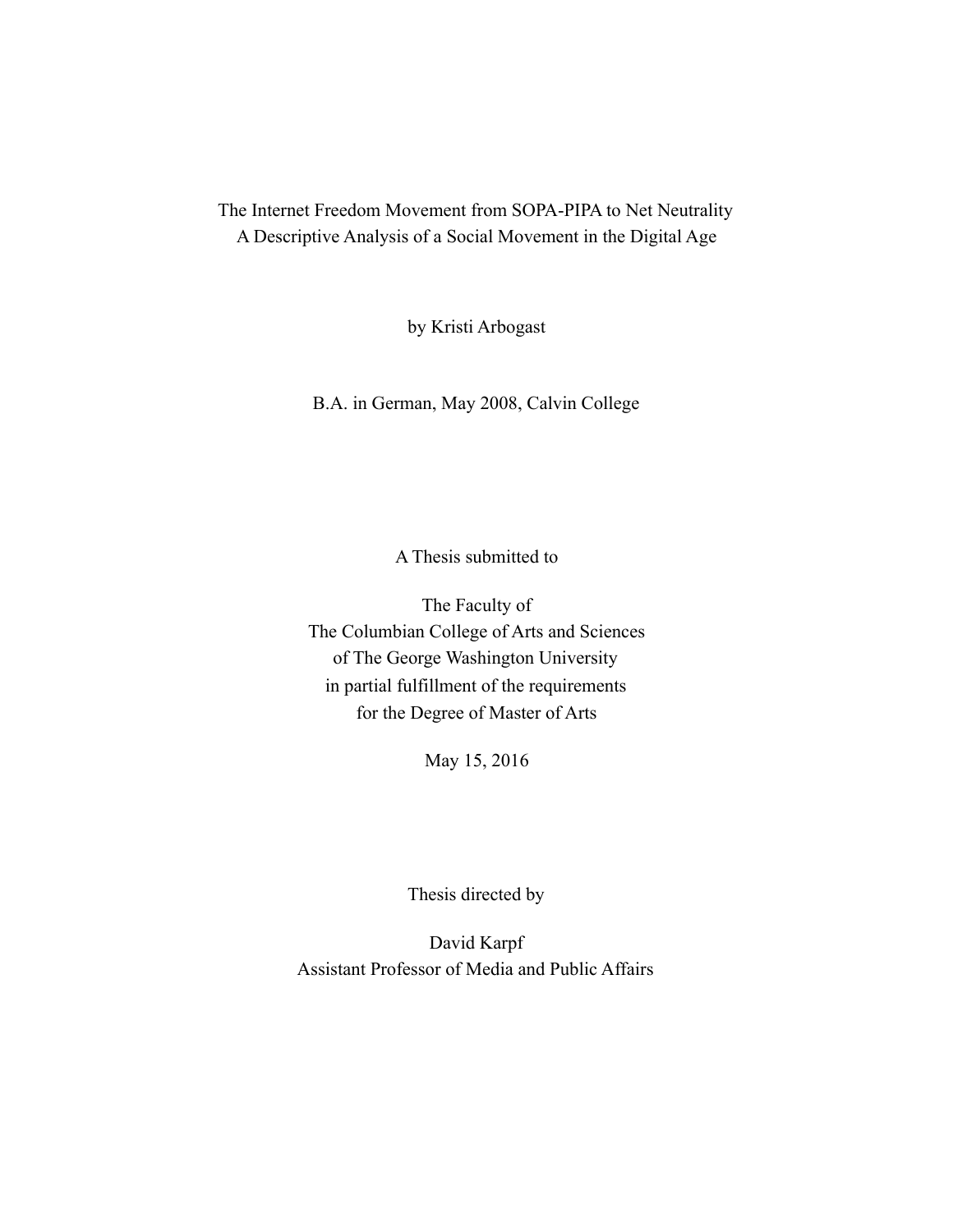#### Abstract of Thesis

# The Internet Freedom Movement from SOPA-PIPA to Net Neutrality A Descriptive Analysis of a Social Movement in the Digital Age

This thesis takes an inside look at the Internet freedom movement, a loose coalition of groups working together to promote an open and free Internet. By looking at the movement through both the lens of traditional social movement theory, as well as new digitally-enabled collective action theory, I am able to conduct a deeper analysis of the processes of the movement. Whereas past studies only focused on a single episode within this social movement, this descriptive study looks at the movement as a whole, across three episodes, in an effort to better understand both the movement's past and future actions.

For this study, I analyzed the political context and allies, tactics, coalition relationships, and network structures of the coalitions that have formed around the flashpoints of online censorship, surveillance reform, and net neutrality. By conducting a longitudinal study from SOPA-PIPA to the Day We Fight Back Against Surveillance to net neutrality, I was able to discern that the tactical strategies and roles played by a core group of participating organizations has increasingly coalesced as certain political opportunities arise.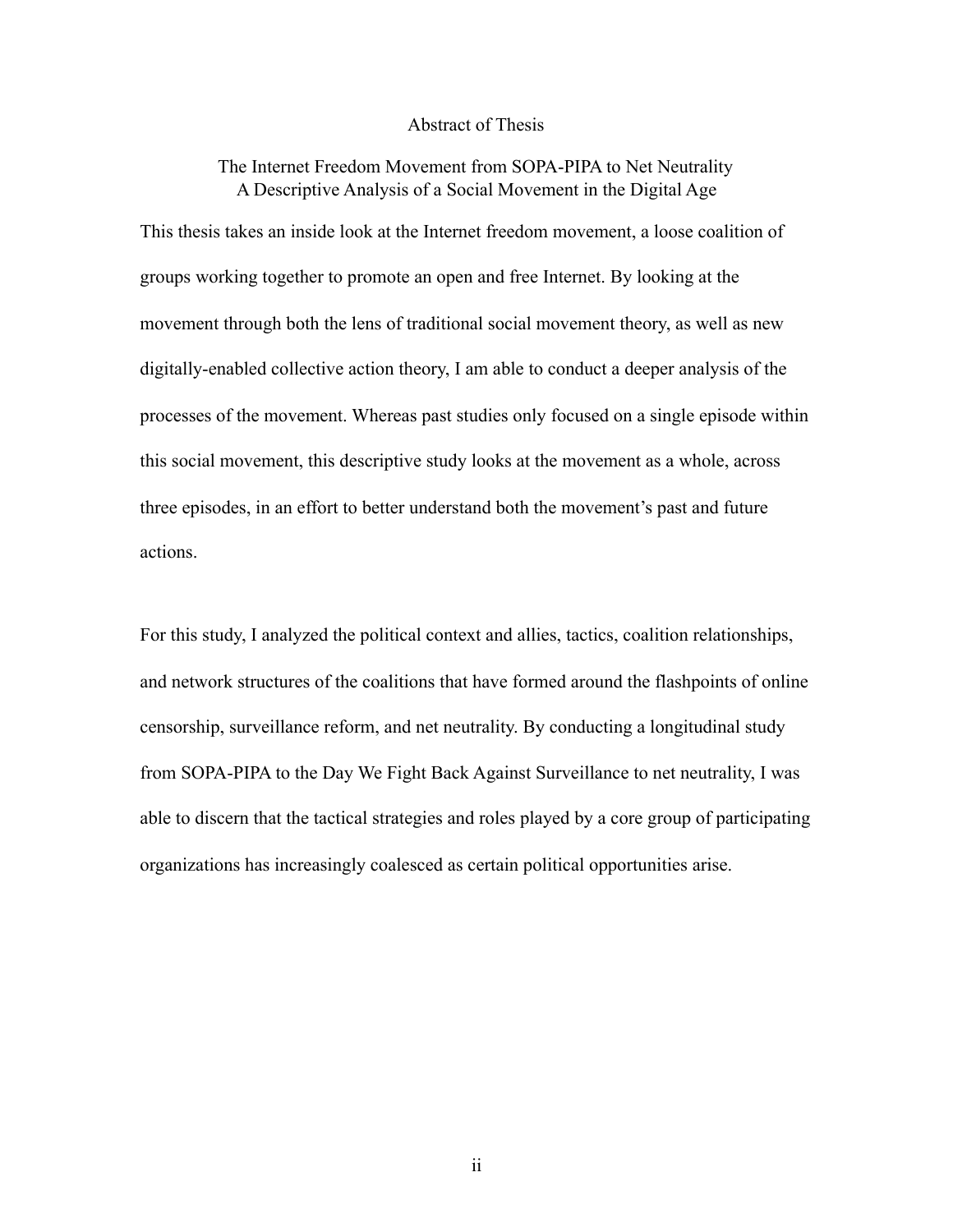# Table of Contents

| Chapter 1: Introduction and Background of the Internet Freedom Movement 1 |  |
|---------------------------------------------------------------------------|--|
|                                                                           |  |
|                                                                           |  |
|                                                                           |  |
|                                                                           |  |
|                                                                           |  |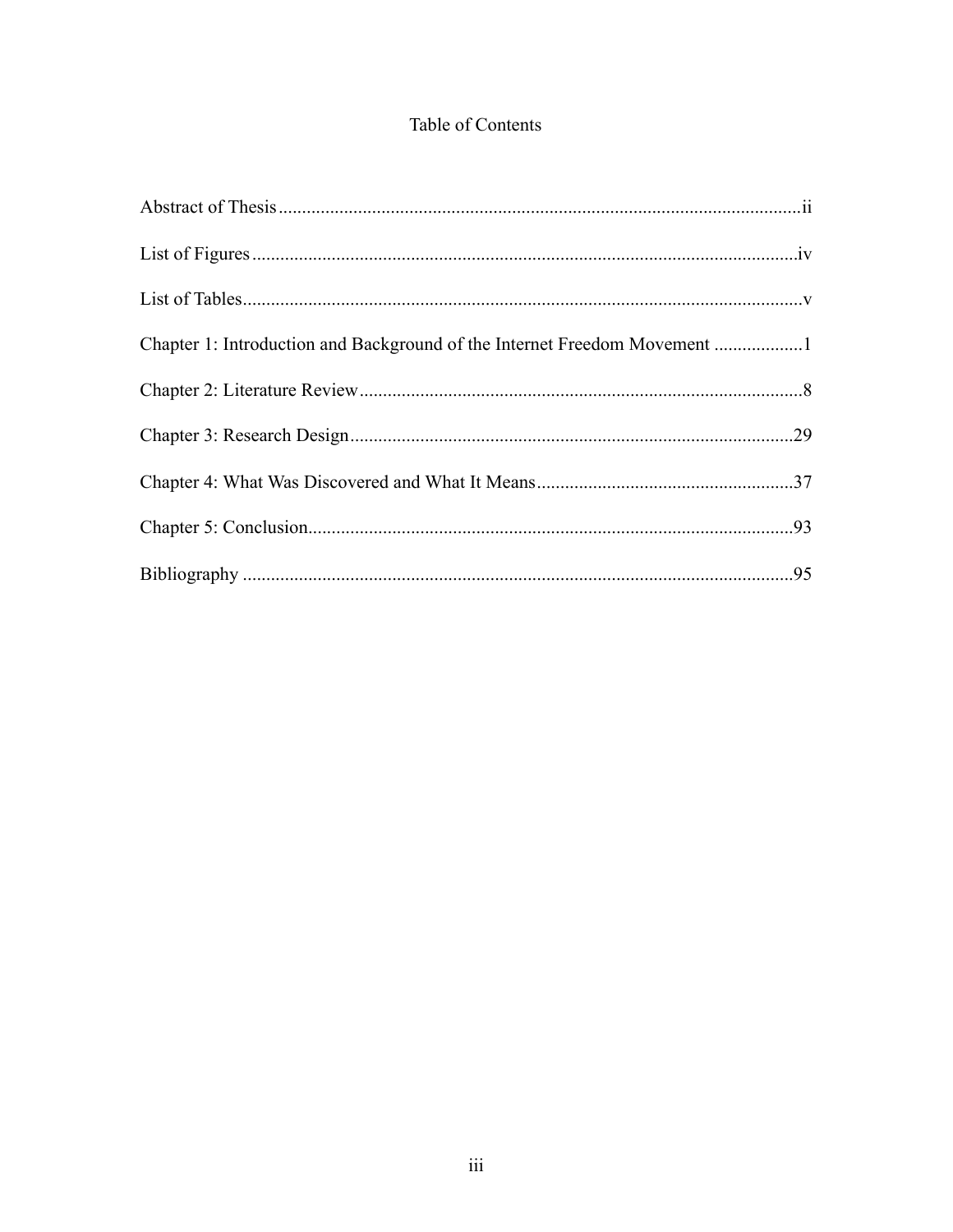# List of Figures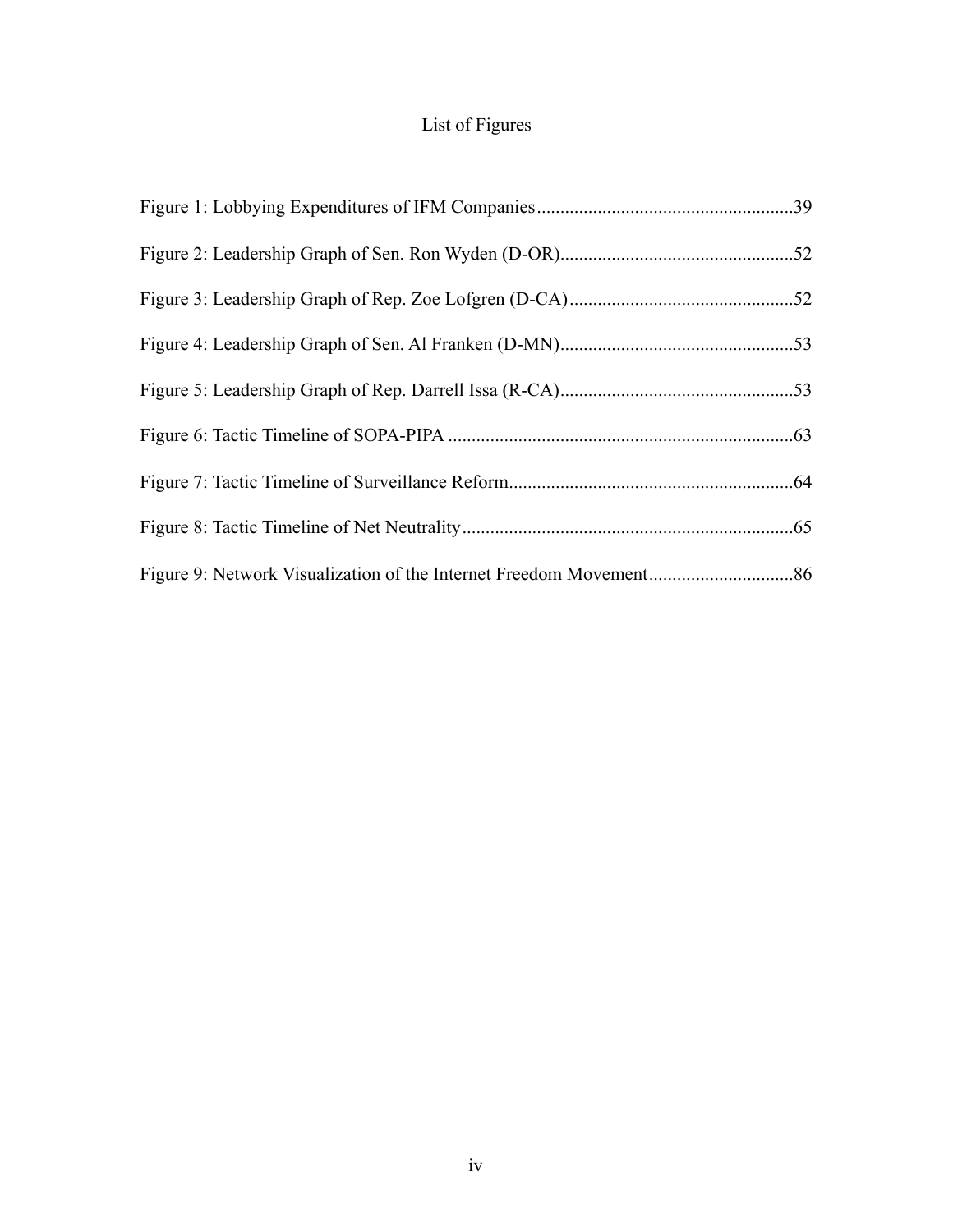# List of Tables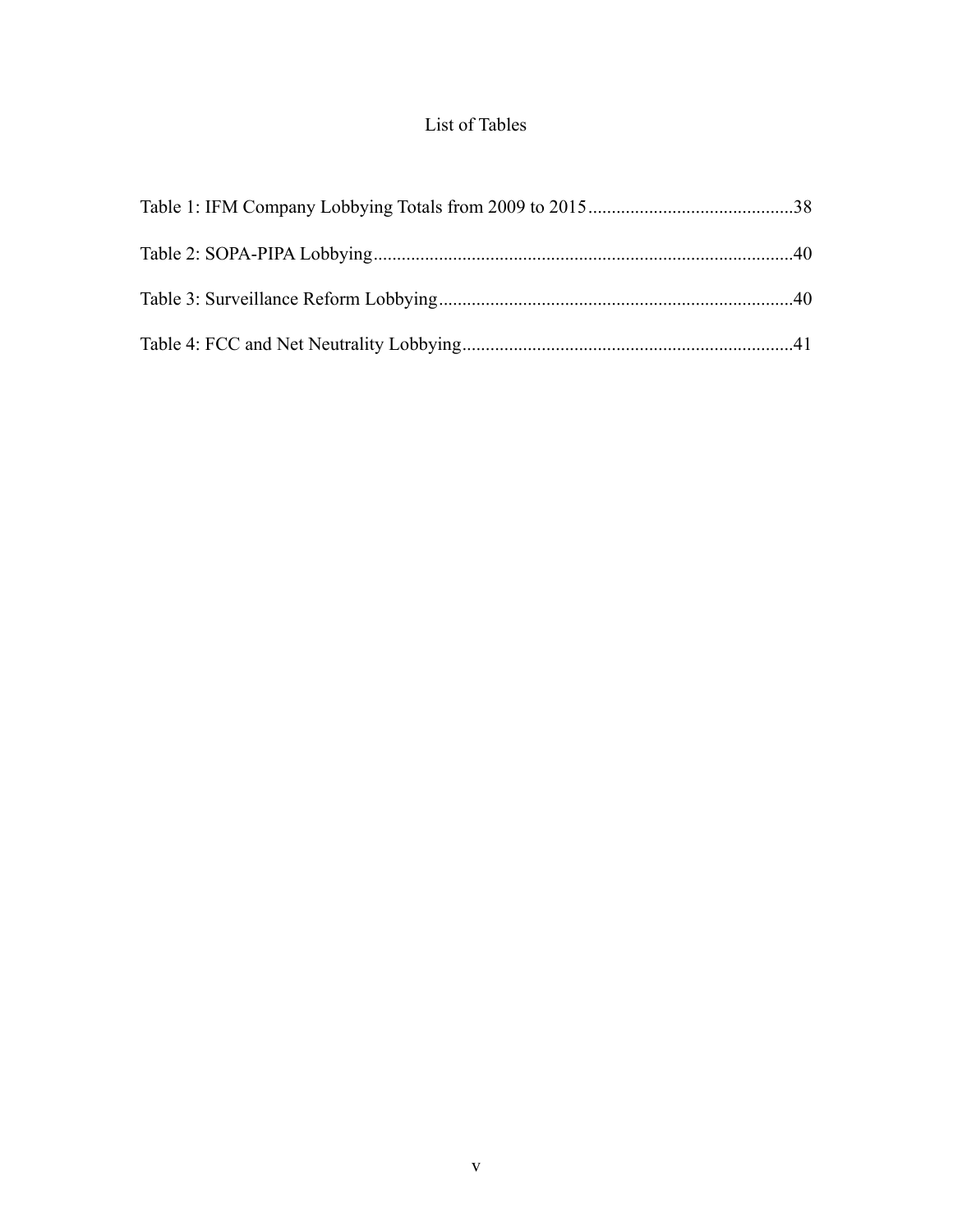Chapter 1: Introduction and Background of the Internet Freedom Movement

The impacts of society's shift to a networked world is playing out in interesting ways, most notably within the realm of activism by and for the Internet. The rise of online activism has not only greatly altered social movement theory but also the online medium in which this activism operates. In order for online activism to continue to create such a noteworthy impact, the structure and mechanisms of the Internet should be protected and shifted to match the needs of the people. However, in the cases I will be examining, the United States government and various corporations continue to attempt to thwart Internet freedoms. This will be a study looking at how groups have come together to better protect free speech, privacy, and net neutrality, and how they have found ways of working together to maximize their networked capacity for change.

<span id="page-5-1"></span>As Rebecca MacKinnon sees it, echoing the ideas of Harvard law professor Lawrence Lessig in his book *Code and Other Laws of Cyberspace*: "In the Internet age, a whole new sphere of de facto lawmaking has emerged in the guise of software code and technical standards that channel and constrain what people do with their technology."[1](#page-5-0) What makes the Internet special is that it is an open medium in which most anyone can participate, although this is continually being challenged by corporations and governments wanting to erect a variety of laws and technical standards that would build

<span id="page-5-0"></span>Rebecca MacKinnon, *Consent of the Networked: The Worldwide Struggle for Internet Freedom* (New [1](#page-5-1) York: Basic Books, 2012), 25.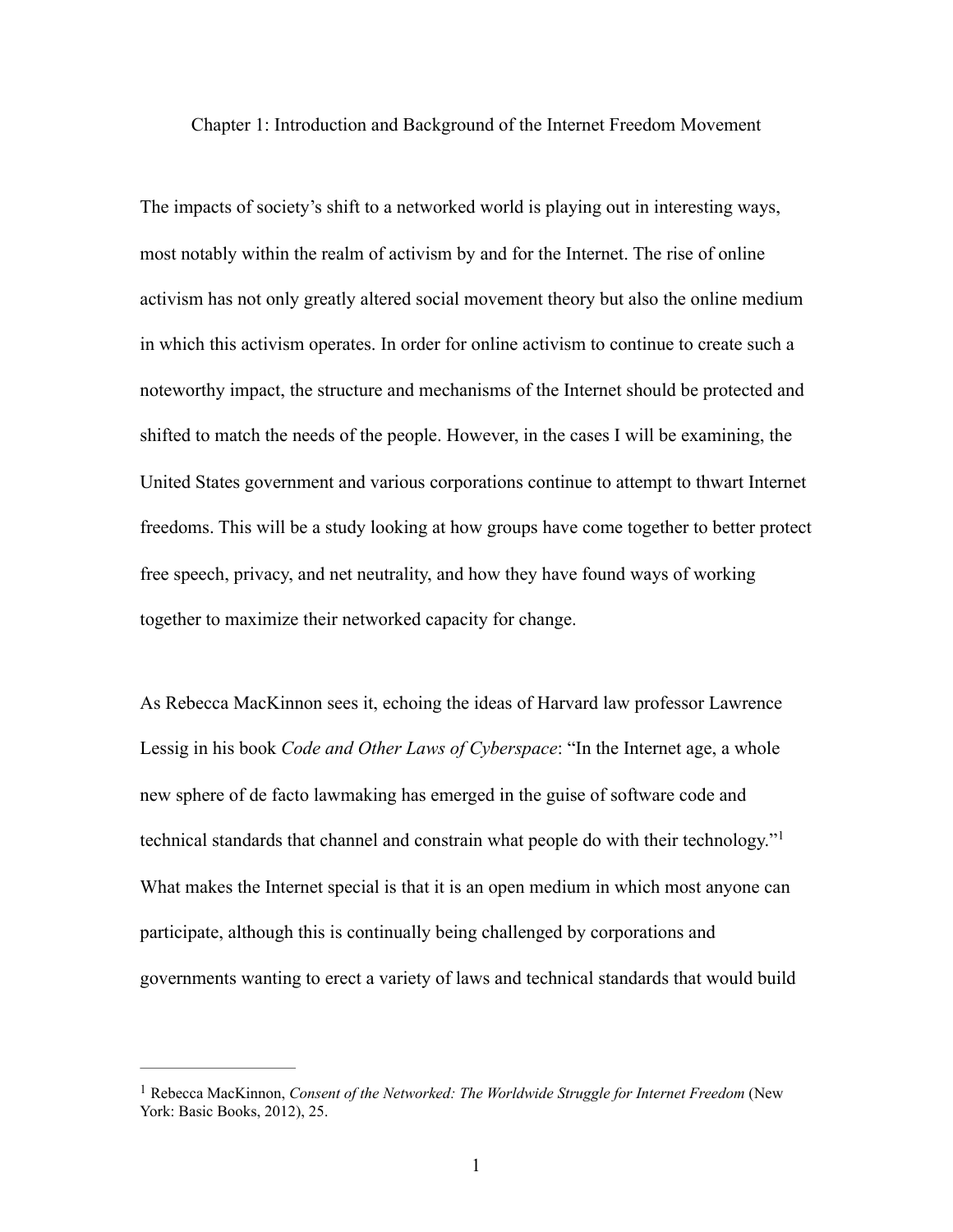lanes, walls, and backdoors. This played out recently with the Apple v. Department of Justice case regarding encryption.

This area of contention between digital rights advocates and government lawmakers has led to the rise of various social movement organizations who have been at the intersection between these two sides. The Internet freedom movement (IFM), as I will call the fluid coalition of groups that work together, continues to tackle new issues that arise within the area of digital rights and human rights in the networked age. Creating alliances of partners within the three areas of "civil society defenders of the digital commons, powerful corporations…, and champions within government", the IFM is trying to create aformidable presence for itself.<sup>[2](#page-6-0)</sup> The Internet freedom movement is a unique movement in that the majority of its actions take place online, so this is an excellent opportunity to understand the structure of digitally-enabled movements and their mobilization over time.

<span id="page-6-1"></span>Where the literature now stands, there is a gap that I am seeking to fill. The literature on the Internet freedom movement only focuses on specific episodes, which limits the scope of understanding the broader movement. This paper will therefore be a descriptive and longitudinal analysis of all the major episodes within the Internet freedom movement to ascertain if it has gained in capacity. This will be looked at in four ways: through the streamlining of the political opportunity structures, the tactics used for the episodes, the coalition relationships, and the actors involved in the advocacy efforts. These four areas

<span id="page-6-0"></span>MacKinnon, *Consent of the Networked,* 256. [2](#page-6-1)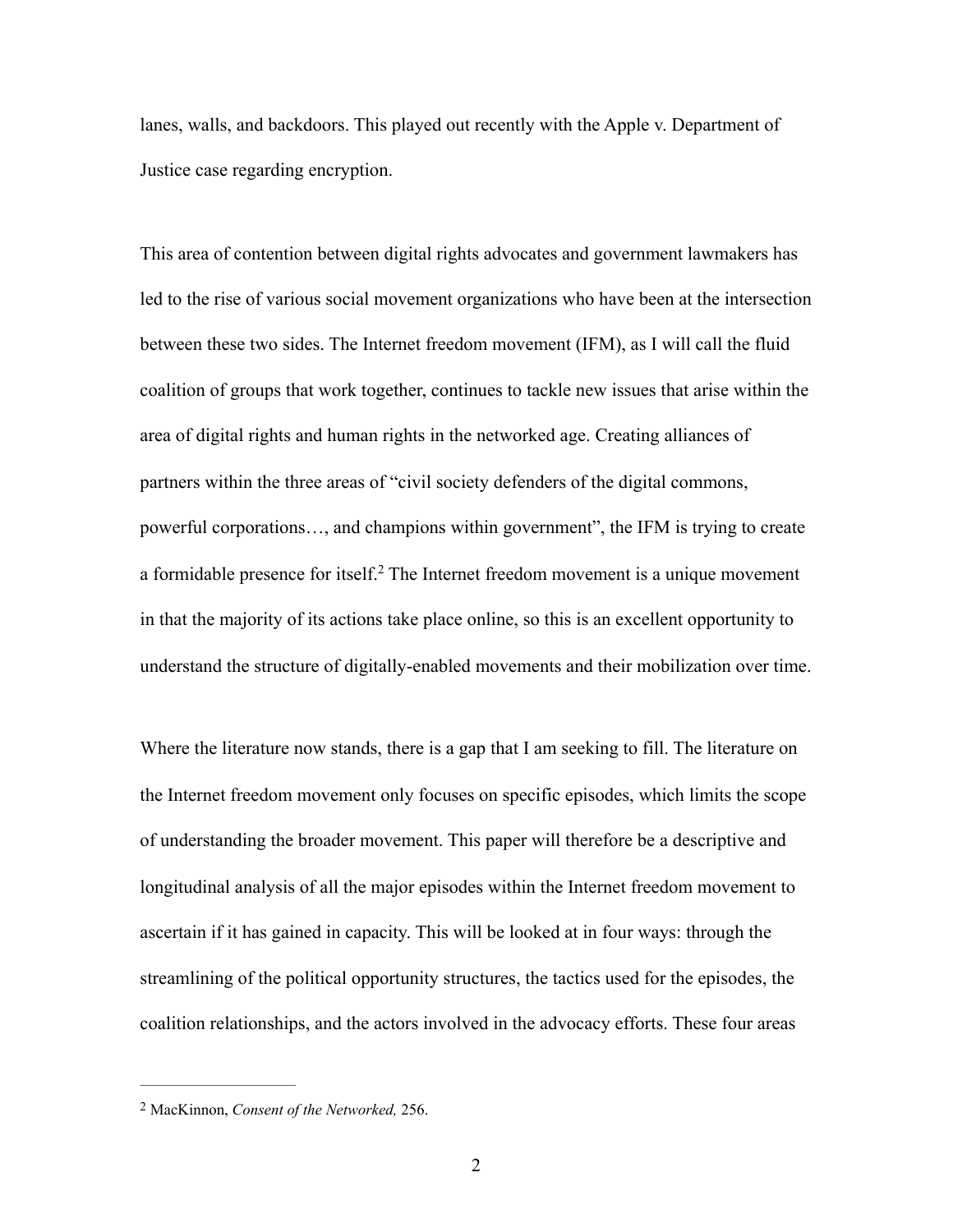will be examined in the context of the efforts to defeat the congressional bills SOPA and PIPA, to effect surveillance reform, and to protect net neutrality. What I discover is that a core group of organizations are now working with a core group of political elites--as well as an increasing lobbying budget--to push through goals backed by their digitally-enabled mobilized masses. Through this, the coalitions that have formed are strengthening their ties to one another and establishing clearer roles.

#### **Background of the Internet Freedom Movement**

But how did all of this movement come about? The Internet freedom movement is an evolving coalition of organizations working on issues of digital rights, encryption, and Internet governance. Many of the organizations have their own specific topics within these issues spaces, but every so often an event occurs that causes these organizations to band together. I will now explore three such events, parts of which I will be examining in greater detail in my subsequent research.

# *SOPA-PIPA*

The events surrounding the twin bills Stop Online Piracy Act (SOPA) and Protect IP Act (PIPA) are sometimes described as the day the Internet grew up. But before we get there, let us start at the beginning of this momentous Internet mobilization. Prior to SOPA-PIPA, a lot of groundwork had been laid in terms of networked activism. As Josh Levy, then of Free Press, points out: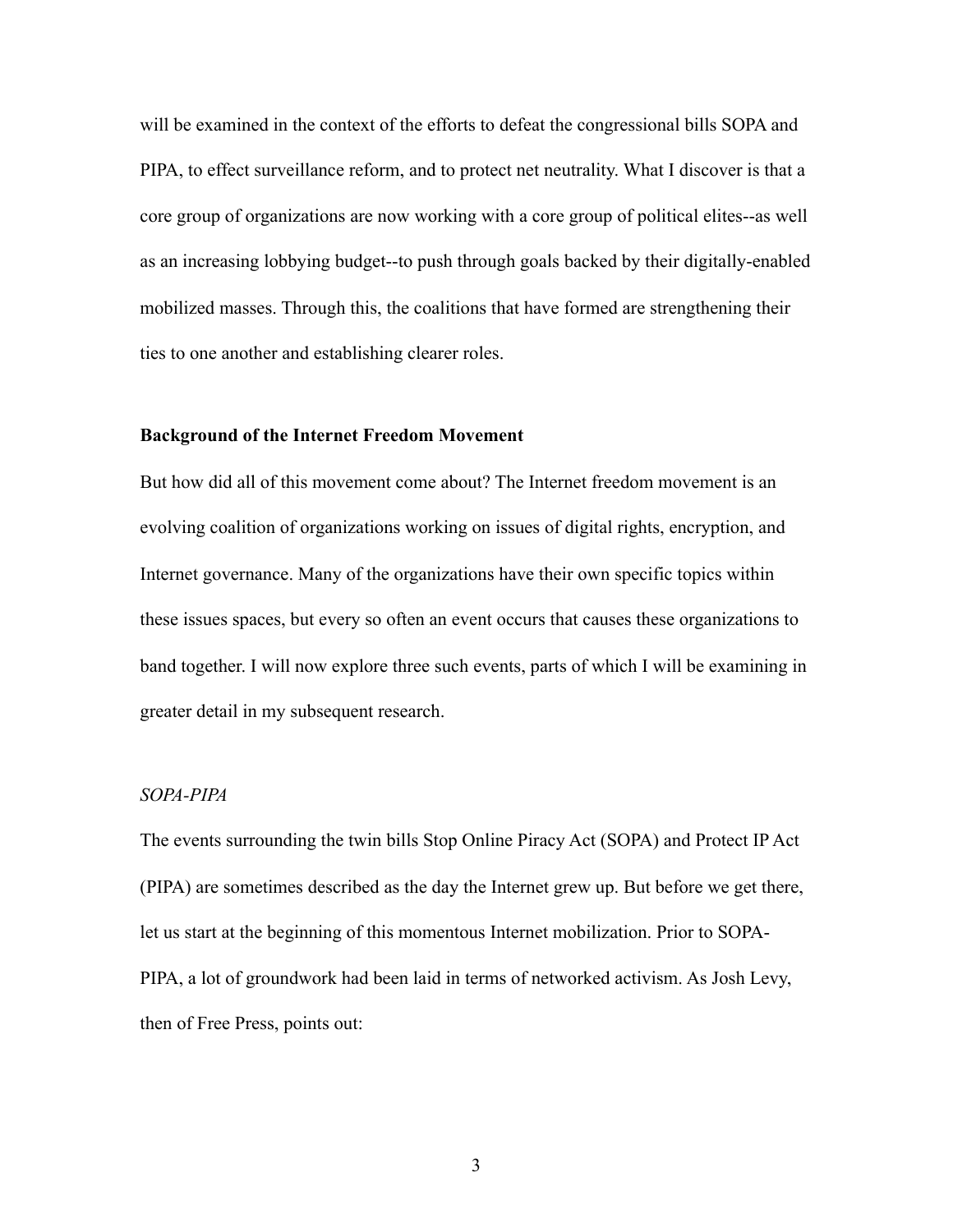*"In fact, from 2006 through 2010, activists, civil society groups, academics, artists, bloggers, and everyday Internet users laid the groundwork for effective networked activism. If it weren't for these efforts, the anti-SOPA Internet blackout on January 18, 2011 very likely would not have had close to the same reach and impact.["3](#page-8-0)*

<span id="page-8-4"></span><span id="page-8-3"></span>Before the public became aware of SOPA and PIPA, those more in tune with issues of digital rights and copyright had been following the bills (and their predecessor COICA-- Combating Online Infringement and Counterfeits Act) for about a year, slowly building upawareness and anger.<sup>[4](#page-8-1)</sup> It was an uphill battle, as "Big Content" (Hollywood and music companies) exerted their lobbying efforts on Congress, who were trying to pass the bills unnoticed in the winter of 2011.<sup>[5](#page-8-2)</sup>

<span id="page-8-5"></span>The protests surrounding SOPA-PIPA did not arise in a vacuum. Rather they tapped into a myriad of resources now available due to the networked sphere and technological affordances. Resources such as large scale interaction throughout the network, which was

<span id="page-8-0"></span>Josh Levy, "Before SOPA There was Net Neutrality," in *Hacking Politics: how geeks, progressives, the [3](#page-8-3) Tea Party, gamers, anarchists, and suits teamed up to defeat SOPA and save the Internet,* ed. David Moon, Patrick Ruffini, and David Segal (New York: OR Books, 2013), 49.

<span id="page-8-1"></span>Yochai Benkler, Hal Roberts, Robert Faris, Alicia Solow-Niederman, Bruce Etling, "Social Mobilization [4](#page-8-4) and the Networked Public Sphere: Mapping the SOPA-PIPA Debate," *Berkman Center Research Publication*, no. 2013-16 (2013): 16.

<span id="page-8-2"></span><sup>&</sup>lt;sup>[5](#page-8-5)</sup> "TLDR" in Hacking Politics, 15.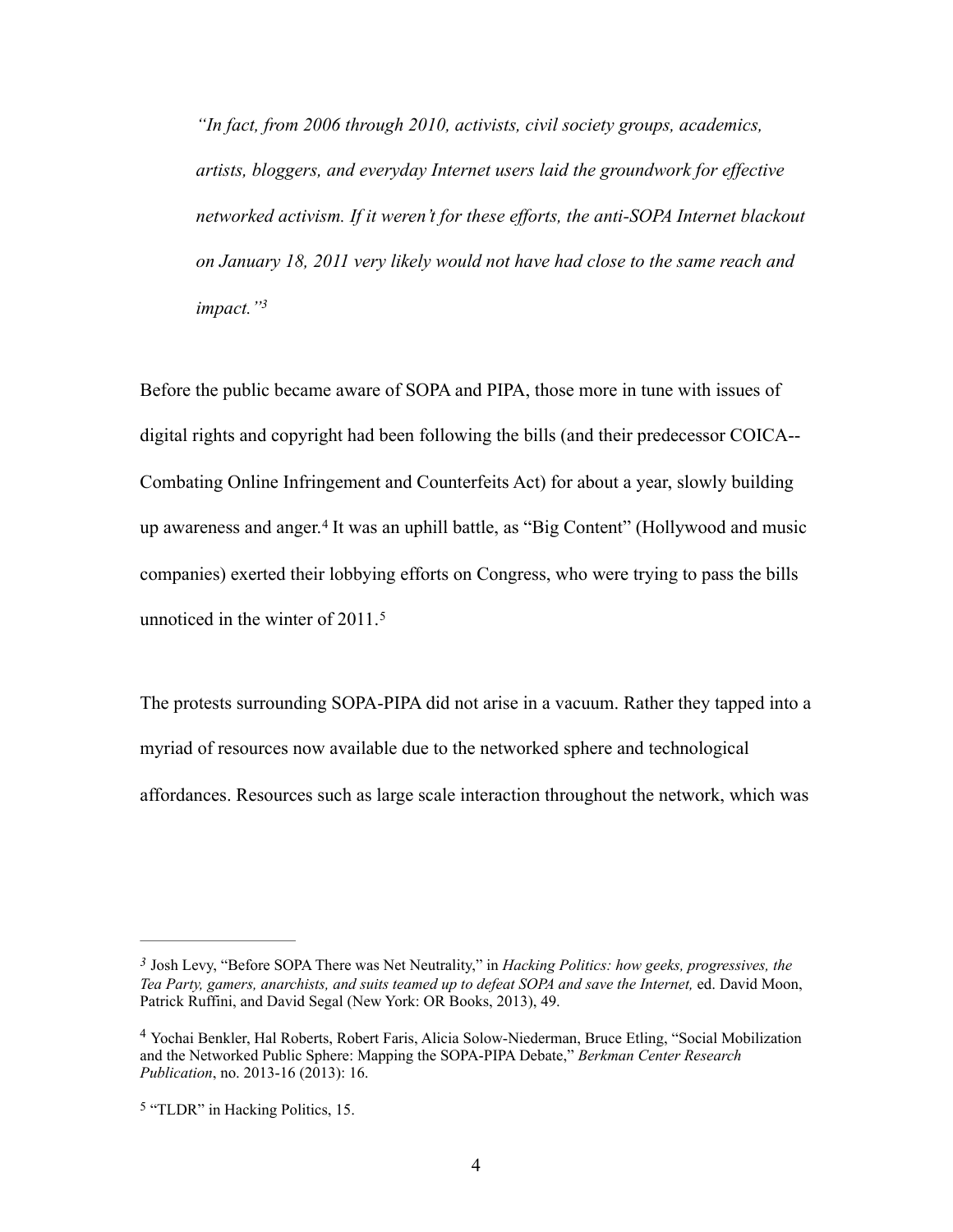<span id="page-9-3"></span>then reshaped by experts within the field, before it was all refocused to shift public feelings to alter Congressional support of the bills.[6](#page-9-0)

The most important result of Benkler, et al.'s study was to reveal that it was not just the major technology companies and advocacy groups that defeated SOPA-PIPA, but rather it was also this groundswell of opposition from the networked sphere. Once word began spreading, and with the creation of the advocacy group Demand Progress—who leveraged the technological affordances of the Internet to create a successful online petition against COICA and urged people to call Congress—more awareness and more connections between organizations began happening. The opposition against SOPA-PIPA, that spread to blogs and Reddit, grew to give power to highly engaged, often periphery actorsbefore it broke to mass media.<sup>[7](#page-9-1)</sup> The network surrounding anti-SOPA-PIPA action was diverse—ranging from libertarians to lobbyists to gamers and geeks—and this diversity is becoming the norm for this issue and type of advocacy[.8](#page-9-2)

<span id="page-9-5"></span><span id="page-9-4"></span>After SOPA-PIPA, the Internet freedom movement became self aware and realized the power it had. The movement was not likely to dissipate, rather it was on the hunt to find another contentious event in which to sustain itself.

<span id="page-9-0"></span> $6$  Benkler, et al., "Mapping the SOPA-PIPA Debate", 4.

<span id="page-9-1"></span><sup>&</sup>lt;sup>[7](#page-9-4)</sup> Benkler, et al., "Mapping the SOPA-PIPA Debate," 17-19.

<span id="page-9-2"></span><sup>&</sup>lt;sup>[8](#page-9-5)</sup> Alison Powell, "Assessing the Influence of Online Activism on Internet Policy-Making: SOPA and ACTA," Paper presentation at EuroCPR, 2013.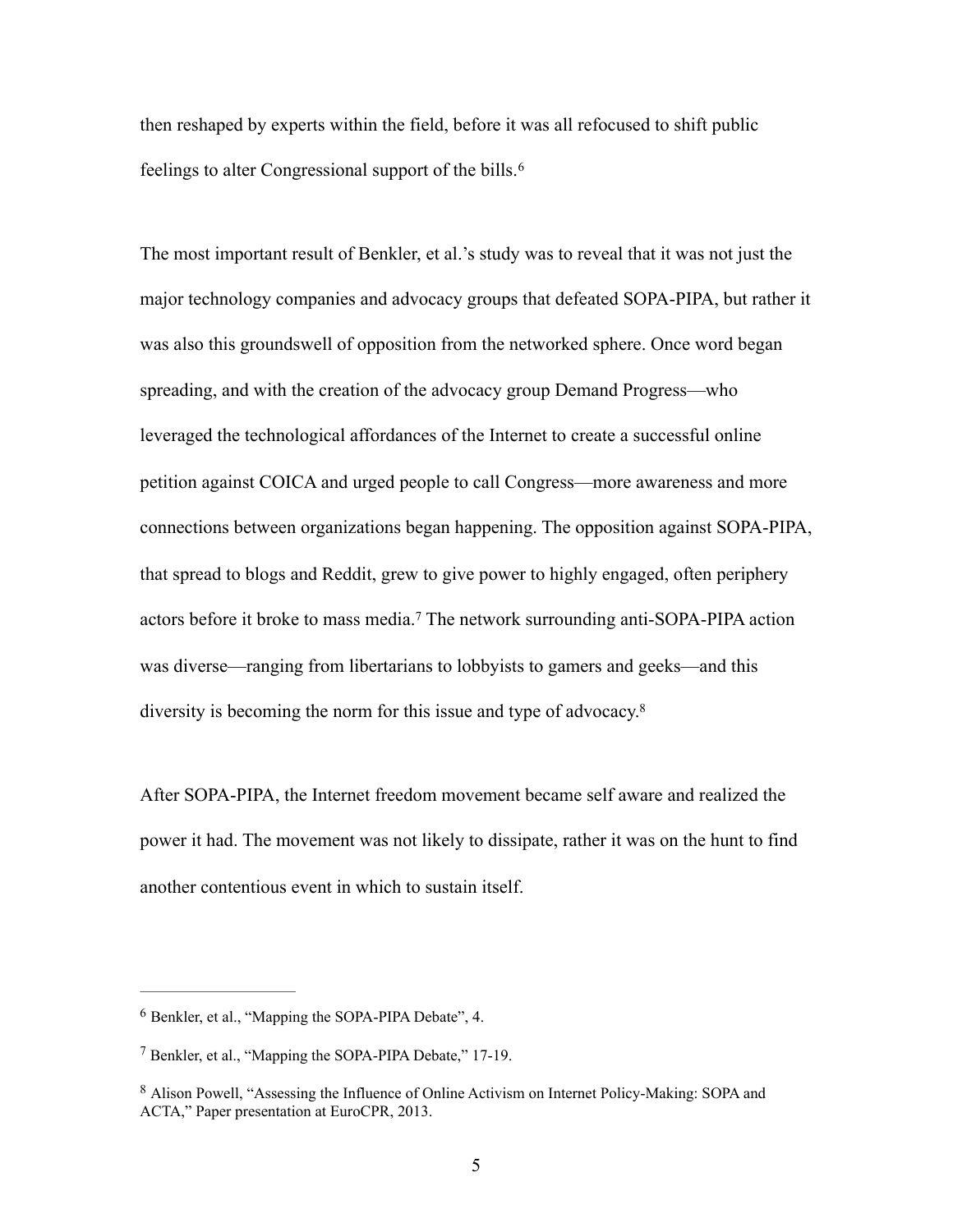# *Surveillance Reform*

No discussion can be had about surveillance without bringing up Edward Snowden, as his whistleblowing on the National Security Agency's surveillance is what prompted actions and reform. After his revelations, citizen anger turned into action, as protests were planned through the Reddit website to stage rallies in over 70 cities across the country[.9](#page-10-0) The organization that formed around those protests, Restore the Fourth, soon gained the support of the Electronic Frontier Foundation and the American Civil Liberties Union.<sup>[10](#page-10-1)</sup>

<span id="page-10-5"></span><span id="page-10-4"></span><span id="page-10-3"></span>From this, other organizations started to work together to create pressure on Congress to enact surveillance reform. This is how the Stop Watching Us rally came to be, when a hundred member strong diverse coalition of organizations planned a large rally to march through DC and hand over petitions to Congress[.](#page-10-2)<sup>[11](#page-10-2)</sup> As a way to keep the momentum going, as Congress was wrestling with the USA FREEDOM Act to partially curtal the surveillance programs, the Day We Fight Back Against Mass Surveillance digital protest was organized. Meant to coincide with the two year anniversary of SOPA-PIPA and the one year anniversary of Internet activist Aaron Swartz's death, this online protest would reuse some of the same tactics as SOPA-PIPA in getting participating websites to host a

<span id="page-10-0"></span>Rebecca Bowe, "NSA Surveillance: Protesters Stage Restore the Fourth Rallies Across US," *The* [9](#page-10-3) *Guardian,* [July 5, 2013. http://www.theguardian.com/world/2013/jul/04/restore-the-fourth-protesters-nsa](http://www.theguardian.com/world/2013/jul/04/restore-the-fourth-protesters-nsa-surveillance)surveillance

<span id="page-10-1"></span><sup>&</sup>lt;sup>[10](#page-10-4)</sup> Bowe, "NSA Surveillance."

<span id="page-10-2"></span><sup>&</sup>lt;sup>[11](#page-10-5)</sup> Bart Jansen and Carolyn Pesce, "Anti-NSA Rally Attracts Thousands to March in Washington," *USA Today*, October 26, 2013. <http://www.usatoday.com/story/news/nation/2013/10/26/nsa-dc-rally/3241417/>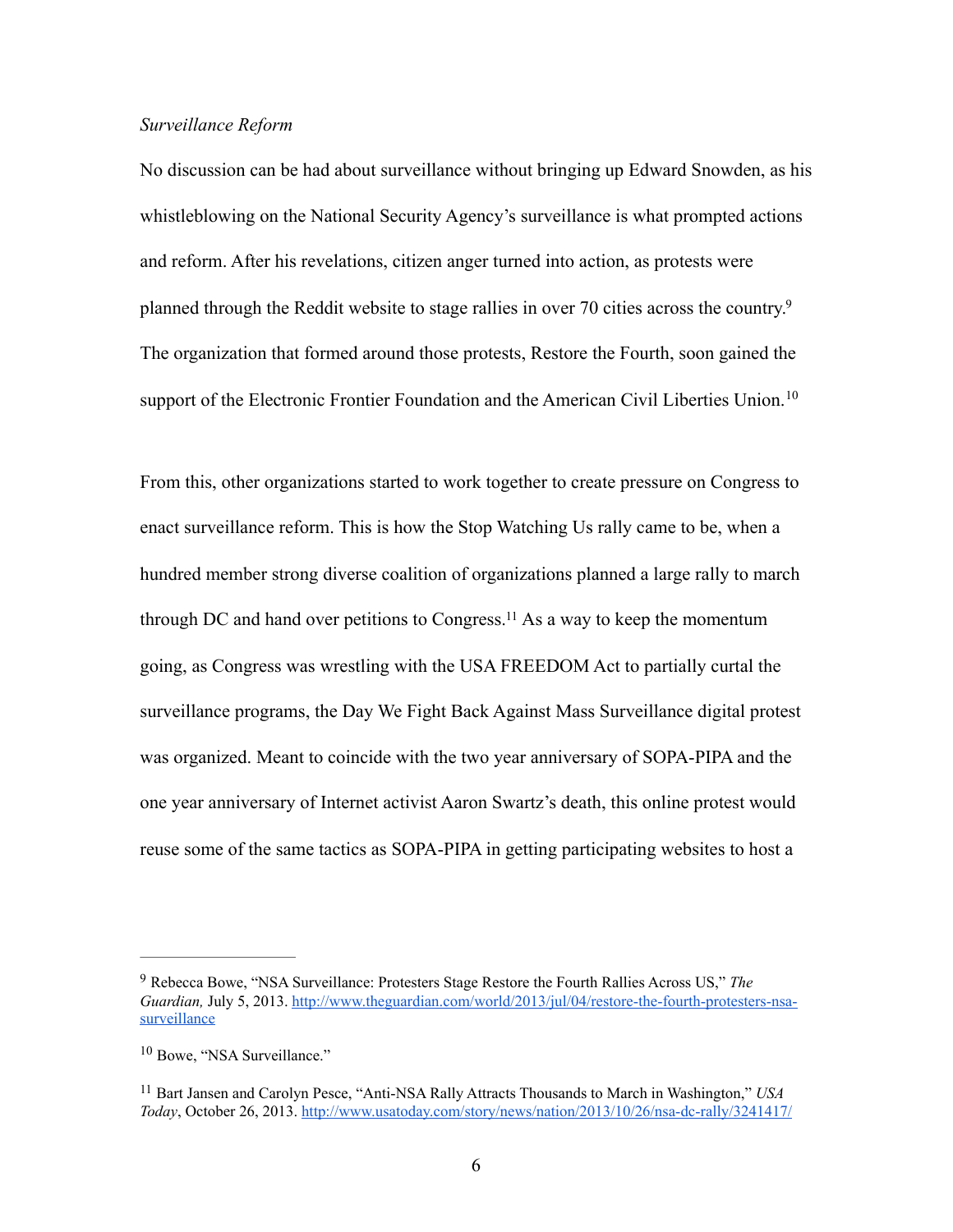banner image, directing people to sign the petition or call their Congress member to support the USA FREEDOM Act.

#### *The FCC and Net Neutrality Meets the Internet Slowdown*

The battle for net neutrality is an old battle, but a unique moment that would lead to victory happened on January 14, 2014. A federal court ruled against the Federal Communications Commission's rules regarding net neutrality, leaving a space for IFM groups to mobilize around. Internet activists immediately started organizing, creating a White House petition in favor of net neutrality that over 100,000 people signed. Campaign websites, like savetheinternet.com, as well as comedian John Oliver help drive comments to the FCC demanding Title II reclassification of the Internet to prevent paid prioritization of content. By the time the first round of commenting had closed, over one million comments had been submitted.<sup>12</sup>

<span id="page-11-1"></span>As pressure continued to mount, the White House came out in favor of net neutrality and Title II reclassification. After a year of public pressure FCC Chairman Tom Wheeler agreed to consider Title II reclassification. It was then put to a vote, and, by a 3-2 win, net neutrality is protected on February 26, 2015.

<span id="page-11-0"></span><sup>&</sup>lt;sup>12</sup> Battle for the Net <https://www.battleforthenet.com/how-we-won/>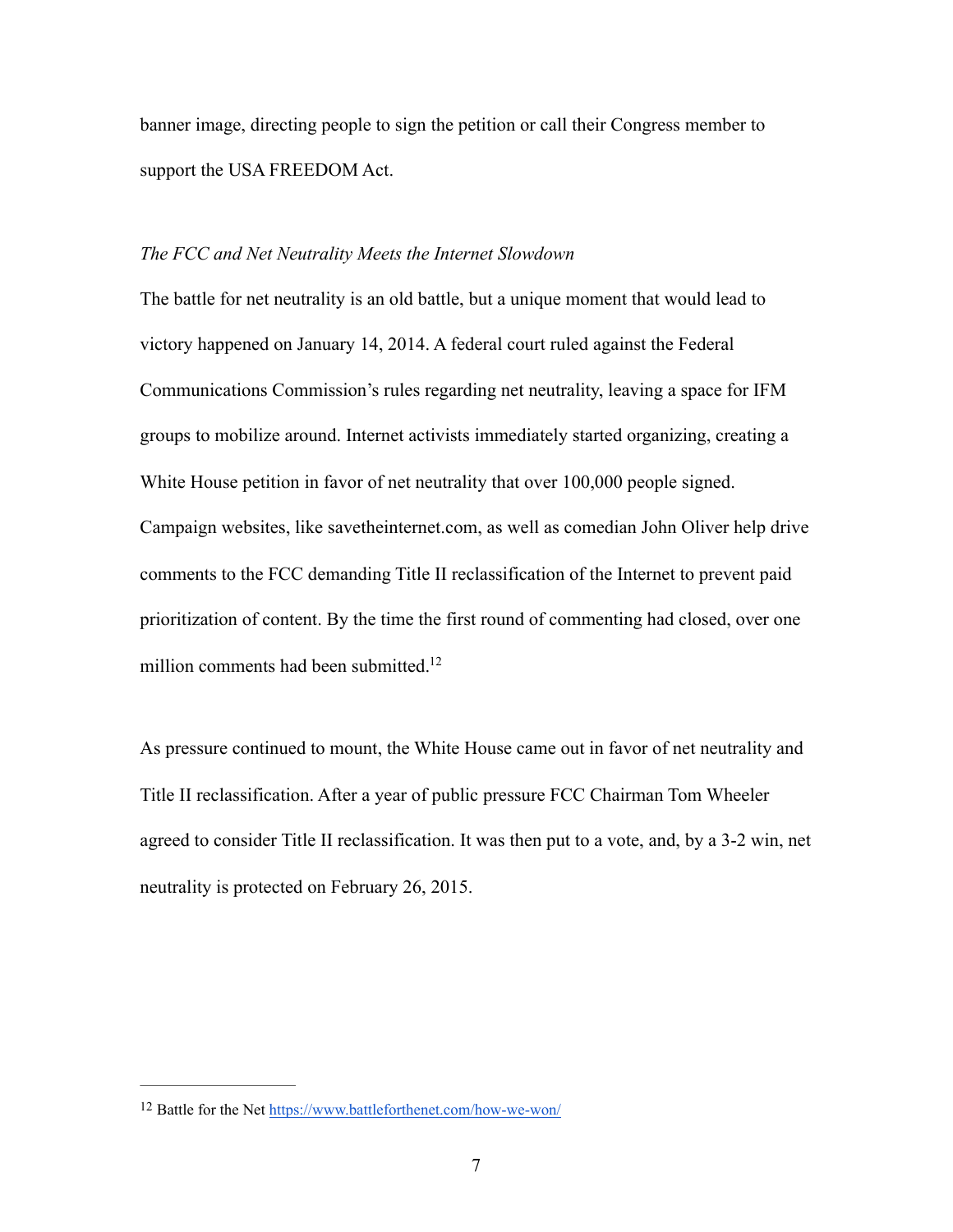#### Chapter 2: Literature Review

Before moving on to the specifics of the Internet freedom movement, we first need to step back and look at the underlying theories that are necessary to understand the processes of the movement. By understanding these processes and mechanisms, in both their pre-digital and digital contexts, we will lay the groundwork to gaining a better understanding of the IFM. These theories relate to traditional social movement theory, as well as understanding social movements in their new digital contexts with networked connections. Therefore, I will be examining the various parts of social movement theory that still pertain to a mainly digital movement like the IFM, as well as looking at how the IFM has used these digital capacities to further its goal. Lastly, social network analysis will be explored as a theory to better understand the relationships between participating organizations.

# **Social Movement Theory**

Understanding the offline world of how social movements are structured and operate is necessary to understanding the shifts that have taken place in digitally-enabled social movements, such as the Internet freedom movement. Contentious politics—where claim makers publically and periodically demand something of an entity—is one arena in which collectiveaction takes place.<sup>[13](#page-12-0)</sup> Collective action is the basis of what I will be examining in the rest of this study.

<span id="page-12-1"></span><span id="page-12-0"></span><sup>&</sup>lt;sup>[13](#page-12-1)</sup> Doug McAdam, Sidney Tarrow, and Charles Tilly, *Dynamics of Contention* (Cambridge University Press, 2001), 5.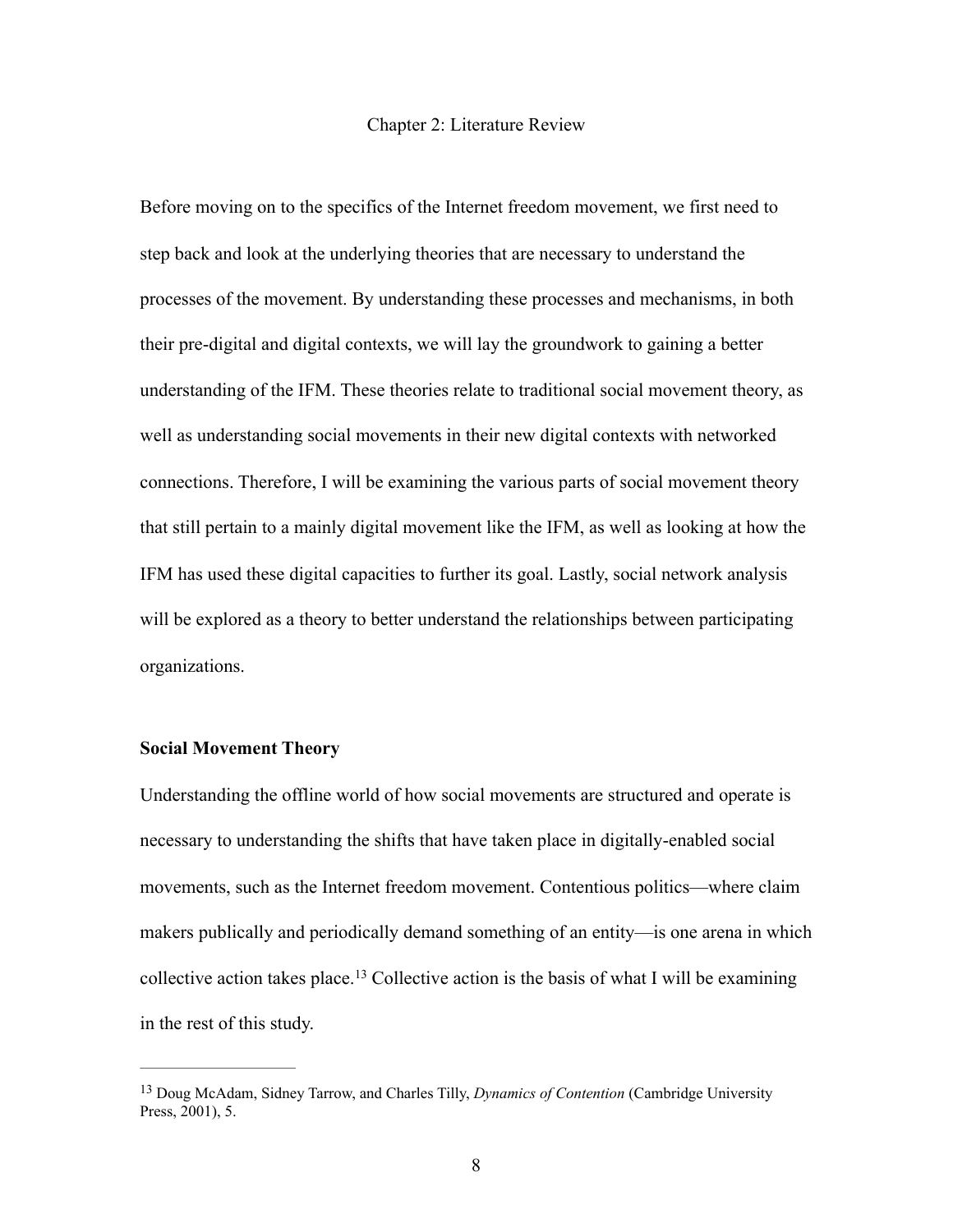These collective actions are an attempt to subvert a government's control over the processes of contention, an attempt to reclaim the ability to make claims. When looking at any social movement, it is necessary to understand the political context in which it operates to gain a fuller understanding of its possibilities and constrictions. The contextual "polity model", as political scientists Doug McAdam, Sidney Tarrow, and Charles Tilly lay out in their seminal work *Dynamics of Contention*, consists of government agents, political actors with access to government agents, challenger actors without this access, outside people not politically organized, and outside political actors.<sup>14</sup>This is a necessary framework in which to understand the context of any social movement and its impact.

<span id="page-13-2"></span>A slightly similar concept, called political opportunity structures, is a helpful way of understanding how a network can shift in goals and members over time depending on the political context. This will be a key component in my longitudinal study of the Internet freedom movement. McAdam's clearly lays out the four elements that control political opportunities: "1. popular access to the political system; 2. divisions within the elite; 3. the availability of elite allies; and 4. diminishing state repression.["](#page-13-1)<sup>[15](#page-13-1)</sup> I will be looking at some of the four elements in relation to the contentious episodes within the Internet freedom movement in an attempt to uncover commonalities.

<span id="page-13-3"></span><span id="page-13-0"></span><sup>&</sup>lt;sup>[14](#page-13-2)</sup> McAdam, Tarrow, and Tilly, *Dynamics of Contention*, 12.

<span id="page-13-1"></span><sup>&</sup>lt;sup>[15](#page-13-3)</sup> Doug McAdam, *Political Process and the Development of Black Insurgency, 1930-1970* (Chicago: University of Chicago Press, 1999) as quoted in Jennifer Hadden, *Networks in Contention* (Cambridge University Press, 2015), 66.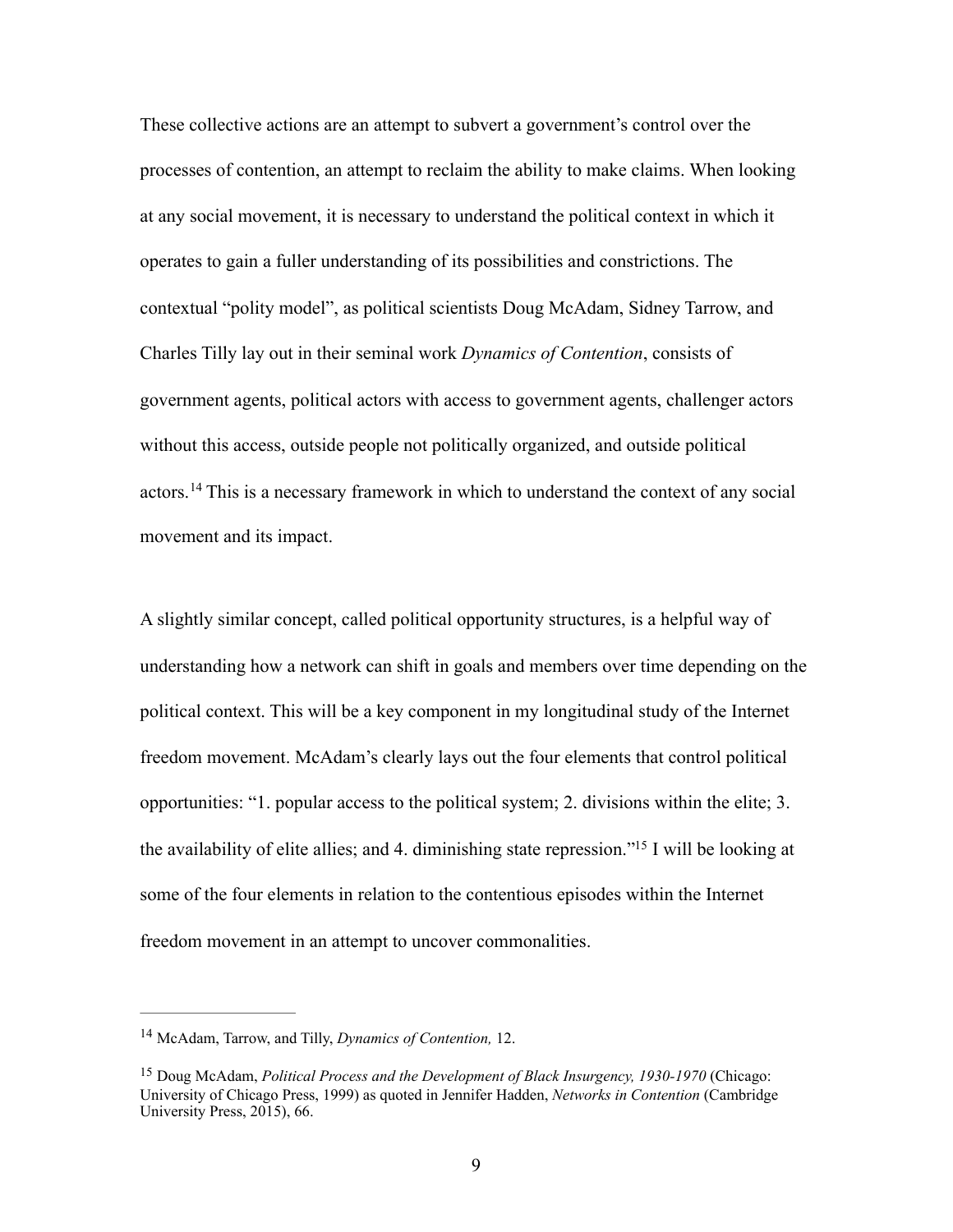<span id="page-14-2"></span>But since many of the goals of the IFM relate to policy, it is important to understand policy activism. Within those political opportunity structures and the access to the elites lies the work of leadership networks within policy activism. Leadership networks connect to policy advocacy networks. Leaders within the social movement create ties with allies in the political sphere, particularly ones who are resource-rich or influential in the particularissue space. <sup>[16](#page-14-0)</sup> This concept is a key part of the political opportunity structures I will be analyzing later. Much of the work the Internet freedom movement has done revolves around policies, whether it has been bills regarding censorship or surveillance or an attempt to reclassify the Internet. Therefore, the idea of policy activism is important to understanding the larger context in connection with the Internet freedom movement. This type of activism seeks to create specific discourses around policies, as well as "lobbying efforts that intend to directly influence the public representatives who make decisions, and broad mobilizations, in that they aim to solicit broad participation from citizens."[17](#page-14-1)

<span id="page-14-3"></span>Once the stage is set with the actors within the political sphere, one must look at the underlying mechanisms and processes that impact the actors. In an effort to not conflate the two things, it is helpful to look at the definitions laid out by Tarrow and Tilly. Mechanisms are "changes that produce the same immediate effects over a wide range of circumstances", whereas processes "assemble mechanisms into different sequences and

<span id="page-14-0"></span><sup>&</sup>lt;sup>[16](#page-14-2)</sup> John Krinsky and Nick Crossley, "Social Movements and Social Networks: Introduction," Social *Movement Studies: Journal of Social, Cultural and Political Protest* 13, no. 1 (2014): 6.

<span id="page-14-1"></span><sup>&</sup>lt;sup>[17](#page-14-3)</sup> Alison Powell, "Assessing the Influence of Online Activism on Internet Policy-Making: SOPA and ACTA."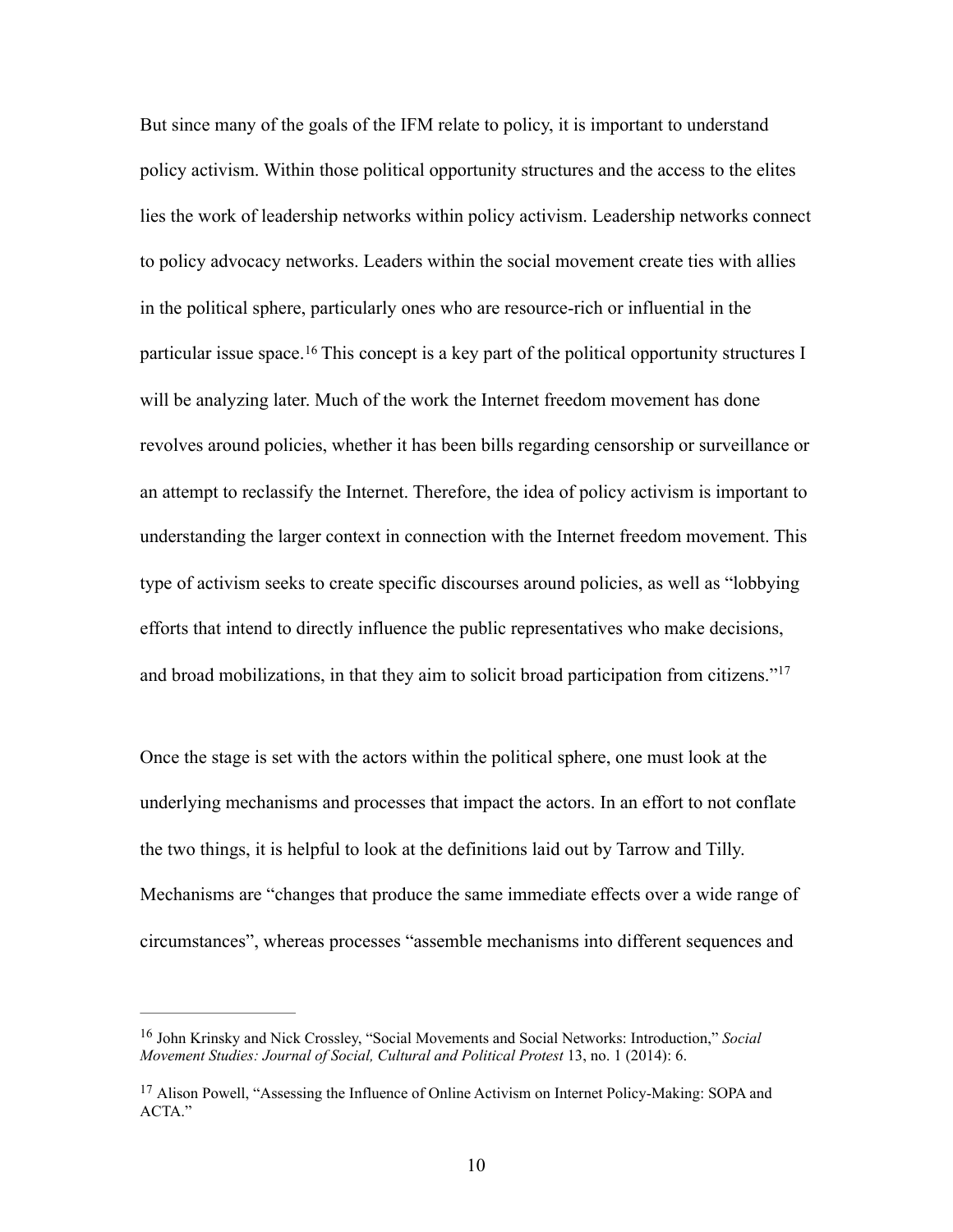<span id="page-15-3"></span>combinations, thus producing larger-scale outcomes than any single mechanism.["18](#page-15-0) Mechanisms are the parts that make up processes, and their differences in both content, size, and timing impact the larger processes. There are a few key mechanisms and processes that we will be taking a closer look at now in relation to future discussions on their role in the Internet freedom movement.

<span id="page-15-4"></span>The concept of brokerage, a relational mechanism, is a key element leading to the growth and vitality of a social movement. Brokerage, like diffusion, can pertain to tactics, framing, and resource mobilization, among other things. Brokerage is the connection of seemingly disparate groups who find commonality in the interests and goals of the larger movement, thereby creating a more connected and broader organizational network.<sup>[19](#page-15-1)</sup> Brokerage differs from the diffusion mechanism in that diffusion often takes place with actors already involved in the movement, through ties previously created. Brokerage between groups can lead to coordinated action, in which "two or more actors' engagement in mutual signaling and parallel making of claims on the same object" occurs[.](#page-15-2)<sup>[20](#page-15-2)</sup> The more coordinated actions that occur and the more brokerage and diffusion that is employed, the more the potential for upward scale shift increases. For example, the advocacy efforts to defeat SOPA-PIPA relied in part on non-traditional allies like libertarians, gamers, and hackers (brokerage) and more traditional allies like

<span id="page-15-5"></span><span id="page-15-0"></span><sup>&</sup>lt;sup>[18](#page-15-3)</sup> Sidney Tarrow and Charles Tilly, *Contentious Politics* (Oxford University Press, 2015, 2nd edition), 240-241.

<span id="page-15-1"></span><sup>&</sup>lt;sup>[19](#page-15-4)</sup> McAdams, Tilly, and Tarrow, *Dynamics of Contention*, 26.

<span id="page-15-2"></span><sup>&</sup>lt;sup>[20](#page-15-5)</sup> Tilly and Tarrow, *Contentious Politics*, 31-32.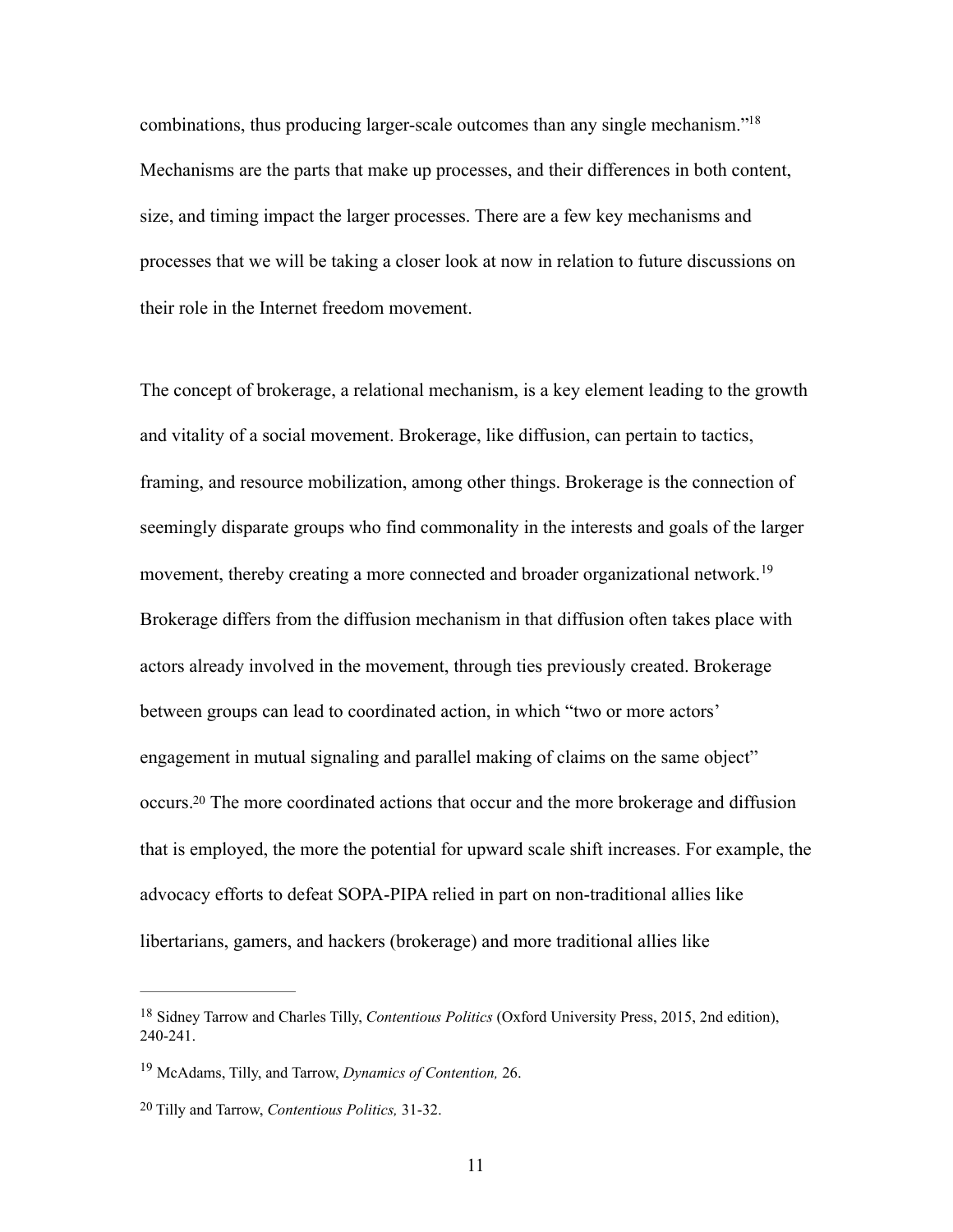progressives, tech blogs, and human rights activists (diffusion). These concepts are key to the work I am doing concerning the IFM's potential for capacity growth.

<span id="page-16-3"></span>Scale shift is a complex process that has been ill-defined due to its fluidity and reliance on its operational context. Generally speaking, scale shift is seen as "a change in the number and level of coordinated contentious actions leading to broader contention involvinga wider range of actors and bridging their claims and identities."<sup>[21](#page-16-0)</sup> There has been some agreement on the parts that together lead to scale shift, and they are: diffusion, attribution of similarity, brokerage, and emulation[.](#page-16-1)<sup>[22](#page-16-1)</sup> Two roads can lead to scale shift, with either brokerage or diffusion as the alternate gatekeepers.

<span id="page-16-4"></span>Scale shift through brokerage is determined through coalition building. This coalition building within the network can lead to the growth of separate clusters of organizations linked together with a handful of organizations bridging the clusters together. Once the organizations see commonalities between themselves, they are more likely to band together. While brokerage-created scale shift is less common, it can prove to be more formidable, as it can "quickly spread [contention] beyond narrow geographic, institutional, and/or categorical boundaries and produce new identities that are more durable than the incidents that give rise to them.<sup>["23](#page-16-2)</sup>

<span id="page-16-5"></span><span id="page-16-0"></span><sup>&</sup>lt;sup>[21](#page-16-3)</sup> McAdams, Tilly, and Tarrow, *Dynamics of Contention*, 331.

<span id="page-16-1"></span><sup>&</sup>lt;sup>[22](#page-16-4)</sup> Tilly and Tarrow, *Contentious Politics*, 229.

<span id="page-16-2"></span><sup>&</sup>lt;sup>[23](#page-16-5)</sup> McAdams, Tilly, and Tarrow, *Dynamics of Contention*, 335.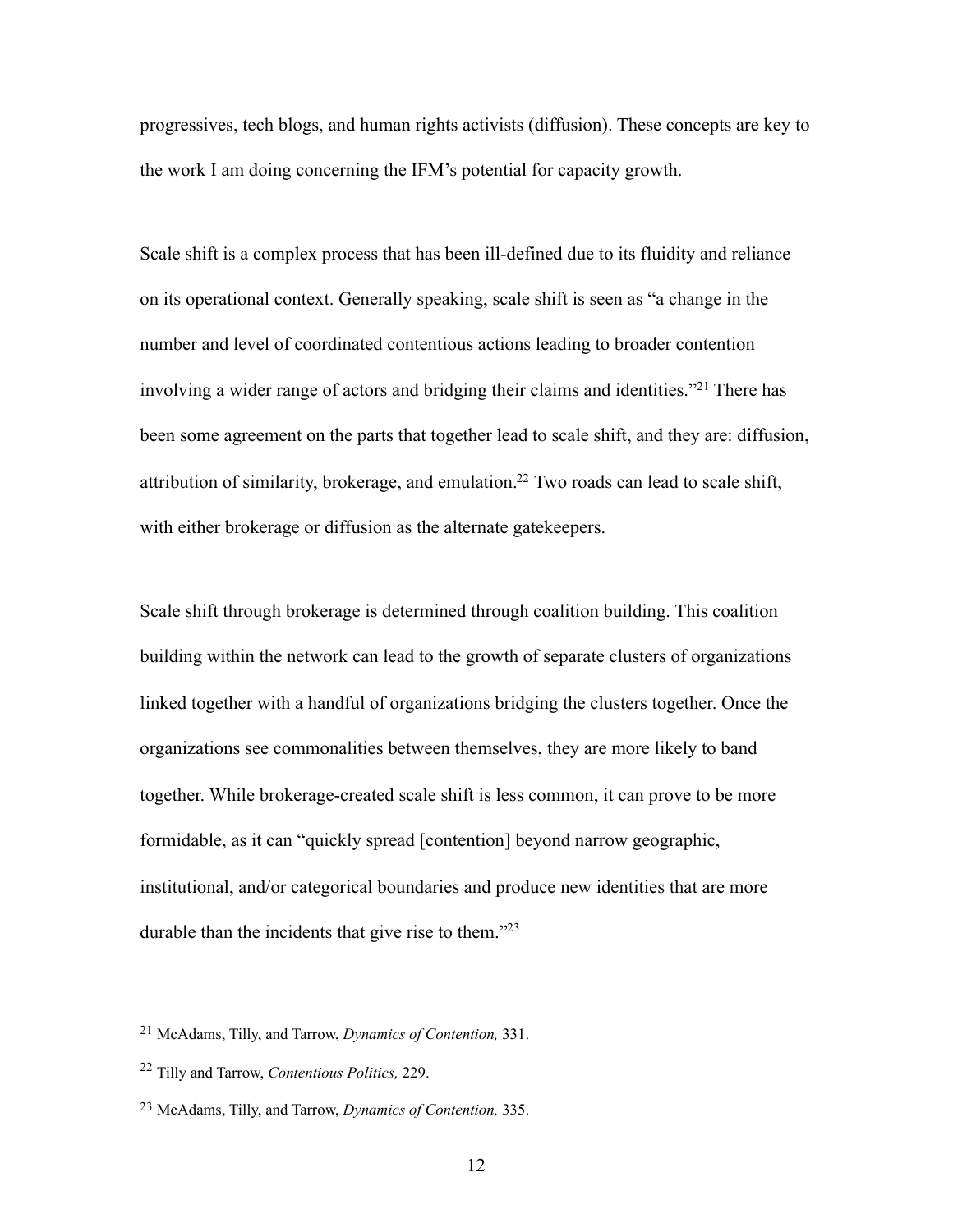Scale shift through diffusion is determined by emulation. The pathways connecting organizations in this network are already in place, allowing for an easier transference of goals and for the larger network to operate as more cohesive whole. Diffusion is also easier because it "requires a much lower investment in time, entrepreneurship, and frame transformationthan brokerage."<sup>[24](#page-17-0)</sup> However, diffusion can potentially limit the scope of the larger movement, due to the fact that it operates along already established pathways, rather than by forging new links.

<span id="page-17-4"></span><span id="page-17-3"></span>Traditionally, brokerage scale shift was created through face-to-face interactions between coalition members, as well as recruitment of members to the cause. In these meetings, a realignment of frames often took place; however, with digitally-enabled movements, this altersthe ways in which brokerage scale shift occurs.<sup>[25](#page-17-1)</sup> While yes, social interactions and frame processing are still vital, what is actually changing is the way in which they are carried out now through digital networks. This networked connection helps by lessening the need to continually shift the identity and framing processes of the shifting coalition.<sup>[26](#page-17-2)</sup> Rather it is a more organic process now.

<span id="page-17-5"></span>It is also important to note that social movements should not be dichotomized into online versus offline alone, as having a fluidity between the two will allow for greater success.

<span id="page-17-0"></span>McAdams, Tilly, and Tarrow, *Dynamics of Contention,* 335. [24](#page-17-3)

<span id="page-17-1"></span> $^{25}$  $^{25}$  $^{25}$  W. Lance Bennett, "Communicating Global Activism: Strengths and Vulnerabilities of Networked Politics," *Information, Communication, and Society* 6 (2003): 149.

<span id="page-17-2"></span><sup>&</sup>lt;sup>[26](#page-17-5)</sup> Bennett, "Communicating Global Activism," 149.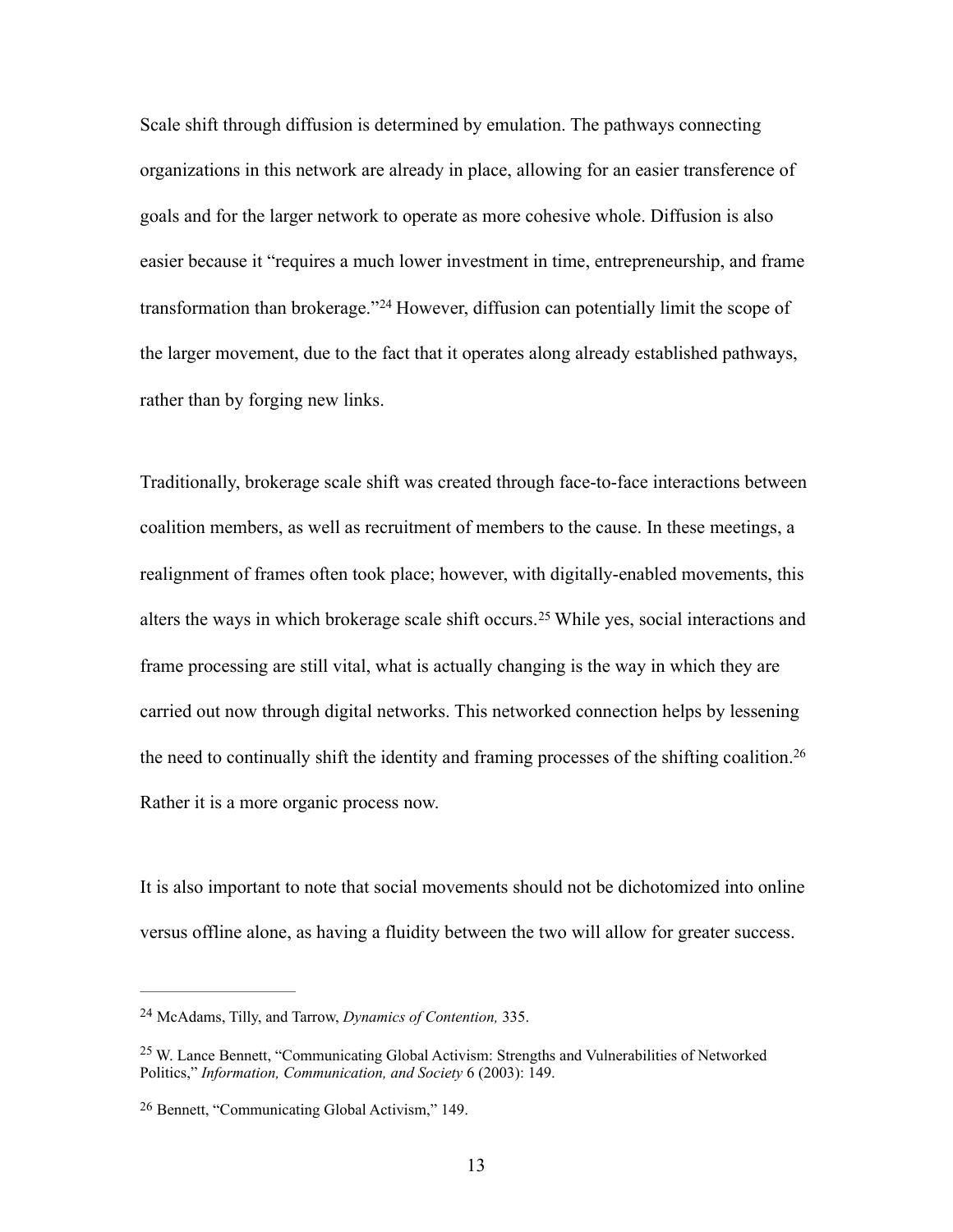Each has their own strengths and weaknesses, as street protests do not always yield success or win over hearts and minds, while online activism can lose its power through repetition.[27](#page-18-0)

<span id="page-18-2"></span>Scale shift is an important part of overall network health, as health, in terms of social movements, is often related to growth. But first, we must turn to how social movements have been impacted by the rise of information communication technologies (ICTs), as the Internet freedom movement relies heavily on ICT usage.

# **Digitally Enabled Collective Action**

<span id="page-18-3"></span>How has the Internet and other forms of ICTs impacted the way social movements are conducted? Much has been written about this topic. Most notably is the discussion surrounding whether the Internet creates 'weak ties' or 'strong ties' for collective action participants. Some note that the Internet is unable to create strong ties due to the seeming easeof engagement which weakens the commitment levels of participants.<sup>[28](#page-18-1)</sup> Completely refuting this claim, as well as the dubious mischaracterization of what strong and weak ties are, sociologist Zeynep Tufekci states: "Large pools of weaker ties are crucial to

<span id="page-18-0"></span><sup>&</sup>lt;sup>[27](#page-18-2)</sup> Zeynep Tufekci, "Social Movements and Governments in the Digital Age: Evaluating a Complex Landscape," *Journal of International Affairs* 68, No.1 (Fall/Winter 2014): 9.

<span id="page-18-1"></span><sup>&</sup>lt;sup>[28](#page-18-3)</sup> See Malcolm Gladwell, "Small Change: Why the Revolution Will Not be Tweeted," *New Yorker*, October 4, 2010, <http://www.newyorker.com/magazine/2010/10/04/small-change-malcolm-gladwell>; Jeroen Van Laer and Peter Van Aelst, "Internet and Social Movement Action Repertoires: Opportunities and Limitations," *Information, Communication, and Society* 13 (2010): 1146-1171; Evgeny Morozov, *The Net Delusion: The Dark Side of Internet Freedom* (PublicAffairs: 2012).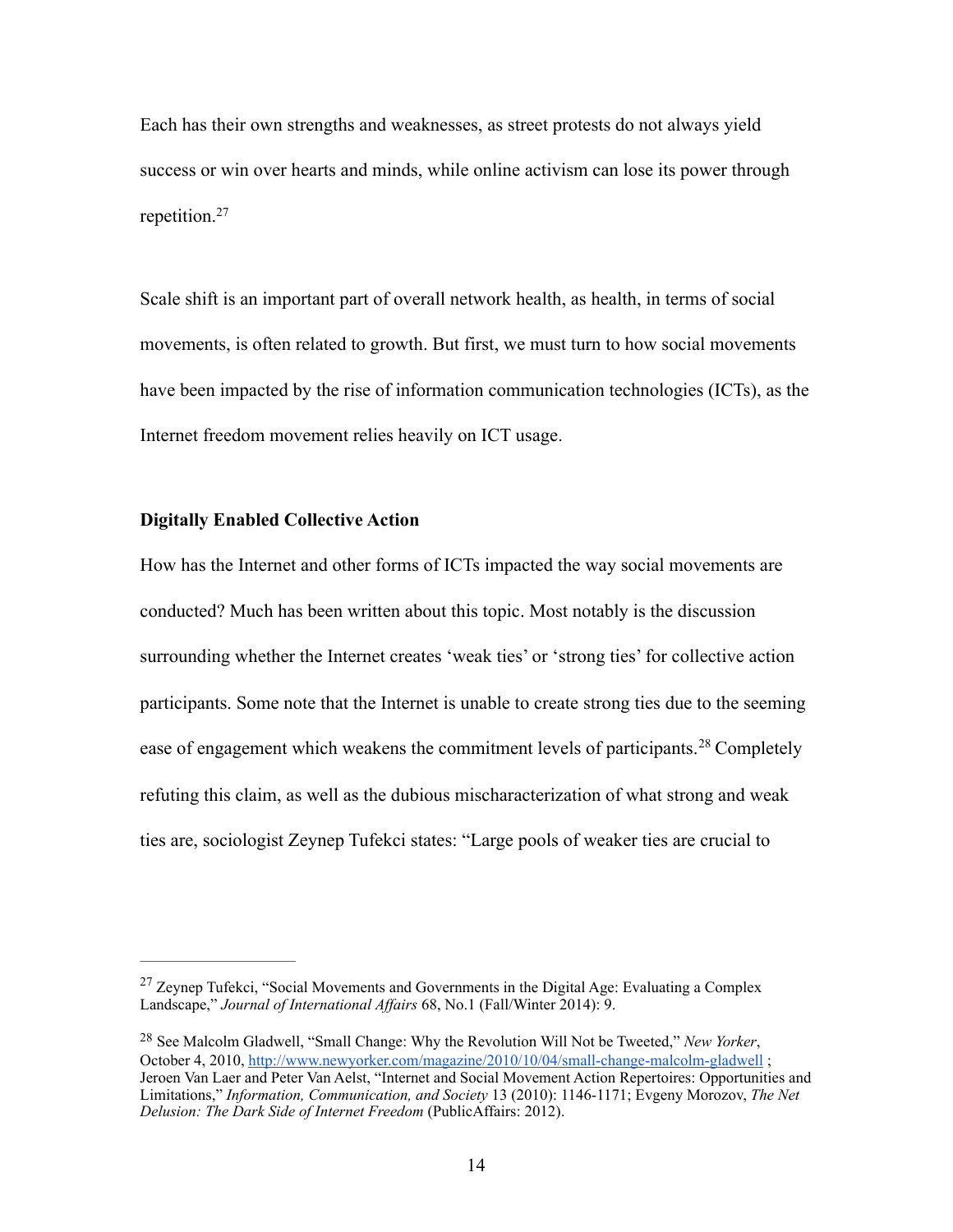<span id="page-19-4"></span>being able to build robust networks of stronger ties – and Internet use is a key to this process.["29](#page-19-0)

<span id="page-19-5"></span>Looking more at the processes within digitally mediated activism itself is another area of intense debate. Do new technologies alter the processes of activism itself? One theory, what political scientists Jennifer Earl and Katrina Kimport called "supersize", believes that only the scale of activism will be altered by the influence of ICTs. Due to the ability of the Web to alter the costs of participation, as well as the speed and scope, the scale of activismhas reached new heights.<sup>[30](#page-19-1)</sup> Meanwhile, the other theory resulting from ICT use and activism--succinctly named theory 2.0--, believes that the processes of activism will be changed themselves. Political scientist Clay Shirky believes that the way people organize will shift due to the diminishing role of organizations in rallying activism, as ICTsreduce the costs of organizing.<sup>[31](#page-19-2)</sup> Earl and Kimport believe that one of the major theoretical discrepancies between these two theories is what cases they study. Supersize theory tends to look more at physical organizations, whereas theory 2.0 tends to analyze mainlyonline organizations.<sup>[32](#page-19-3)</sup> For my study, I will be looking at a mixture of the two types of organizations.

<span id="page-19-7"></span><span id="page-19-6"></span><span id="page-19-0"></span> $29$  Zeynep Tufekci, "What Gladwell Gets Wrong: The Real Problem is Scale Mismatch (Plus, Weak and [Strong Ties are Complementary and Supportive\),"](http://technosociology.org/?p=178) *Technosociology* (blog), September 27, 2010, http:// technosociology.org/?p=178

<span id="page-19-1"></span><sup>&</sup>lt;sup>[30](#page-19-5)</sup> Jennifer Earl and Katrina Kimport, *Digitally Enabled Social Change: Activism in the Internet Age (Acting with Technology)* (MIT Press, 2011), 24.

<span id="page-19-2"></span><sup>&</sup>lt;sup>[31](#page-19-6)</sup> Clay Shirky, *Here Comes Everybody: The Power of Organizing without Organizations* (New York: Penguin Books*,* 2008).

<span id="page-19-3"></span>Earl and Kimport, *Digitally Enabled Social Change,* 29. [32](#page-19-7)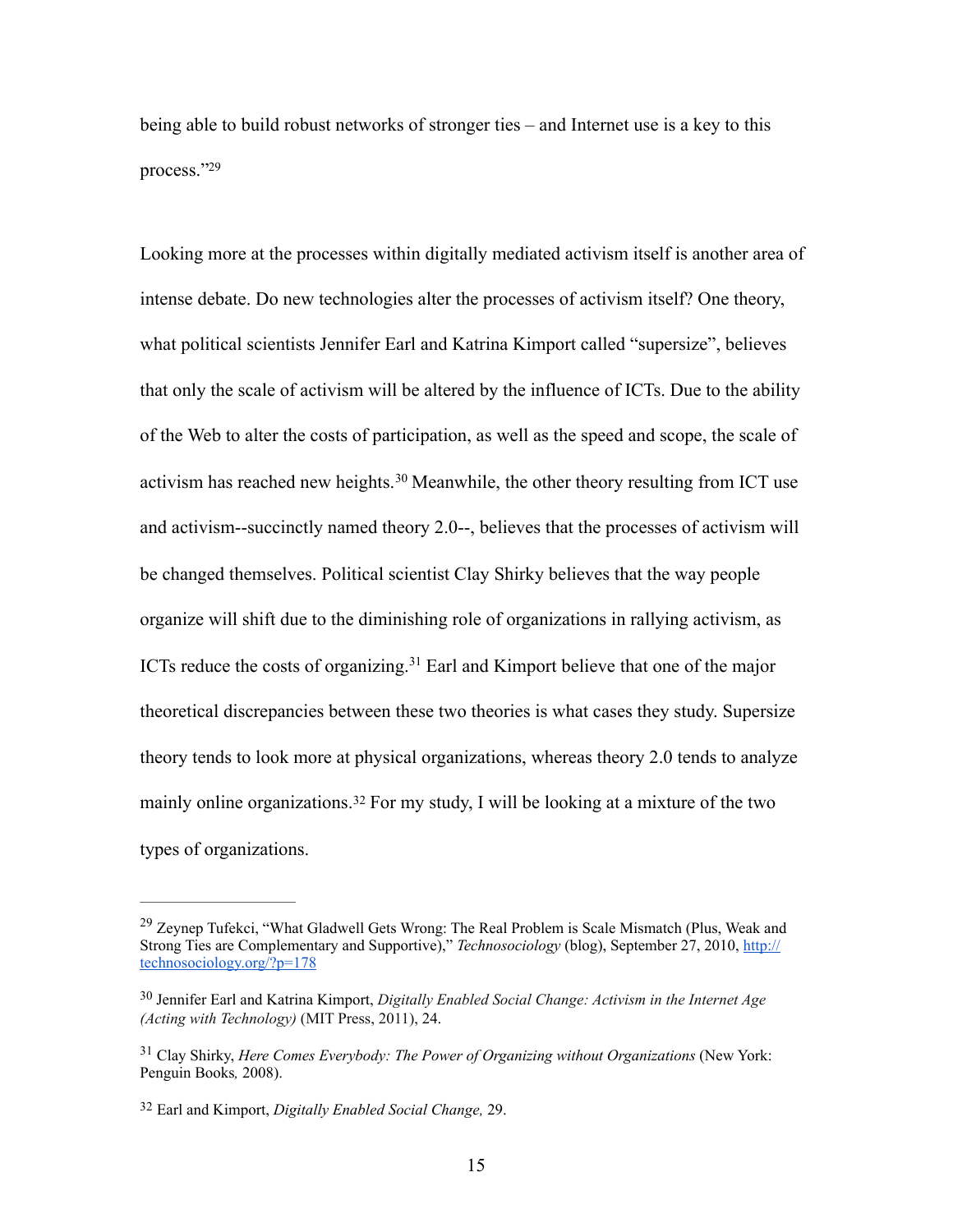<span id="page-20-3"></span>With the rise of technological communication and the networks they create between groups of people, organization arises in situations where they have not usually been formed. Technology puts the tools for organization, which are often highly efficient and inexpensive, into the hands of the individual and loosely formed groups, who then use themfor collective action.<sup>[33](#page-20-0)</sup> The ability to communicate in this manner is vital for a fledgling movement to coalesce into a more effective organization. Participation within the connective space of ICT-driven action allows for more horizontally defined relationships that channel information[.](#page-20-1)<sup>[34](#page-20-1)</sup> The participants interact with the "logic of connective action" by findings areas of commonality in the larger group through using personalized action frames to understand broader issues within their own context, thereby enabling greater commitment and connectivity to the movement as a whole[.](#page-20-2)<sup>[35](#page-20-2)</sup> This concept has played a pivotal role in the successes of the IFM, which will be discussed later.

<span id="page-20-5"></span><span id="page-20-4"></span>One of the reasons that ICTs have impacted the field of activism so much is due to their technological affordances being leveraged, something that the IFM has successfully done. Technological affordances, as described by Earl and Kimport, are "the actions and uses that a technology makes qualitatively easier or possible when compared to prior like

<span id="page-20-0"></span><sup>&</sup>lt;sup>[33](#page-20-3)</sup> Bruce Bimber, Andrew Flanagin, and Cynthia Stohl. *Collective Action in Organizations: Interaction and Engagement in an Era of Technological Change* (Cambridge University Press, 2012).

<span id="page-20-1"></span><sup>&</sup>lt;sup>[34](#page-20-4)</sup> W. Lance Bennett and Alexandra Segerberg, *The Logic of Connective Action* (Cambridge: Cambridge University Press, 2013), 196.

<span id="page-20-2"></span><sup>&</sup>lt;sup>[35](#page-20-5)</sup> W. Lance Bennett, Alexandra Segerberg, and Shawn Walker, "Organization in the Crowd: Peer Production in Large-Scale Networked Protests," *Information, Communication & Society* 17.2 (2014): 232-260.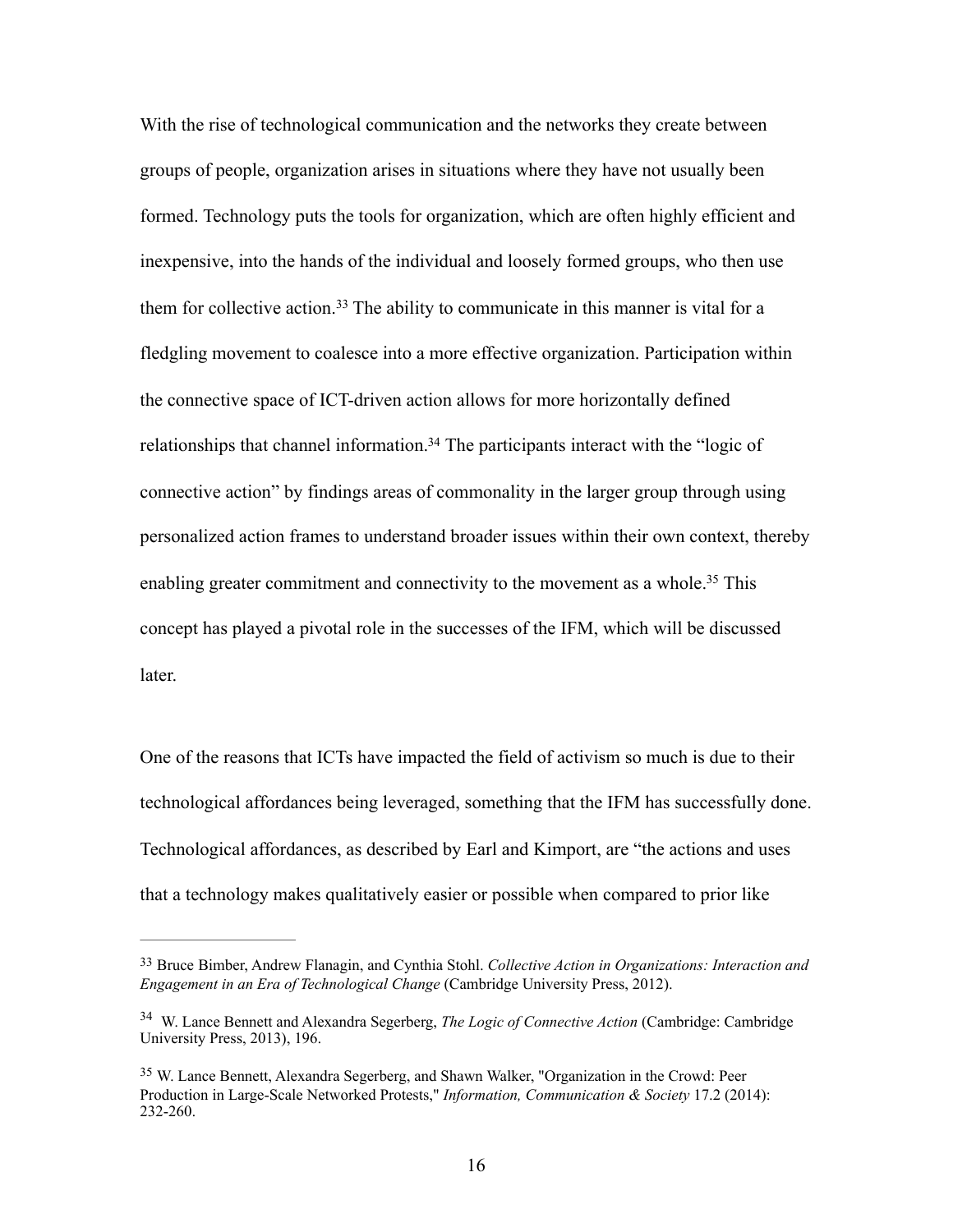<span id="page-21-5"></span>technologies."<sup>36</sup>For example, the creation of online petitions, utilized extensively as an e-tactic by the IFM, are able to spread rapidly and gain greater awareness thanks to the technological affordances of the Internet. It is valuable to try and avoid a technologically deterministic view, wherein a technology, due to its capacity, is seen as a game changer without taking in the political and social context in which it operates. The way individuals interact with technology is determined also by the interplay of power inequalities and information asymmetry, meaning it hinges on their access and understanding.<sup>37</sup>With that in mind, Earl and Kimport modified their affordances approach to include the human interaction with the technology and how it is or is not leveraged.[38](#page-21-2)

<span id="page-21-9"></span><span id="page-21-8"></span><span id="page-21-7"></span><span id="page-21-6"></span>While ICT use allows for greater scale and lowered costs in terms of participation, it often comes at the price of organizational capacity[.](#page-21-3)<sup>[39](#page-21-3)</sup> Scholar Zeynep Tufekci believes that this may be a weakness, as they "do not necessarily pose the same threat to governmentsand power."<sup>[40](#page-21-4)</sup> Some scholars have contended that the rise of digitally mediated communications will change the reliance on hierarchical organizations. Clay Shirky in particular believes that the technological affordances will render the need for

<span id="page-21-0"></span><sup>&</sup>lt;sup>[36](#page-21-5)</sup> Earl and Kimport, *Digitally Enabled Social Change*, 32.

<span id="page-21-1"></span>Jerry Kang and Benedikt Buchner, "Privacy in Atlantis," *Harvard Journal of Law and Technology* 18, [37](#page-21-6) no. 1 (2004): 244.

<span id="page-21-2"></span><sup>&</sup>lt;sup>[38](#page-21-7)</sup> Earl and Kimport, *Digitally Enabled Social Change*, 33.

<span id="page-21-3"></span> $39$  Tufekci, "Social Movements and Governments in the Digital Age", 15.

<span id="page-21-4"></span> $40$  ibid, 15.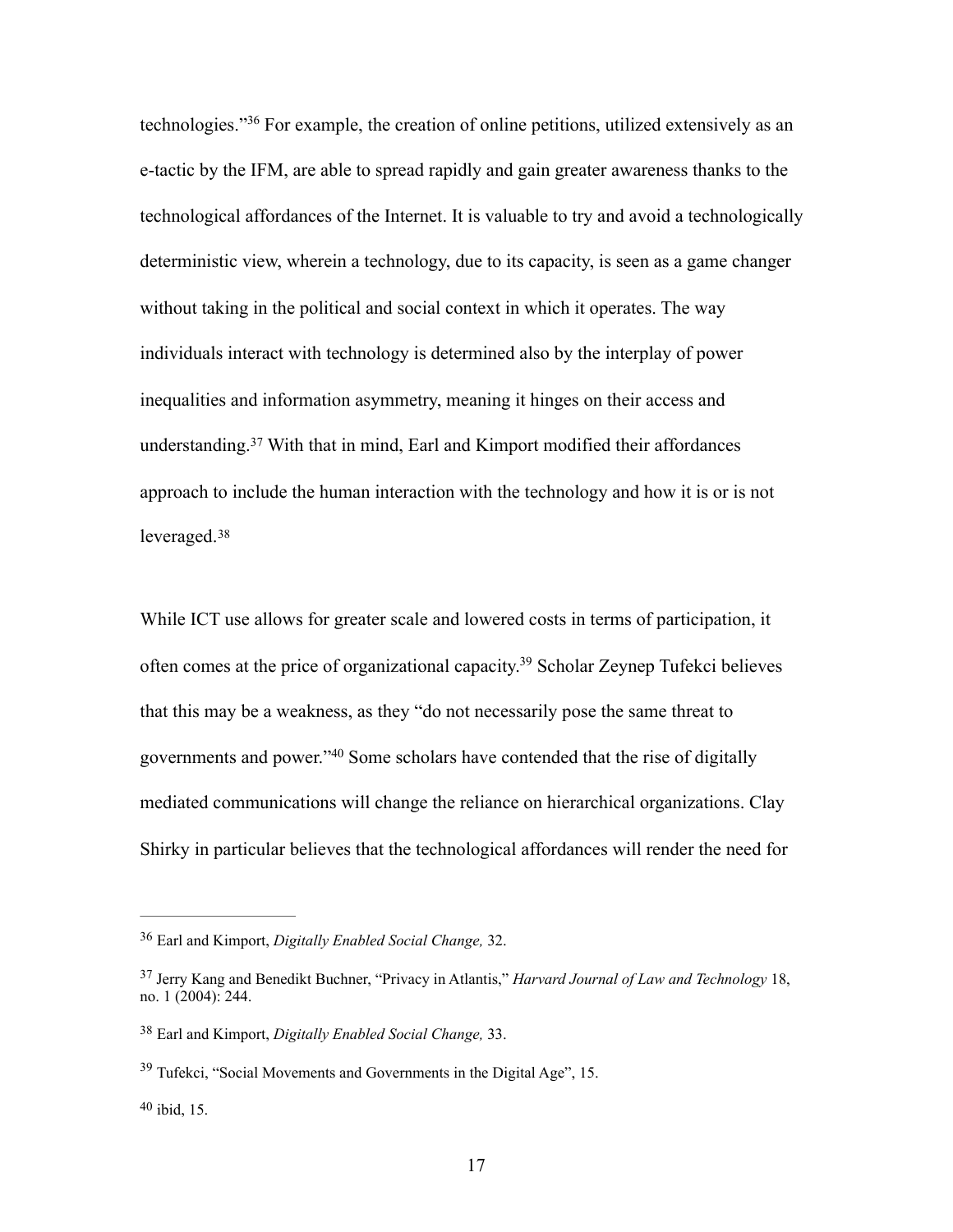<span id="page-22-3"></span>organizations obsolete, allowing for a more horizontalist activism[.](#page-22-0)<sup>[41](#page-22-0)</sup> This idea fits in well with the horizontal networks proposed by Benkler and Castells. Networks brought about by the rise of communications technologies have begun the process of counteracting the material-limits based hierarchical system to the more limitless based information technology system that will enable a more horizontal structure of power (Castells 2009). Tying into this idea of a networked sphere is commons-based peer production, where loosely connected, decentralized individuals work together to create (Benkler 2006), a phenomenon that is appearing with more regularity in social movements.

<span id="page-22-4"></span>Counteracting this idea is the work of political scientist David Karpf, who argues that organizationsshould not be ruled obsolete in their impact on collective action.<sup>[42](#page-22-1)</sup> Rather many organizations are either retooling themselves to take advantage of the affordances of being digitally connected or being a fully digitally-enabled organization, thereby still being a necessity for a successful movement. In their work regarding SOPA-PIPA, Yochai Benkler, et al. have this to say about the need for organizations in networked movements: "In their many manifestations, digitally mediated organizations are increasingly recognized as providing alternatives to existing intermediaries in political processes and opening new avenues for social movements, political campaigns, and public policy advocacy as well as threatening traditional institutions."[43](#page-22-2)

<span id="page-22-5"></span><span id="page-22-0"></span><sup>&</sup>lt;sup>[41](#page-22-3)</sup> Shirky, *Here Comes Everybody*.

<span id="page-22-1"></span>David Karpf, *The MoveOn Effect: The Unexpected Transformation of American Political Advocacy* [42](#page-22-4) (Oxford: Oxford University Press, 2012).

<span id="page-22-2"></span><sup>&</sup>lt;sup>[43](#page-22-5)</sup> Benkler, et al. "Mapping the SOPA-PIPA Debate," 9.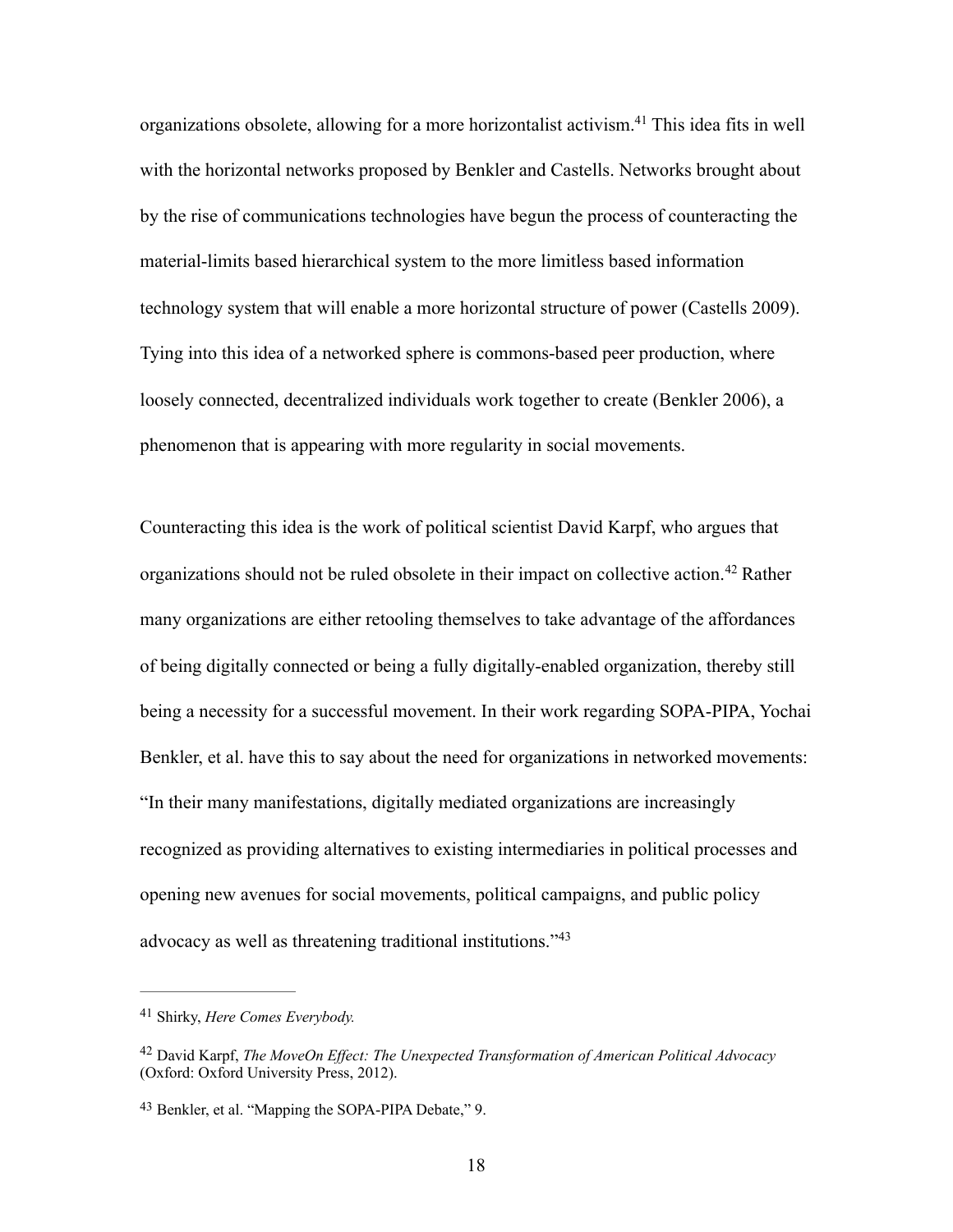Political scientist Andrew Chadwick echoes this awareness of a new breed of organization in the networked sphere. While he discusses the reactionary aspects of these new organizations due to their lack of "routine power", he makes sure to note that the work they do does not simply appear out of nowhere. Rather, as he states in his book *The Hybrid Media System*: "It is clear that 'scenario planning' for different potential outcomes, 'power analysis' to determine where to apply pressure, and identifying 'members' concerns' through polling and monitoring of social media takes up a great amountof daily effort."<sup>[44](#page-23-0)</sup> These organizations are "opportunistic within a strategic framework", as Chadwick's interview subject 38 Degrees Executive Director David Babbs put it[.45](#page-23-1)

<span id="page-23-4"></span><span id="page-23-3"></span>The hybrid organization within a social movement is another important concept to delve into. As Bennett and Segerberg describe, organizationally-enabled networks rely more on an evenly distributed connectivity, where power comes from the organizations themselves as well as the links among websites ("which can include campaign websites as stand-alone organizations in themselves")[.](#page-23-2)<sup>[46](#page-23-2)</sup> These organizationally-enabled networks operate within the complementing logics of collective and connective action, where collective action relies on the more organization driven actions with "backbone networks that host

<span id="page-23-5"></span><span id="page-23-0"></span>Andrew Chadwick, *The Hybrid Media System: Politics and Power* (Oxford: Oxford University Press, [44](#page-23-3) 2013), 192.

<span id="page-23-1"></span> $45$  ibid, 192.

<span id="page-23-2"></span>Bennett and Segerberg, *The Logic of Connective Action,* 198. [46](#page-23-5)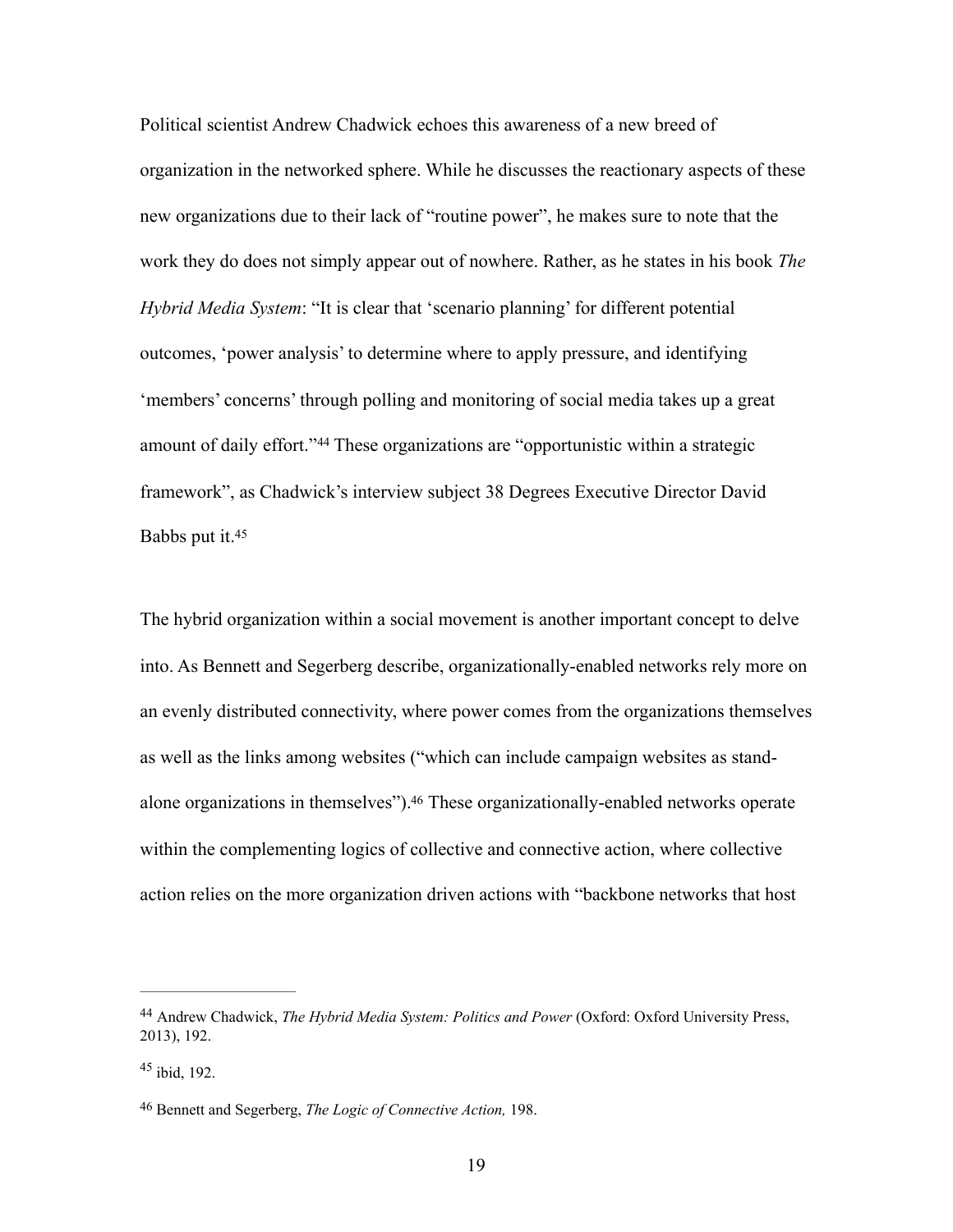<span id="page-24-4"></span>the digital engagement mechanisms for individuals to use" and connective action is a more people driven creation of engagement mechanisms.<sup>47</sup>

While much can be written about identity and frames within social movements, I just want to focus briefly on the idea of framing within the networked sphere. Political scientists W. Lance Bennett and Alexandra Segerberg speak at length in their work *The Logic of Connective Action* about personalized action frames. Rather than the more topdown identity frames of collective action, the ICT driven personalized action frames of connective action gives people the space to connect to the movement in their own way, creatinga deeper connection.<sup>[48](#page-24-1)</sup> Not only that, but these personalized action frames are more easily transferable and reappropriated by others, creating new opportunities for engagement with the action, allowing a layering and scaling up of the connective action[.](#page-24-2)<sup>[49](#page-24-2)</sup> These action frames are important because they help the participants and the social movement actors pinpoint the issues they are mobilizing to change.<sup>50</sup>

# <span id="page-24-7"></span><span id="page-24-6"></span><span id="page-24-5"></span>**Networks in Digitally Enabled Social Movements**

Returning to the idea of relational mechanisms brought up previously under the topic of brokerage is a necessary step to understanding how networks interact with one another organizationally. This will be an important factor of my study, as I look at the coalition

<span id="page-24-0"></span> $47$  ibid, 196.

<span id="page-24-1"></span> $48$  ibid, 197.

<span id="page-24-2"></span> $49$  ibid, 197.

<span id="page-24-3"></span><sup>&</sup>lt;sup>[50](#page-24-7)</sup> William Gamson, *Talking Politics* (Cambridge: Cambridge University Press, 1992).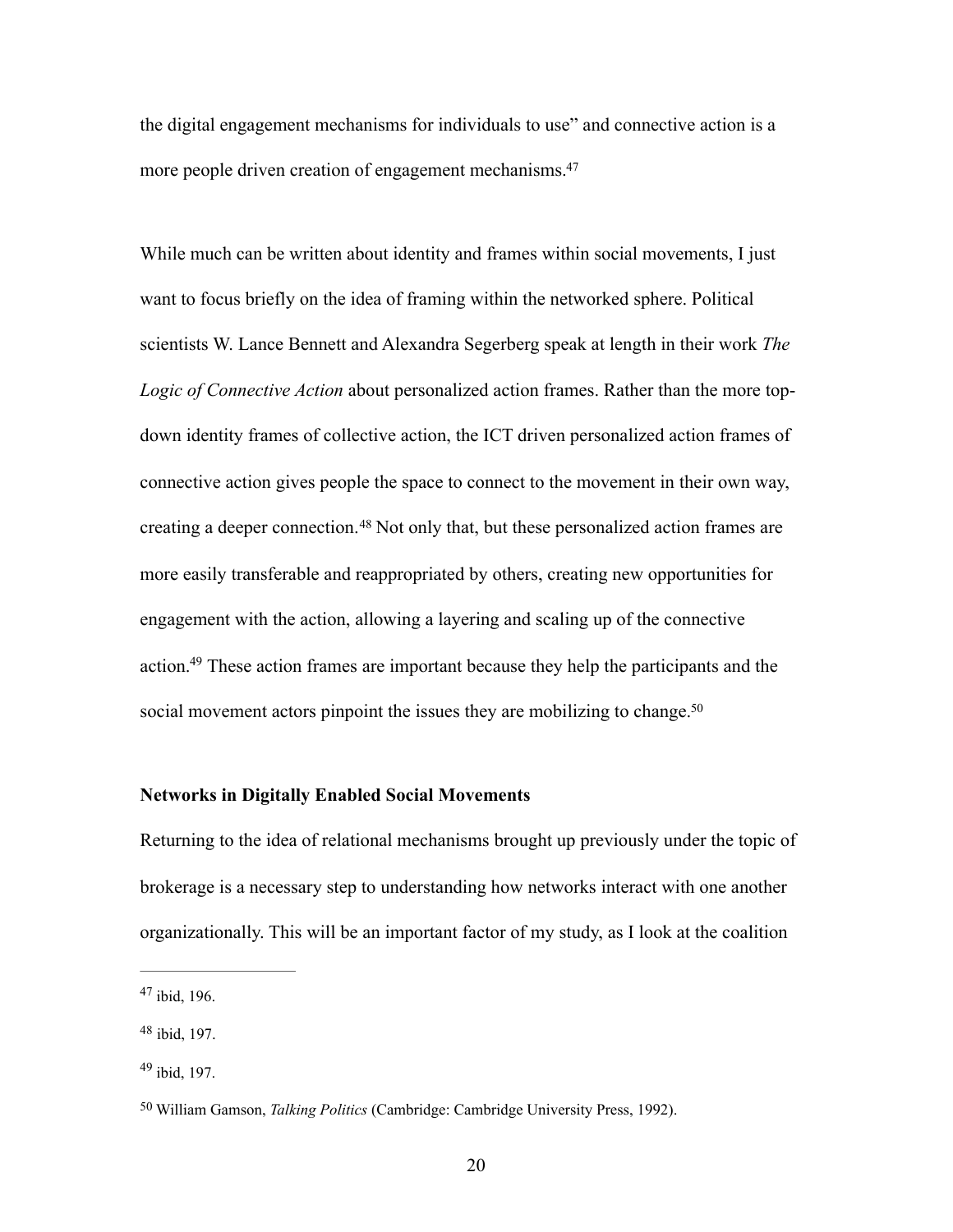relationships within the IFM. For just as it is important to understand the polity model of McAdams, Tarrow, and Tilly or whether the organization is connective or collective, so to is it necessary to study the relationships between the various organizations in a network. By doing so, one can gain a deeper understanding of the strengths and weaknesses of the network.

Borrowing heavily from Jennifer Hadden's award-winning book, *Networks in Contention,* I want to look at the three areas she lays out that tie into how the relationships between organizations can aid in social movement building. My reason for this is to more fully understand what roles the organizations within the IFM play to explain the connections between the key members.

# *Information Sharing*

<span id="page-25-2"></span>The understanding of the social movement situation and the political opportunities therein is greatly determined by information sharing between organizations, as each organization has a different perspective and connections to the movement.<sup>51</sup> This is an integral part of my reasoning for needing to conduct elite interviews with people at these organizations. By focusing on information sharing in terms of the network and a particular organization's location within that network, Hadden is able to differentiate between various organizations, determining who the key hubs are and how that impacts the flow of information in the network[.](#page-25-1)<sup>[52](#page-25-1)</sup> Also, the

<span id="page-25-3"></span><span id="page-25-0"></span><sup>&</sup>lt;sup>[51](#page-25-2)</sup> Hadden, *Networks in Contention*, 109.

<span id="page-25-1"></span> $52$  ibid, 8.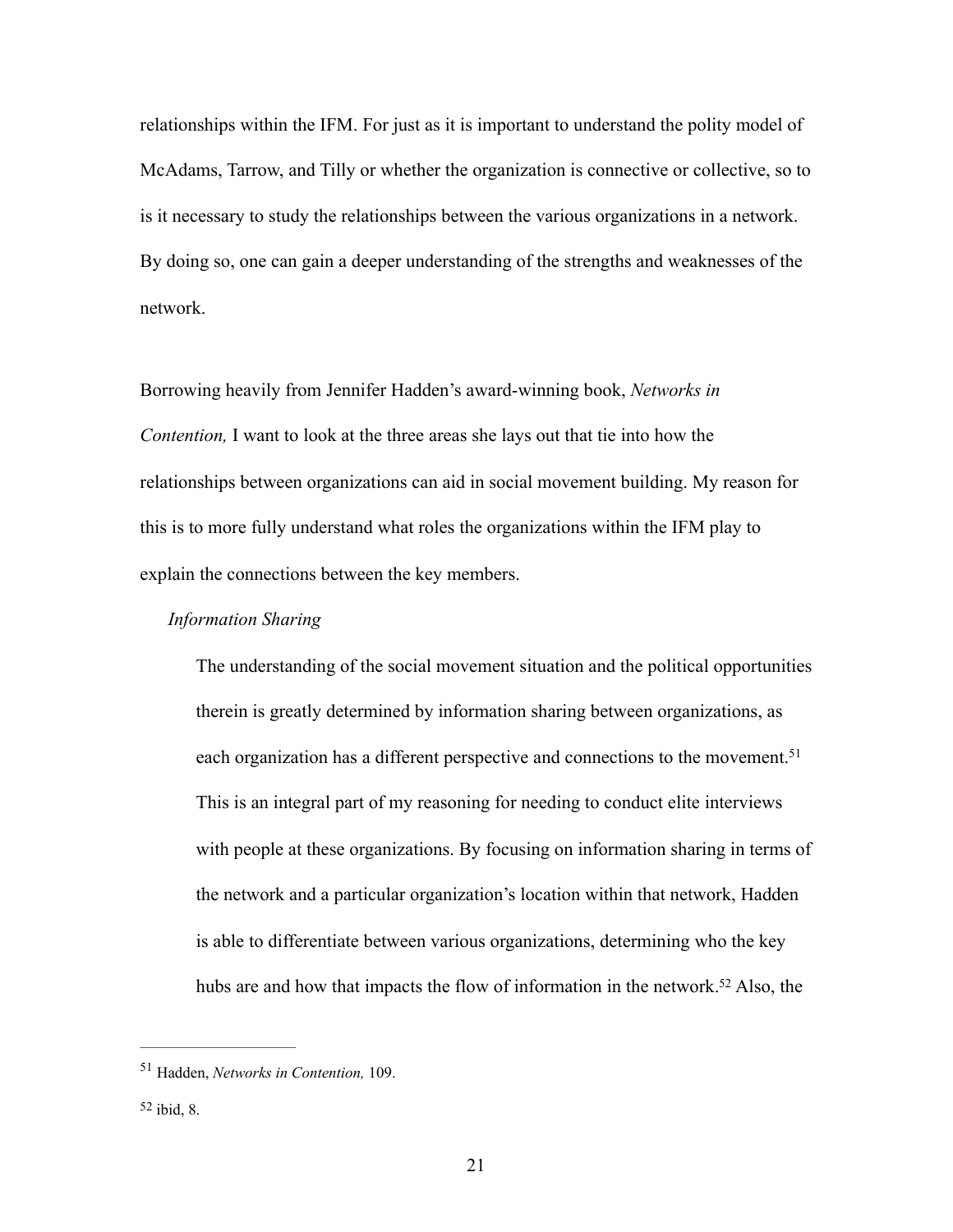way an organization weighs the risks and benefits of actions depends in large part on who the organization is connected to, thus making it an interdependent decision.<sup>[53](#page-26-0)</sup>

# <span id="page-26-2"></span>*Resource Pooling*

Drawing again on the interconnectedness of the network, resource pooling allows for a redistribution of resources between organizations if needed for an action. Not only that, but Hadden argues that "...resource pooling can be an important factor in the organizational selection of particular forms of collective action because it can allow organizations to overcome their individual resource limitationswhen they act with others."<sup> $54$ </sup> Understanding which organizations in the IFM brought which resources will help me understand how resource pooling enabled their successes.

# <span id="page-26-3"></span>*Social Influence*

Social influence is the ability to alter the actions of another organization due to their connections with other organizations. For example, if an organization is only connected to three other organizations, two of whom are participating in a direct action, that original organization is more likely to participate in that action than not. As with the other two benefits of network relationships, social influence is

<span id="page-26-0"></span>Mark S. Granovetter, "The Strength of Weak Ties," *American Journal of Sociology* 78 no. 6 (1973): [53](#page-26-2) 1360-1380 as quoted in Hadden, *Networks in Contention.*

<span id="page-26-1"></span>Hadden, *Networks in Contention,* 70. [54](#page-26-3)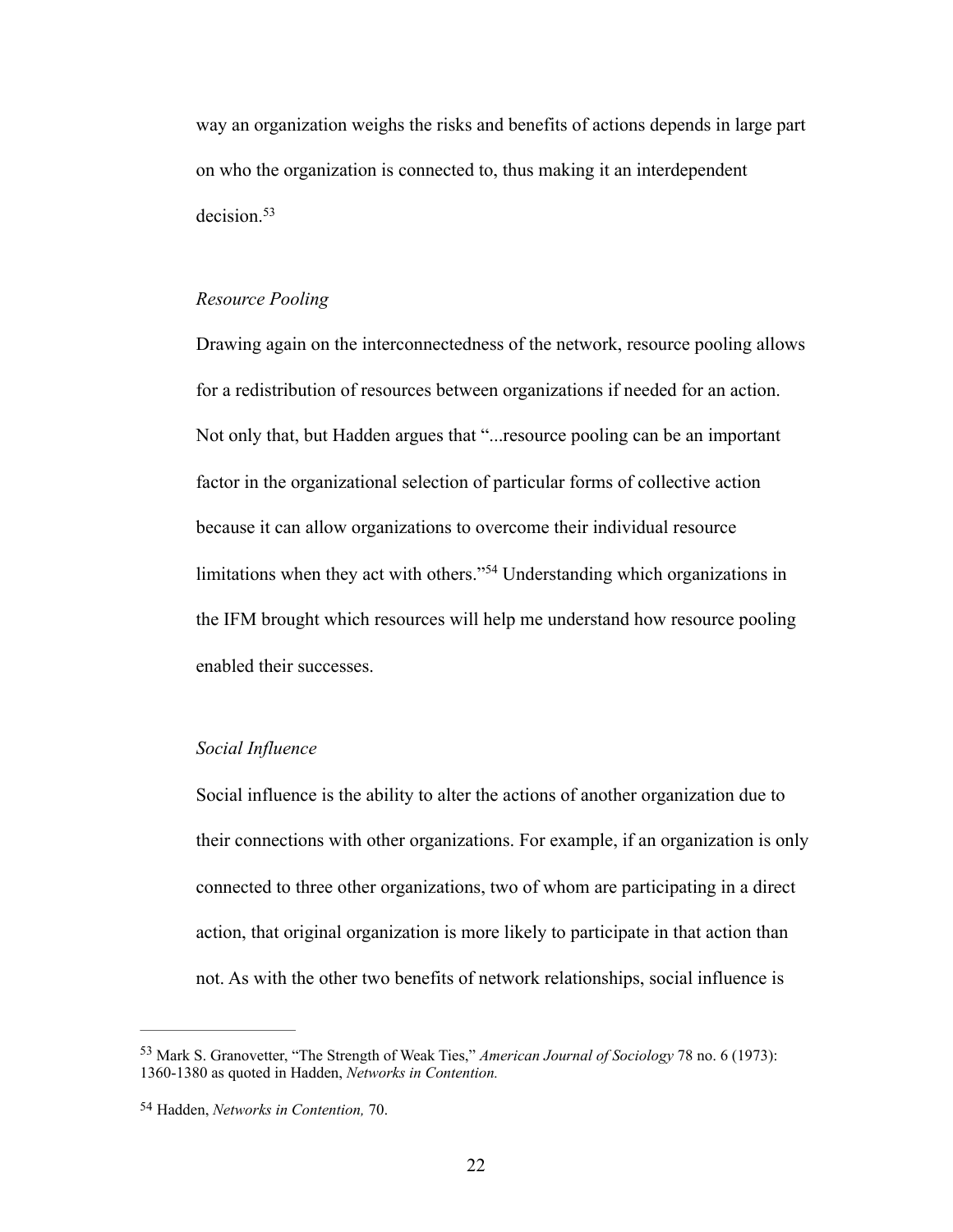<span id="page-27-3"></span>dependent upon the location and connections of the organization within the larger network[.55](#page-27-0)

<span id="page-27-4"></span>Speaking more on the role of organizations in information sharing, political scientist W. Lance Bennett says that digitally-enabled networks are not only fluid but that hub organizations within them can also "be changed by their place in the flow of communication," meaning network location impacts the organization.<sup>[56](#page-27-1)</sup> Tying the impact of ICTs on activism within network structure, Bennett generalizes that "uses of the Internet may have important effects on organizational structures, both inside member organizations,and in terms of overall network stability and capacity."<sup>[57](#page-27-2)</sup> This is part of what my study will seek to determine, as I look at the Internet freedom movement longitudinally to determine the network structure and relationships therein through my elite interviews.

# <span id="page-27-5"></span>**Social Network Analysis and Social Movements**

Increasingly Social Network Analysis (SNA) is being used to analyze social movements, particularly as social movements continue to become digitally enabled. The increase of available information through these digital means allows for greater analysis of the network structure of movements. Therefore, for this project, this methodology seemed

<span id="page-27-0"></span>[<sup>55</sup>](#page-27-3) Hadden, *Networks in Contention*, 71.

<span id="page-27-1"></span><sup>&</sup>lt;sup>[56](#page-27-4)</sup> W. Lance Bennett, "Communicating Global Activism," 151.

<span id="page-27-2"></span> $57$  ibid, 156.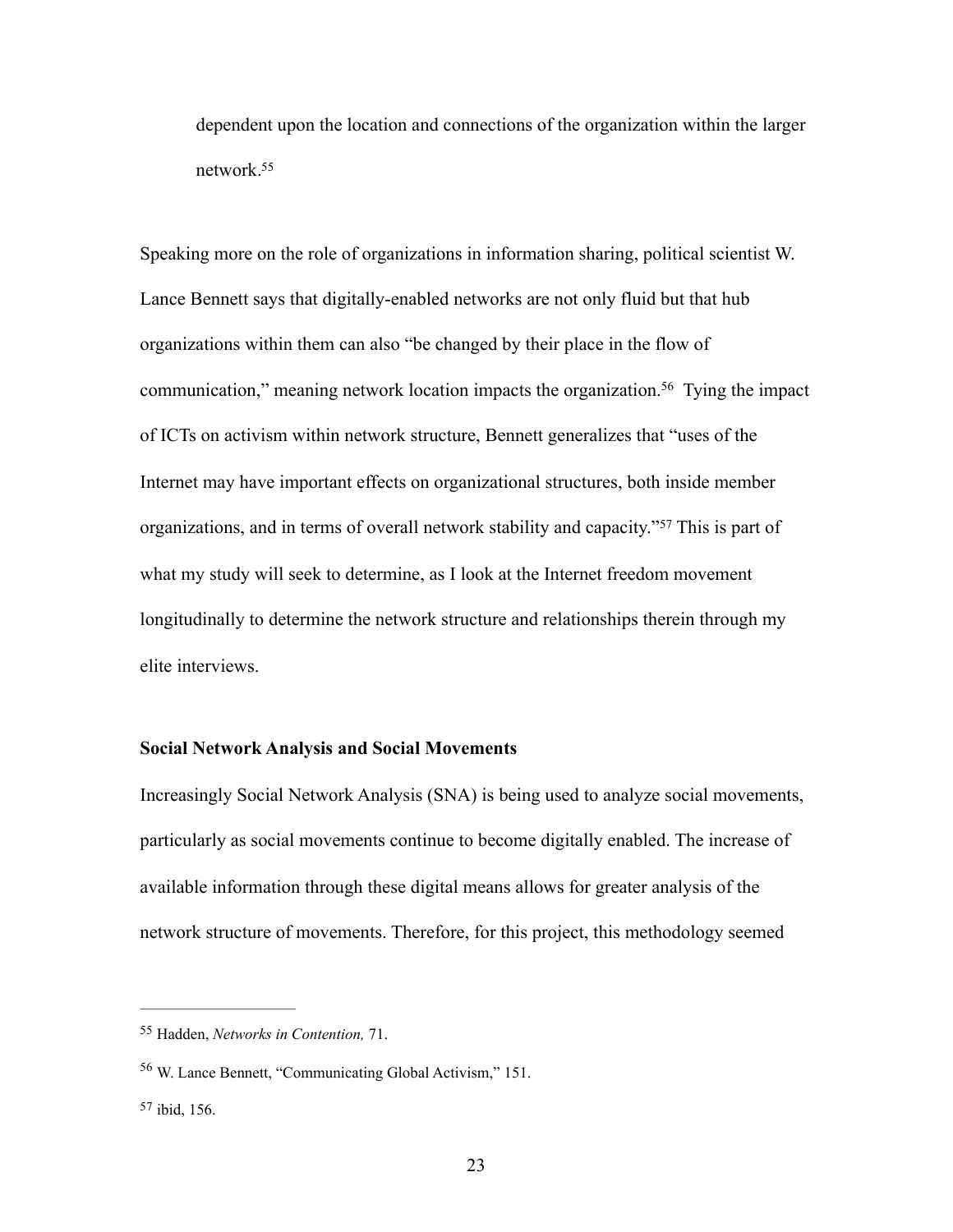<span id="page-28-3"></span>like a useful way to dig below the surface a bit when looking at a coalition network structure to uncover otherwise unseen relationships and structures.<sup>58</sup>

As previously stated by the work of McAdams Tilly, and Tarrow (2001), diffusion and brokerage are two of the mechanisms that can cause scale shift. These concepts are also present in SNA literature, though typically brokerage is called bridging within SNA. Brokerage is usually caused by connecting two diverse clusters together who otherwise would not be connected. This bridging often leads to the flow of information and resources between the clusters, as Hadden pointed out.

<span id="page-28-4"></span>In terms of SNA, these bridges are not always obvious because importance is usually only seen as the number of ties a node has to other nodes. However, bridgers, or as sociologist Ronald S. Burt calls them 'structural holes', "provide valuable opportunities for innovation, growth, and impact because they have access to perspectives, ideas, and networks that are otherwise unknown to most network members.["](#page-28-1)<sup>[59](#page-28-1)</sup> In most situations, structural holes play a powerful role in determining diffusion and the flow of information. They have the power to decide on whether or not to bridge the holes or to keep them separate,thereby insuring their position of power.<sup>[60](#page-28-2)</sup> However, since the predominant nature of social movements is to bridge these divides and to expand the network, most

<span id="page-28-5"></span><span id="page-28-0"></span><sup>&</sup>lt;sup>[58](#page-28-3)</sup> Krinsky and Crossley, "Social Movements and Social Networks: Introduction," 1.

<span id="page-28-1"></span><sup>&</sup>lt;sup>[59](#page-28-4)</sup> Bruce Hoppe and Claire Reinelt, "Social Network Analysis and the Evaluation of Leadership Networks," *The Leadership Quarterly* 21 (2010): 603.

<span id="page-28-2"></span>Ronald S. Burt, *Brokerage and Closure* (Oxford: Oxford University Press, 2005).as quoted in Krinsky [60](#page-28-5) and Crossley, "Social Movements and Social Networks: Introduction," 11.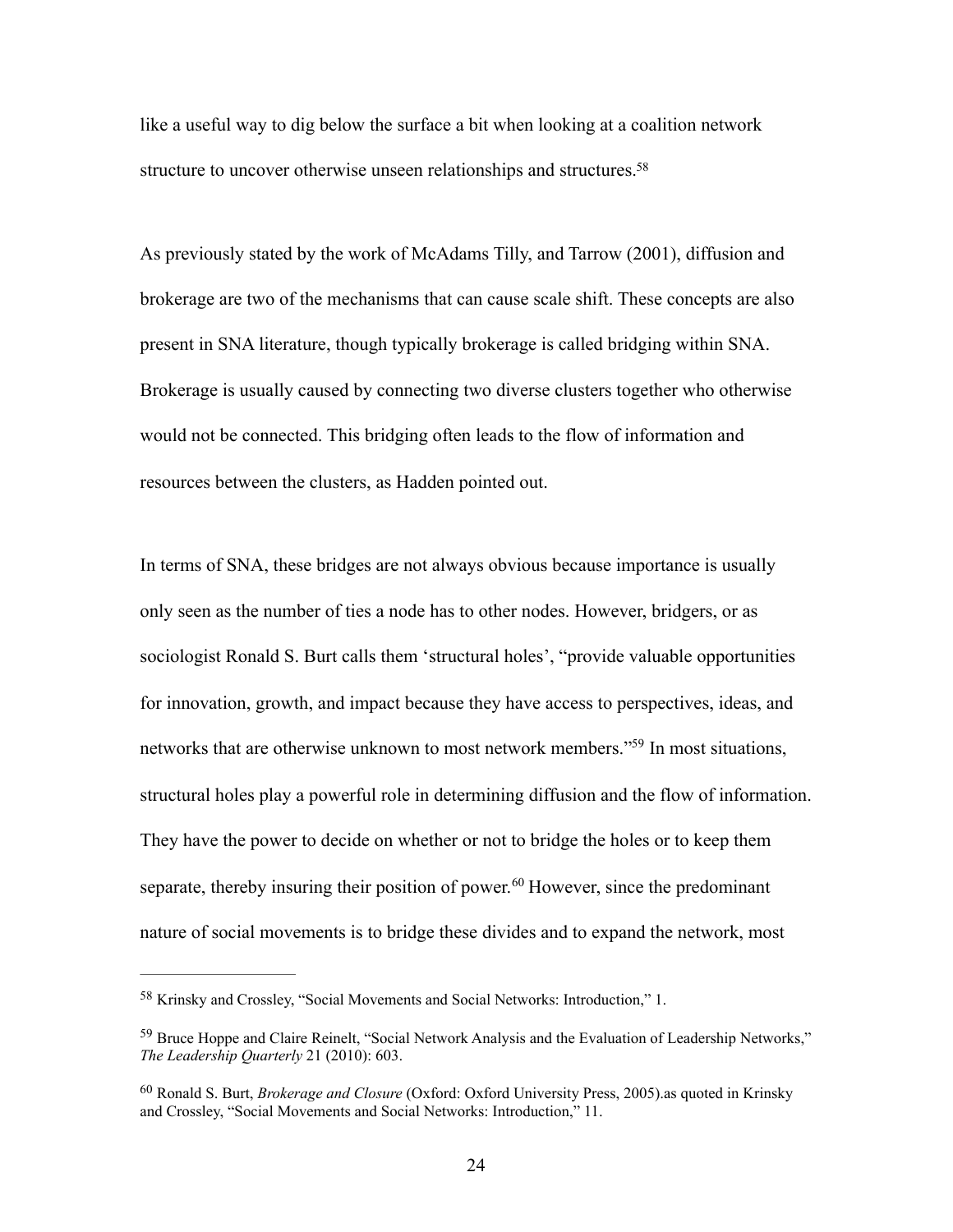<span id="page-29-4"></span>structural hole brokers seek to make the connections and 'close the triad' to achieve a common goal.<sup>[61](#page-29-0)</sup>

Social movements are predominantly made up of a group of organizations attempting to achieve a common goal, bound together for a time to achieve this outcome. Since the changing structure of the movement is a vital part of understanding it, learning about the coalitional nature of the network is key. As Krinsky and Crossley note in their overview paper, "coalitions, however, vary considerably in the strength and the number of bonds that hold their members together, in the density of relations among their members...what counts is not just the *presence* of a tie, but its content and its patterns.["62](#page-29-1)

<span id="page-29-6"></span><span id="page-29-5"></span>These patterns and content shift as new groups come into contact with the network, creating a dynamic process[.](#page-29-2) $63$  The way in which the social network is constructed changes the identity and actions of the members, and the new groups cause the relational structures of the network to change, "structural relations [that] are crucial to sustaining cohesion and solidarity within a group."[64](#page-29-3)

<span id="page-29-7"></span><span id="page-29-0"></span><sup>&</sup>lt;sup>[61](#page-29-4)</sup> Omar Lizardo. "Brokerage is a process not a structure; repeat after me: Brokerage is a process not a . . ." orgtheory.net (blog). 2008. http://orgtheory.wordpress.com/2008/01/29/brokerage-is-a-processnot-astructure-repeat-after-me-brokerage-is-a-process-not-a/ as quoted in Krinsky and Crossley, "Social Movements and Social Networks: Introduction," 11.

<span id="page-29-1"></span><sup>&</sup>lt;sup>[62](#page-29-5)</sup> Krinsky and Crossley, "Social Movements and Social Networks: Introduction," 8.

<span id="page-29-2"></span><sup>&</sup>lt;sup>[63](#page-29-6)</sup> David Easley and Jon Kleinberg, *Networks, Crowds, and Markets: Reasoning about a Highly Connected World* (Cambridge University Press, 2010), Chapter 2.1.

<span id="page-29-3"></span> $64$  ibid, Chapter 2.1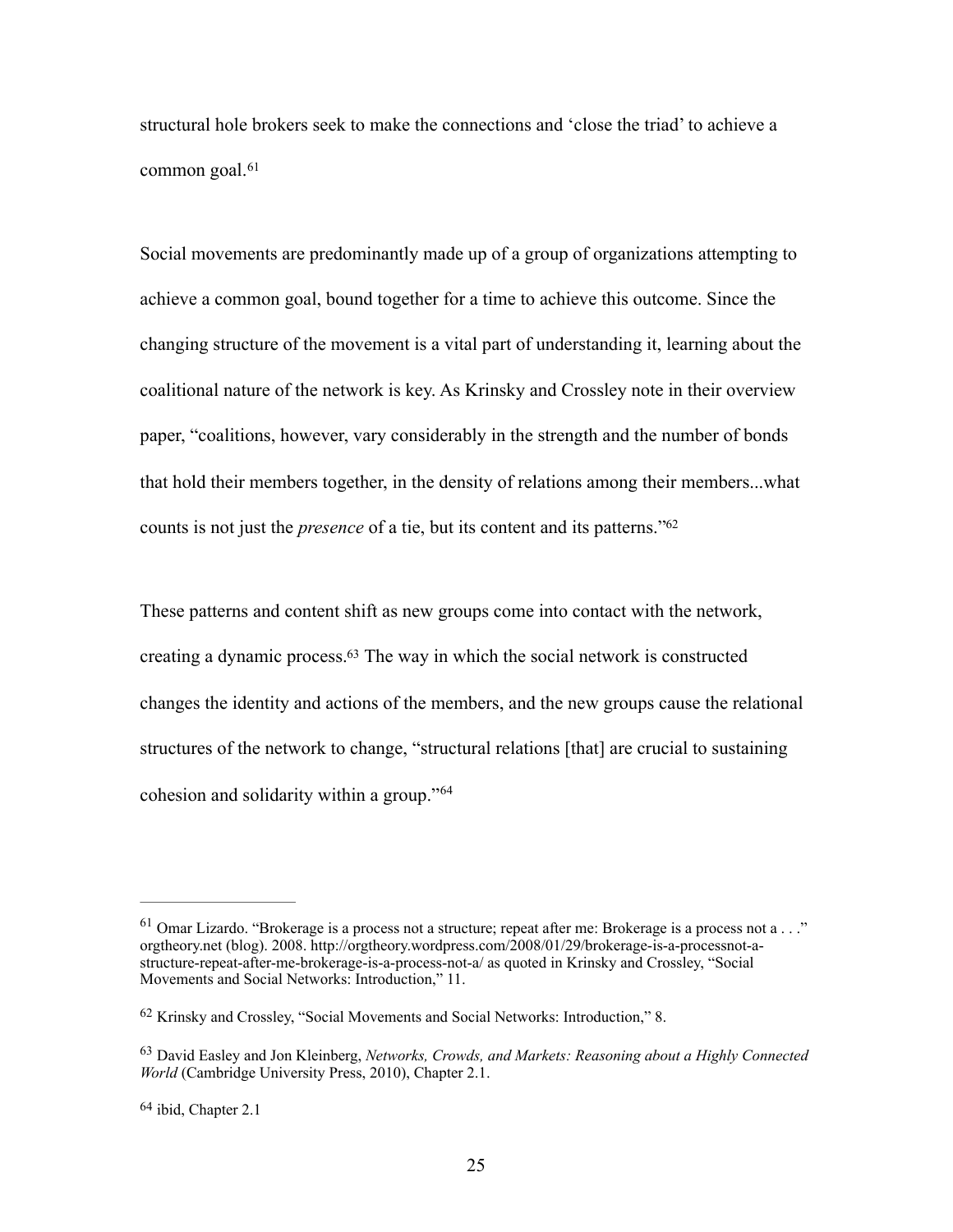<span id="page-30-2"></span>Also, coalitions often have an interesting network structure, usually represented in a strong core with a prevalence of more periphery members. By understanding this structure, it is easier to understand the different relationships within the network, as the actionsof the core members will differ from those of the periphery.<sup>[65](#page-30-0)</sup> I will be exploring this structure later on in my study when examining the participation of groups in the three contentious episodes.

In an effort to understand network visualizations, looking at the concept of hubs is important. As can be assumed by their name, hubs are centers of influence within a larger network. Hubs can often be found by the number of other nodes within the network that have ties to them. Due to their centrality and connections, hubs are often of great importance within a network, as they can serve as the central repository of information. Hubs can usually be found bounded within a cluster or bridging across clusters.<sup>[66](#page-30-1)</sup>

<span id="page-30-3"></span>The strength of hubs can often be measured by its density, which is the calculation of total number of ties present between actors in the network as compared to the total number of possible ties. The more actual ties there are in relation to the possible ties, the higher the density of the network. A complete network is one in which all possible ties are present.

<span id="page-30-0"></span> $65$  Krinsky and Crossley, "Social Movements and Social Networks: Introduction," 14.

<span id="page-30-1"></span><sup>&</sup>lt;sup>[66](#page-30-3)</sup> Hoppe and Reinelt, "Social Network Analysis and the Evaluation of Leadership Networks," 603.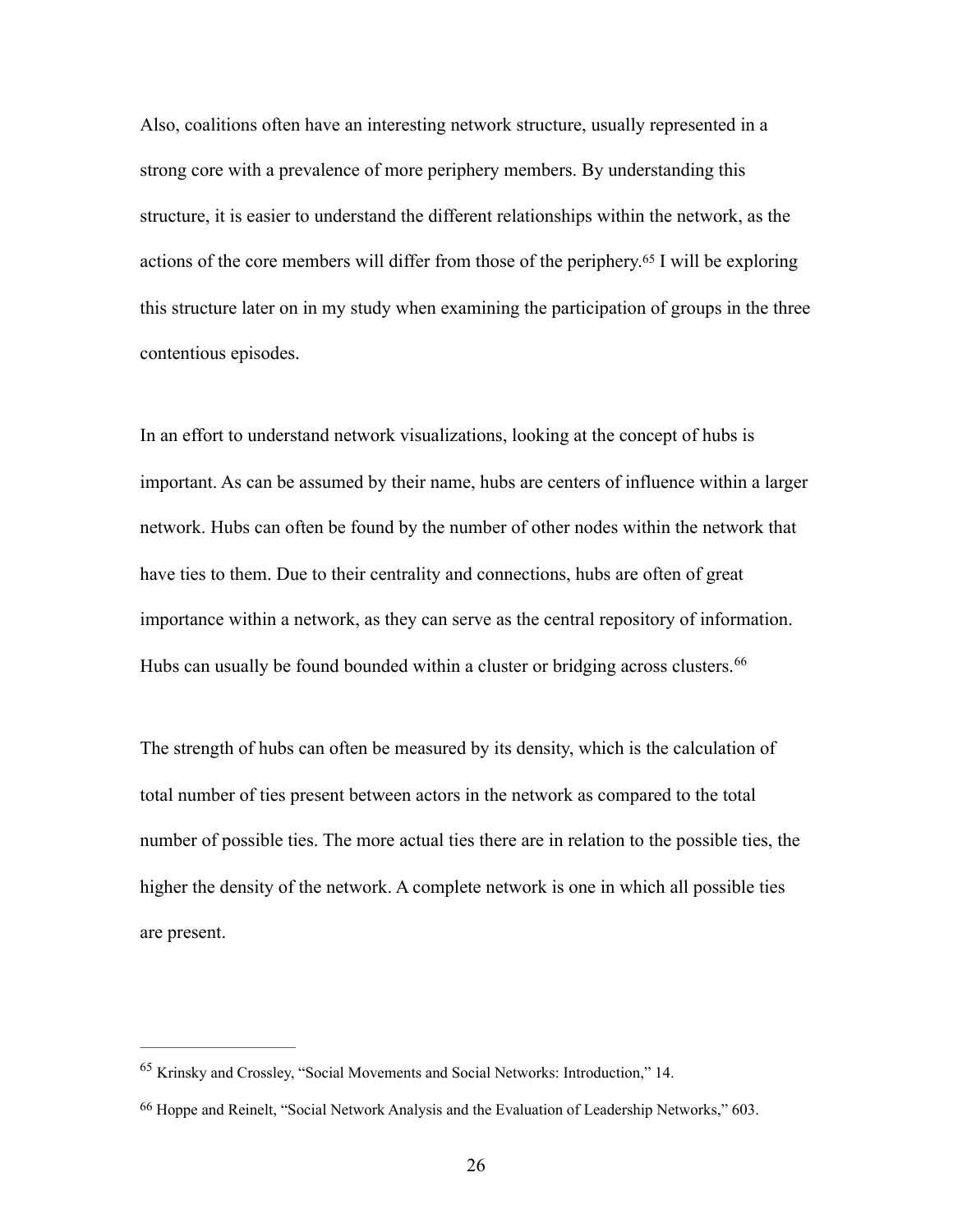<span id="page-31-5"></span>Density within a social movement network is an important measure, due to the fact that the more tightly connected the network, the greater the increase in solidarity, mutual support, and the generation of incentives for self-sacrifice[.](#page-31-0)<sup>[67](#page-31-0)</sup> Not only that, but these close connections help create and sustain the various frames and unique identities associated withthe movement.<sup>[68](#page-31-1)</sup> Studying clusters helps identify different groups within the larger network, as clusters are dense, connected ties between a group of nodes.<sup>[69](#page-31-2)</sup>

<span id="page-31-7"></span><span id="page-31-6"></span>How can density relate to the building of coalitions, which requires a bridging to other clusters to expand the network? Since most coalitions are a "core-periphery structure", understanding the actors and the relations in the dense core will help one understand how theyare able to connect to members on the periphery of the network.<sup>[70](#page-31-3)</sup> In terms of building the network, the lower-density area of the periphery is where that action is most likely to occur. $71$ 

#### <span id="page-31-9"></span><span id="page-31-8"></span>**Summary**

As the Internet freedom movement is mainly an online movement, it is important to understand the interactions between traditional social movement theory and new digital affordances that are changing how action is carried out. Now with an understanding of

<span id="page-31-4"></span> $71$  ibid, 14.

<span id="page-31-0"></span> $67$  Coleman, 1988; Crossley & Ibrahim, 2012; Gould, 1991, 1993, 1995; Pfaff, 1996, as quoted in Krinsky and Crossley, 2-3.

<span id="page-31-1"></span><sup>&</sup>lt;sup>[68](#page-31-6)</sup> Krinsky and Crossley, "Social Movements and Social Networks: Introduction," 2-3.

<span id="page-31-2"></span> $^{69}$  $^{69}$  $^{69}$  Hoppe and Reinelt, "Social Network Analysis and the Evaluation of Leadership Networks,"  $603$ .

<span id="page-31-3"></span> $^{70}$  $^{70}$  $^{70}$  Krinsky and Crossley, "Social Movements and Social Networks: Introduction," 14.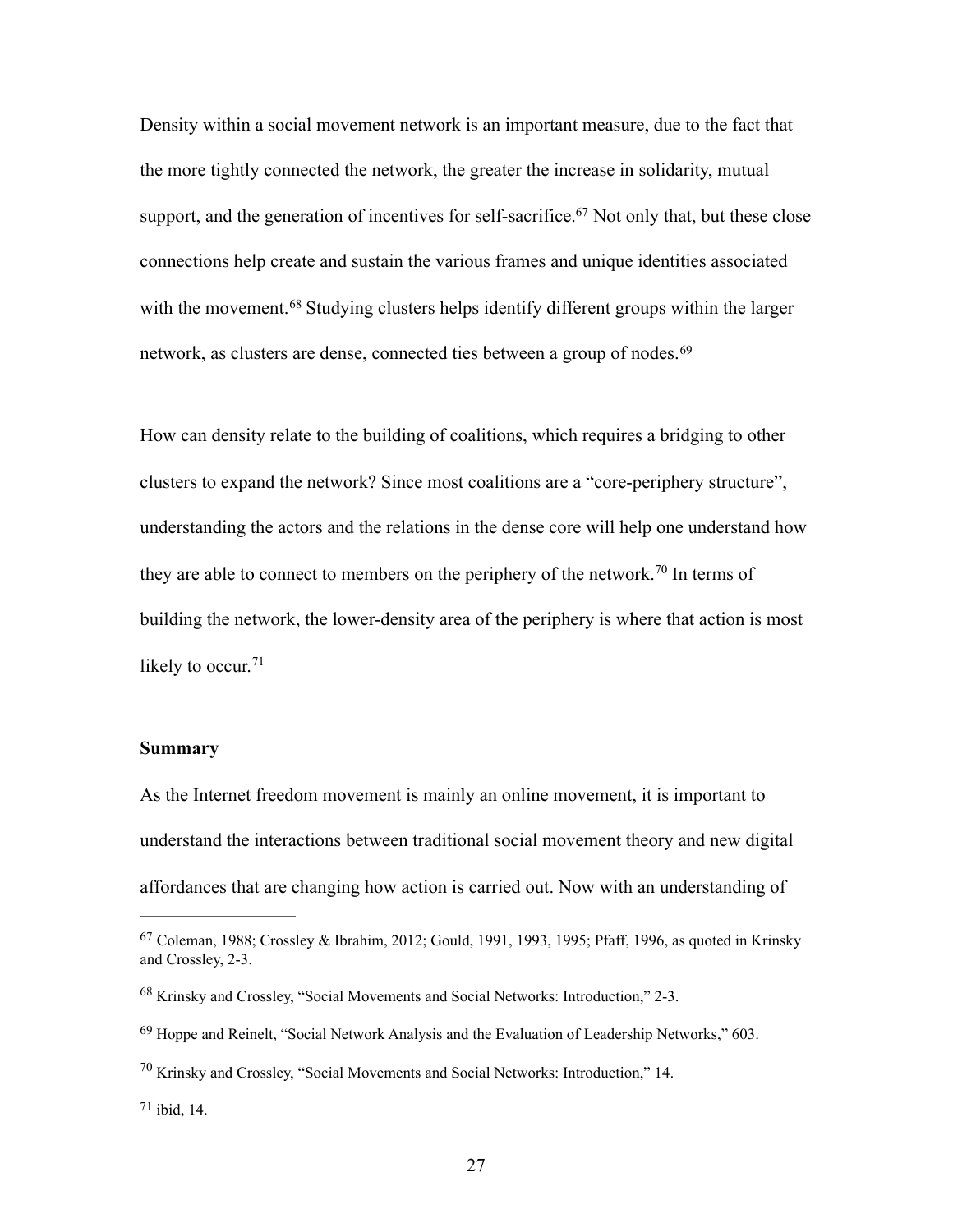the theoretical context in which the IFM is operating, we can turn back to the main point of this study: to conduct a descriptive analysis of the movement through the lens of digital and social movement theory to learn if the movement is gaining in capacity over time.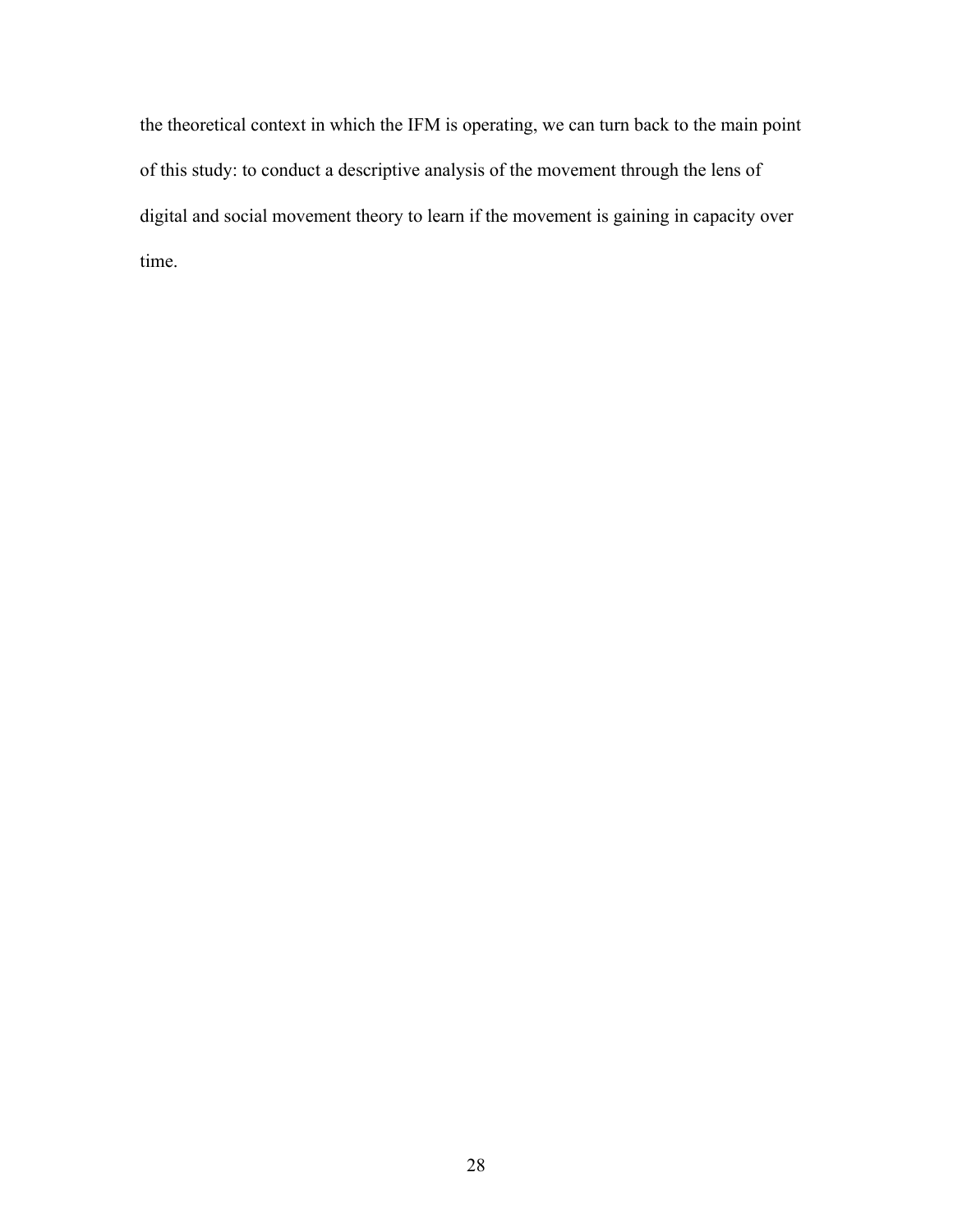Chapter 3: Research Design

#### **Statement of Purpose of Research**

For my thesis I will be looking at how the Internet freedom movement has operated throughout its major iterations in three separate contentious episodes. While much has been written on SOPA-PIPA, as it was and remains the largest Internet protest in history, the amount of scholarly work pertaining to the other two episodes is minimal at best. The goal for taking this deeper look into the movement is to find the main commonalities between each episode, to understand which organizations get involved, how the movement attaches itself to a political opportunity, and what the tactics are. By doing so, we may gain insight into what contentious episodes in the future the IFM might be involved in and how this social movement is pushing its goals towards Internet freedom and digital rights. We might also better understand what works best and when in order to learn what will create a more effective movement.

# **Research Questions**

#### *Research Parameters*

I will only be looking at the three major contentious episodes of the Internet freedom movement: the SOPA-PIPA/Internet Blackout protest of 2012, the Day We Fight Back Against Mass Surveillance of 2013, and the FCC/Net Neutrality/Internet Slowdown protest of 2014. While the Internet freedom movement has many causes, I am looking at these episodes in particular because they were the most visible actions this social

29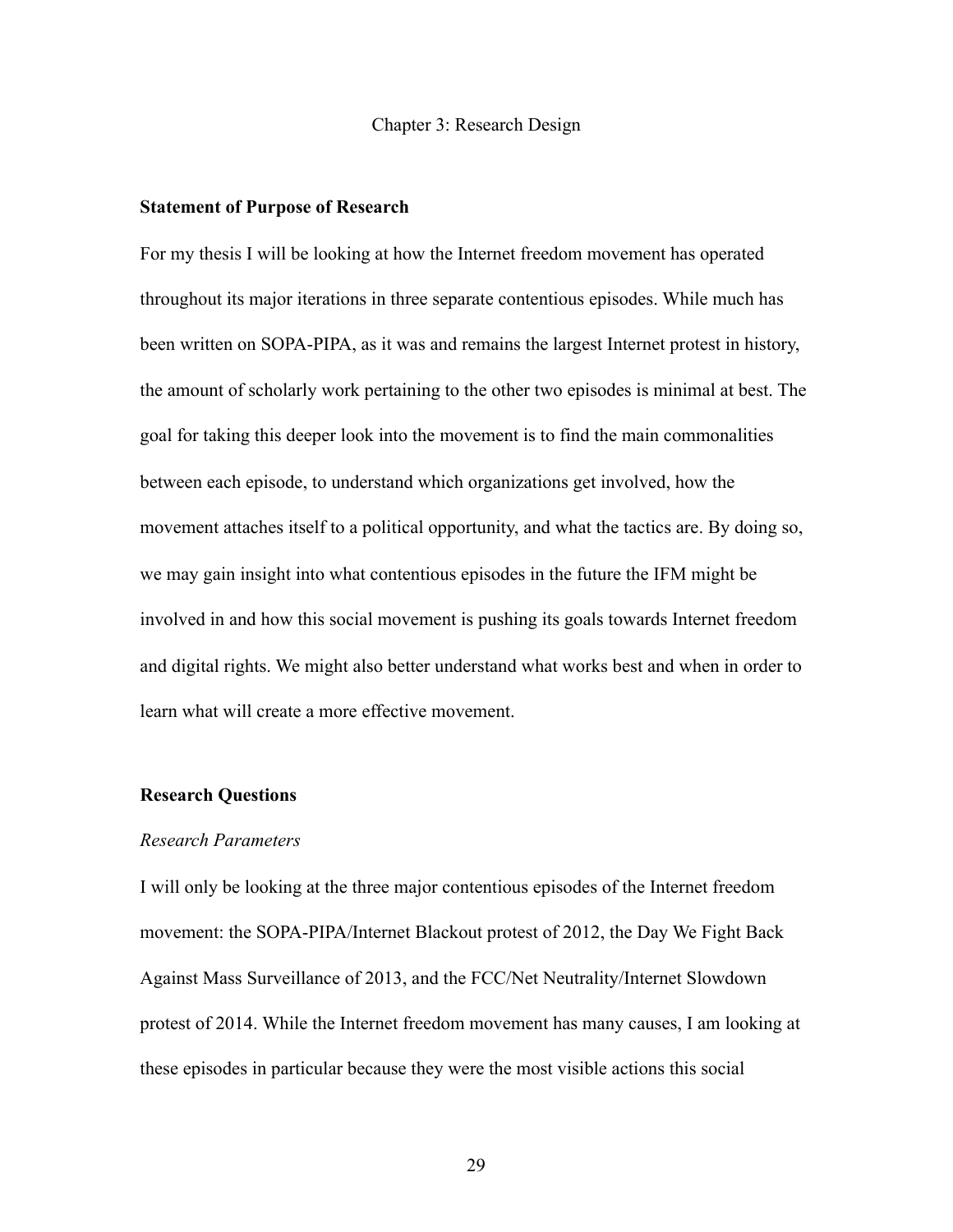movement has achieved. By analyzing the movement over time, I will be better able to discern patterns that link the movement together.<sup>72</sup>

#### <span id="page-34-1"></span>*Overarching Research Question*

After reviewing the theoretical literature, I want to examine the following question regarding the IFM: Over the course of the contentious episodes of SOPA-PIPA, surveillance reform, and net neutrality, has the movement been gaining capacity?

### *Research Questions and Measurements*

I define capacity as greater cohesion of political opportunities, tactics, coalition relationships, and networks, so therefore my research questions will reflect these different aspects. Cohesion is an important factor of any social movement as it connotes unity of purpose, which most often leads to more effective and more successful movements.

#### *Research Question 1. Political Opportunity Structures*

*As the IFM has progressed, the political opportunity structures have become routinized.* 

This research question is important for understanding the context in which the contentious episodes happened and will be measured by unpacking the concept of political opportunity structures in detail, which according to Doug McAdam's includes access to the political system, divisions within the elite, and the availability of elite allies. *Access to the Political System*

<span id="page-34-0"></span><sup>&</sup>lt;sup>[72](#page-34-1)</sup> Benkler, et al. "Mapping the SOPA-PIPA Debate," 15.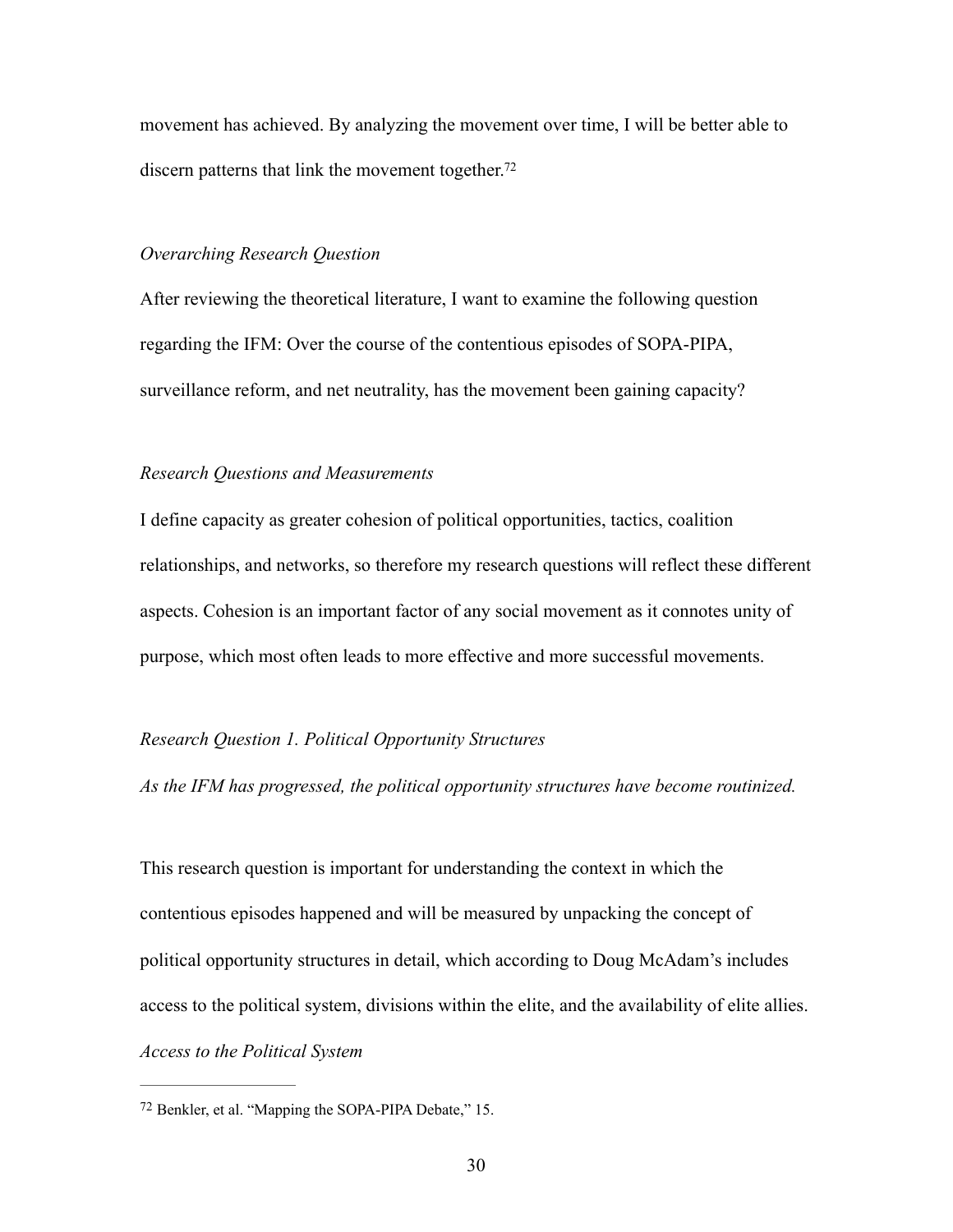Lobbying is one of the most quantifiable ways to determine access to the political system. Using data from OpenSecrets.gov, which is a research group tracking money in politics, I will be analyzing the lobbying expenditures of some of the major names within the Internet freedom movement from 2009-2015. Specifically, I will be looking at the members of the Reform Government Surveillance coalition—formed after the Snowden revelations—who are major technology companies. Since these are for-profit companies, rather than advocacy organizations, they have larger monetary resources to spend on lobbying. The technology companies of the Reform Government Surveillance coalition have all participated in each of the three contentious episodes of this study. I will be looking at their expenditures to determine if they have risen between the years of 2009-2015. If they have, their access to the political system has increased, regardless of if the money was actually used for policy issues related to the IFM. Pathways created once are easier to retread. This empirical component shows a routinization of access, which is an important part of my political opportunity structure question.

# *Divisions within the Elite*

To further analyze this, I will be looking at the political situations surrounding the igniting spark of each episode by reading news articles from each of the organizations I looked at, as well as from major news outlets and technology news. I will be looking to see if a pattern has emerged regarding where the divisions within the political elite occur.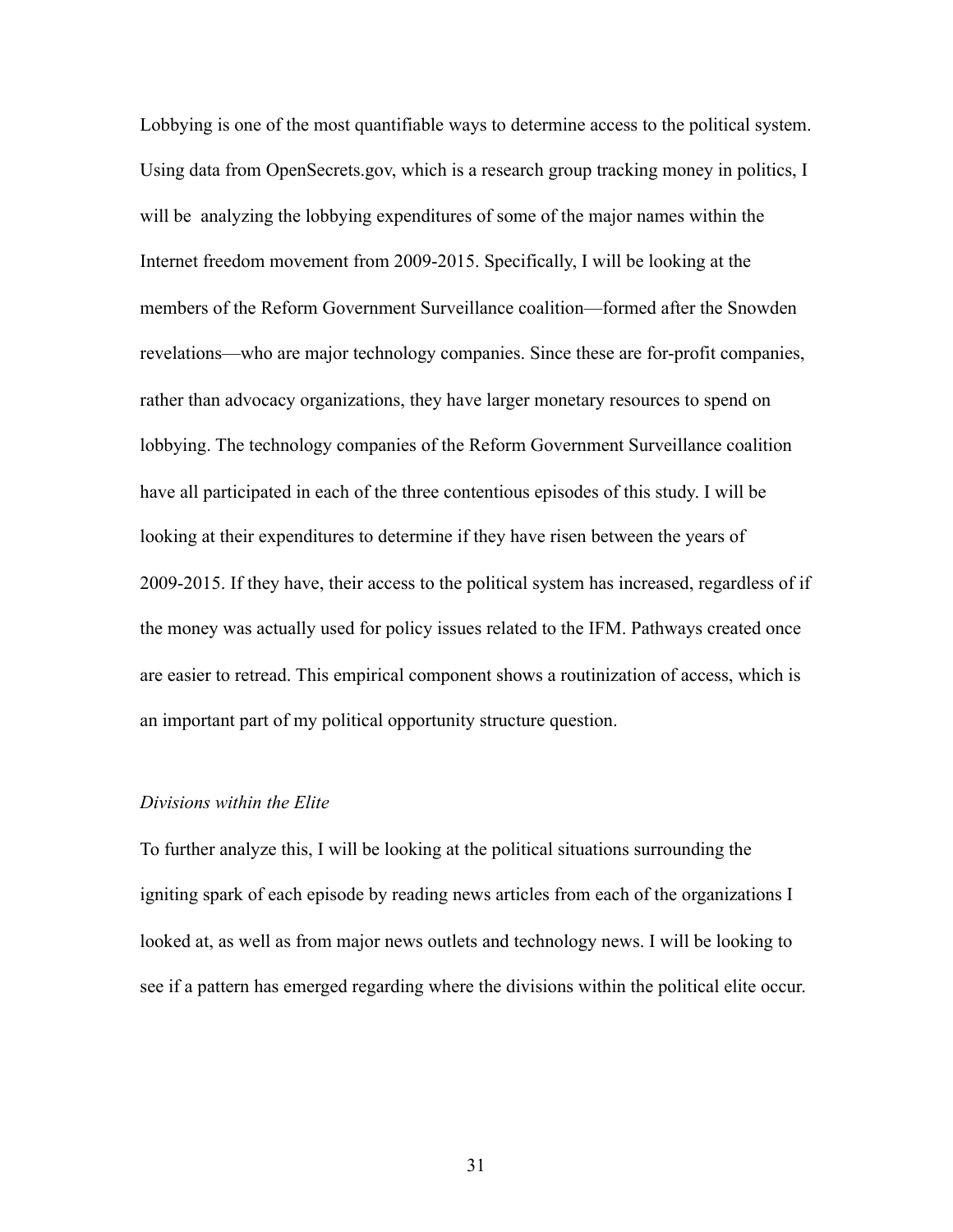## *Availability of Elite Allies*

To determine the Internet freedom movement's use of allies and sponsors within Congress from 2011-2015 (the years pertaining to the episodes I am looking at), I will be looking at press releases documenting support of lawmakers, whether through their personal websites or the websites of participating organizations. The political allies of the IFM will be closely analyzed using the leadership graph methodology of OpenSecrets.gov to determine their power within Congress. This will help prove the routinization of elite allies within the larger research question concerning the political opportunity structures.

## *Research Question 2. Tactics*

## *As the IFM has progressed, the similarity of tactics has increased.*

The tactics research question is important for understanding the timeline of actions and will be measured by analyzing the variety of tactics as seen on the rallying and action pages created for each contentious episode. Tactical observations will be obtained by looking at the action pages of each contentious episode, as well as the rallying stage action pages.

<span id="page-36-3"></span><span id="page-36-2"></span>SOPA-PIPA: American Censorship Da[y](#page-36-0)<sup>73</sup> (rallying stag[e](#page-36-1)); SOPA Strike<sup>74</sup> (major action)

<span id="page-36-0"></span><http://www.americancensorship.net> [73](#page-36-2)

<span id="page-36-1"></span>[<sup>74</sup>](#page-36-3) <http://www.sopastrike.com>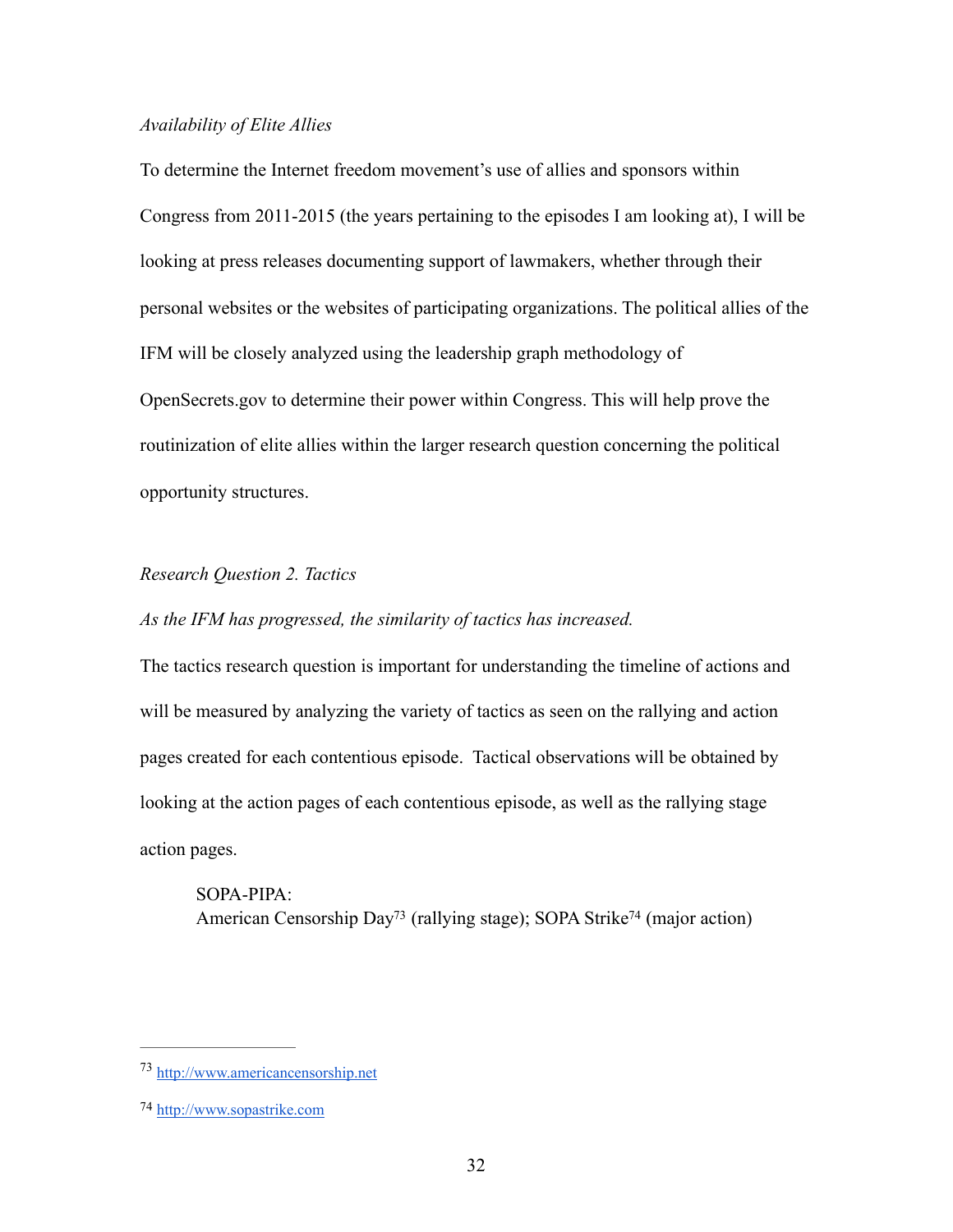<span id="page-37-7"></span><span id="page-37-6"></span><span id="page-37-5"></span><span id="page-37-4"></span>Surveillance Reform: StopWatching Us<sup>75</sup> (rallying stage); The Day We Fight Bac[k](#page-37-1)<sup>76</sup> (major action) Net Neutrality: Save [t](#page-37-3)he Internet<sup>77</sup> (rallying stage); Battle for the Net<sup>78</sup> (major action)

I will then by analyzing this data by looking at the tactics of the organizations to determine if the commonalities between organizational tactics has increased over the time period contained within the contentious episodes I am studying.

*Research Question 3. Coalition Relationships*

*As the IFM has progressed, the coalition relationships have become more defined regarding organizational roles.*

This research question is vital for understanding how the organizations worked together and how their relationships impacted that. I will operationalize coalition relationships in three ways, as laid out by Jennifer Hadden in her book *Networks in Contention,*: information sharing, resource pooling, and social influence. This information is more difficult to ascertain from an outsider's perspective, therefore elite interviews with people working at participating organizations are needed to measure this research question. Much as Benkler, et al. did in their study *Mapping the SOPA-PIPA Debate*, I too will be

<span id="page-37-0"></span><https://optin.stopwatching.us/> [75](#page-37-4)

<span id="page-37-1"></span><https://thedaywefightback.org> [76](#page-37-5)

<span id="page-37-2"></span><http://www.savetheinternet.com/sti-home> [77](#page-37-6)

<span id="page-37-3"></span><https://www.battleforthenet.com/sept10th/> [78](#page-37-7)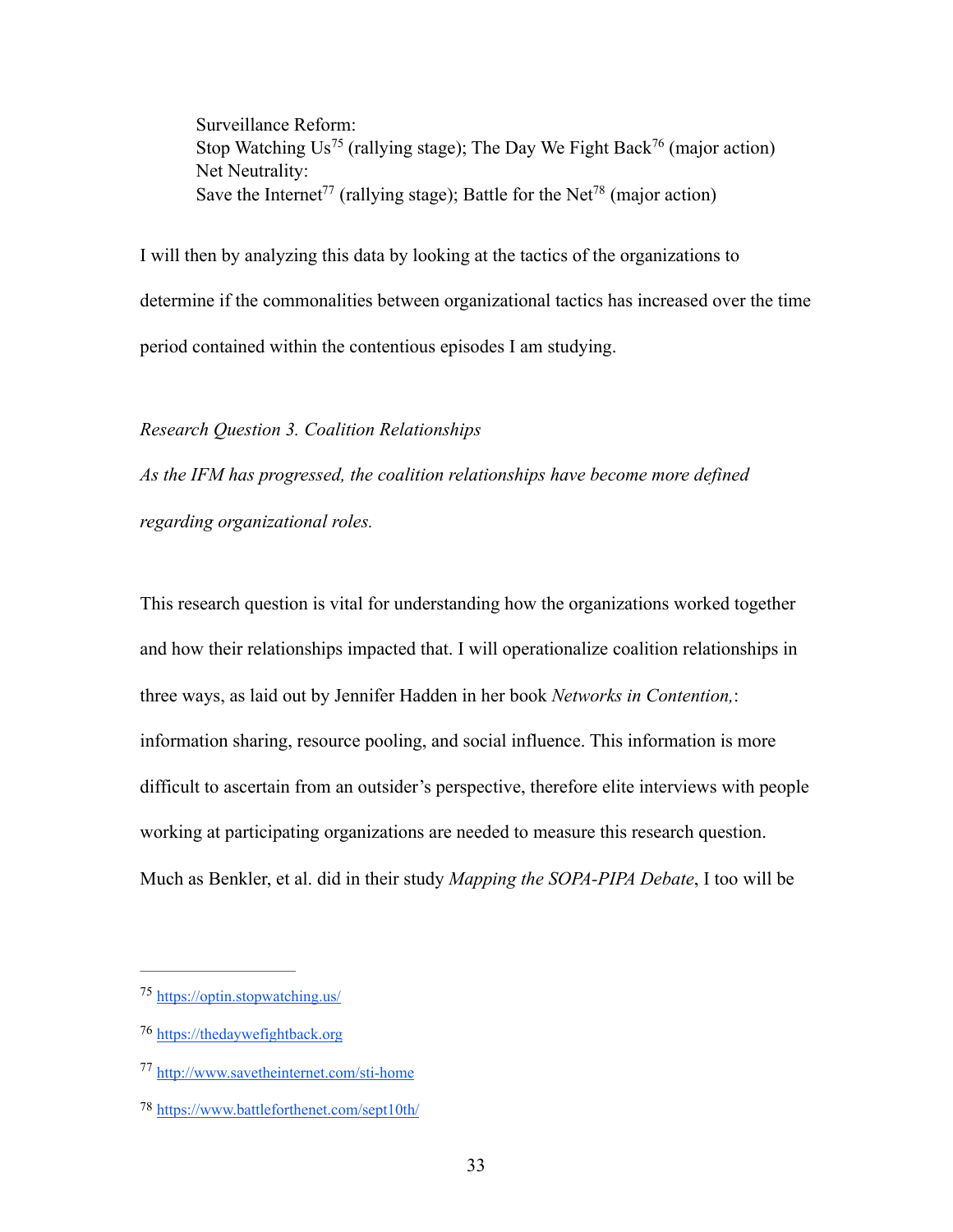engaging with key actors within core organizations to better understand the qualitative parts of my research and to gain deeper insights.<sup>79</sup>

<span id="page-38-3"></span><span id="page-38-2"></span>To narrow my focus for this research question, I will only be looking at the following organizations: Demand Progress, Open Technology Institute, Free Press, and Access Now.<sup>80</sup>I chose these organizations in order to gain a multifaceted view of the movement. Demand Progress is the vanguard organization that leads online mobilization; Open Technology Institute is the policy-driven organization that knows how to play the inside game; Free Press is a hybrid organization doing both grassroots mobilization and policy work; Access Now bridges the national and international aspects of the IFM.

By conducting interviews with members of the individuals who work at Demand Progress, Open Technology Institute, Free Press, and Access Now, I will gain first-hand information about how these organizations have used information sharing, resource pooling, and social influence throughout the Internet freedom movement.

By analyzing the interviews, I will use that information to gain a deeper understanding of what roles each of the organizations play in the movement and how this impacts the potential for greater capacity.

<span id="page-38-0"></span> $^{79}$  $^{79}$  $^{79}$  Benkler, et al. "Mapping the SOPA-PIPA Debate," 15.

<span id="page-38-1"></span> $80$  An effort was made to reach the Electronic Frontier Foundation, a legacy organization in this issue space, but schedules did not align.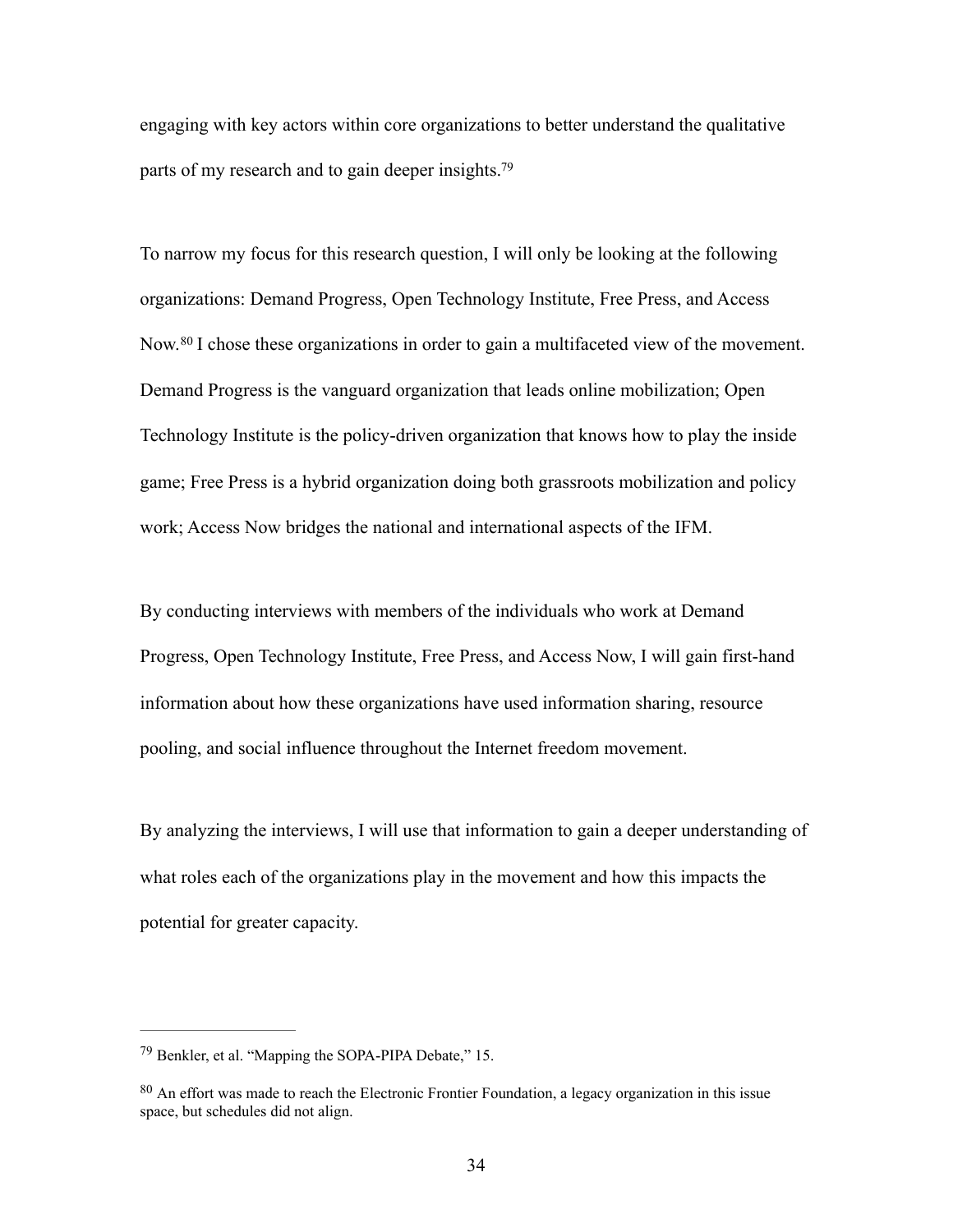#### *Research Question 4. Network Analysis*

*As the IFM has progressed, a common cluster of organizations has formed, establishing a key core and a "loose coalition" of organizations.*

This research question is important for understanding how the network as a whole looked, to determine if there are any unique relationships that can be discovered through visualizations. I will be looking at which organizations have participated in each contentious episode. Participation will be defined as the organization/company having their name under the list of participants on the action page associated with the contentious episode. In my elite actor interviews, in an effort to contextualize my data collection, I will be asking them which organizations they see as the core of this movement.

By having a collection of organizations that have participated in each individual action, I will create a social network analysis visualization to better represent the overall network. By doing so, I will then be able to visualize the core members versus the periphery members of the Internet freedom movement network. This dense cluster will most likely be represented by its high level of information sharing, resource pooling, and social influence, all of which I will ask my elite actors about in my interviews.

## *Data Limitations*

The topics and contentious episodes I am covering in my study have many moving pieces that have shaped their outcomes. However, due to time and expertise constraints, I will

35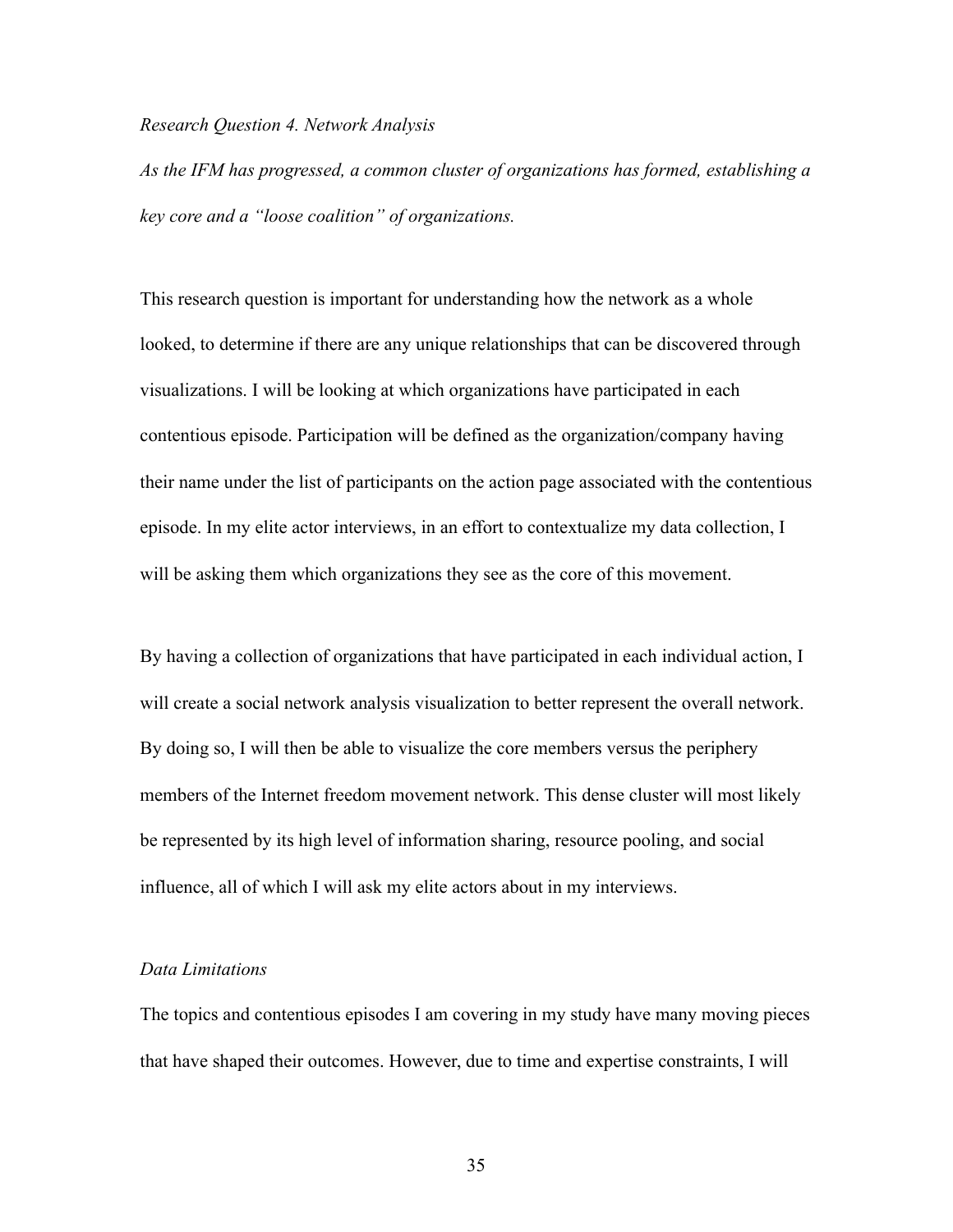not be able to cover all of these pieces, nor would it be a narrow enough topic to cover in a Master's thesis.

My data will also be limited by the fact that I am only focusing on four organizations within the IFM rather than the dozens and dozens that participated in each action. This is due to wanting to keep the data manageable, as analyzing the data for the entirety of the organizations involved would be unwieldy.

My interviews will be limited to only covering how the four organizations operated, and not how all of the other organizations participated in each action. I also do not have access to their private communications, emails, or listservs to learn about the coalition building and collaboration that went on behind the scenes, so I can only rely on what is told to me. Limitations are also present within the experiences of those I interviewed, as some people did not work at their current organization during certain contentious episodes, making it difficult at times to gain a fuller picture of organizational relationships over time.

36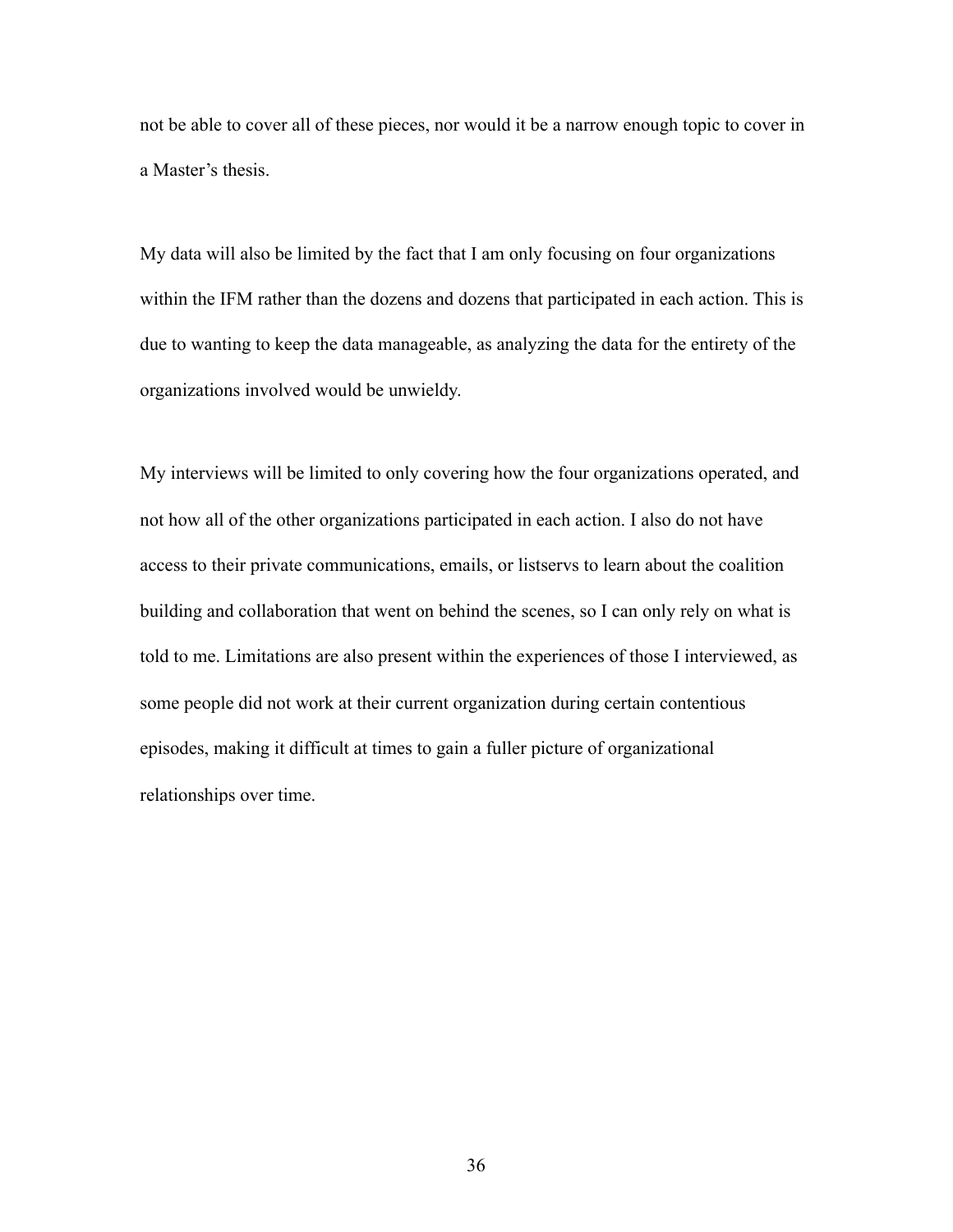#### Chapter 4: What Was Discovered and What It Means

## **Research Question 1: Political Opportunity Structures**

*As the IFM has progressed, the political opportunity structures have been routinized.* Political opportunity structures are broken down into three parts: access to the political system, divisions among the political elites, and political elite allies.

#### **Results of Research Question 1: 1. Access to the Political System**

Using the data collected from OpenSecrets.org, I looked at the lobbying expenditures of Apple, Microsoft, Twitter, AOL Time Warner, Yahoo!, Facebook, Google, and LinkedIn between the years of 2009 and 2015. These companies are a part of a coalition that formed after the Snowden revelations called Reform Government Surveillance. (Evernote and Dropbox are also a part of the coalition, but they have no lobbying expenditures.) All of these companies participated in the three contentious episodes in various capacities. While the IFM did not begin to take shape until 2011, I wanted to show the years prior to that to create a fuller picture of how these companies were spending their money and if there was an increase.

The following table shows the expenditures of the individual companies from 2009-2015, as well as the overall totals. I must note, however, that Google's spending for 2015 is incomplete, as they only reported their lobbying expenses for the first quarter of 2015.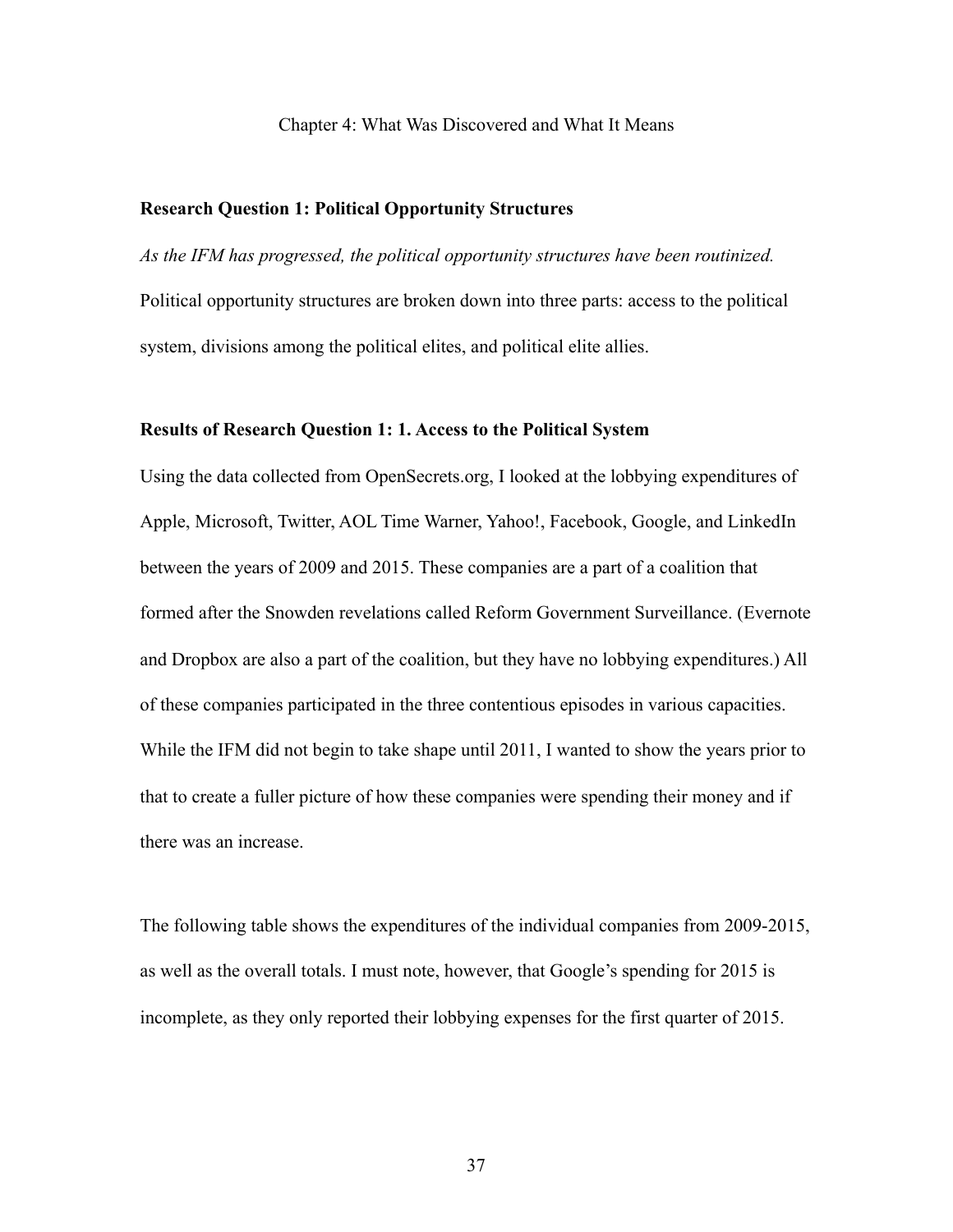However, news reports note that the \$6 million first quarter spending is a record-breaking high for Google, who has become one of the biggest spenders in Washington.<sup>81</sup>

| Company                   | 2009             | 2010             | 2011             | 2012         | 2013     | 2014     | 2015                     | <b>Percent Change</b><br>from $\cdot$ 09 to $\cdot$ 15 |
|---------------------------|------------------|------------------|------------------|--------------|----------|----------|--------------------------|--------------------------------------------------------|
| Google                    | $\overline{4}$   | 5.16             | 9.68             | 18.22        | 15.8     | 16.83    | 6                        | $+321*$                                                |
| Facebook                  | .21              | .35              | 1.35             | 3.85         | 6.43     | 9.34     | 9.85                     | $+4590$                                                |
| Yahoo!                    | 1.97             | 2.23             | 2.47             | 2.75         | 2.78     | 2.94     | 2.84                     | $+44$                                                  |
| Apple                     | 1.5              | 1.61             | 2.26             | 1.97         | 3.37     | 4.11     | 4.48                     | $+199$                                                 |
| Microsoft                 | 6.72             | 6.9              | 7.33             | 8.08         | 10.49    | 8.33     | 8.49                     | $+26$                                                  |
| Twitter                   | $\overline{0}$ . | 0.               | $\overline{0}$ . | 0.           | .09      | .31      | .5                       | $+5000$                                                |
| <b>AOL</b> Time<br>Warner | 4.39             | 3.09             | 3.49             | 3.55         | 3.64     | 3.34     | 2.76                     | $-37$                                                  |
| LinkedIn                  | $\overline{0}$ . | $\overline{0}$ . | $\overline{0}$ . | .09          | .12      | .19      | $\cdot$ .2               | $+2000$                                                |
| <b>Totals</b>             | 18.82mi<br>l     | 19.34m<br>il     | 26.58m<br>il     | 38.51m<br>il | 42.72mil | 45.39mil | 34.62 <sub>m</sub><br>il | $+84**$                                                |

<span id="page-42-1"></span>**Table 1: IFM Company Lobbying Totals from 2009 to 2015**

\* This number is based off Google's expenditures from 2009 to 2014

\*\* This number, based off of data from 2009 to 2015, would be even higher if we had Google's lobbying expenditures for all of 2015

<span id="page-42-0"></span><sup>&</sup>lt;sup>[81](#page-42-1)</sup> Diane Bartz, "Google Lobbying Spending Reached New High in Early 2015", Reuters, April 21, 2015. <http://www.reuters.com/article/us-google-lobbying-idUSKBN0NC1UO20150421>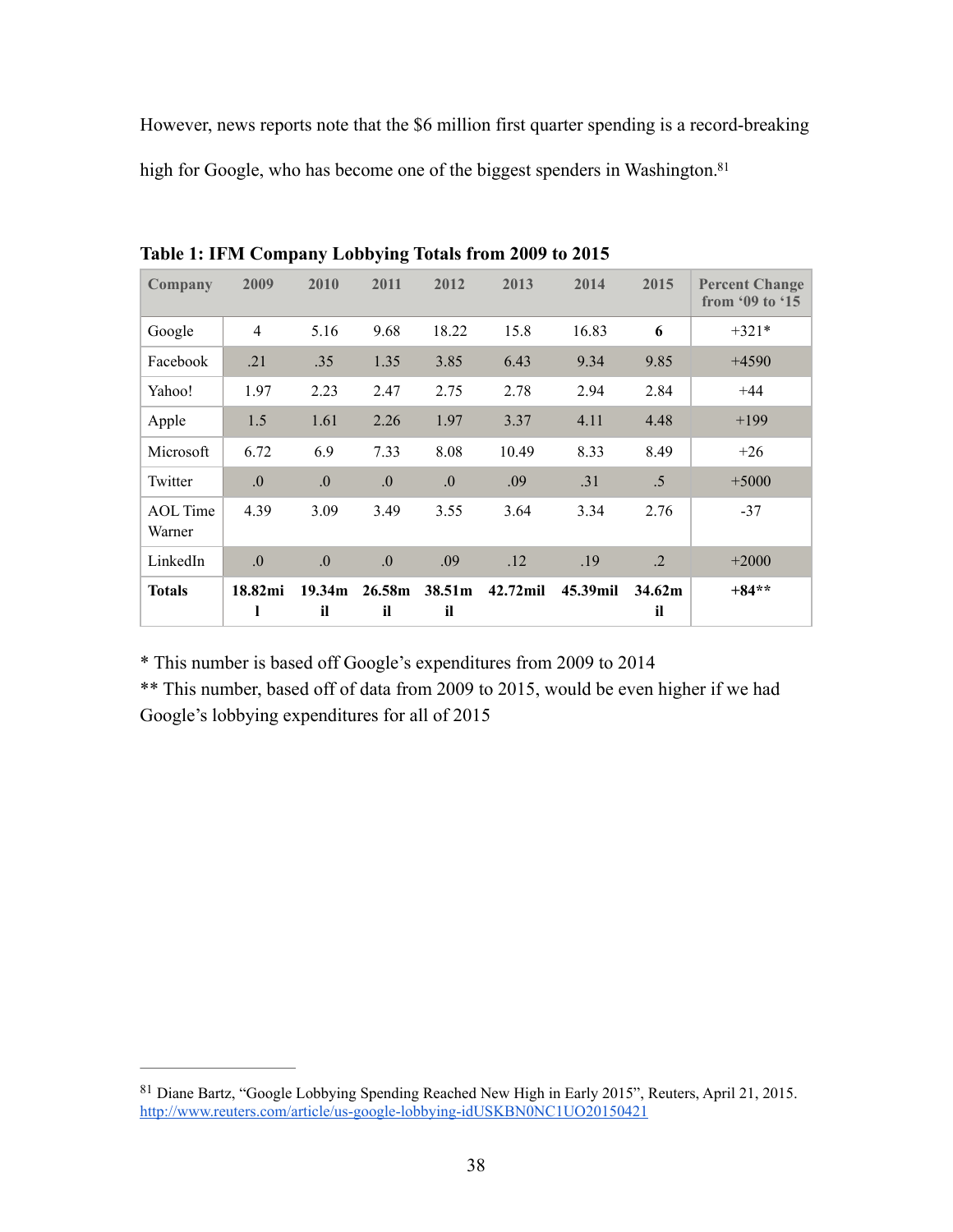

**Figure 1**

To get a more nuanced view of the expenditures of these companies, I want to look specifically at the changes in spending during the time periods of specific contentious episodes. All three of the contentious episodes I am looking at would have significantly impacted the way these companies do businesses, therefore they have a potential incentive to increase their lobbying spending.

## a. SOPA-PIPA:

Build up throughout 2011, including American Censorship Day, and the large day of action, the Internet Blackout, was on January 18, 2012. The SOPA and PIPA bills were indefinitely postponed a few days later.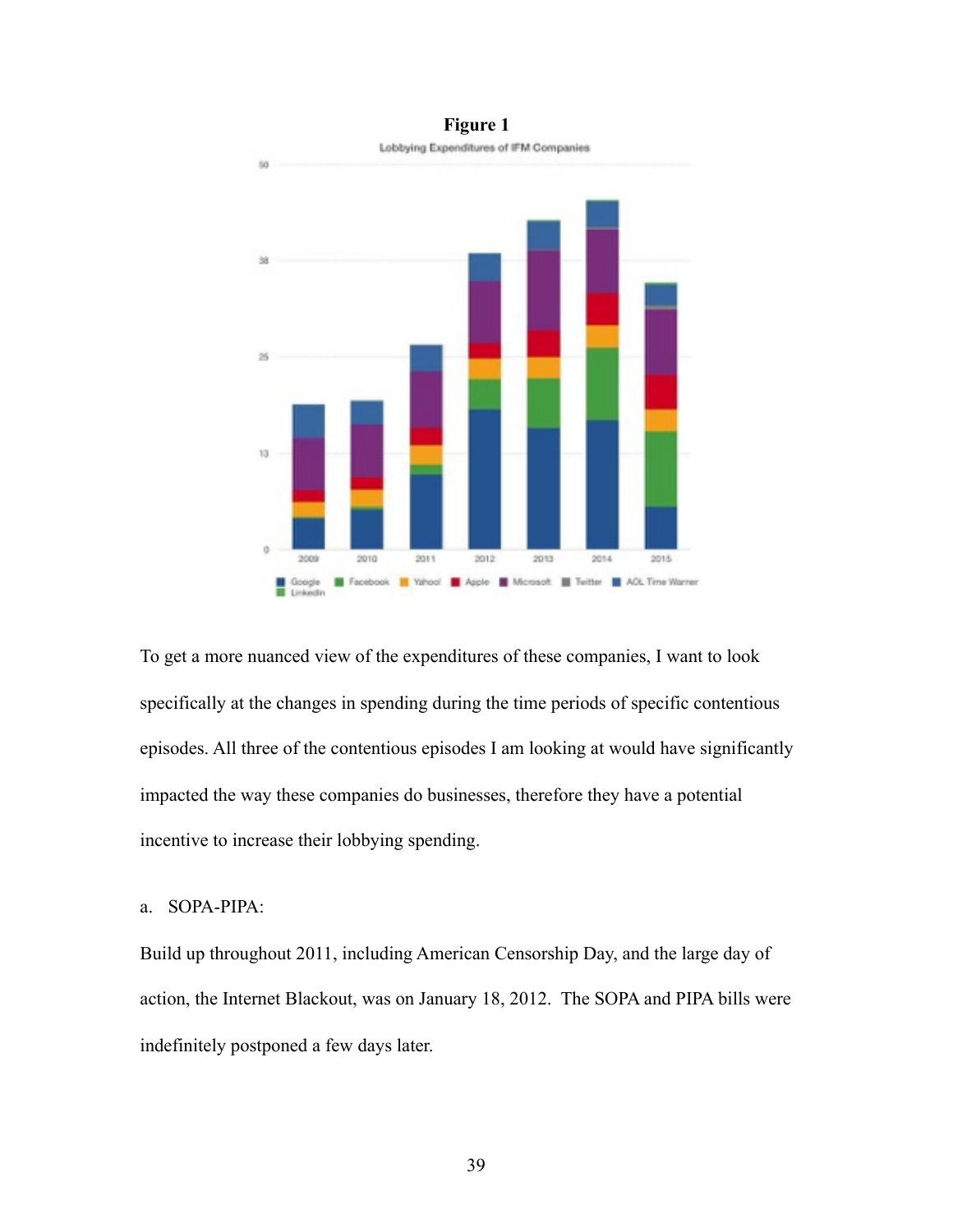| Company                | 2011     | 2012             | <b>Percent Change</b> |
|------------------------|----------|------------------|-----------------------|
| Google                 | 9.68     | 18.22            | $+88$                 |
| Facebook               | 1.35     | 3.85             | $+185$                |
| Yahoo!                 | 2.47     | 2.75             | $+11$                 |
| Apple                  | 2.26     | 1.97             | $-13$                 |
| Microsoft              | 7.33     | 8.08             | $+10$                 |
| Twitter                | .0       | $\overline{0}$ . | $\theta$              |
| <b>AOL</b> Time Warner | 3.49     | 3.55             | $+2$                  |
| LinkedIn               | $\Omega$ | .09              | $+9$                  |
| <b>Totals</b>          | 26.58mil | 38.51mil         | $+45$                 |

**Table 2: SOPA-PIPA Lobbying**

## b. Surveillance Reform:

Build up throughout 2013, including the Stop Watching Us action and rally, with the large day of action, the Day We Fight Back on February 11, 2014. The USA Freedom Act, after a second round through Congress, was signed into law on June 2, 2015.

| Company                | 2013     | 2014     | <b>Percent Change</b> |
|------------------------|----------|----------|-----------------------|
| Google                 | 15.8     | 16.83    | $+7$                  |
| Facebook               | 6.43     | 9.34     | $+45$                 |
| Yahoo!                 | 2.78     | 2.94     | $+6$                  |
| Apple                  | 3.37     | 4.11     | $+22$                 |
| Microsoft              | 10.49    | 8.33     | $-21$                 |
| Twitter                | .09      | .31      | $+244$                |
| <b>AOL</b> Time Warner | 3.64     | 3.34     | $-8$                  |
| LinkedIn               | .12      | .19      | $+58$                 |
| <b>Totals</b>          | 42.72mil | 45.39mil | $+6$                  |

| <b>Table 3: Surveillance Reform Lobbying</b> |  |
|----------------------------------------------|--|
|                                              |  |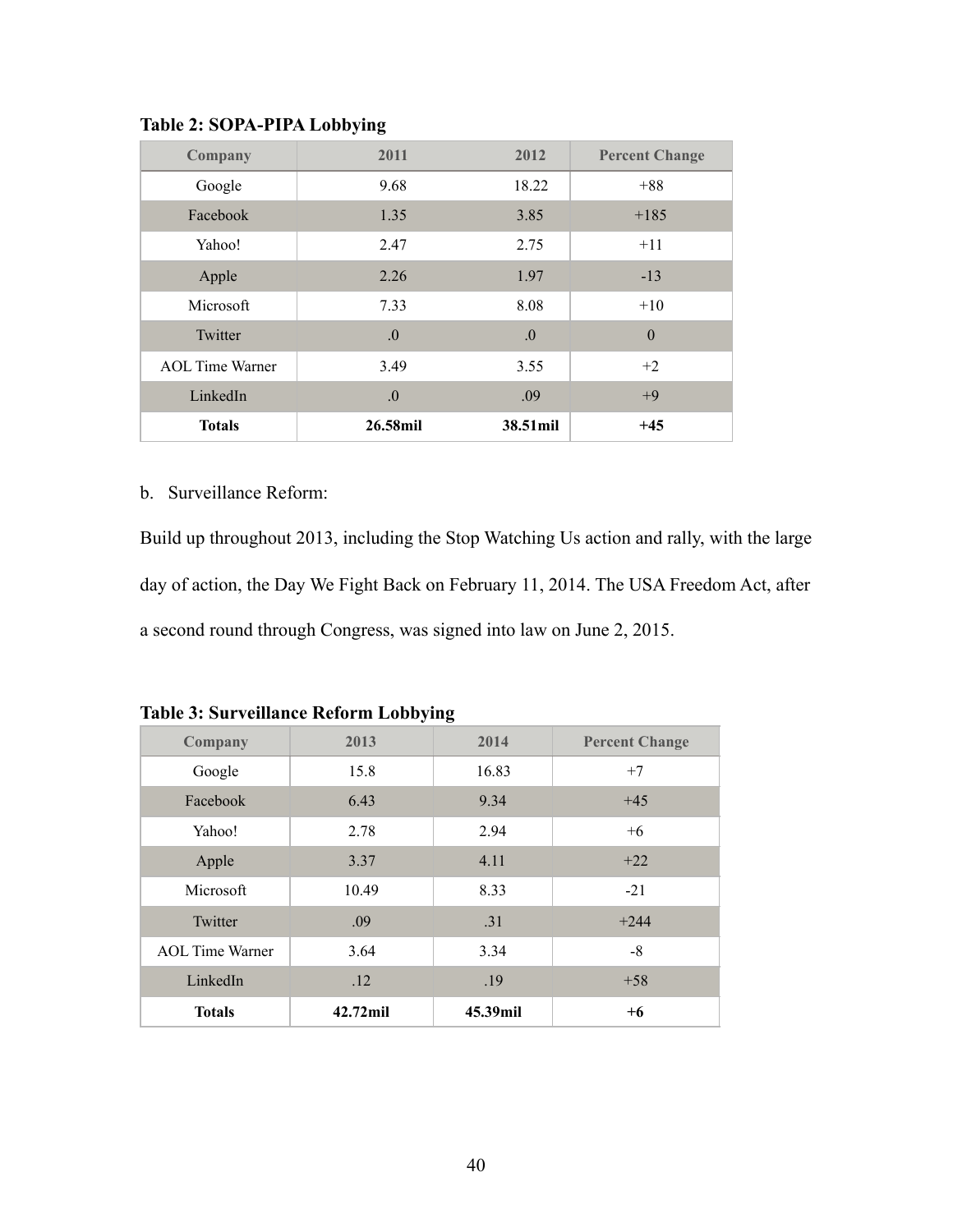c. FCC and Net Neutrality:

Began January 2014, culminating in the Internet Slowdown Day on September 10, 2014, and then the final FCC vote in favor of net neutrality on February 26, 2015.

| Company                | $\cdot$<br>2014 | $\overline{\mathbf{v}}$<br>-<br>2015 | <b>Percentage Change</b> |
|------------------------|-----------------|--------------------------------------|--------------------------|
| Google                 | 16.83           | $6*$                                 | n/a                      |
| Facebook               | 9.34            | 9.85                                 | $+5$                     |
| Yahoo!                 | 2.94            | 2.84                                 | $-3$                     |
| Apple                  | 4.11            | 4.48                                 | $+9$                     |
| Microsoft              | 8.33            | 8.49                                 | $+2$                     |
| Twitter                | .31             | $.5\,$                               | $+61$                    |
| <b>AOL</b> Time Warner | 3.34            | 2.76                                 | $-17$                    |
| LinkedIn               | .19             | $\cdot$ .2                           | $+5$                     |
| Totals                 | 45.39mil        | 34.62mil                             | $-24**$                  |

**Table 4: FCC and Net Neutrality Lobbying**

\*Google has not reported their total lobbying expenditures for 2015; they have only reported the first quarter

\*\*If Google's numbers were reported, it could be assumed, based on Google's first quarter trajectory, that the total spending for 2015 would be higher than 2014, despite some of the companies' expenditures being a bit smaller in 2015.

## **Discussion of Research Question 1: 1. Access to the Political System**

The increased spending of these coalition companies is strengthening the capacity of the larger Internet freedom movement network. As many of the goals of the IFM are policy initiatives, it is important for the IFM to always have these large tech companies participate in their actions, due to the companies' abilities to leverage their economic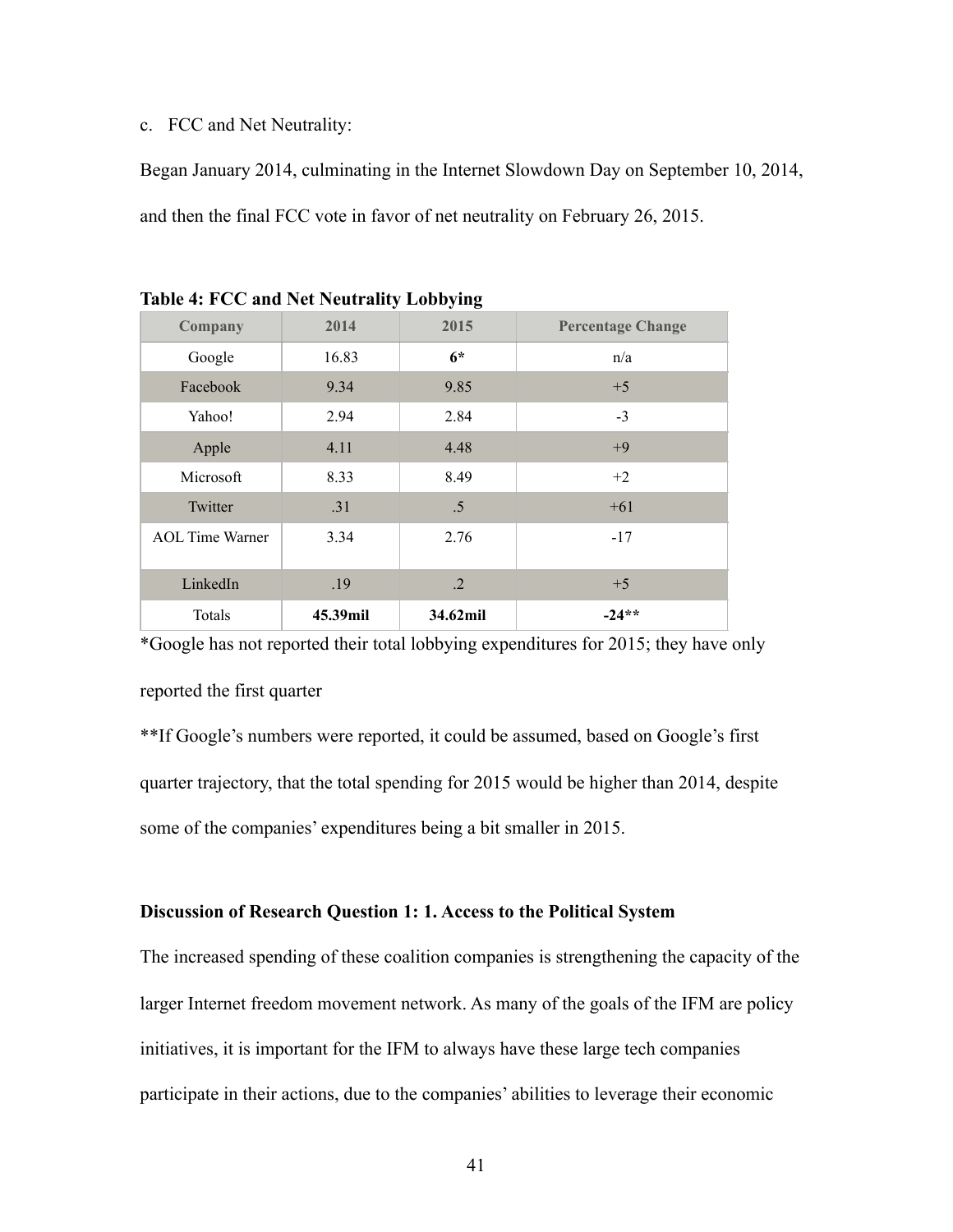powers in lobbying efforts. They are now establishing deep ties within Washington through lobbying, which will further the ability of the smaller tech companies, civil liberties groups, and digital rights groups of the IFM to have more of a stable presence in the political game.

Before diving into the numbers, it is important to provide some context to why I choose these companies and how these companies were operating. These companies are some of the wealthiest and most consistent actors within the IFM, therefore they would be more likely to use their wealth for political aims. The Reform Government Surveillance coalition that all of these companies are a part of did not form until December 2013. How, therefore, did these companies operate against SOPA-PIPA in 2012 before they coalesced into this coalition? And how did they operate in the different issue space of net neutrality?

<span id="page-46-1"></span>All of the companies opposed SOPA-PIPA in the end; however, both Apple and Microsoft were originally supporters of SOPA, due to their being a part of the Business Software Alliance. $82$  All of the companies in the RGS coalition were in support of the actions surrounding the Day We Fight Back Against Mass Surveillance and were supporters of the USA FREEDOM Act bill being passed. The FCC net neutrality issue is a bit more complex. Almost all of the members of the RGS coalition signed a letter urging the FCC

<span id="page-46-0"></span>[<sup>82</sup>](#page-46-1) Sean Gallagher, "Even the Business Software Alliance Now Backpedaling on SOPA Support," Ars [Technica, November 21, 2011. http://arstechnica.com/tech-policy/2011/11/even-the-business-software](http://arstechnica.com/tech-policy/2011/11/even-the-business-software-alliance-now-backpedaling-on-sopa-support/)alliance-now-backpedaling-on-sopa-support/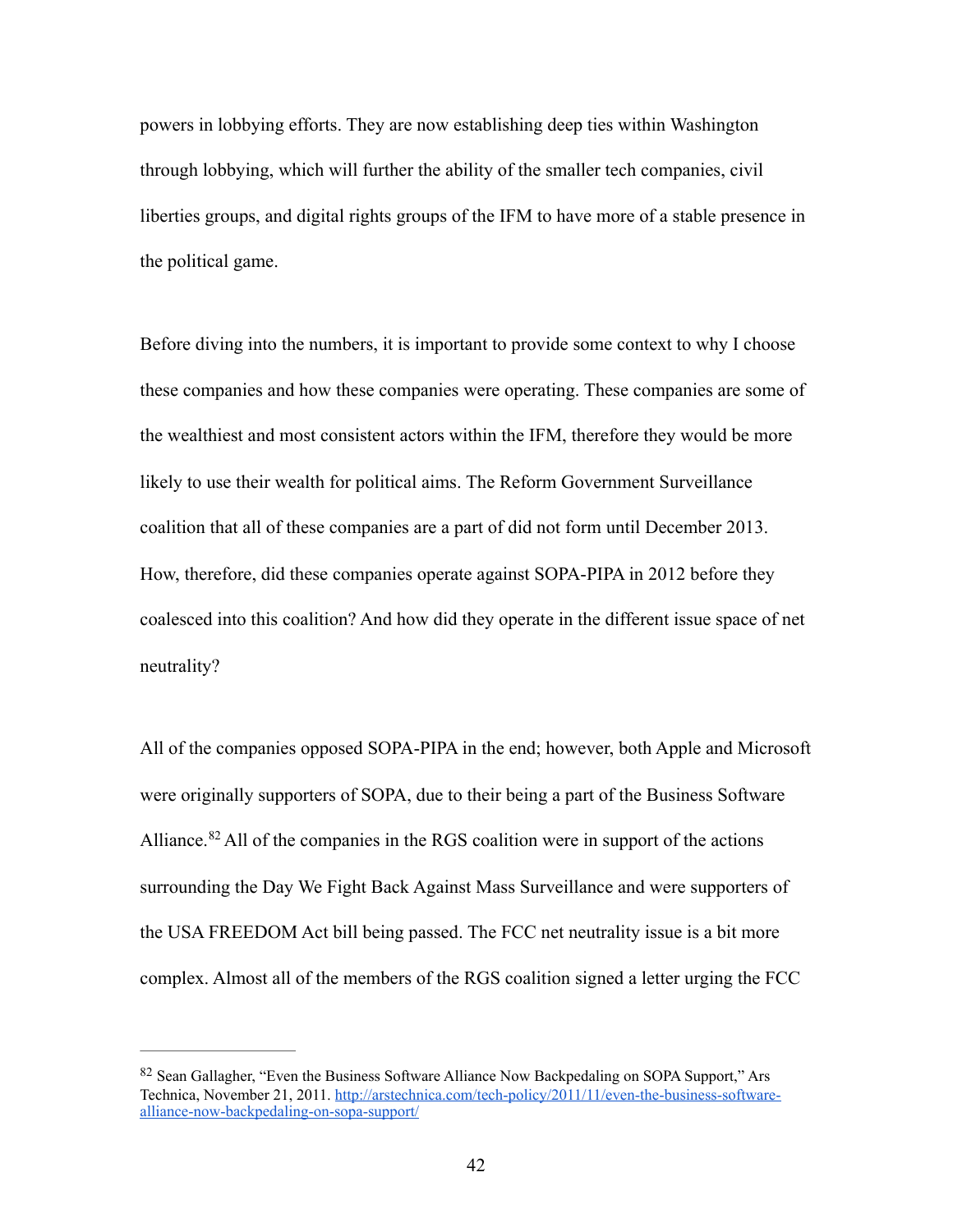<span id="page-47-3"></span>to protect net neutrality, except for Apple and AOL Time Warner[.](#page-47-0)<sup>[83](#page-47-0)</sup> Some assumptions have been made as to why they did not sign (such as the fact that Apple and Comcast were in talks about a streaming-television service while Comcast was in the process of acquiring Time Warner Cable).[84](#page-47-1)

<span id="page-47-5"></span><span id="page-47-4"></span>Within the Internet freedom movement, there has been at times a lackluster showing of support for actions from the members of this coalition. For example, Microsoft did not participate in the Internet blackout action of SOPA-PIPA, yet they publicly opposed the legislation.<sup>85</sup>But the lobbying numbers present a more nuanced view of these companies' participations in actions. Perhaps their efforts for the greater movement were being exerted behind closed doors. In most cases, during the time of contentious episodes, lobbying expenditures rose. While we do not know what exactly the lobbying money is being spent on or if it relates to IFM issues, these companies are, however, creating connections and pathways into the political system. Wedging themselves into the political system is giving tech companies access to another kind of power, besides mass online mobilization.

<span id="page-47-0"></span><sup>83</sup> Dear FCC, May 7, 2014, [http://cdn1.vox-cdn.com/assets/4422119/letter\\_to\\_FCC.pdf](http://cdn1.vox-cdn.com/assets/4422119/letter_to_FCC.pdf)

<span id="page-47-1"></span><sup>&</sup>lt;sup>[84](#page-47-4)</sup> Daisuke Wakabayashi, "Why Didn't Apple Join Opposition to FCC Net Neutrality Proposal?", Wall [Street Journal, May 8, 2014. http://blogs.wsj.com/digits/2014/05/08/why-didnt-apple-join-opposition-to](http://blogs.wsj.com/digits/2014/05/08/why-didnt-apple-join-opposition-to-fcc-net-neutrality-proposal/)fcc-net-neutrality-proposal/

<span id="page-47-2"></span><sup>&</sup>lt;sup>[85](#page-47-5)</sup> Gregg Keizer, "Microsoft opposes SOPA, declines to join blackout strike", ComputerWorld, January 18, [2012, http://www.computerworld.com/article/2501511/technology-law-regulation/microsoft-opposes](http://www.computerworld.com/article/2501511/technology-law-regulation/microsoft-opposes-sopa--declines-to-join-blackout-strike.html)sopa--declines-to-join-blackout-strike.html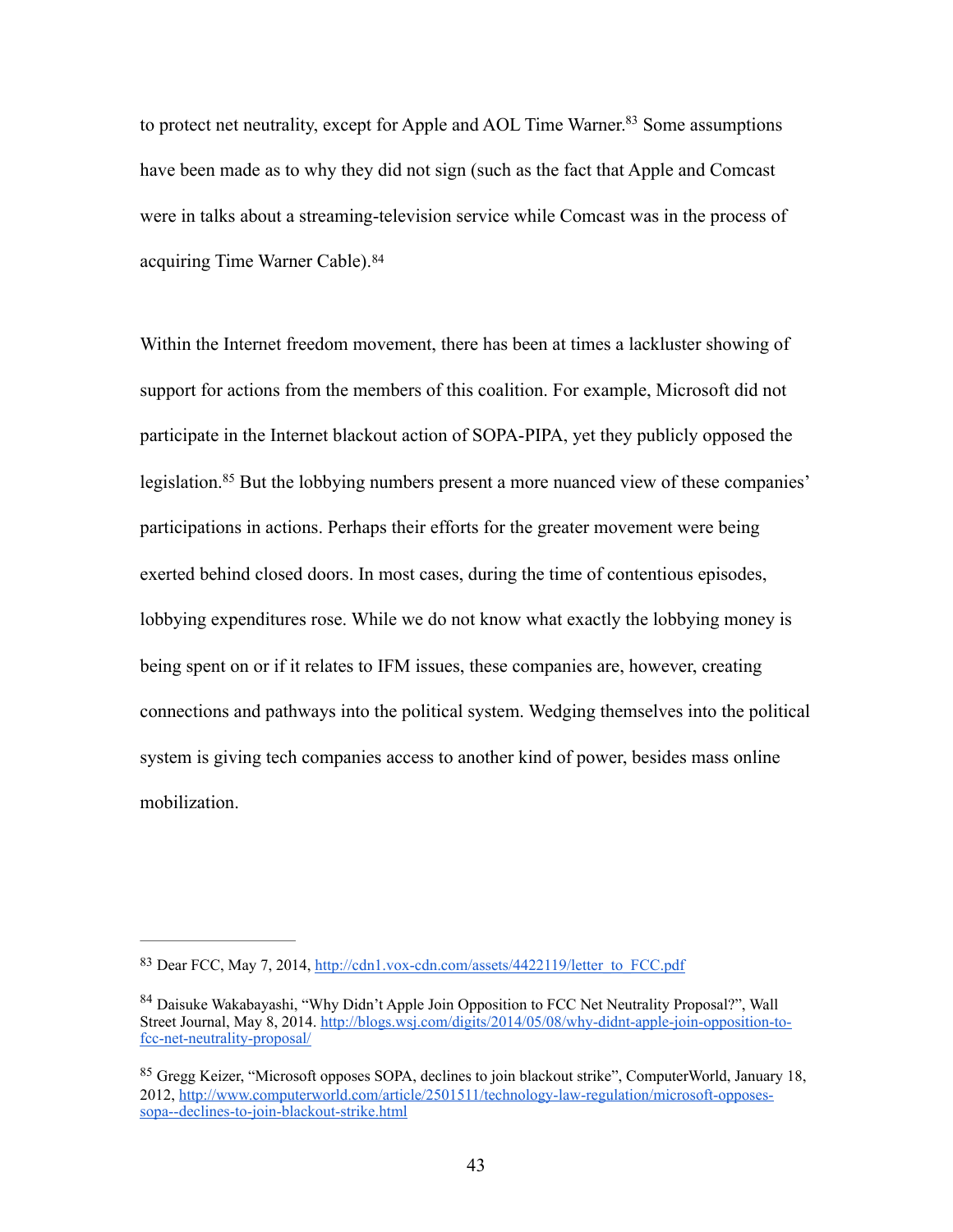While some of these companies were created only in the mid to late aughts, their profits have always been relatively substantial. So why the push to increase lobbying? As my numbers show, from 2009 to 2015, there was an 84% increase in spending. If you look at 2009 to 2014, in which the data is complete, the increase is even larger at a 141% increase. These companies' abilities to do business effectively or to maintain customer trust hinged, on part, with the success of the goals of the IFM during these contentious episodes. Therefore, they wanted the policy initiatives to go through.

Also in recent years these tech companies have expanded their reach into many different areas of politics. Mark Zuckerberg of Facebook, for example, created Fwd.us, a lobbying group working on immigration reform for the purposes of retaining and enticing highly skilledimmigrants to work for tech companies, such as Facebook.<sup>[86](#page-48-0)</sup> As Patrick Griffin of American University's Center for Congressional and Presidential Studies says in an OpenSecrets.org article about Silicon Valley lobbying:

<span id="page-48-1"></span>*"Looking through history you see evidence of that whether it's the energy industry, or the rail industry, or the telecom industry. The more important they are to the livelihood or the culture of the country — government's involvement with them expands and they respond accordingly. All those regulated industries have* 

<span id="page-48-0"></span><sup>86</sup> [Om Malik, "Why I Have Issues With Mark Zuckerberg's Fwd.us", Gigaom, April 11, 2013, https://](https://gigaom.com/2013/04/11/why-i-have-issues-with-mark-zuckerbergs-fwd-us/) gigaom.com/2013/04/11/why-i-have-issues-with-mark-zuckerbergs-fwd-us/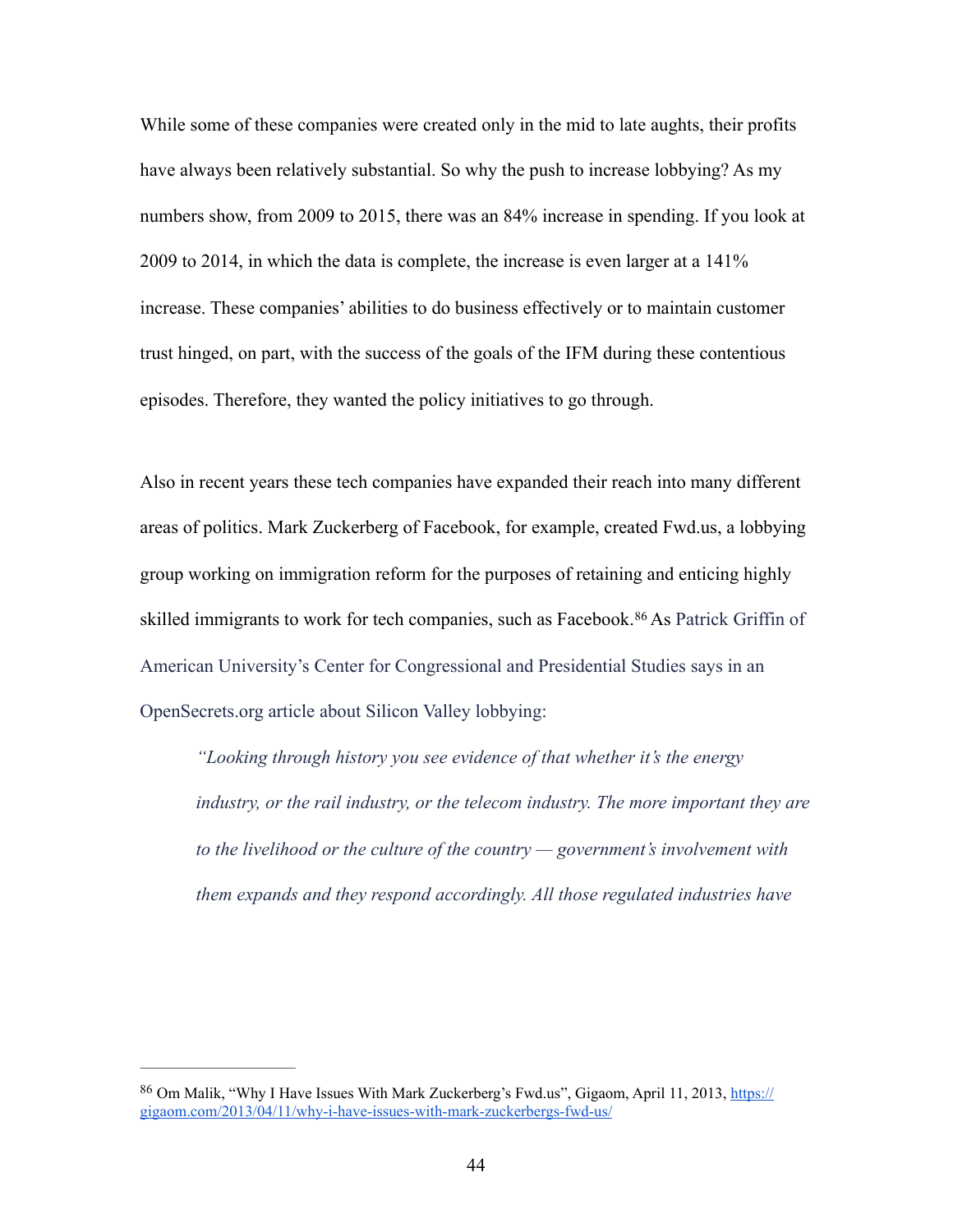<span id="page-49-1"></span>*gone through some variation of that story and I think that's what you're watching now."[87](#page-49-0)*

I think we are only seeing the beginning of Silicon Valley's influence in Washington. This, however, greatly increases the political access of groups on the frontlines of the Internet freedom movement.

### **Results of Research Question 1: 2. Divisions within the Political Elite**

A political opportunity in which a movement can insert itself and take advantage often comes amidst the discord and debate of the political elites. More often, there is an igniting spark, which sets off the discussion. I will be analyzing the elite divisions at the beginning that eventually led to SOPA/PIPA, the Day We Fight Back, and the FCC/Net Neutrality actions.

#### *SOPA-PIPA*

What was surprising about SOPA-PIPA is how many lawmakers were originally in support of the bills. Unlike the other episodes of contention I am looking at, this episode required a mass mobilization of concerned citizens to put pressure on their representatives before lawmakers became more divided. Quick mobilizations of this type are much easier now due to technological affordances being leveraged by such organizations as Demand Progress and Fight for the Future. But first, it is necessary to go back to COICA (Combating Online Infringement and Counterfeits Act), in which the bill

<span id="page-49-0"></span>Clark Mindock, "West Coast, East Coast: Silicon Valley Blurs the Distinction with Washington *[87](#page-49-1)* [Presence", OpenSecrets.org, March 6, 2015. http://www.opensecrets.org/news/2015/03/west-coast-east](http://www.opensecrets.org/news/2015/03/west-coast-east-coast-silicon-valley-blurs-the-distinction-with-washington-presence/)coast-silicon-valley-blurs-the-distinction-with-washington-presence/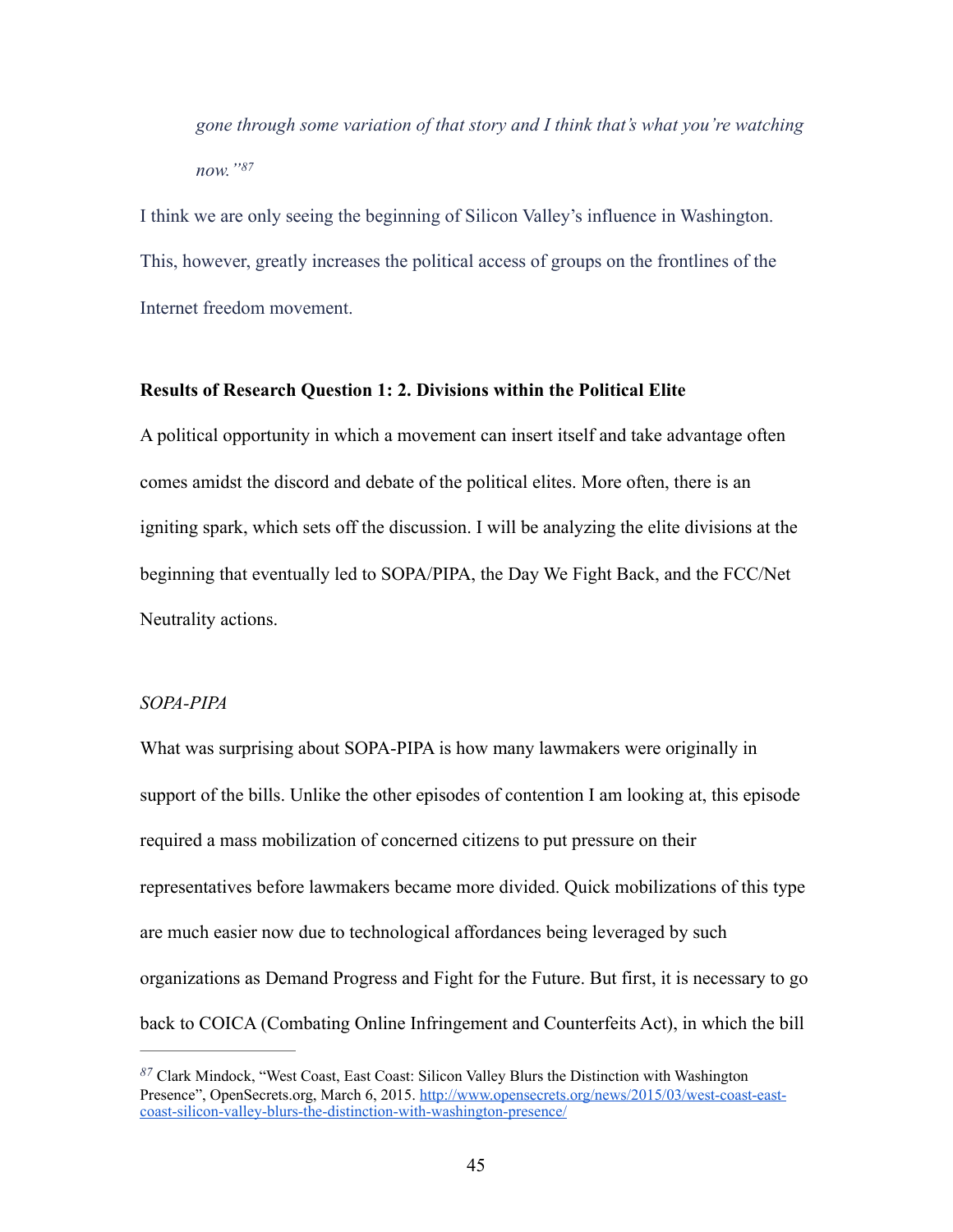<span id="page-50-2"></span>was passed unanimously out of committee, only to be halted and effectively killed by Sen. Wyden, forcing the bill to be reconsidered in a new session and go through committeeagain.  $88$  Due to this, two more stringent bills were introduced, first Protect IP Act (PIPA) and then later Stop Online Piracy Act (SOPA).

Only a few lawmakers, like Sen. Wyden, were speaking out against the bills at first. Leading the charge of the mobilization to sway more lawmakers were organizations like Demand Progress, who wanted to prevent a partisan divide among the elites by instead bridging them together on the issue to defeat the powerful Hollywood lobby. After PIPA was introduced, those at Demand Progress—with a growing base of supporters who were watching the issue closely—invited libertarian activists to participate in a conference, as they would undoubtedly be against such government overreach. As David Segal describes, "Fighting PIPA seemed like an opportunity to build a powerful Left-Right alliance and shock the establishment into recognizing the broad base of (still largely latent) opposition to the bill."[89](#page-50-1)

<span id="page-50-3"></span>As the opposition grew and American Censorship Day happened, lawmakers started to slowly trickle over to the opposition side. After the Internet Blackout happened on January 18, 2012, that trickle turned to a flood. By the end of the campaign, only fifty-

<span id="page-50-0"></span>David Segal, "Now I Work for Demand Progress," in *Hacking Politics: how geeks, progressives, the Tea* [88](#page-50-2) *Party, gamers, anarchists, and suits teamed up to defeat SOPA and save the Internet,* ed. David Moon, Patrick Ruffini, and David Segal (New York: OR Books, 2013), 61.

<span id="page-50-1"></span>David Segal, "The Tea Party Enters the Fray," in *Hacking Politics: how geeks, progressives, the Tea* [89](#page-50-3) *Party, gamers, anarchists, and suits teamed up to defeat SOPA and save the Internet,* ed. David Moon, Patrick Ruffini, and David Segal (New York: OR Books, 2013), 81.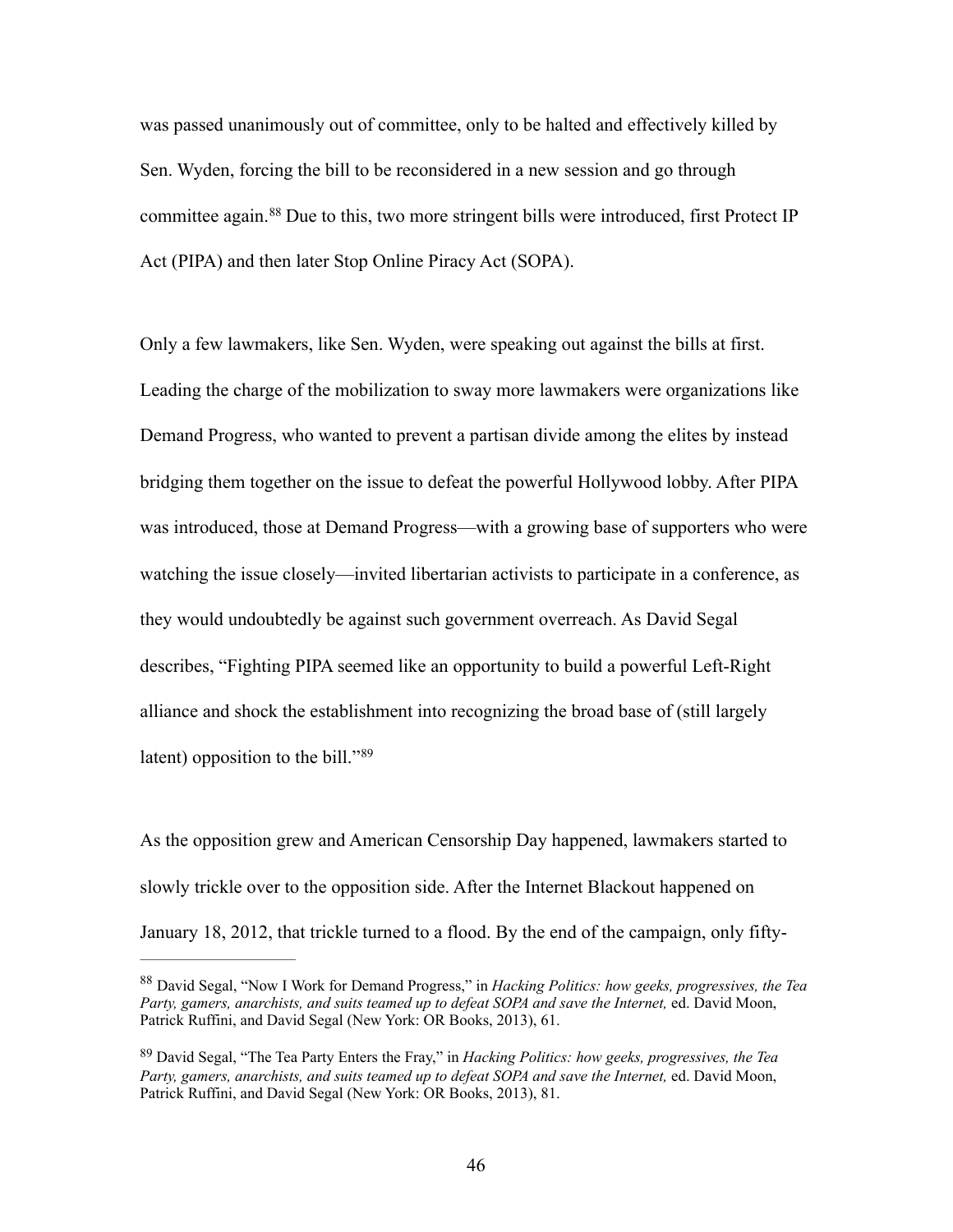five Senators and Representatives still supported the bills, before the bills were indefinitely postponed on January 20, 2012.

#### *The Day We Fight Back*

The catalyst for this action must begin with Edward Snowden, the former NSA contractor who blew the whistle on massive surveillance conducted by the United States and its Five Eyes partners (United Kingdom, Australia, New Zealand, and Canada). After the revelations, the House Intelligence Committee convened a panel with NSA officials, after which many of the members of the committee reaffirmed the need for surveillance to thwart terrorist attempts.<sup>[90](#page-51-0)</sup>However, some lawmakers wanted surveillance reform.

<span id="page-51-1"></span>Due to the more post-Tea Party, libertarian makeup of Congress, the possibilities for greater divisions from mainstream Republicans and Democrats had increased. But, just as with SOPA-PIPA, the Day We Fight Back was about government overreach, a primary concern of libertarians. This led, yet again, to a progressive-libertarian alliance against the more traditional Republicans and Democrats, further strengthening the alliance created during SOPA-PIPA. When Representative Justin Amash (R-MI), considered more libertarian, introduced his amendment to defund the portion of the NSA that does bulk

<span id="page-51-0"></span><sup>&</sup>lt;sup>[90](#page-51-1)</sup> Patricia Zengerle and Tabassum Zakaria, "NSA Head, Lawmakers Defend Surveillance Programs," Reuters, June 19, 2013,<http://www.reuters.com/article/us-usa-security-idUSBRE95H15O20130619>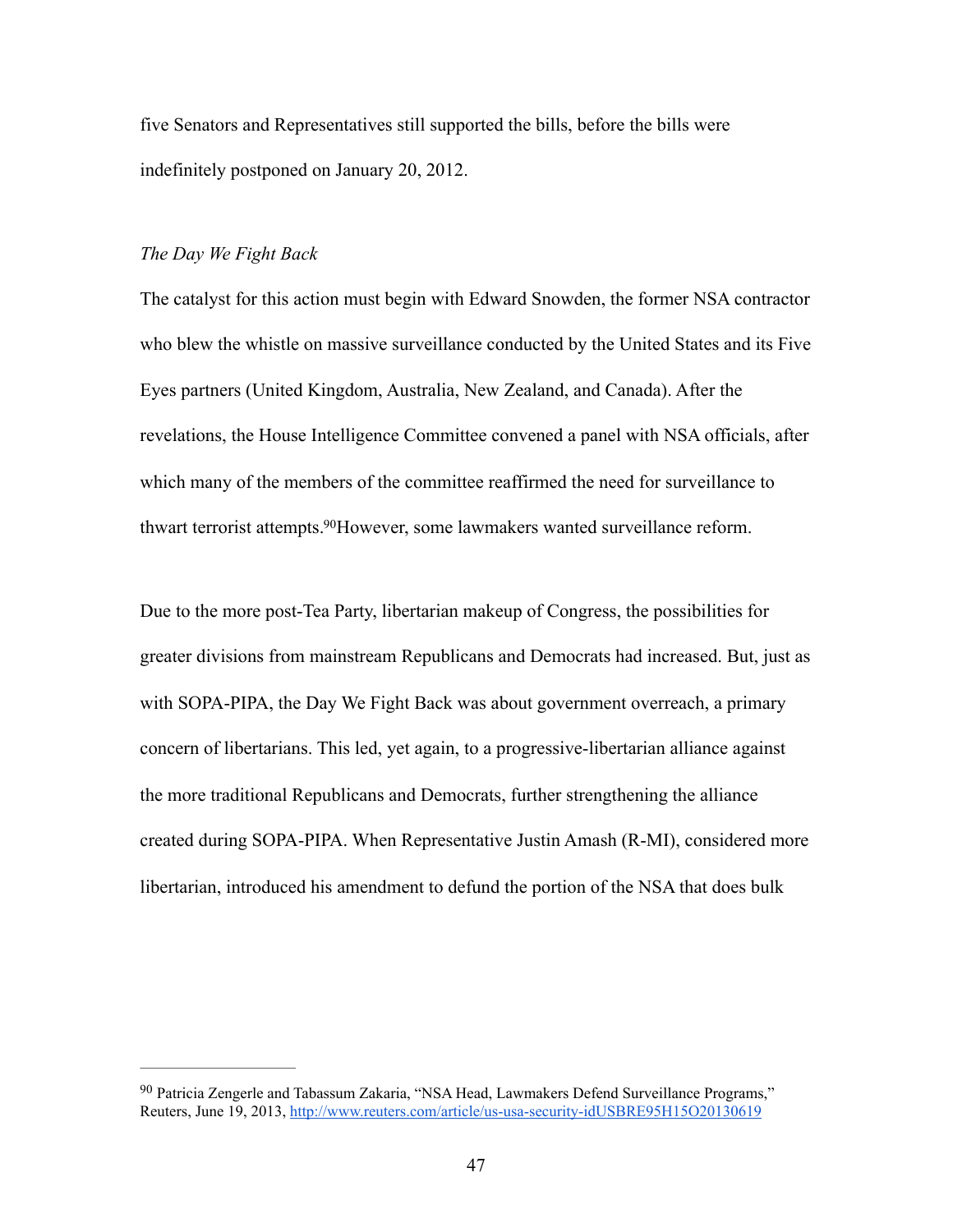<span id="page-52-2"></span>collection, a bipartisan lobbying effort from both Republican House Speaker John Boehner and Democratic Minority leader Nancy Pelosi sought to shut it down.<sup>91</sup>

Into this fold stepped the organizations and companies of the Internet freedom movement who saw the congressional desire for reform as a perfect opportunity to create pressure to make sure real reform happened. Using both that desire, as well as the citizen anger they felt from their base, the IFM began to organize.

## *FCC/Net Neutrality*

A court case brought by Verizon set off the chain of events that was to end up protecting net neutrality. On January 14, 2014 a DC Circuit Court ruling overturned the 2010 FederalCommunications Commission (FCC) Open Internet Order.<sup>[92](#page-52-1)</sup> Now the task of figuring out how to regulate net neutrality was back in the hands of the FCC.

The FCC had two possible options:

<span id="page-52-3"></span>1. Reclassify broadband providers as common carriers subject to regulation under Title II of the Telecommunications Act, which would give the FCC more regulatory authority and make the Internet a "telecommunications service". This is what pro-net neutrality advocates wanted.

<span id="page-52-0"></span><sup>&</sup>lt;sup>[91](#page-52-2)</sup> Spencer Ackerman and Paul Lewis, "NSA Controversy Gives Unfamiliar Allies Impetus For and Against [Reform," The Guardian, August 2, 2013, http://www.theguardian.com/world/2013/aug/02/nsa-washington](http://www.theguardian.com/world/2013/aug/02/nsa-washington-congress-obama-reform)congress-obama-reform

<span id="page-52-1"></span>[<sup>92</sup>](#page-52-3) Robert Faris, Hal Roberts, Bruce Etling, Dalia Othman, and Yochai Benkler, "Score Another One for the Internet?: The Role of the Networked Public Sphere in the U.S. Net Neutrality Policy Debate", The Berkman Center for Internet & Society at Harvard University, February 2015, 11.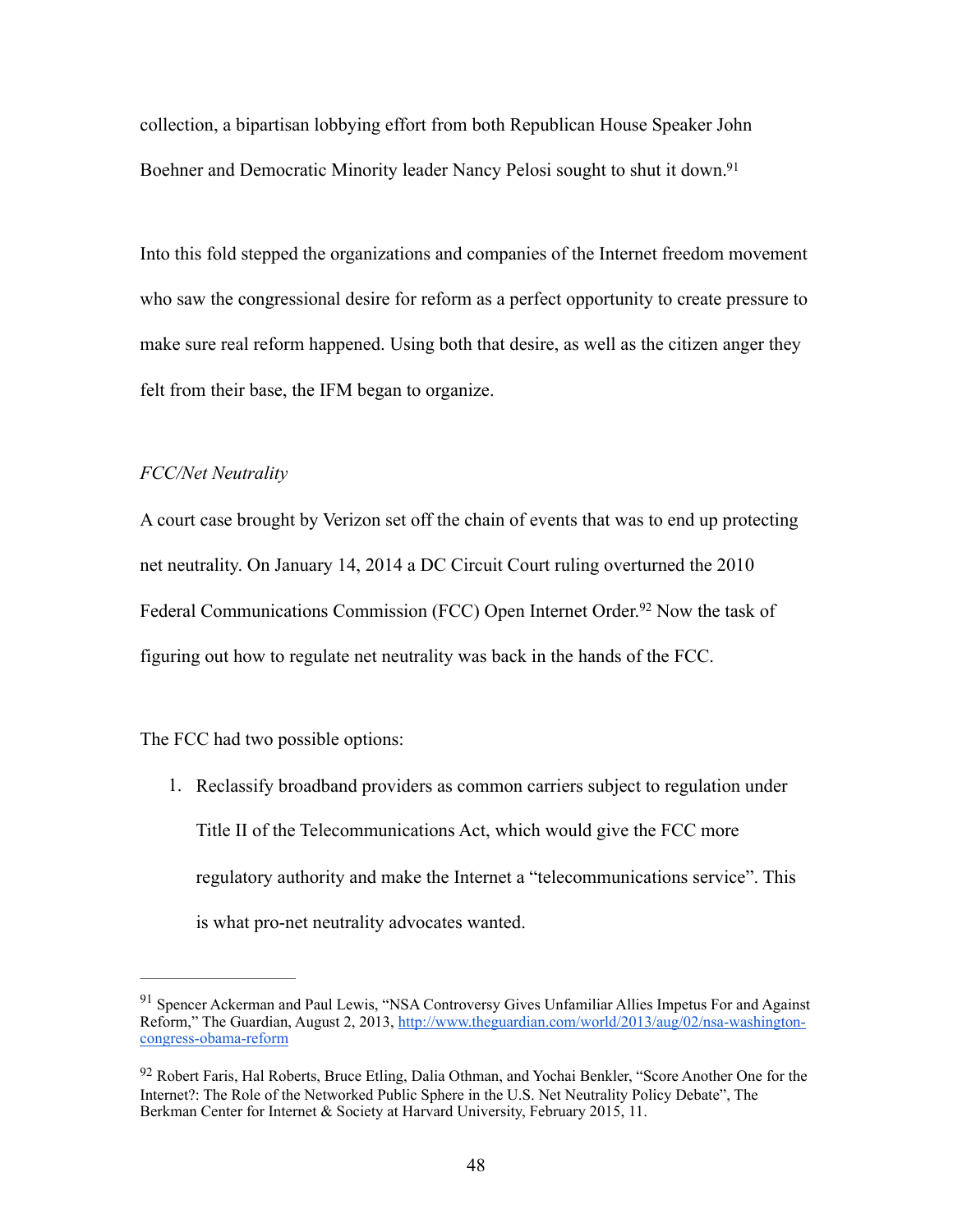2. Still consider the Internet as an "information service" under Title I of the Telecommunications Act. This is what companies such as Comcast wanted.

<span id="page-53-1"></span>Divisions within Congress began almost immediately after the court case. Democrats created a bill that would restore the FCC's net neutrality rules, but in a GOP-controlled House it was unlikely to pass, as most Republicans did not want to extend government regulatorypower.<sup>[93](#page-53-0)</sup> This episode was different for the IFM because their traditional libertarian allies would not be standing by them with this issue, due to the fact that it would be granting a government body more power. Instead the fight for net neutrality would be divided among more traditional partisan lines, with Democrats for and Republicans against.

When FCC Chairman Tom Wheeler opened up new proceedings, which for the FCC includes a time for public comments, this became a key opportunity for the IFM. This would end up becoming the central mobilizing point around which a good portion of the IFM organizing would focus on.

#### **Discussion of Research Question 1: 2. Divisions within the Political Elite**

A key element allowing the IFM to be as successful as it has been is their broad coalitions, particularly within the halls of Congress itself. The fact that the traditional, progressive allies of the IFM are working in tandem with libertarian allies makes it more

<span id="page-53-0"></span><sup>&</sup>lt;sup>[93](#page-53-1)</sup> Mike Ludwig, "Democrats Introduce Bill to Restore FCC's Net Neutrality Rules." Truthout, February 4, [2014, http://www.truth-out.org/news/item/21659-democrats-introduce-bill-to-restore-fccs-net-neutrality](http://www.truth-out.org/news/item/21659-democrats-introduce-bill-to-restore-fccs-net-neutrality-rules)rules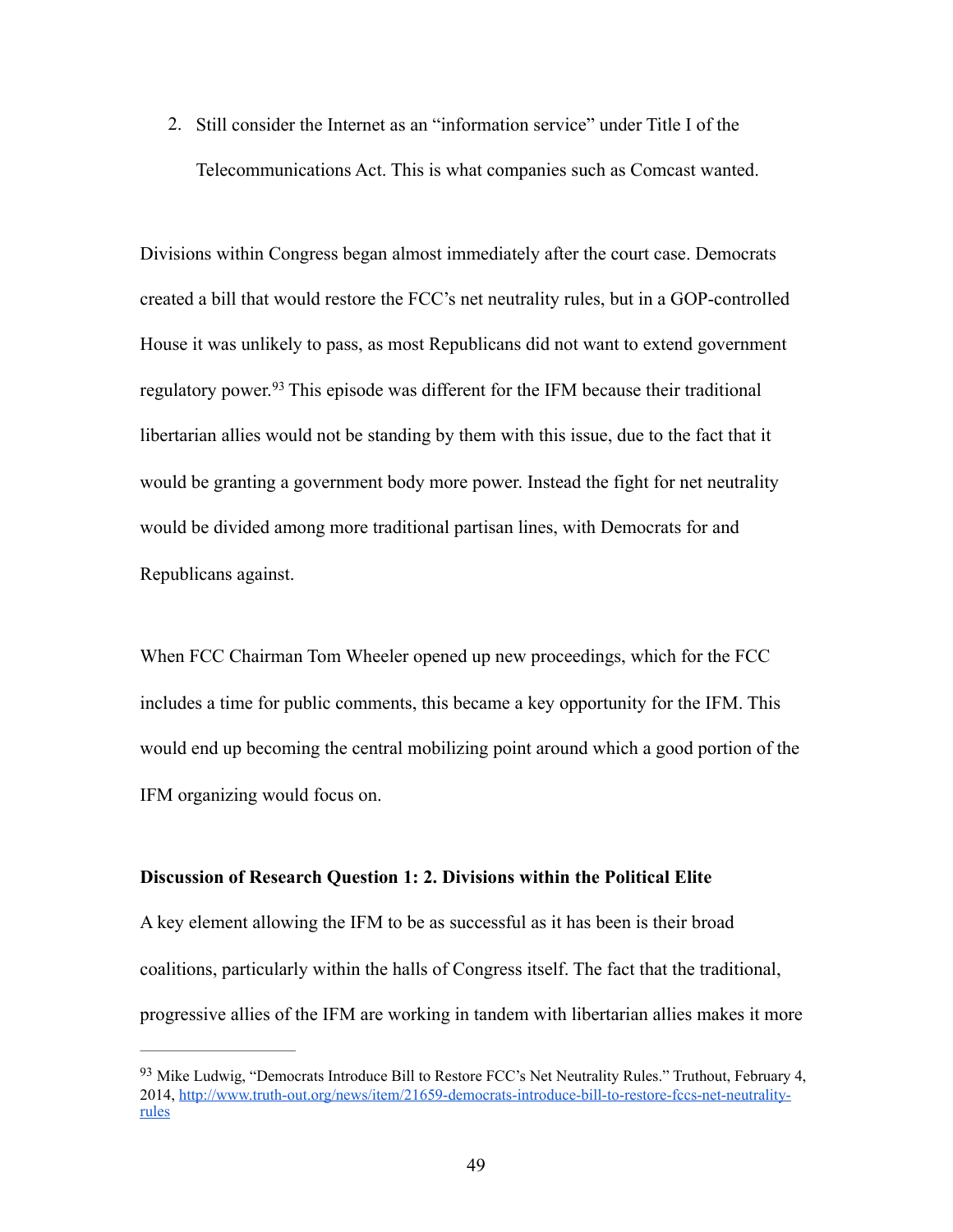difficult for other lawmakers to ignore them. As Nathan White of Access Now said, "...tech policy and really human rights are not partisan. They don't really fit the traditional left vs right or libertarian vs socialist type of model. So you get organizations where it wouldn't be weird if the NRA and ACLU are in an office together… the friendships and the alliances that people build here are not partisan."[94](#page-54-0)

<span id="page-54-1"></span>Not only that, but this ability to take advantage of these more traditional elite divisions to create a unique brokerage coalition surrounding SOPA-PIPA, later led to those same partnerships being used again through the mechanism of diffusion during the Day We Fight Back.

## **Results of Research Question 1: 3. Political Elite Allies**

The following is a look at some of the key Congressional allies that have aligned most often and most outspokenly with the missions of the IFM. Some of these allies are noteworthy due to their persistent fighting for digital rights and Internet freedom, while others are noteworthy due to their position on powerful congressional committees. Despite bipartisanship being an important part of the Internet freedom movement, allies will fluctuate based on the particulars of the issue, as I previously mentioned. However, the following allies have been fairly steadfast supporters within this movement.

<span id="page-54-0"></span> $94$  Nathan White (Senior Legislative Manager at Access Now) in discussion with the author, March 15, 2016.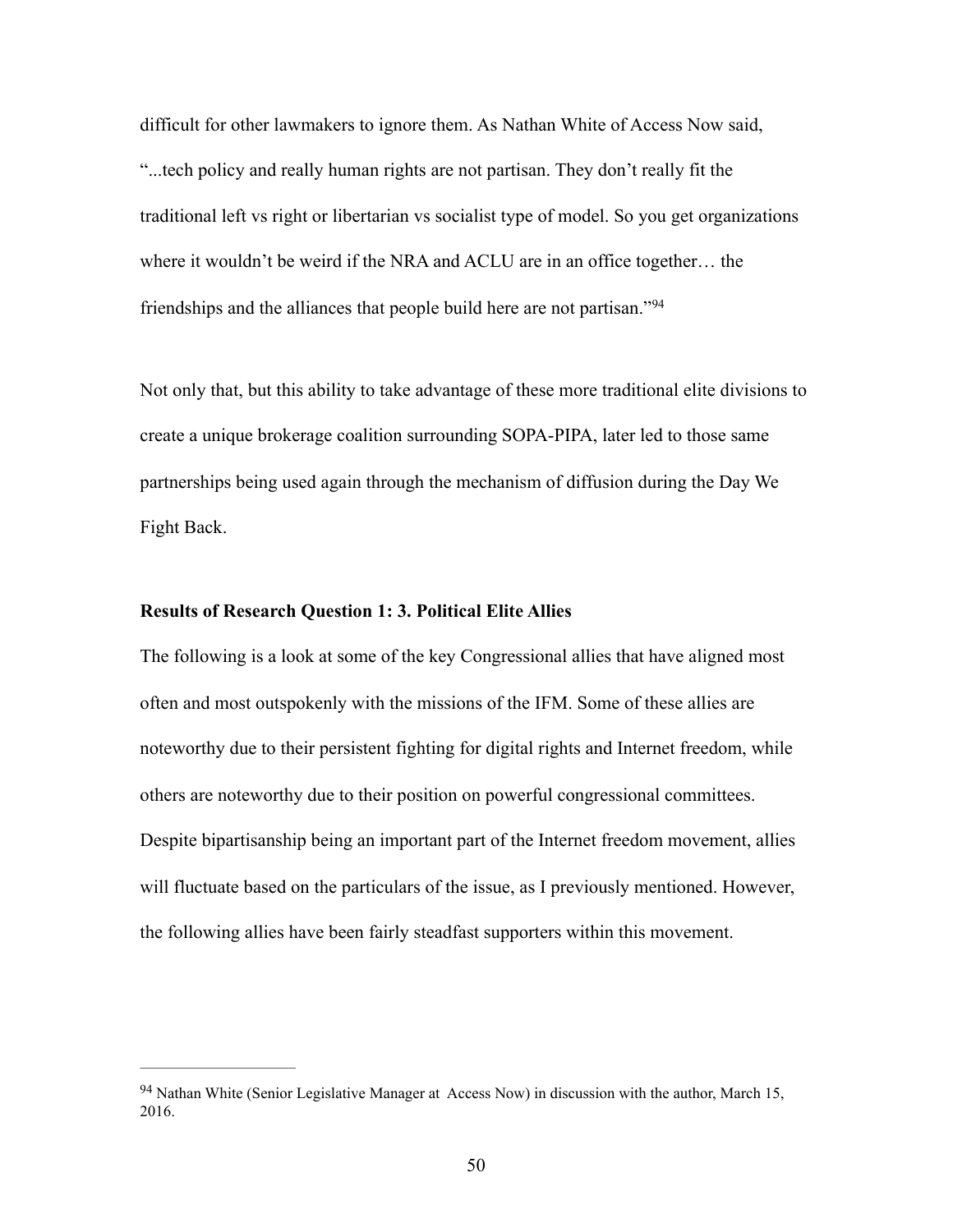## *Leadership Graphs*

While many of the following Congressional allies were listed in the press releases and articles relating to the contentious episodes I looked at, I wanted to find a more robust way to analyze their importance for the movement. The congressional data website, Govtrack.us, has a unique methodology for analyzing the ideology and leadership levels of each member of Congress. The data, however, only goes back to 2013. The leadership score is determined by the number of members of Congress who cosponsor the bills of a specific member of Congress. This analysis is based off of the Google PageRank idea that "the more members of Congress that cosponsor member  $X$ 's bills, and the more cosponsorsthose other members of Congress have, the higher X's leadership score."<sup>[95](#page-55-0)</sup> In a way, this is like the social network analysis concept of eigenvector centrality, where a node is more connected not necessarily by the number of connections it has, but by the connections of those connections.

This is why these leadership graphs are so unique and important:

<span id="page-55-1"></span>*"These leadership and ideology scores give us a view into Congress that is normally hidden to us. We can't observe leadership. We're not there, in Congress, to see it. We're not in the meetings where you can see relationships form. But those relationships are known to the representatives and senators. It's obvious to them. They know whether they lead or follow. Their staff know. This is a sort of* 

<span id="page-55-0"></span><sup>95</sup> GovTrack Analysis Methodology, Leadership. [https://www.govtrack.us/about/analysis#leadership](https://www.govtrack.us/about/analysis%23leadership)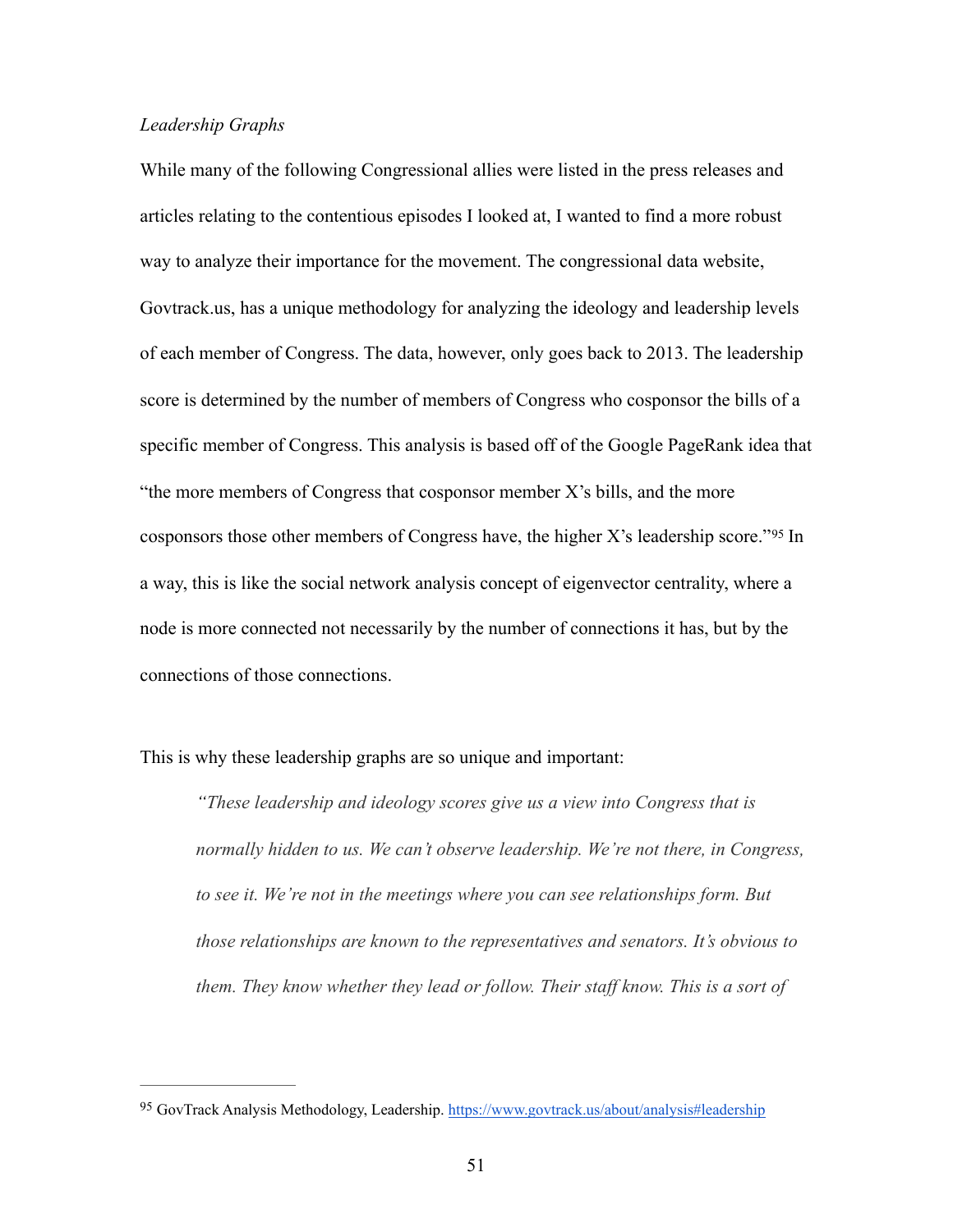*social knowledge that is locked within the institution of Congress, unless we get a* 

<span id="page-56-1"></span>*little creative with how we try to observe it."[96](#page-56-0)*



# **Figure 2: Leadership Graph of Sen. Ron Wyden (D-OR)** Committee: Senate Select Intelligence Committee

# **Figure 3: Leadership Graph of Rep. Zoe Lofgren (D-CA)**

Committees: House Committee on the Judiciary; Subcommittee on Courts, Intellectual Property, and the Internet



<span id="page-56-0"></span>ibid. *[96](#page-56-1)*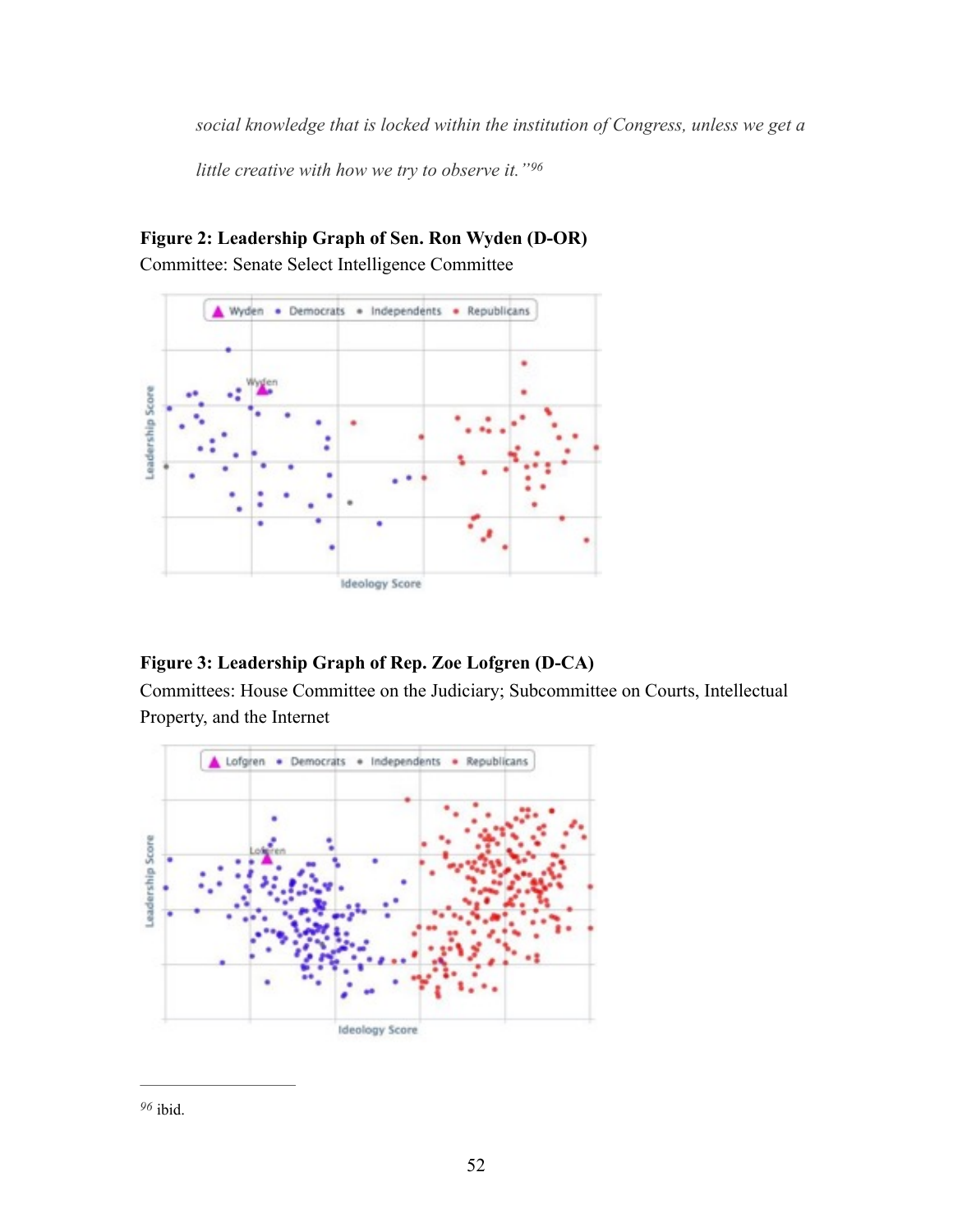## **Figure 4: Leadership Graph of Sen. Al Franken (D-MN)**

Committee: Senate Committee on the Judiciary; Ranking Member of the Senate Judiciary Subcommittee on Privacy, Technology, and the Law



## **Figure 5: Leadership Graph of Rep. Darrell Issa (R-CA)**

Committee: Chairman of the House Subcommittee on the Courts, Intellectual Property, and the Internet

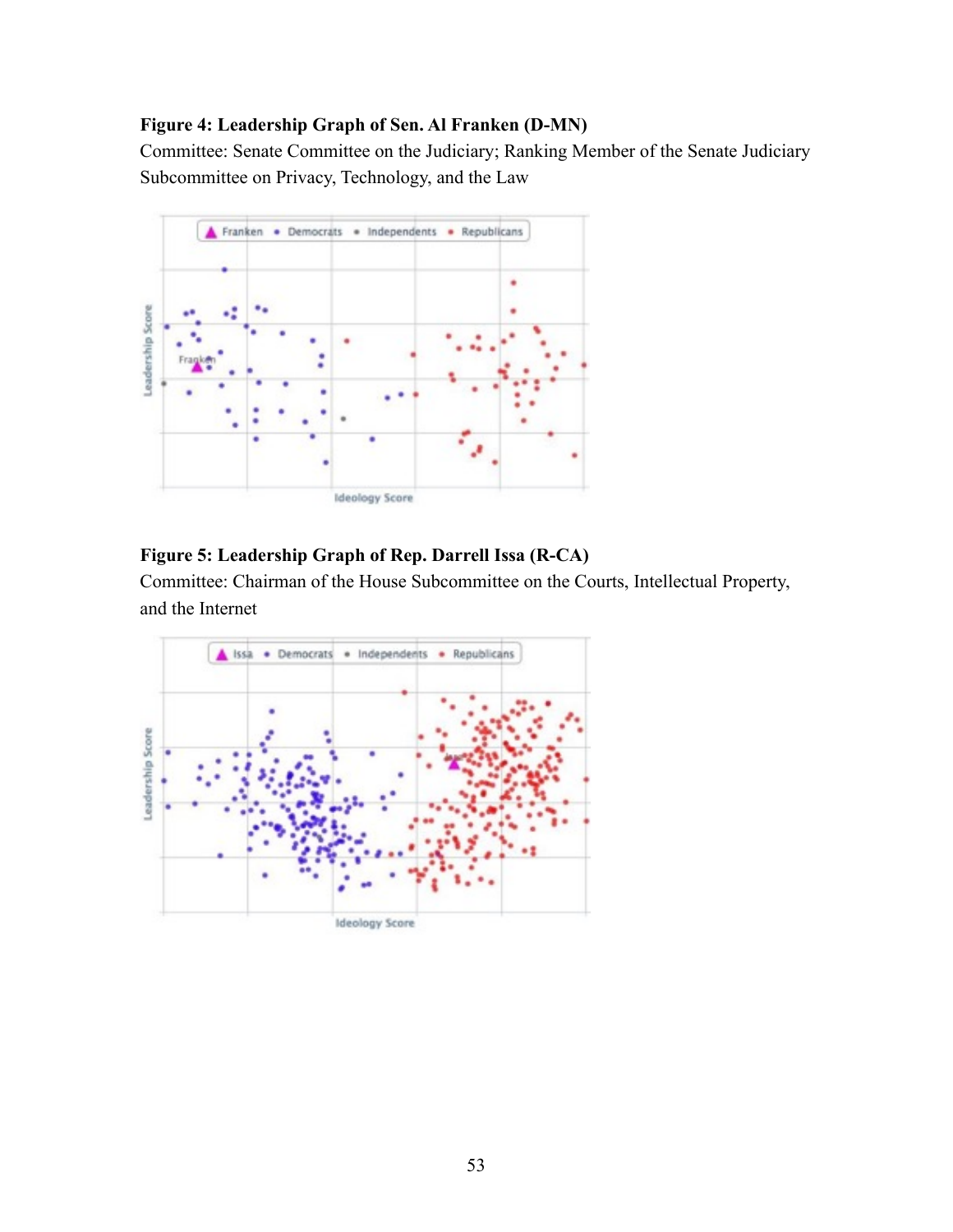#### **Discussion of Research Question 1: 3. Political Elite Allies**

## **Senator Ron Wyden (D-OR)**

#### *Background*

<span id="page-58-3"></span>Senator Ron Wyden, a Democrat from Oregon, is the chief ally for the Internet freedom movement, and due to this some call him the Internet's senator[.](#page-58-0)<sup>[97](#page-58-0)</sup> He is an outspoken critic of attempts to curb Internet freedom, and he has been a frequent collaborator within the IFM.

Most notable is his role in American Censorship Day in the lead-up to the Internet Blackout of the SOPA-PIPA episode. In a video for the website that was created for the action by Demand Progress, Sen. Wyden urged people to sign their names to the petition to oppose SOPA-PIPA.[98](#page-58-1)

<span id="page-58-4"></span>Working in tandem with Demand Progress, Sen. Wyden created a new tactic for the movement: he would read the names of the petition signers during his filibuster of the bills (this incentivization tactic was never used, as the bills were killed before he could do it). $99$  Being a member of the Senate Intelligence Committee, the Snowden revelations that led to the Day We Fight Back Against Mass Surveillance action were not a surprise to

<span id="page-58-5"></span><span id="page-58-0"></span> $97$  [Eric Geller, "Ron Wyden, the Internet's Senator," The Daily Dot, March 24, 2015, http://](http://www.dailydot.com/politics/ron-wyden-profile-senate-privacy-surveillance-reform/) www.dailydot.com/politics/ron-wyden-profile-senate-privacy-surveillance-reform/

<span id="page-58-1"></span><http://stopcensorship.org/> [98](#page-58-4)

<span id="page-58-2"></span>David Segal, "What Was Lamar Smith Thinking?" in *Hacking Politics*, 105. [99](#page-58-5)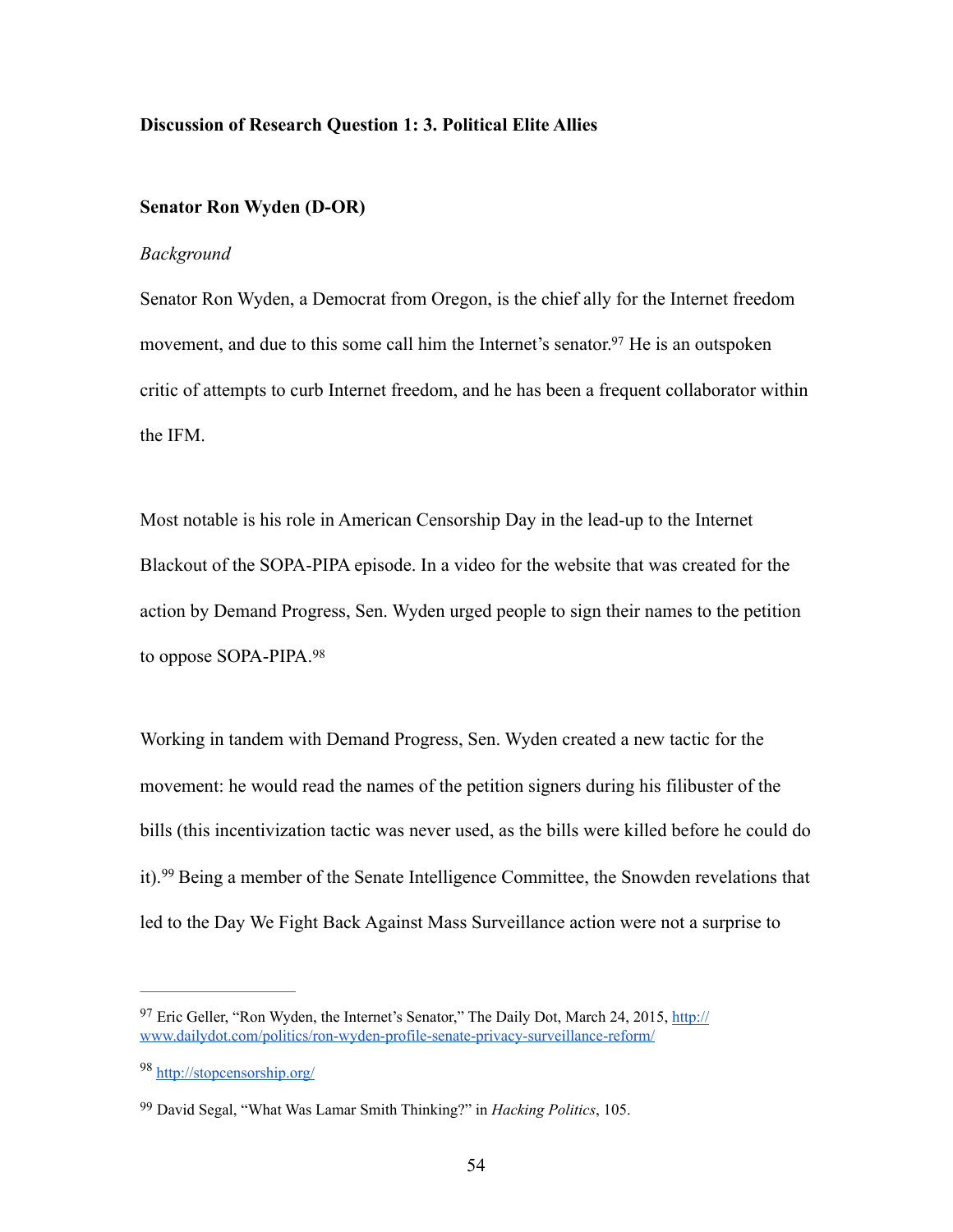<span id="page-59-3"></span>Sen.Wyden.<sup>[100](#page-59-0)</sup> Due to his unique knowledge and strong surveillance reform desires, Sen. Ron Wyden was a key ally for the IFM, as it was the goal of the coalition during the Day We Fight Back to make sure his Committee mate Sen. Dianne Feinstein's FISA Improvements Act was not passed and that the surveillance reforming USA FREEDOM Act was**.** With all of this in mind, it is not surprising that Sen. Wyden was also a big supporter of the FCC's decision to reclassify the Internet and protect net neutrality.<sup>101</sup>

#### <span id="page-59-4"></span>*Leadership Graph*

<span id="page-59-5"></span>From his leadership graph, one can see that he has a high leadership score; in fact, he is rankedfifth highest among all Senators.<sup>[102](#page-59-2)</sup> In terms of his ideology, Sen. Wyden is more centrist amongst the Democratic Senators, which may also explain his higher leadership score. The fact that he holds such a high score is beneficial for this movement, as his support on their issues—including opposition or support of certain bills—could potentially sway the other members of his party and those across the aisle.

## *Committees*

Most notably, within the issue spaces I am looking at, Sen. Wyden is a member of the Senate Select Intelligence Committee. He is the second highest among Senate Democrats in terms of committee positions, with a leadership position on one committee and two

<span id="page-59-0"></span> $100$  Geller, "Ron Wyden, the Internet's Senator."

<span id="page-59-1"></span> $101$  Mike Rogoway, "Net Neutrality: As FCC Readies Vote, 'things have shifted' for Oregon lawmakers [Walden and Wyden," The Oregonian, February 25, 2015, http://www.oregonlive.com/silicon-forest/](http://www.oregonlive.com/silicon-forest/index.ssf/2015/02/net_neutrality_as_fcc_readies.html) index.ssf/2015/02/net\_neutrality\_as\_fcc\_readies.html

<span id="page-59-2"></span><sup>&</sup>lt;sup>102</sup> [Senator Ron Wyden's 2015 Report Card, GovTrack.us, https://www.govtrack.us/congress/members/](https://www.govtrack.us/congress/members/ron_wyden/300100/report-card/2015) ron\_wyden/300100/report-card/2015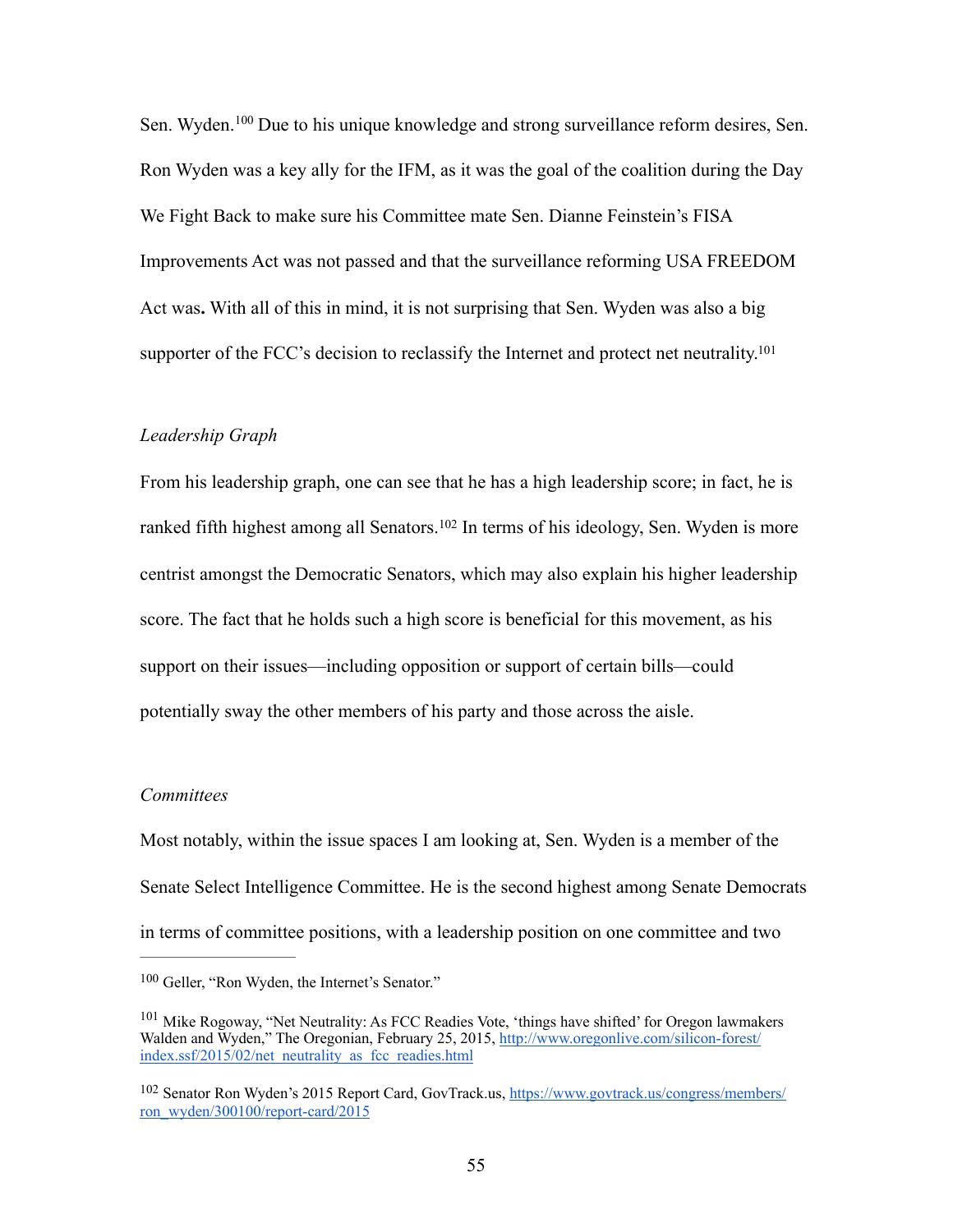<span id="page-60-5"></span>subcommittees. $103$  The FISA Improvements Act that the IFM wanted defeated during the Day We Fight Back action, as well as the USA FREEDOM Act that the IFM wanted passed, went through Wyden's Senate Select Intelligence Committee.

## **Rep. Zoe Lofgren (D-CA)**

#### *Background*

<span id="page-60-8"></span><span id="page-60-7"></span><span id="page-60-6"></span>Rep. Zoe Lofgren, a Democrat from California, is a long-term ally of Wyden: they coordinated their efforts to stop PIPA (Wyden in the Senate) and SOPA (Lofgren in the House).<sup>[104](#page-60-1)</sup> Rep. Lofgren even censored her website during American Censorship Day. Rep. Lofgren is in the highest  $10\%$  of long-term  $(10+)$  years) lawmakers who support government transparency bills[.](#page-60-2)  $105$  Due to that, she opposed the first USA FREEDOM Act because parts of the bill had been weakened by those with pro-intelligence allegiances.<sup>[106](#page-60-3)</sup> However, Rep. Lofgren did vote for the stronger, second version of the bill that was passed and signed into law in June 2015. Rep. Lofgren also has a record of bipartisanship forbills that she has introduced.<sup>[107](#page-60-4)</sup> Bipartisanship is something the IFM has consistently sought out in an effort to achieve effective change.

<span id="page-60-9"></span><span id="page-60-0"></span> $103$  ibid.

<span id="page-60-1"></span><sup>&</sup>lt;sup>[104](#page-60-6)</sup> Geller, "Ron Wyden, the Internet's Senator."

<span id="page-60-2"></span><sup>&</sup>lt;sup>105</sup> [Representative Zoe Lofgren's 2015 Report Card, GovTrack.us, https://www.govtrack.us/congress/](https://www.govtrack.us/congress/members/zoe_lofgren/400245/report-card/2015) members/zoe\_lofgren/400245/report-card/2015

<span id="page-60-3"></span><sup>&</sup>lt;sup>[106](#page-60-8)</sup> David Kravets, "NSA Reform Falters as House Passes Gutted USA Freedom Act", Ars Technica, May [22, 2014, http://arstechnica.com/tech-policy/2014/05/nsa-reform-falters-as-house-passes-gutted-usa](http://arstechnica.com/tech-policy/2014/05/nsa-reform-falters-as-house-passes-gutted-usa-freedom-act/)freedom-act/

<span id="page-60-4"></span><sup>&</sup>lt;sup>[107](#page-60-9)</sup> Representative Zoe Lofgren's 2015 Report Card.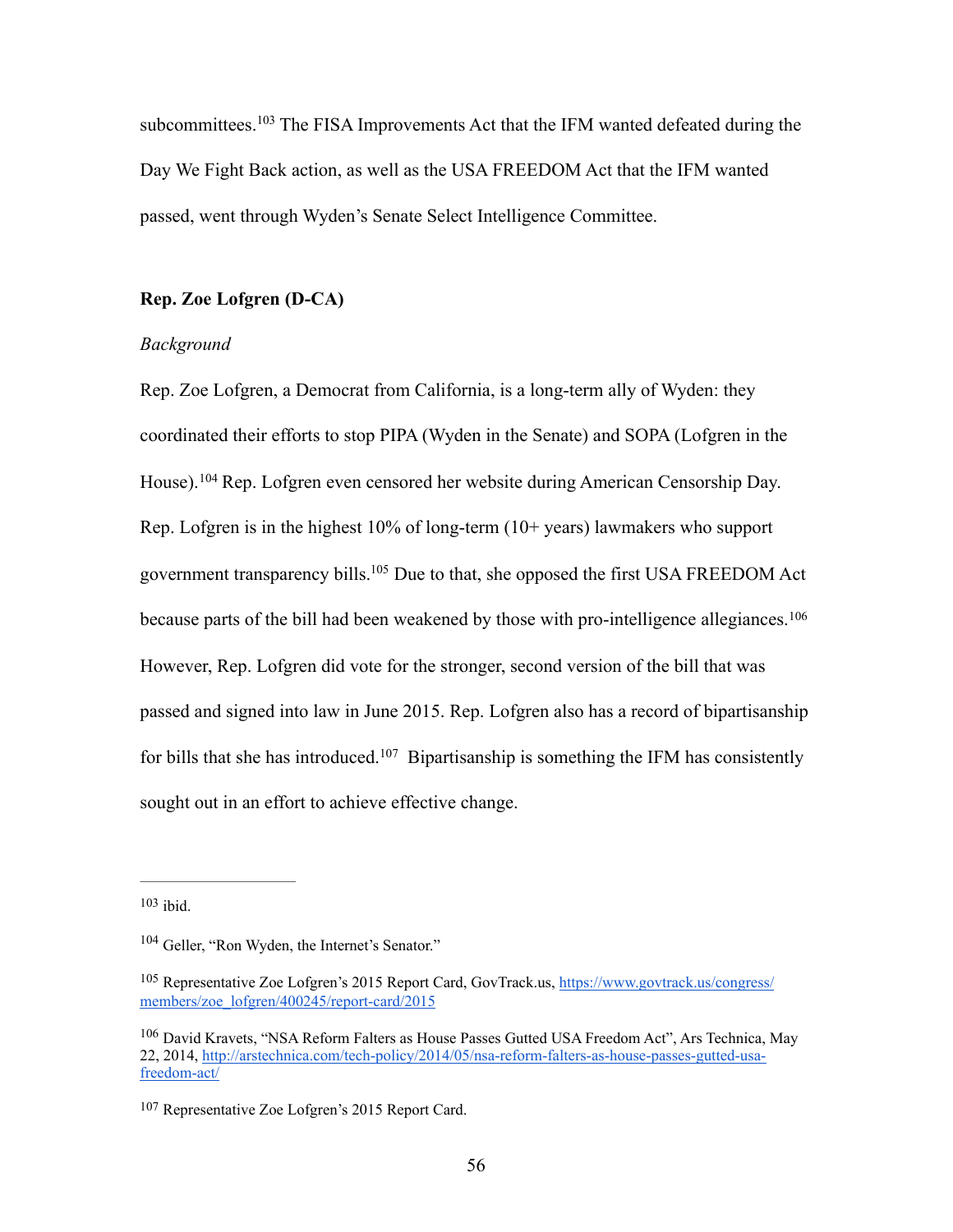## *Leadership Graph*

As can be seen from her graph, Rep. Lofgren is more towards the progressive side on the ideology score, which is somewhat surprising given the bipartisanship cosponsors of her bills. Among House Democrats' leadership scores, she is in the top ten. This make Rep. Lofgren a valuable partner for the IFM in leading the conversation. In 2014, she held the fifth highest leadership score among House Democrats; in 2013, she was the first among the same demographic.<sup>[108](#page-61-0)</sup>

#### <span id="page-61-2"></span>*Committees*

Within the House Committee on the Judiciary, she is a member of the subcommittee on Courts, Intellectual Property, and the Internet. Due in part to her membership on this committee, she is an important ally for various Internet organizations and companies[.109](#page-61-1)

## <span id="page-61-3"></span>**Senator Al Franken (D-MN)**

#### *Background*

Sen. Franken has an interesting history within the IFM. Many netroots activists were encouraged by his previous record on net neutrality and privacy, so the fact that Franken

<span id="page-61-0"></span><sup>&</sup>lt;sup>[108](#page-61-2)</sup> Representative Zoe Lofgren's 2014 and 2013 Report Cards, GovTrack.us, https:// [www.govtrack.us/congress/members/zoe\\_lofgren/400245/report-card/2014 and https://](https://www.govtrack.us/congress/members/zoe_lofgren/400245/report-card/2013) www.govtrack.us/congress/members/zoe\_lofgren/400245/report-card/2013

<span id="page-61-1"></span><sup>109</sup> [Representative Zoe Lofgren, Innovation and Technology, https://lofgren.house.gov/issues/issue/?](https://lofgren.house.gov/issues/issue/?IssueID=111856) IssueID=111856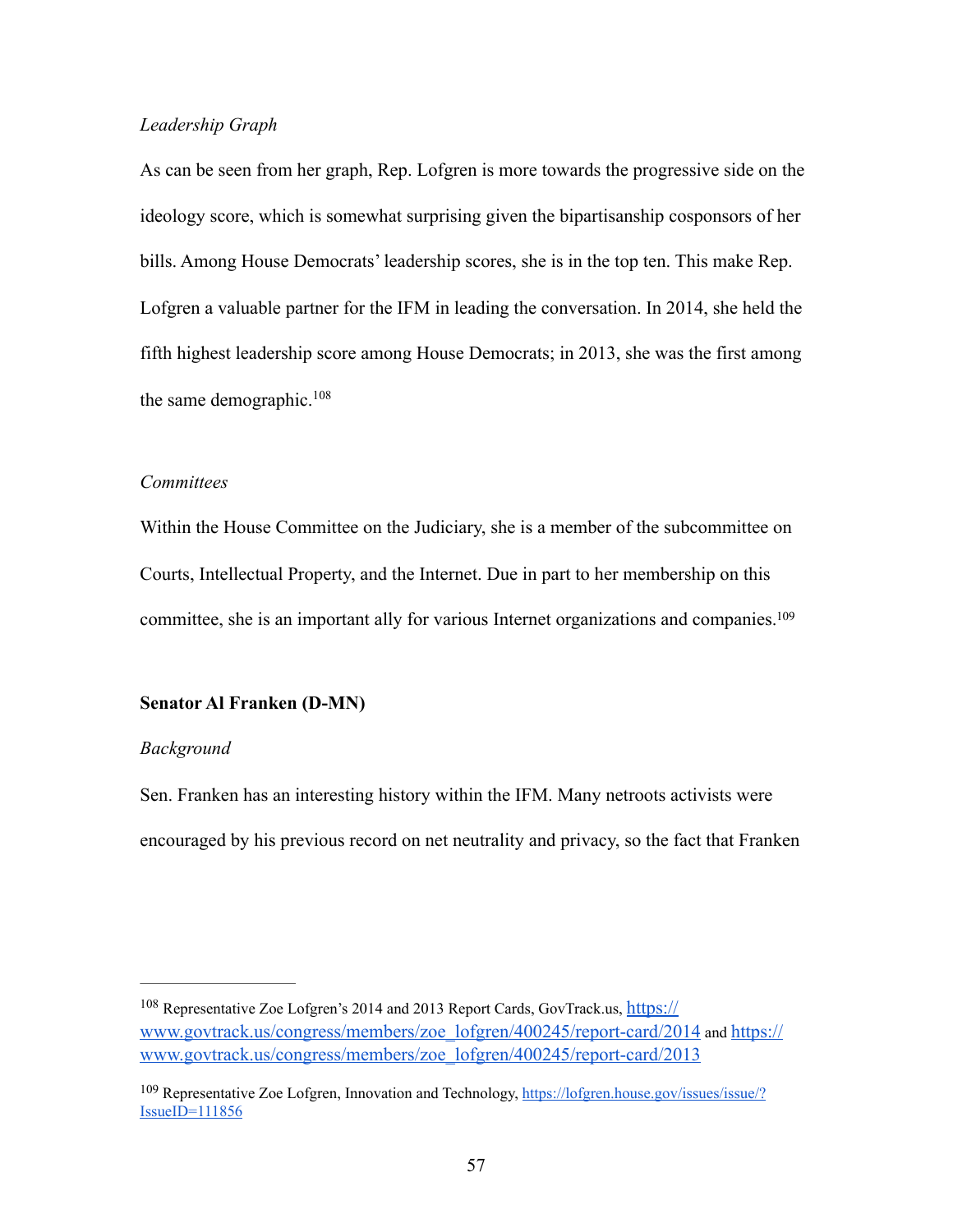<span id="page-62-4"></span>was a supporter of PIPA until the bitter end came as a shock. Perhaps this was due in part to the senator's strong ties to Hollywood, which was the major pro-PIPA backer[.110](#page-62-0)

<span id="page-62-5"></span>While Sen. Franken supports NSA surveillance, he voted to pass the USA FREEDOM Act, which would curtail surveillance. This is due in part to his long record at wanting to increase government surveillance transparency.<sup>[111](#page-62-1)</sup> Many of the bills that he introduces have to do with limiting surveillance and increasing privacy, making him an important ally for the IFM in the past and in future actions. Sen. Franken was also an outspoken advocate for the FCC's reclassification of the Internet, even trading barbs with Sen. Ted  $C$ ruz.<sup>112</sup>

<span id="page-62-6"></span>Perhaps not a surprise, Sen. Franken's bills and resolutions in 2015 gained cosponsorship of powerful committee members, making him the fifth highest among Senate Democrats in terms of powerful cosponsors. Franken also cosponsored the most bills and resolutions than any other Senator, demonstrating his willingness to work with others.<sup>[113](#page-62-3)</sup>

<span id="page-62-7"></span><span id="page-62-0"></span><sup>&</sup>lt;sup>[110](#page-62-4)</sup> Brett Neely, "Franken, Klobuchar in Tough Spot on Internet Piracy Bill," MPR News, January 20, 2012, <http://www.mprnews.org/story/2012/01/20/minn-sopa-pipa>

<span id="page-62-1"></span><sup>&</sup>lt;sup>[111](#page-62-5)</sup> Senator Al Franken, "Sen. Franken Backs Bipartisan Senate Bill to Boost Transparency over [Government Surveillance Programs," June 30, 2014, https://www.franken.senate.gov/?](https://www.franken.senate.gov/?p=press_release&id=2880) p=press\_release&id=2880

<span id="page-62-2"></span><sup>&</sup>lt;sup>[112](#page-62-6)</sup> Josh Israel, "Al Franken Explains Why Ted Cruz Doesn't Understand the Internet," Think Progress, [November 16, 2014, http://thinkprogress.org/politics/2014/11/16/3592811/al-franken-ted-cruz-wrong-net](http://thinkprogress.org/politics/2014/11/16/3592811/al-franken-ted-cruz-wrong-net-neutrality/)neutrality/

<span id="page-62-3"></span><sup>&</sup>lt;sup>113</sup> [Senator Al Franken's 2015 Report Card, https://www.govtrack.us/congress/members/alan\\_franken/](https://www.govtrack.us/congress/members/alan_franken/412378/report-card/2015) 412378/report-card/2015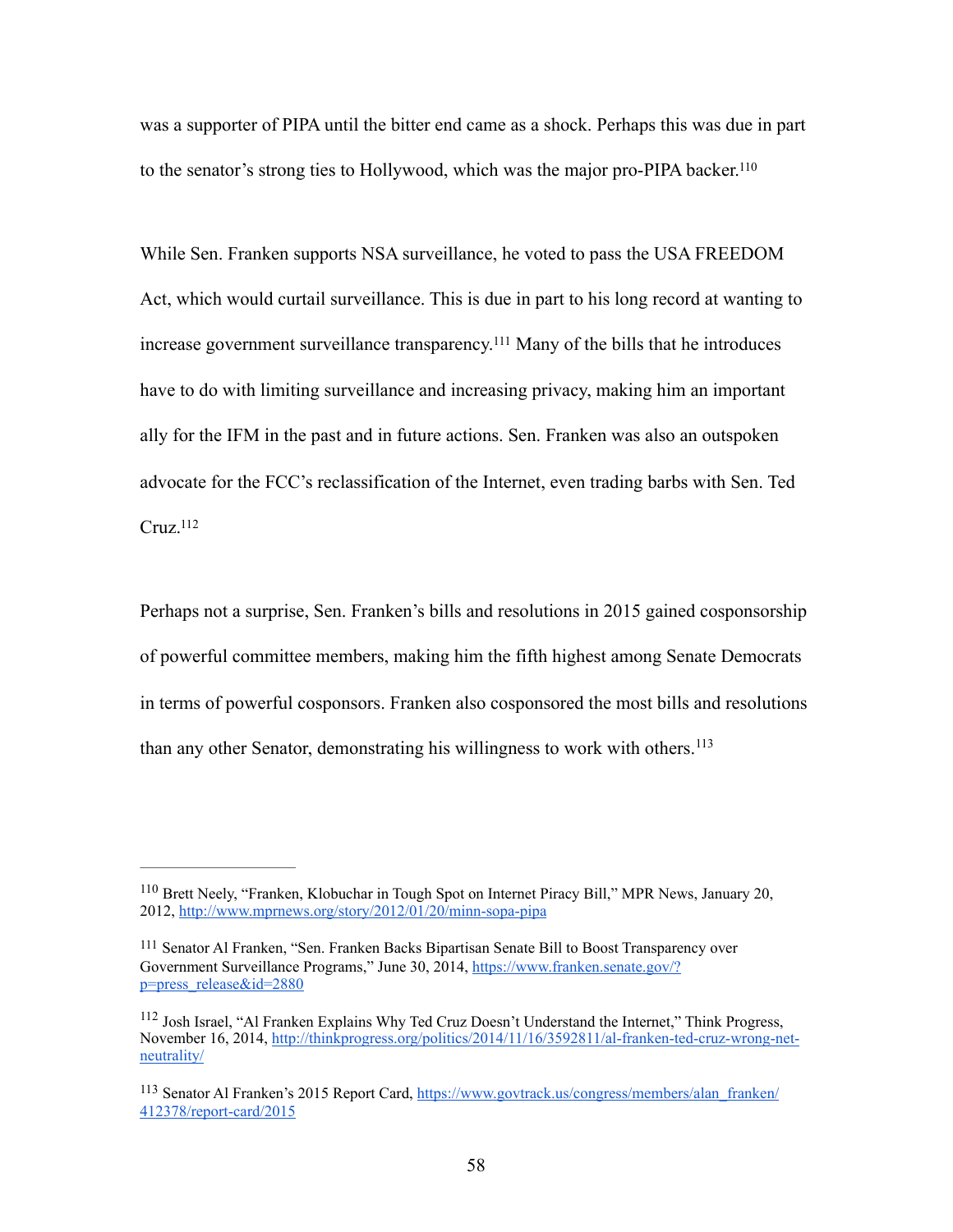## *Leadership Graph*

Franken consistently scores in the middle range in terms of his leadership score, despite the powerful cosponsorship of committee members of his bills.

## *Committees*

Sen. Franken is the Ranking Member of the Judiciary Subcommittee on Privacy, Technology, and the Law, which is an important ally for the IFM to have regarding surveillance issues. He is also on the Senate Committee on the Judiciary, which had PIPA and the USA FREEDOM Act pass through it.

## **Rep. Darrell Issa (R-CA)**

#### *Background*

<span id="page-63-2"></span>This quote sums up the role Rep. Issa is playing: "today the Republicans are making a play to become the Party of Silicon Valley, with Congressman Darrell Issa helming the charge."<sup>[114](#page-63-0)</sup> He has been steadily involved in IFM issues. To counteract SOPA-PIPA, Rep. Issa joined with Sen. Wyden to create the Online Protection and Enforcement of Digital Trade Act (OPEN), which later attracted a coalition of other lawmakers, such as Rep. Zoe Lofgren and Rep. Anna Eshoo.<sup>[115](#page-63-1)</sup> Rep. Issa was a major proponent of the USA FREEDOM Act, as he was a co-sponsor for the bill. But like Lofgren, he opposed the

<span id="page-63-3"></span><span id="page-63-0"></span><sup>&</sup>lt;sup>[114](#page-63-2)</sup> David Segal, "That Was Amazing. Can We Do It Again Sometime?" in *Hacking Politics*, 272.

<span id="page-63-1"></span><sup>115</sup> SOPA/PIPA Timeline, ProPublica,<http://projects.propublica.org/sopa/timeline.html>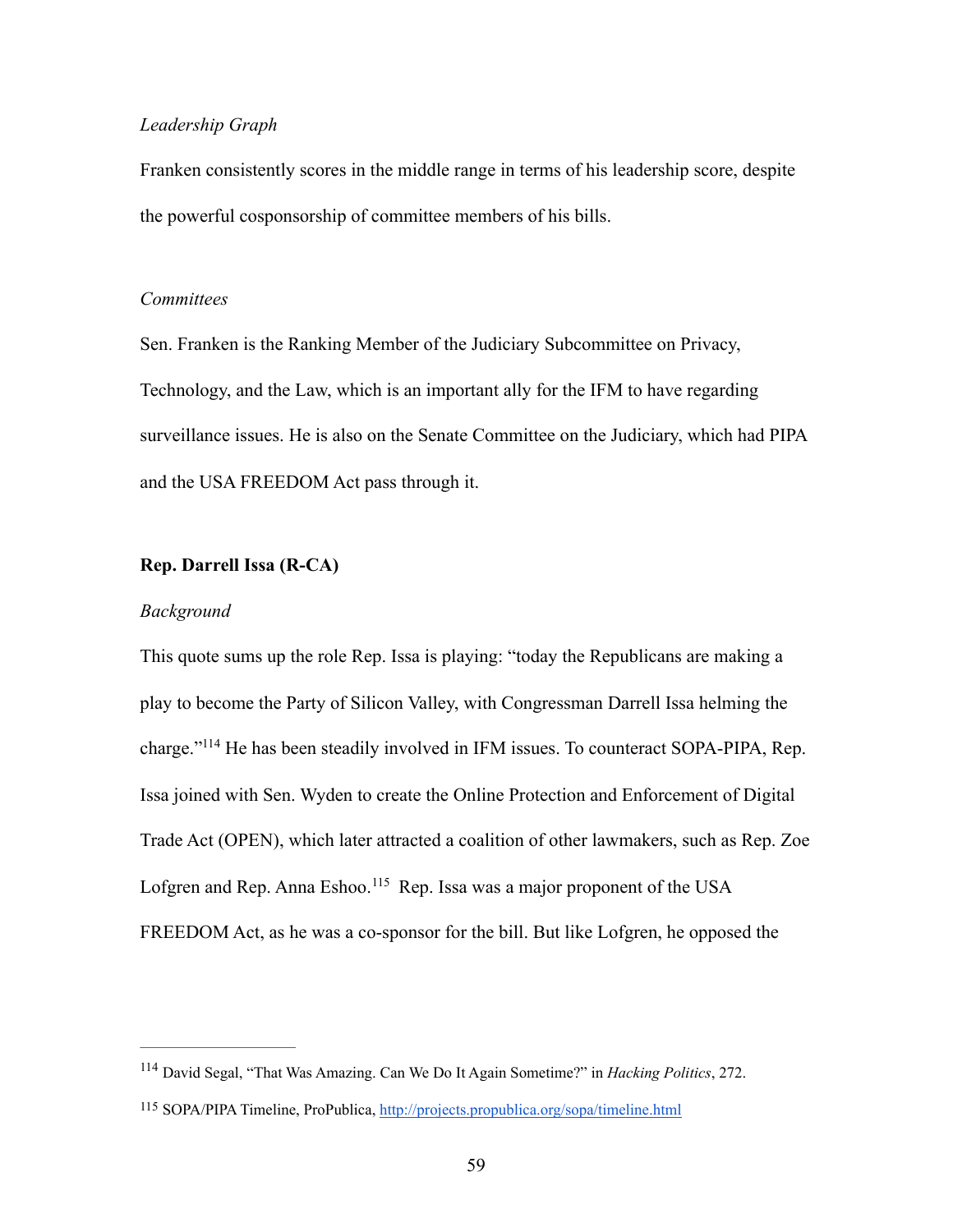<span id="page-64-3"></span>revised version of the bill.<sup>[116](#page-64-0)</sup> However, when the new version of the USA FREEDOM Act was sent through Congress in 2015, he was again a co-sponsor and supporter of the bill that was ultimately passed. However, Rep. Issa was against the FCC stepping in to regulate net neutrality, joining with the chorus of other House Republicans calling it "Obamacare for the Internet"[.117](#page-64-1)

## <span id="page-64-4"></span>*Leadership Graph*

What is interesting to note about his graph is his more centrist position within Republicans, which may explain why he is able to sometimes agree with the same legislation and opinions as the IFM. However, Rep. Issa does not hold a strong leadership score according to GovTrack, where he regularly scores in the 90s out of 230+ House Republicans[.118](#page-64-2)

#### <span id="page-64-5"></span>*Committees*

Rep. Issa is the Chairman of the powerful House Subcommittee on Courts, Intellectual Property, and the Internet, of which Rep. Zoe Lofgren is also a member.

<span id="page-64-0"></span>[<sup>116</sup>](#page-64-3) Darrell Issa, "Issa on USA Freedom Act Vote: Revised Bill Doesn't Do Enough To Stop NSA Abuses," [May 22, 2014, http://issa.house.gov/press-releases/2014/05/issa-on-usa-freedom-act-vote-revised-bill](http://issa.house.gov/press-releases/2014/05/issa-on-usa-freedom-act-vote-revised-bill-doesnt-do-enough-to-stop-nsa-abuses/)doesnt-do-enough-to-stop-nsa-abuses/

<span id="page-64-1"></span><sup>&</sup>lt;sup>[117](#page-64-4)</sup> Philip Bump, "How 'Net Neutrality' Won, and 'Obamacare for the Internet' Lost," The Washington *Post*[, February 26, 2015, https://www.washingtonpost.com/news/the-fix/wp/2015/02/26/how-net-neutrality](https://www.washingtonpost.com/news/the-fix/wp/2015/02/26/how-net-neutrality-won-and-obamacare-for-the-internet-lost/)won-and-obamacare-for-the-internet-lost/

<span id="page-64-2"></span><sup>&</sup>lt;sup>118</sup> Representative [Darrell Issa's Report Cards, GovTrack.us https://www.govtrack.us/congress/members/](https://www.govtrack.us/congress/members/darrell_issa/400196/report-card/2013) darrell\_issa/400196/report-card/2013 https://www.govtrack.us/congress/members/darrell\_issa/400196/ report-card/2014 [https://www.govtrack.us/congress/members/darrell\\_issa/400196/report-card/2015](https://www.govtrack.us/congress/members/darrell_issa/400196/report-card/2014)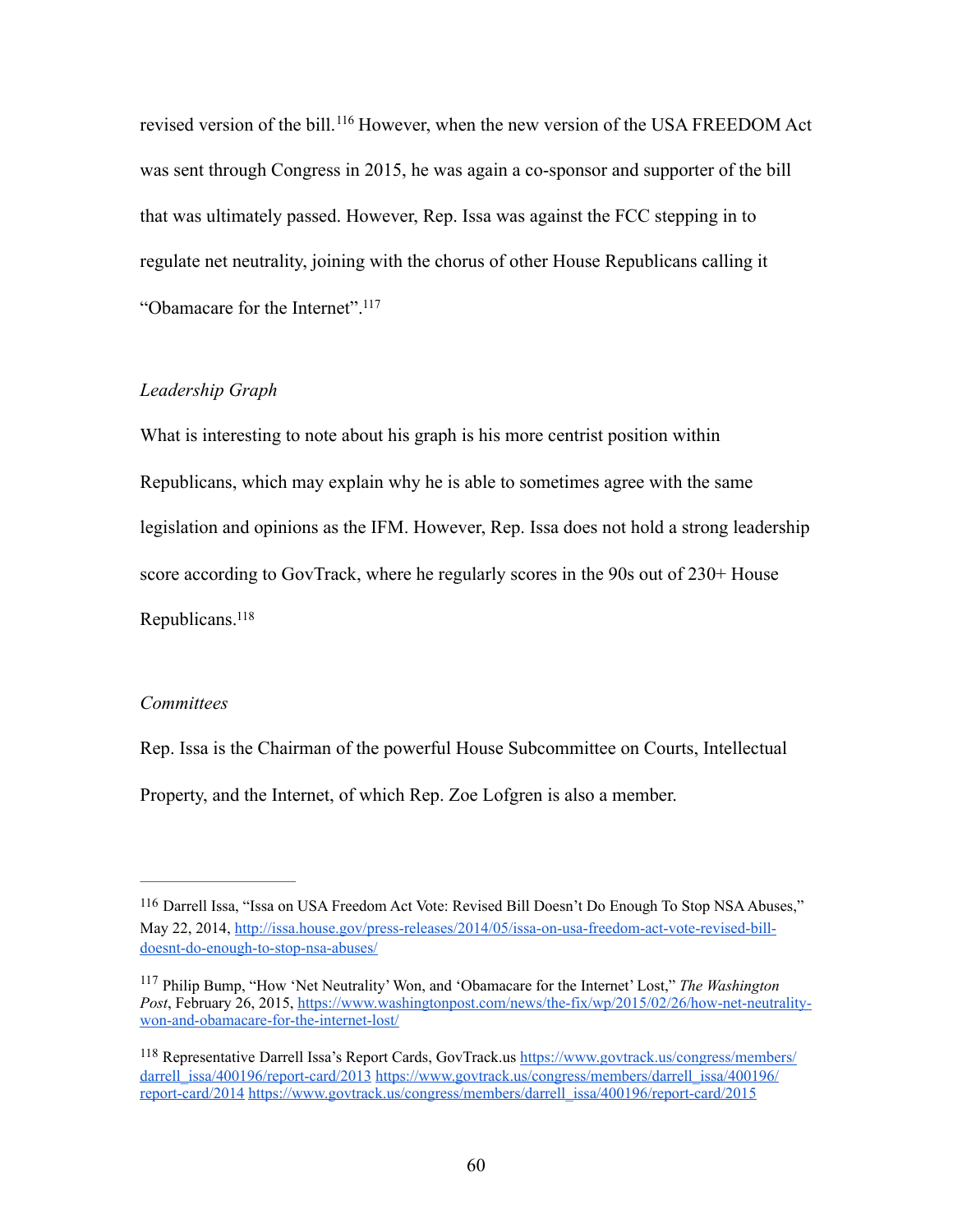## **Overall Analysis**

By conducting this deeper dive analysis of the political elite allies of the IFM, it can be seen that they have powerful leadership roles within their party and/or powerful committee membership roles. This also highlights the importance of understanding the specifics of the issue space before approaching a particular ally, as their support is not always a guaranteed thing, as was the case with Sen. Al Franken and Rep. Darrell Issa. However, this analysis does show a further routinization of elite allies as proposed in my research question, as these four allies have become the major supporters of the movement.

## **Research Question 2: Tactical Analysis**

*As the IFM has progressed, the similarity of tactics has increased.*

#### **Results of Research Question 2**

For the three contentious episodes I looked at, I analyzed the main tactics of each particular episodes by looking at their corresponding action pages. A pattern of tactics used has emerged based off the three contentious episodes I looked at. The tactics are: petitions, a rallying action, and a major action. I define a major action as the culmination of the previous stages that also seeks to tackle the major contentious issue.

While there were many other smaller segments and build-ups between these three tactic types, these were the main building blocks of mobilization and change. After the rousing success of the SOPA-PIPA protests, the pattern has been repeated in subsequent IFM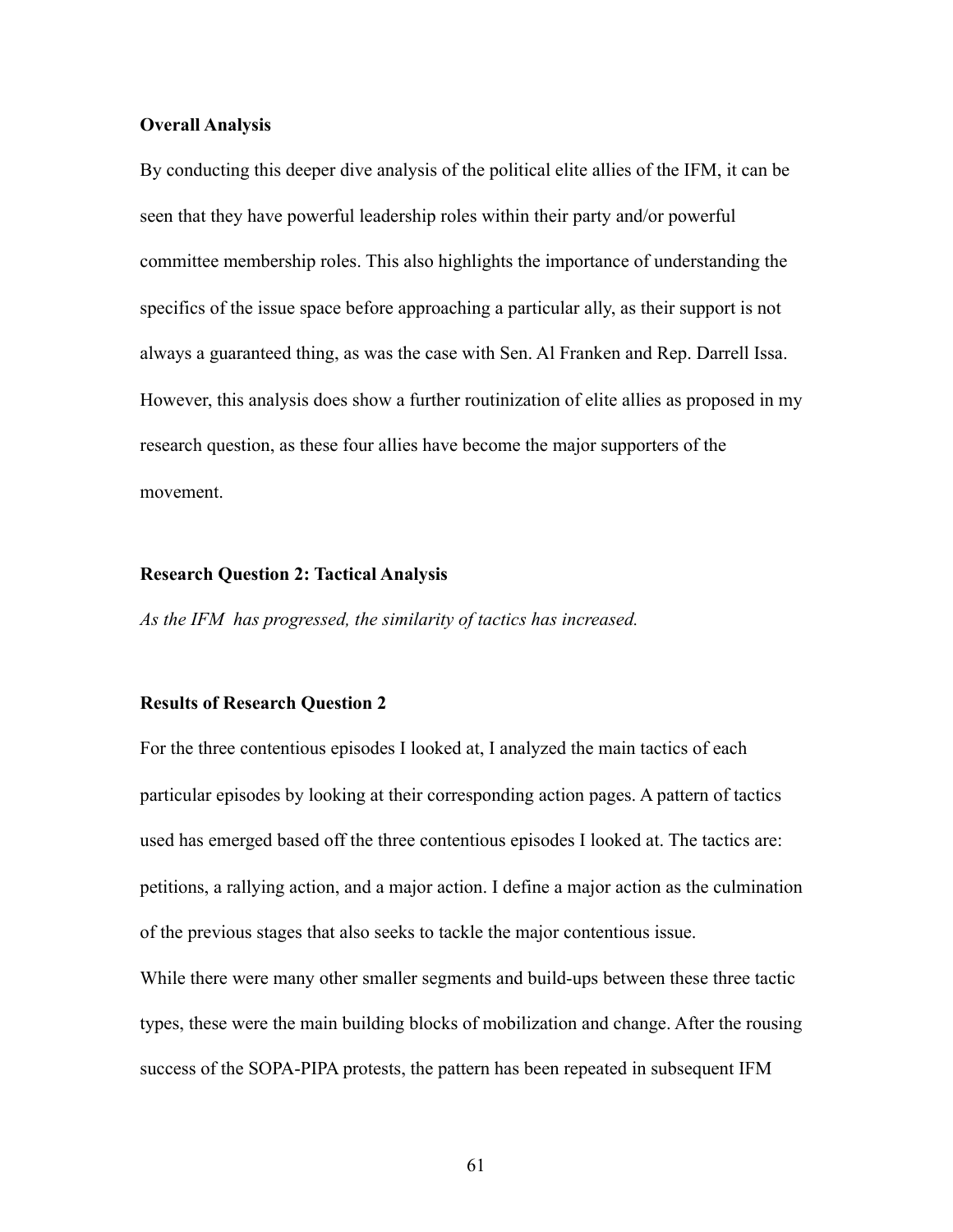actions. These patterns rely on each of the roles and skills of the groups participating,

from mass mobilization to policy construction.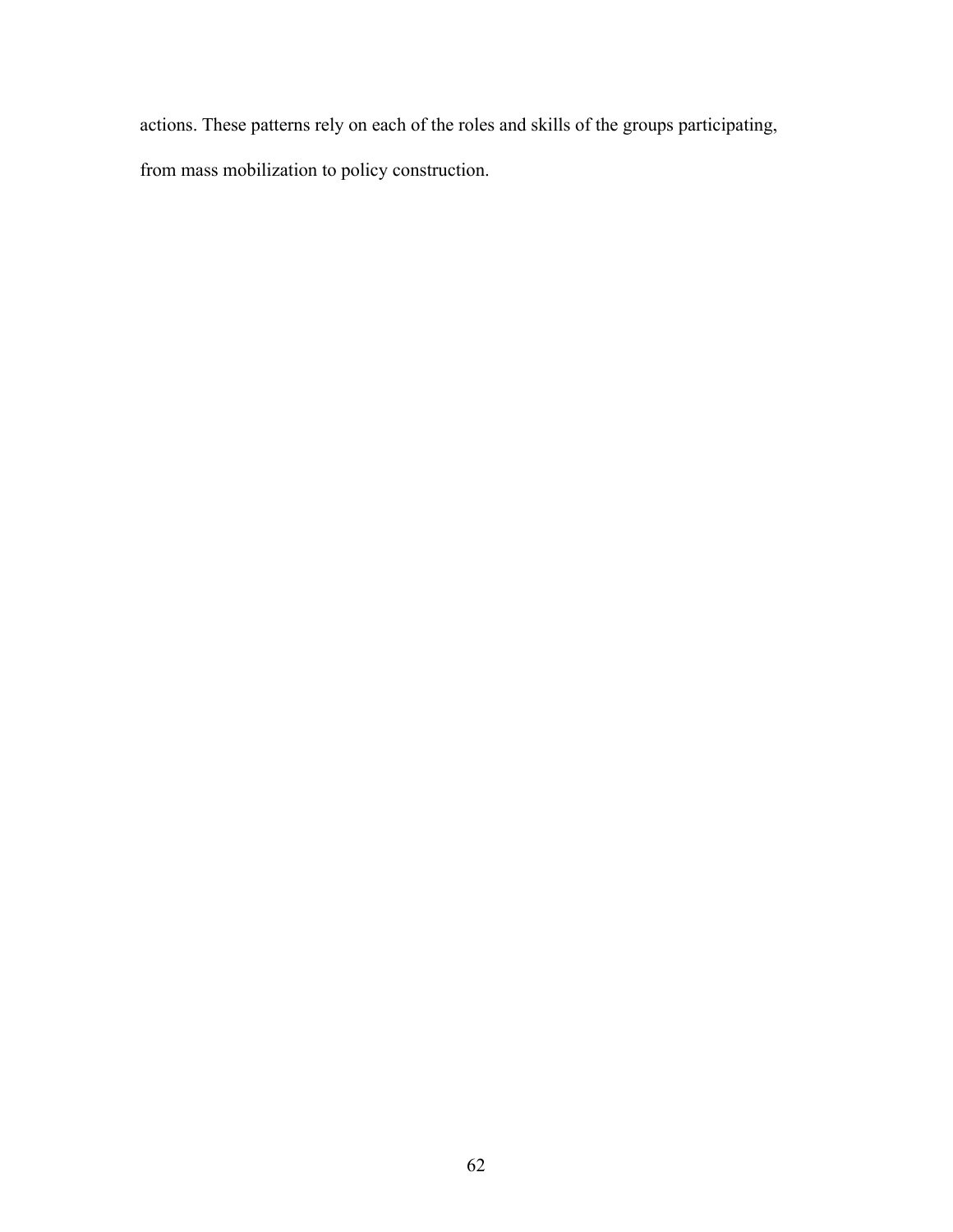# **Figure 6: Tactic Timeline of SOPA-PIPA**

## SOPA-PIPA

| Fall 2010                                           | November 16, 2011                                                                                                                                                                                                                                                                                                                                                             | January 18, 2012                                                                                                                                                                                                                                                                                                                                                                  |  |
|-----------------------------------------------------|-------------------------------------------------------------------------------------------------------------------------------------------------------------------------------------------------------------------------------------------------------------------------------------------------------------------------------------------------------------------------------|-----------------------------------------------------------------------------------------------------------------------------------------------------------------------------------------------------------------------------------------------------------------------------------------------------------------------------------------------------------------------------------|--|
| Petition<br>"Internet Blacklist Bill"               | <b>Rallying Action</b><br>American Censorship Day                                                                                                                                                                                                                                                                                                                             | <b>Major Action</b><br>SOPA-PIPA Internet Blackout                                                                                                                                                                                                                                                                                                                                |  |
| <b>Results</b><br>300,000 signatures <sup>113</sup> | <b>Results</b><br>1 million+ Congress contacts in<br>one day                                                                                                                                                                                                                                                                                                                  | <b>Results</b><br>More than 1 billion people saw<br>anti-SOPA messages on January 18                                                                                                                                                                                                                                                                                              |  |
|                                                     | 2 million petition signers<br>BoingBoing, Mozilla, Hype<br>Machine, TechDirt agree to site<br>takeover: 4chan and 6,000 sites also<br>agree to site takeover; unprecedented<br>Tumblr blackout (first major web<br>company direct action)<br>80,000 calls generated to Congress<br>Reddit subreddit on SOPA gains<br>10,000+ subscribers in just a few<br>days <sup>114</sup> | 4 top-10, 13 top-100 US sites,<br>115,000 small and medium sites<br>participated in strike; 50,000 blacked<br>out all or part of site<br>10 million petition signers, 3 million<br>emails, 100,000+ calls, and 8 million<br>Wikipedia call lookups to Congress<br>opposing PIPA<br>3 million+ tweets mentioning<br>"SOPA", "PIPA", "sopastrike",<br>"blackoutSOPA", "stopSOPA"115 |  |

<span id="page-67-5"></span><span id="page-67-4"></span><span id="page-67-3"></span><span id="page-67-0"></span><sup>&</sup>lt;sup>[119](#page-67-3)</sup> David Segal, "Now I Work for Demand Progress," in Hacking Politics, 60.

<span id="page-67-1"></span><sup>&</sup>lt;sup>[120](#page-67-4)</sup> SOPA Strike Timeline, http://www.sopastrike.com/timeline

<span id="page-67-2"></span>*ibid.* [121](#page-67-5)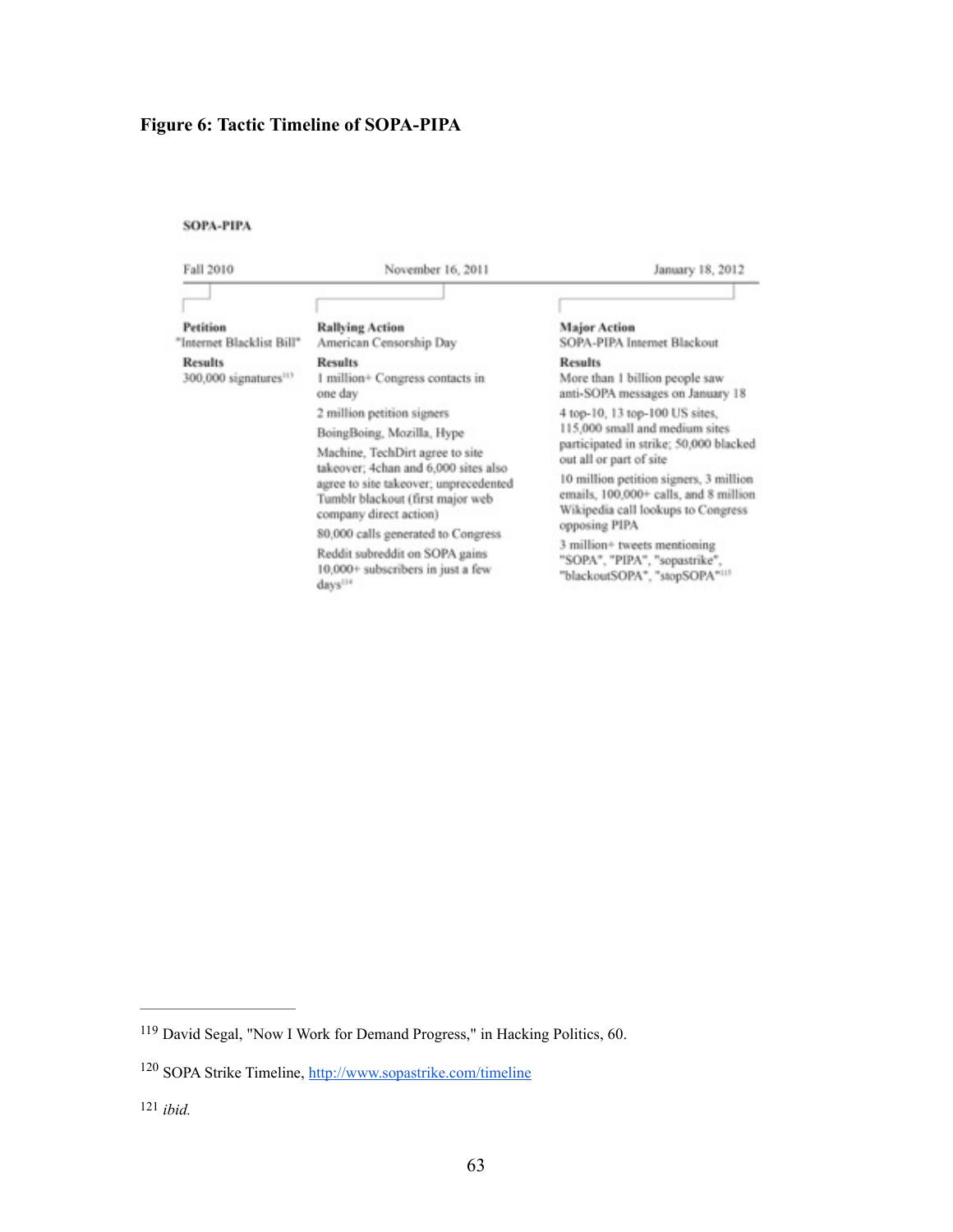# **Figure 7: Tactic Timeline of Surveillance Reform**

**Surveillance Reform** 

| June 2013                                                     | October 26, 2013                                   | February 11, 2014                                                                                                                                     |
|---------------------------------------------------------------|----------------------------------------------------|-------------------------------------------------------------------------------------------------------------------------------------------------------|
|                                                               |                                                    |                                                                                                                                                       |
| Petition<br>StopWatchingUs                                    | <b>Rallving Action</b><br>Rally on Capitol Hill in | <b>Major Action</b><br>The Day We Fight Back                                                                                                          |
| <b>Coalition Petition</b>                                     | Washington, D.C.                                   | <b>Results</b>                                                                                                                                        |
| Letter<br><b>Results</b><br>590,000 signatures <sup>116</sup> | Participants<br>Thousands participate              | 37 million (24 million Americans and<br>13 million non-Americans) saw the<br>Day We Fight Back banner image                                           |
|                                                               |                                                    | 89,000 calls to Congress                                                                                                                              |
|                                                               |                                                    | 555,000 emails sent                                                                                                                                   |
|                                                               |                                                    | 301,000 signatures (245,000 people<br>signed at necessaryandproportion-<br>ate.org, the international petition to<br>demand privacy as a human right) |
|                                                               |                                                    | 420,000+ Facebook shares                                                                                                                              |
|                                                               |                                                    | 84,000+ Tweets sharing thedaywe-<br>fightback.org                                                                                                     |
|                                                               |                                                    | 1 million visitors to thedaywefight-<br>back.org <sup>117</sup>                                                                                       |

<span id="page-68-3"></span><span id="page-68-2"></span>

<span id="page-68-0"></span><sup>122</sup> Stop Watching Us,<https://optin.stopwatching.us/>

<span id="page-68-1"></span><sup>&</sup>lt;sup>[123](#page-68-3)</sup> The Day We Fight Back, https://thedaywefightback.org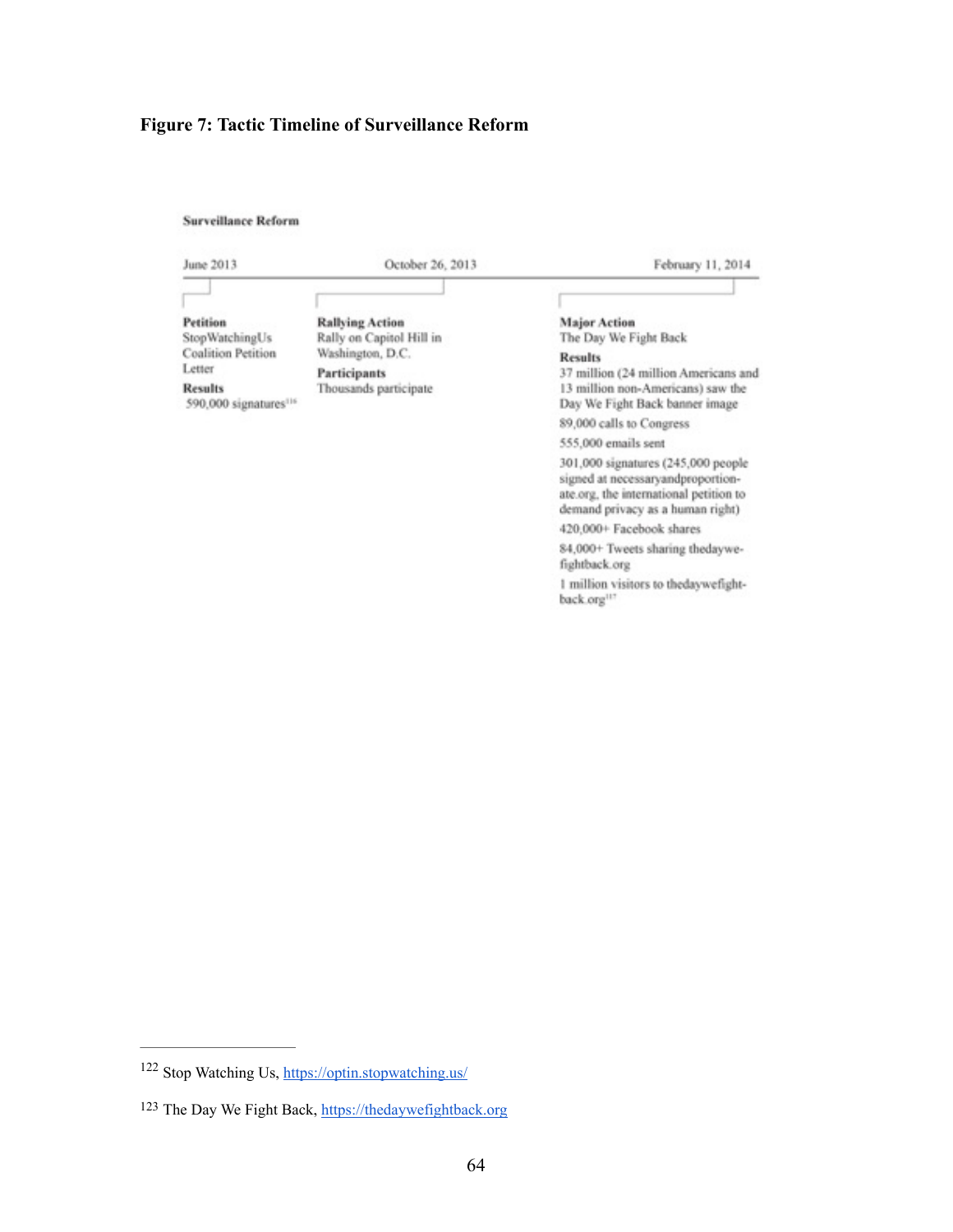# **Figure 8: Tactic Timeline of Net Neutrality**

#### **Net Neutrality**

| January 30, 2014                                                                                                                                                                                                                                                                                                             | July 15, 2014                                                                                    | September 10, 2014                                                                                                                                                                                                                                                                                                                      |
|------------------------------------------------------------------------------------------------------------------------------------------------------------------------------------------------------------------------------------------------------------------------------------------------------------------------------|--------------------------------------------------------------------------------------------------|-----------------------------------------------------------------------------------------------------------------------------------------------------------------------------------------------------------------------------------------------------------------------------------------------------------------------------------------|
| <b>Petitions</b><br>Coalition letter signed by 86<br>organizations that received 1<br>million signatures<br>We the People petition on<br>WhiteHouse.gov, "Restore Net<br>Neutrality By Directing the FCC<br>to Classify Internet Providers as<br>'Common Carriers'", received<br>100,000 signatures, January 15,<br>2014.118 | <b>Rallving Action</b><br>Open comment period to FCC<br>website: 800,000 comments <sup>119</sup> | <b>Major Action</b><br>Internet Slowdown Day<br><b>Results</b><br>Over 2 million people took action<br>312,000 calls were made to Congress<br>2.3 million emails were sent to<br>Congress<br>777,000+ comments were filed to the<br>FCC<br>4.7 million comments were filed to<br>the FCC since March 1st<br>1.1 million Facebook shares |
|                                                                                                                                                                                                                                                                                                                              |                                                                                                  | 40,000+ websites participated in the<br>Internet Slowdown <sup>120</sup>                                                                                                                                                                                                                                                                |

<span id="page-69-5"></span><span id="page-69-4"></span><span id="page-69-3"></span><span id="page-69-0"></span>[<sup>124</sup>](#page-69-3) "Restore Net Neutrality By Directing the FCC to Classify Internet Providers as 'Common Carriers'", [January 15, 2014, https://petitions.whitehouse.gov/petition/restore-net-neutral- ity-directing-fcc-classify](https://petitions.whitehouse.gov/petition/restore-net-neutral-)internet-providers-common-carriers

<span id="page-69-1"></span><sup>&</sup>lt;sup>[125](#page-69-4)</sup> Robert Faris, et al., "Score Another One for the Internet?"

<span id="page-69-2"></span><sup>126</sup> Battle for the Net,<https://www.battleforthenet.com/sept10th/>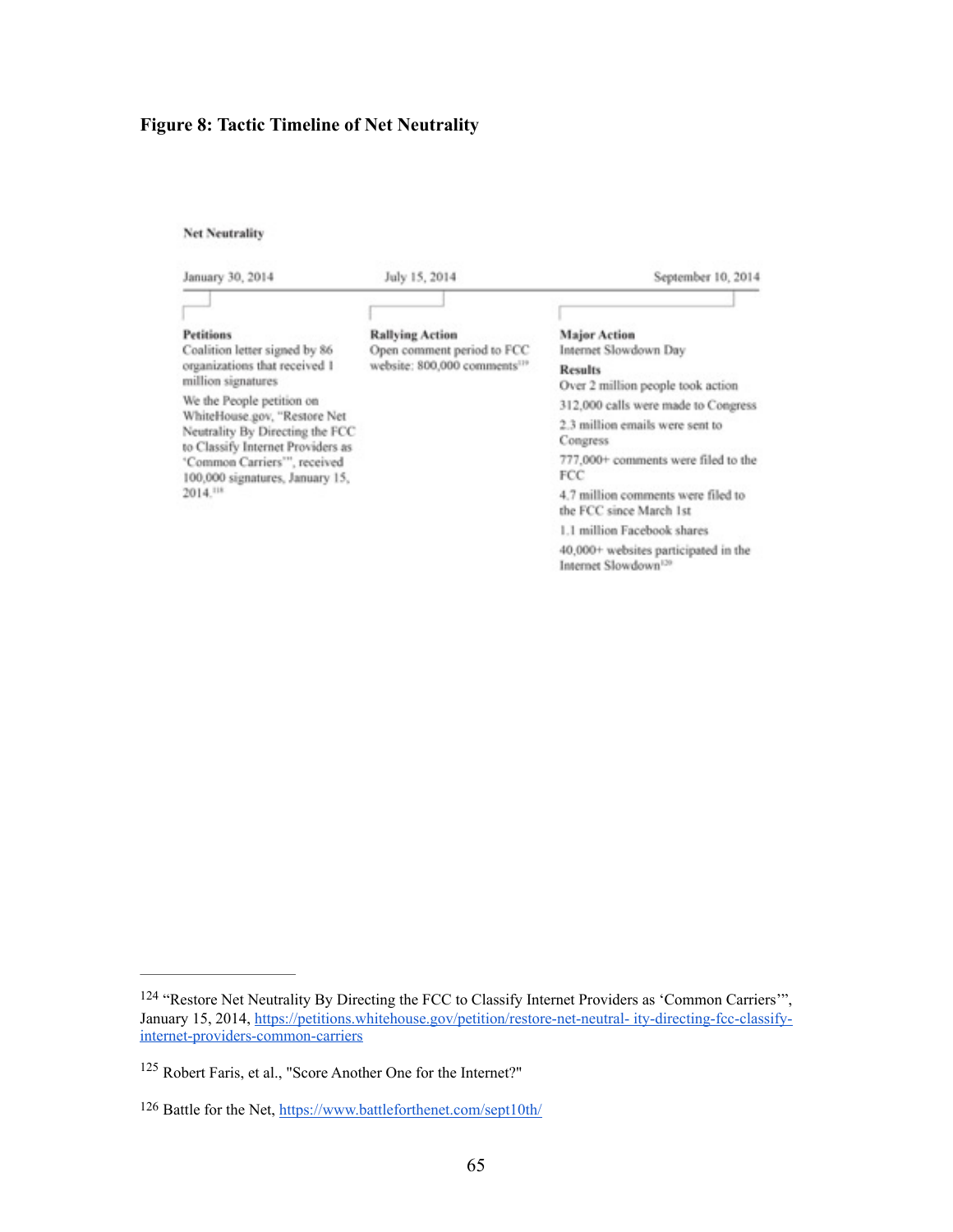## *Petitions*

As a political opportunity begins to open, specific groups within the IFM start to raise awareness about the current issue. The groups that start this process are usually the more connective groups with large email lists whose primary purpose is mobilization, such as Demand Progress and Fight for the Future. One of the most effective ways of building mobilization is by creating a petition asking people to sign on to show their support or opposition of a certain measure.

<span id="page-70-5"></span><span id="page-70-4"></span>Before SOPA-PIPA, there was the bill COICA, which led to the group Demand Progress sending out its first major petition against this so-called "Internet Blacklist Bill", a petitionthat ended up garnering 300,000 signatures.<sup>[127](#page-70-0)</sup> In the anger surrounding Snowden's surveillance revelations, petitions went out again. The StopWatchingUs coalitionpetition letter received over  $590,000$  signatures.<sup>[128](#page-70-1)</sup> With the FCC/Net Neutrality action, there was a coalition letter signed by 86 organizations that received over 1 million signatories.<sup>129</sup>There was also a We the People petition on the White House website, signed by over 100,000 people, urging President Obama to request that the FCC reclassifythe Internet.<sup>[130](#page-70-3)</sup> Another integral part of petitions are the phone calls directed at

<span id="page-70-7"></span><span id="page-70-6"></span><span id="page-70-0"></span><sup>&</sup>lt;sup>[127](#page-70-4)</sup> David Segal, "Now I Work for Demand Progress," in *Hacking Politics*, 60.

<span id="page-70-1"></span>Stop Watching Us, <https://optin.stopwatching.us/> [128](#page-70-5)

<span id="page-70-2"></span><sup>&</sup>lt;sup>[129](#page-70-6)</sup> Lorenzo Franceschi-Bicchierai, "The Fight to Save Net Neutrality: 1 Million Signatures and Counting", Mashable, January 30, 2014, [http://mashable.com/2014/01/30/fcc-net-neutrality-petition/#HnKHpbyc8Zqr](http://mashable.com/2014/01/30/fcc-net-neutrality-petition/%23HnKHpbyc8Zqr) [and the Dear FCC Reclassify the Internet Petition Letter, Free Press, January 30, 2014, http://](http://www.freepress.net/resource/105623/dear-fcc-reclassify-broadband) www.freepress.net/resource/105623/dear-fcc-reclassify-broadband

<span id="page-70-3"></span><sup>&</sup>lt;sup>[130](#page-70-7)</sup> "Restore Net Neutrality By Directing the FCC to Classify Internet Providers as 'Common Carriers'", [January 15, 2014, https://petitions.whitehouse.gov/petition/restore-net-neutrality-directing-fcc-classify](https://petitions.whitehouse.gov/petition/restore-net-neutrality-directing-fcc-classify-internet-providers-common-carriers)internet-providers-common-carriers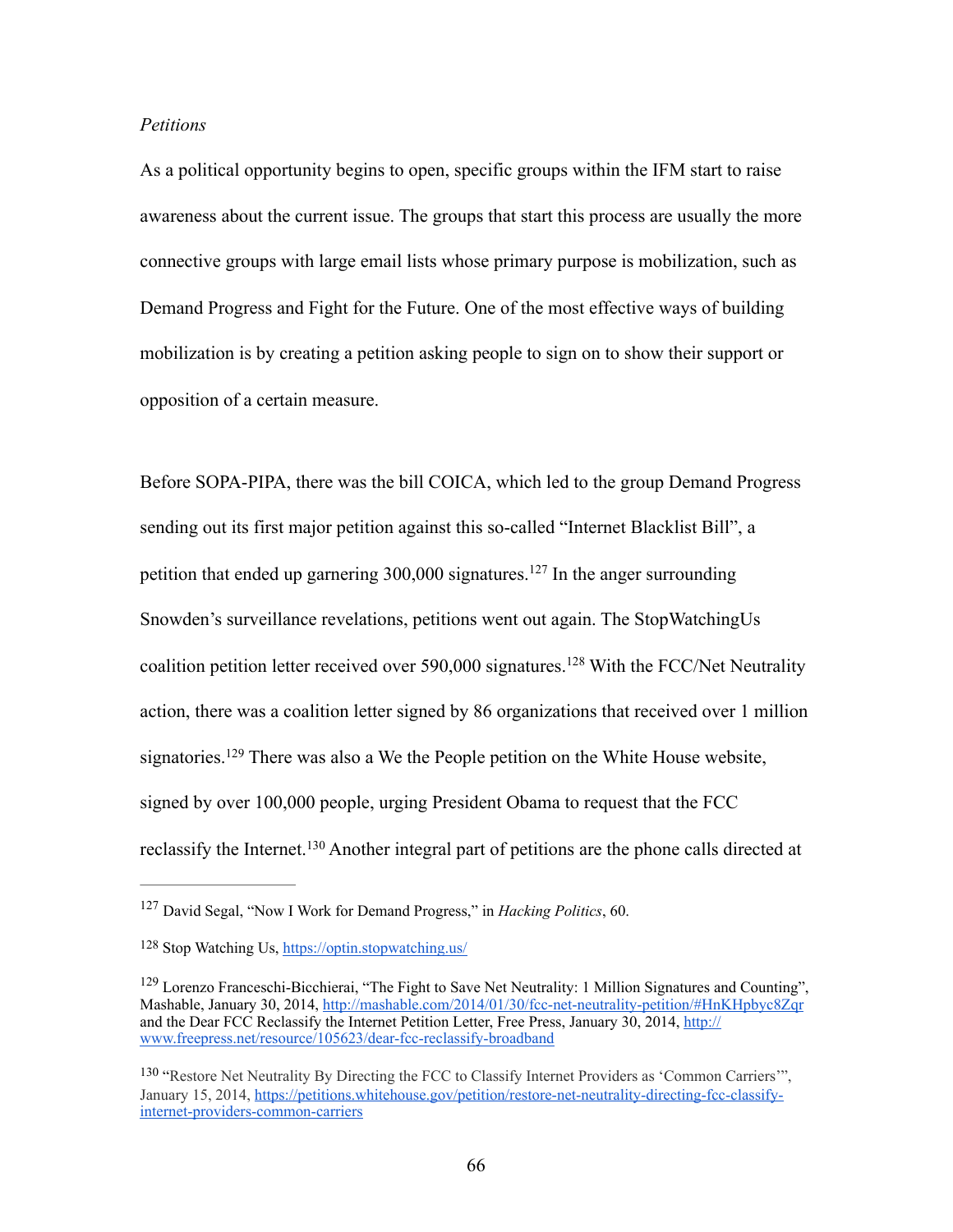Congress, which was made much easier during the net neutrality debate due to the creation of a new tool that would send daily phone calls to the FCC. According to Battle for the Net, "the tool was used by 2,000 daily callers at its peak and over 50,000 total".<sup>[131](#page-71-0)</sup>

## <span id="page-71-2"></span>*Rallying Actions*

After the initial petition stage, when enough public support has been demonstrated, there is usually a smaller day of action to rally more support and to build organizational coalitions before the big day of action later on. This is usually where the coalition measures its current capacity.

Before the Internet Blackout of SOPA-PIPA there was American Censorship Day on November 16, 2011 organized mainly by Fight for the Future. The results of this action can be seen on the timeline at the start of this section. Prior to the Day We Fight Back on February 11, 2014, many of the same organizations and companies banded together for the Stop Watching Us action on October 26, 2013. The Stop Watching Us action was a hybrid action, with the aforementioned online petition as well as an offline rally. The rally drewthousands to the steps of the Capitol building in Washington,  $D.C.<sup>132</sup>$  $D.C.<sup>132</sup>$  $D.C.<sup>132</sup>$  The FCC/Net Neutrality preliminary action revolved around the public comment period. The first submission window for comments saw the number reach 800,000, spurred on in part by

<span id="page-71-3"></span><span id="page-71-0"></span><sup>&</sup>lt;sup>131</sup> Battle for the Net.<https://www.battleforthenet.com/how-we-won/>

<span id="page-71-1"></span>[<sup>132</sup>](#page-71-3) Jim Newell, "Thousands Gather in Washington for anti-NSA 'Stop Watching Us' Rally," The Guardian, [October 26, 2013, http://www.theguardian.com/world/2013/oct/26/nsa-rally-stop-watching-washington](http://www.theguardian.com/world/2013/oct/26/nsa-rally-stop-watching-washington-snowden)snowden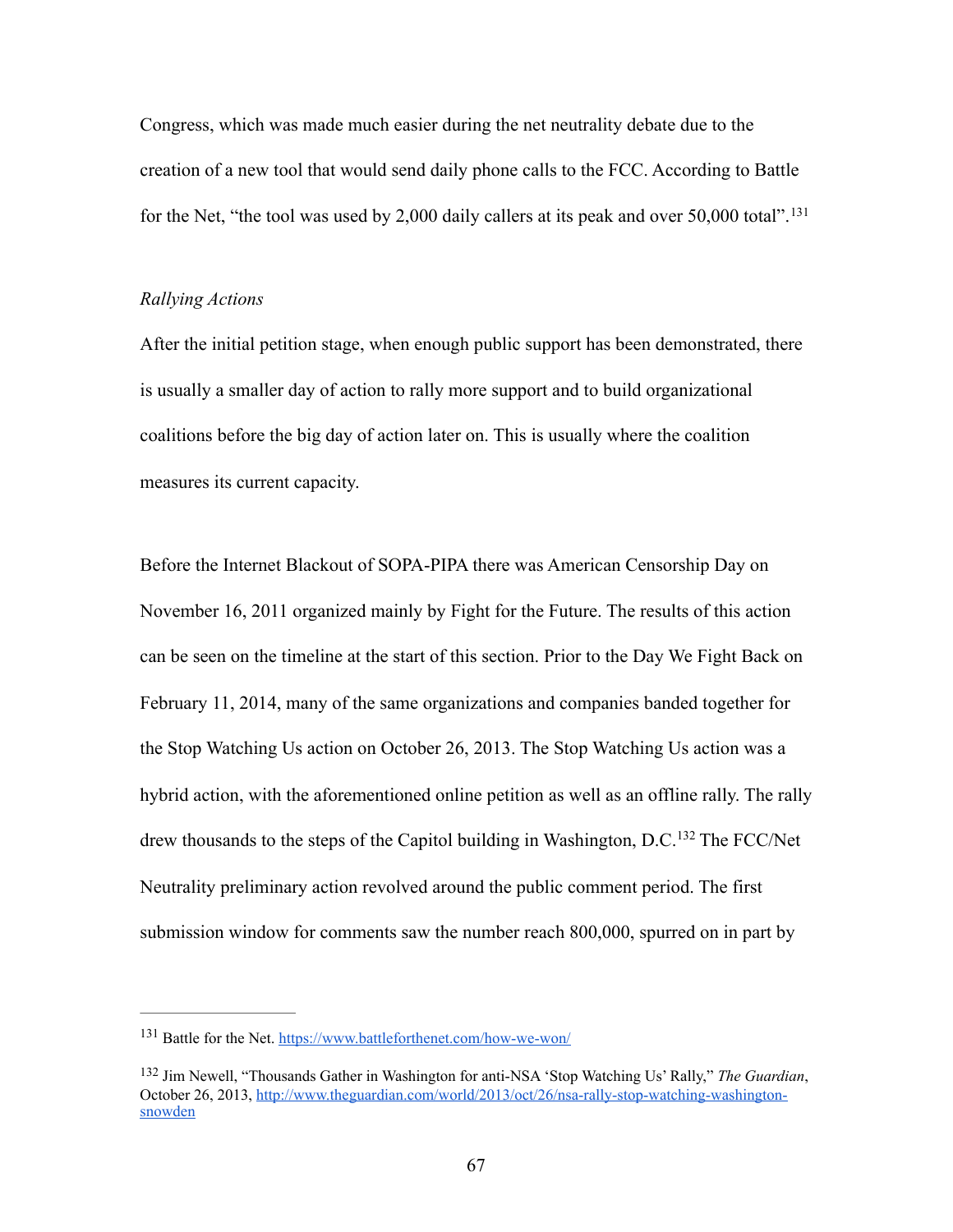<span id="page-72-2"></span>advocacy efforts by the EFF and Battle for the Net website, as well as a popular YouTube video of comedian John Oliver urging viewers to submit comments to the FCC[.133](#page-72-0)

#### *Major Actions*

All of these rallying actions were building grounds for the bigger events created out of the new coalitions formed. Most famous of these actions is the Internet Blackout of January 18, 2012 in protest of SOPA-PIPA, which was the largest online protest in history. The action also included offline protests outside of senators' offices in New York City, San Francisco, Seattle, and Washington, D.C., in which thousands participated[.134](#page-72-1) The results of this action can be seen on the timeline at the start of this section.

<span id="page-72-3"></span>The second major action of the IFM was the Day We Fight Back. It was organized by Demand Progress, Access Now, Electronic Frontier Foundation, Fight for the Future, Internet Taskforce, Free Press, Mozilla, Reddit, ThoughtWorks, and BoingBoing. Staging the action in the early months of 2014 was meant to coincide with the one year anniversary of the death of Internet activist Aaron Swartz and the two year anniversary of the SOPA-PIPA Internet Blackout.

The results of the Day We Fight Back protest on February 11, 2014 can be seen on the corresponding timeline at the start of this section.

<span id="page-72-0"></span><sup>&</sup>lt;sup>[133](#page-72-2)</sup> Robert Faris, et al. "Score Another One for the Internet?"

<span id="page-72-1"></span><sup>134</sup> SOPA Strike, <http://www.sopastrike.com/timeline/>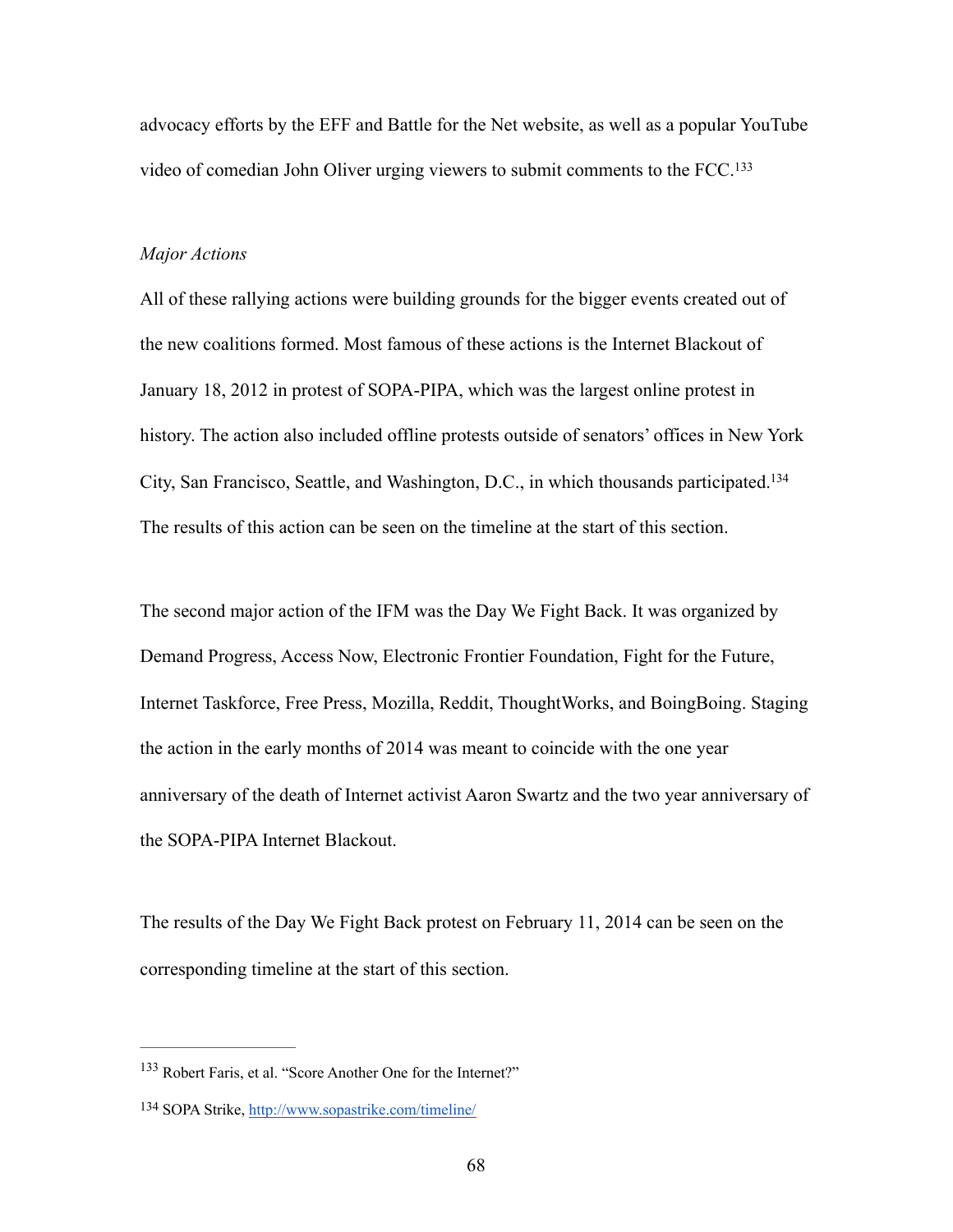The international aspect of this protest against mass surveillance made it unique, allowing organizations like Access Now with their international reach to engage in advocacy efforts overseas. The Necessary and Proportionate petition—created by Access Now, Electronic Frontier Foundation, and Privacy International—was one of the ways in which this was done, encouraging people to sign on demanding privacy from surveillance to be considereda universal human right.<sup>[135](#page-73-0)</sup> Leveraging international pressure was a wise tactic to encourage US lawmakers to reform government surveillance, especially as there already was international outrage due to US surveillance overseas.

<span id="page-73-1"></span>Lastly, the FCC/Net Neutrality debate resulted in an online action: the Internet Slowdown on September 10, 2014. This event was organized mainly by Fight for the Future and Demand Progress, and the main tactic was having as many participating websites as possible display the "spinning wheel of death", as a way to drive home the point that the lack of net neutrality would create slow lanes for Internet traffic. The results of this action can be seen on the corresponding timeline at the beginning of this section. One thing all of the major actions had in common was the creation of action websites, a repository of information that all of the participating organizations could point to as a place for citizens to sign the petition and find out about rallies, to get information about the legislation, and to find ways to contact their members of Congress. By creating a central portal for the action, this allowed organizers to better measure results and to streamline their actions.

<span id="page-73-0"></span><sup>&</sup>lt;sup>[135](#page-73-1)</sup> "July 2013 version: International Principles on the Application of Human Rights to Communications Surveillance," Neccessary and Proportionate, <https://en.necessaryandproportionate.org/text/2013/07/10>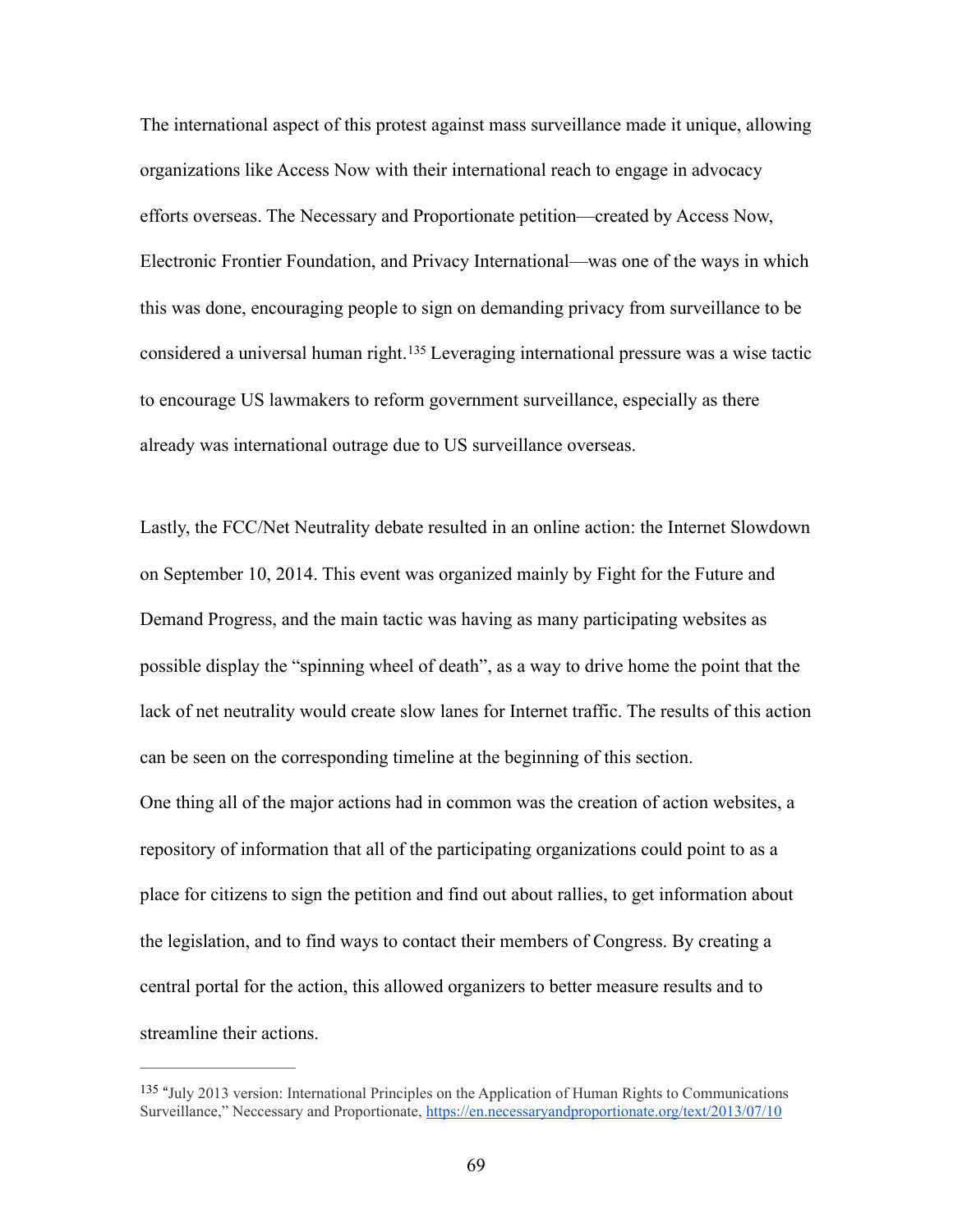### *Post-Major Action Pressure*

After the major action, the coalitions formed do not let up if their goals have not been achieved. However, luckily for the groups involved, this is often not the case. After the Internet Blackout, both SOPA and PIPA were indefinitely postponed in Congress. After the deluge of comments to the FCC, as well as President Obama's statement in support of net neutrality, the FCC voted in favor of net neutrality. However, surveillance reform was not as clear cut. Part of the reason for that had to do with the fact that the action was about pushing for one bill and against another, rather than just being purely against a bill. Also surveillance is entrenched into many different aspects of the government, making it harder to reform. Not only that but surveillance and privacy are difficult and nebulous issues to rally around. As privacy scholars Colin Bennett and Charles Raab note these issues create "an inescapable dilemma about how to bring together a larger social movement for an issue that everyone might potentially benefit from at some point in the future,but for which few can see any direct, visible, and personal gain."<sup>[136](#page-74-0)</sup> Many of the same groups are still advocating for surveillance reform now, hoping for another political opportunity to open up.

#### <span id="page-74-1"></span>*Citizen Participation*

In an effort to create greater involvement in the protests, organizers created some unique and fun tactics. For example, during the American Censorship Day protest, Fight for the Future enabled a way for participants to post to social media with part of their message

<span id="page-74-0"></span>Colin Bennett and Charles Raab, *The Governance of Privacy* (Cambridge, Massachusetts: MIT Press, [136](#page-74-1) 2006), 233.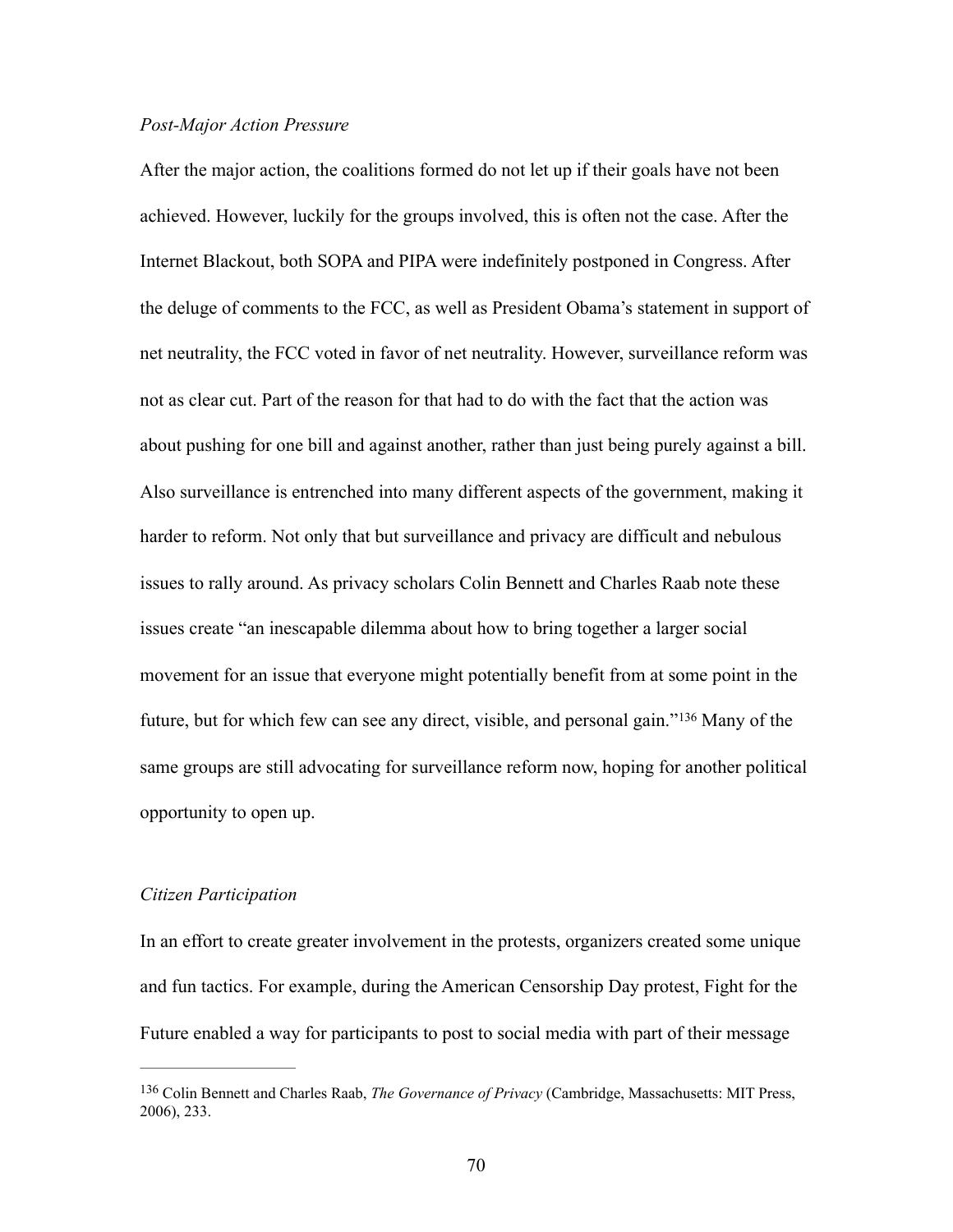<span id="page-75-2"></span>blacked out. The only way people could unveil their friend's message would be to contact theirmember of Congress.<sup>[137](#page-75-0)</sup> For The Day We Fight Back, there really was not any interesting attempts at creating personalized action frames for the participants, besides having profile and banner photos available for download. With the Battle for the Net website for the Internet Slowdown, the organizers provided multiple ways for participants to show their support: banner images, Twitter profile images of the "spinning wheel of death", and even app push notifications for those who were app creators. It was at this time that the website, [https://www.protestsign.org/,](https://www.protestsign.org/) launched, allowing any screen to be used as a protest sign. For the net neutrality debate, the website displayed the image #InternetEmergency. To make things incredibly easy and to further personalize the action, over 535 websites—one for each member of Congress—was created for citizens to call in or email their Congressmember to make sure they did not give their support to bills proposed that would stop net neutrality.[138](#page-75-1)

## <span id="page-75-3"></span>**Discussion of Research Question 2**

By doing a longitudinal comparison, I am able to better see the process patterns that emerge. These tactics capitalize on aspects of the digital affordances of ICTs, such as lowered costs to participation, the rapid spread and replicability of certain e-tactic mechanisms like petitions, and contextualizing actions to fit the individual.

<span id="page-75-0"></span><sup>&</sup>lt;sup>[137](#page-75-2)</sup> David Segal, "Nearing the Point of No Return," in *Hacking Politics*, 120.

<span id="page-75-1"></span><sup>138</sup> Battle for the Net <https://www.battleforthenet.com/how-we-won/>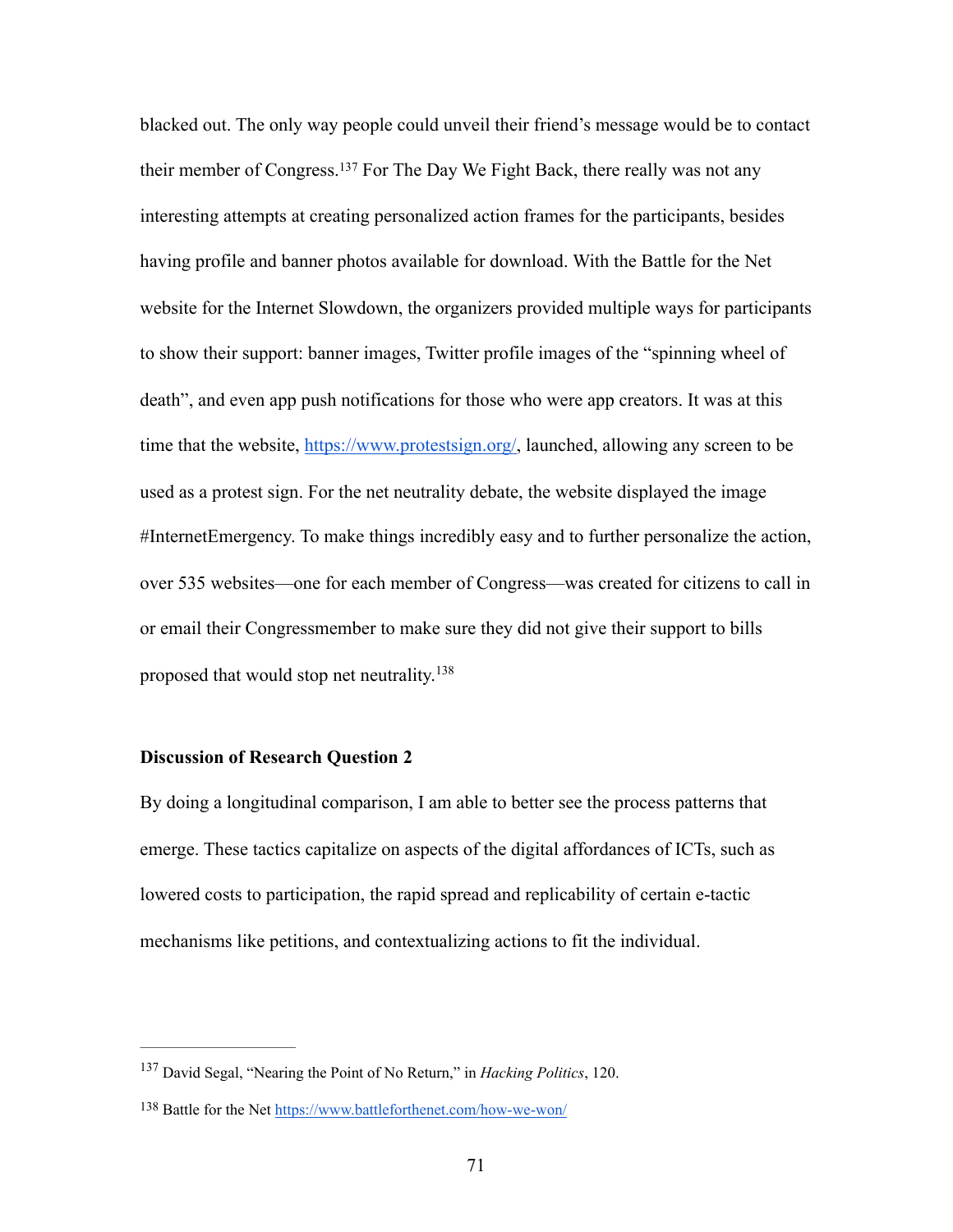Petitions allow people to quickly participate in an action, and the fact that many of these petitions are pre-written makes it even more convenient for someone to quickly sign their name. Even with technological advances, they are still one of the most effective mechanisms for showing Congress how the public feels about an issue. Due to the ease with which petitions can be signed and shared, they allow for a largerer number of people to participate in comparison to other tactics. The organizations that host the petition websites are often the more connective organizations, leveraging their technological affordances based on the interactivity of their websites. But different organizations often used different petitions, especially at the start of the mobilizations. It was not until later, particularly when there was a central portal website, that things become more cohesive.

This was a key hurdle for the coalitions to get over. One of the ways in which this was achieved by the time the Stop Watching Us petition came around was through a technical workaround, according to David Segal, Executive Director of Demand Progress, and Josh Levy, Advocacy Director at Access Now. For the central petition website, when a participant input their email there was a checkbox saying "add me to (coalition member)'s website." The name of the coalition member would rotate between every member every time the page was reloaded. This meant that participating organizations would have an equal opportunity on growing their email list. However, this method requires a commitment from all participating groups to push the site equally, and the technicality of it is difficult.<sup>139</sup>

<span id="page-76-1"></span><span id="page-76-0"></span><sup>&</sup>lt;sup>[139](#page-76-1)</sup> Josh Levy (Advocacy Director at Access Now) in discussion with the author, April 13, 2016.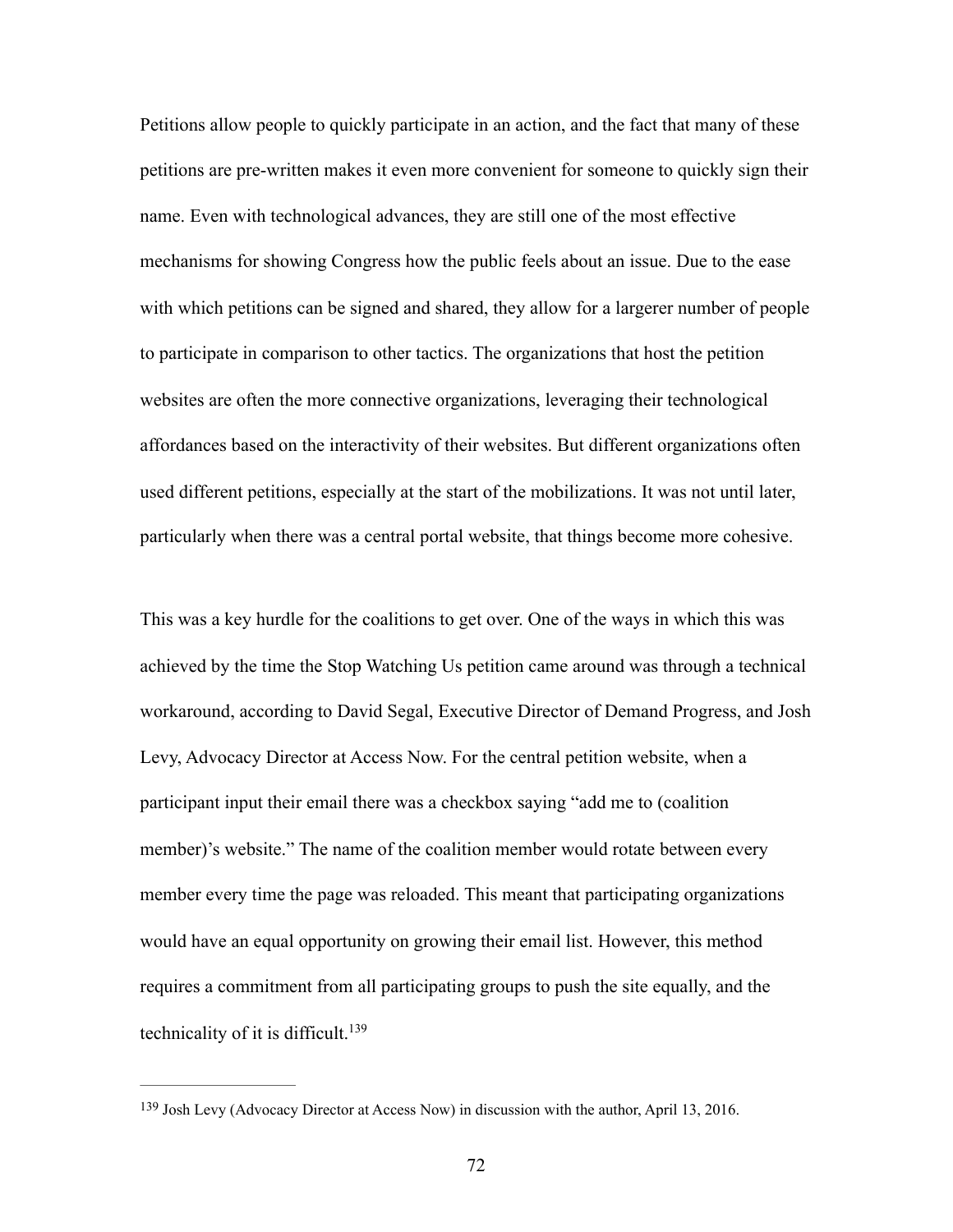One of the interesting things I noticed regarding the timeline of tactics by comparing these three contentious episodes is the preliminary action stage. These are actions that serve as the staging ground for the later actions, allowing the core network of organizations and companies to expand and reach out to their networks to create a bipartisan coalition before the larger action. As Nathan White of Access Now mentioned, "[American Censorship Day] was created as a moment of let's get all the people who care about this issue to start caring at one moment at one time because that's when we get noticed, that's when the press is talking about it, that's when activists want to share with their friends, that gives you something to organize around to bring other groups in."

In these initial stages, it is usually the organizations like Demand Progress and Fight for the Future that are driving the petitions, reaching out to their large email lists. As these are the more connective organizations, they are better able to quickly navigate the shifting issue spaces and to mobilize their main resource: their member list.

Then when the rallying action stage begins to take shape, these connective organizations work with the more collective organizations to build a more comprehensive and robust coalition. Creating open communication between organizations regarding their tactical approaches is vital to the success of the coalition. Part of this is also understanding which tactics to use and when based on the context of the situation, and as these groups continue to work together that process gets simplified. According to Josh Levy, Advocacy Director

73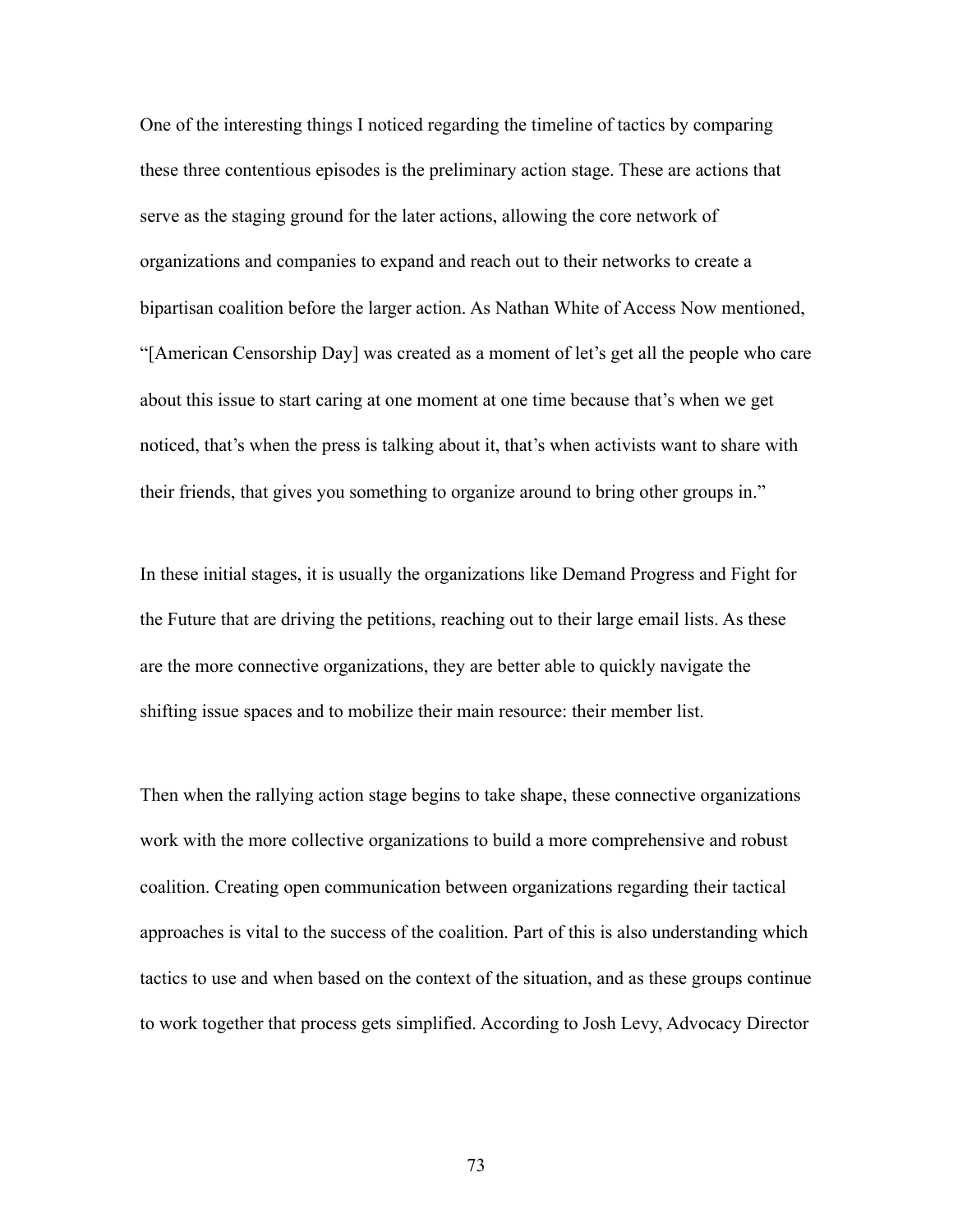<span id="page-78-2"></span>at Access Now, his team is currently working on creating a flowchart of this very thing.<sup>140</sup> This in particular supports my research question regarding tactical patterns.

In the later stages, as the movement has grown to include mass mobilization, the IFM needs to be able to effectively communicate policy issues with the government. This is where groups like Open Technology Institute, the Free Press, and Access Now come in. As Rian Wanstreet of Access Now pointed out, organizations like hers are often doing more behind the scenes policy work that may not be as visible as some of these other tactics,yet it is still just as meaningful.<sup>[141](#page-78-1)</sup> Getting this policy work done in order to cement the goals of the movement is one of the most important objectives of the tactics.

<span id="page-78-3"></span>Through this analysis of the tactics, it can be seen that a similarity of tactics has formed over the various contentious episodes, as I predicted in my research question.

## **Research Question 3: Coalition Relationships**

*As the IFM has progressed, the coalition relationships have become more defined regarding organizational roles.*

In order to get a better understanding of how the organizations within the Internet freedom movement have operated, I conducted several elite interviews. In choosing the organizations, I tried to get a sample size that was varied based on the area of expertise in

<span id="page-78-0"></span> $^{140}$  $^{140}$  $^{140}$  Josh Levy (Advocacy Director at Access Now) in discussion with the author, April 13, 2016.

<span id="page-78-1"></span><sup>&</sup>lt;sup>[141](#page-78-3)</sup> Rian Wanstreet (Grants Program Manager at Access Now) in discussion with the author, March 15, 2016.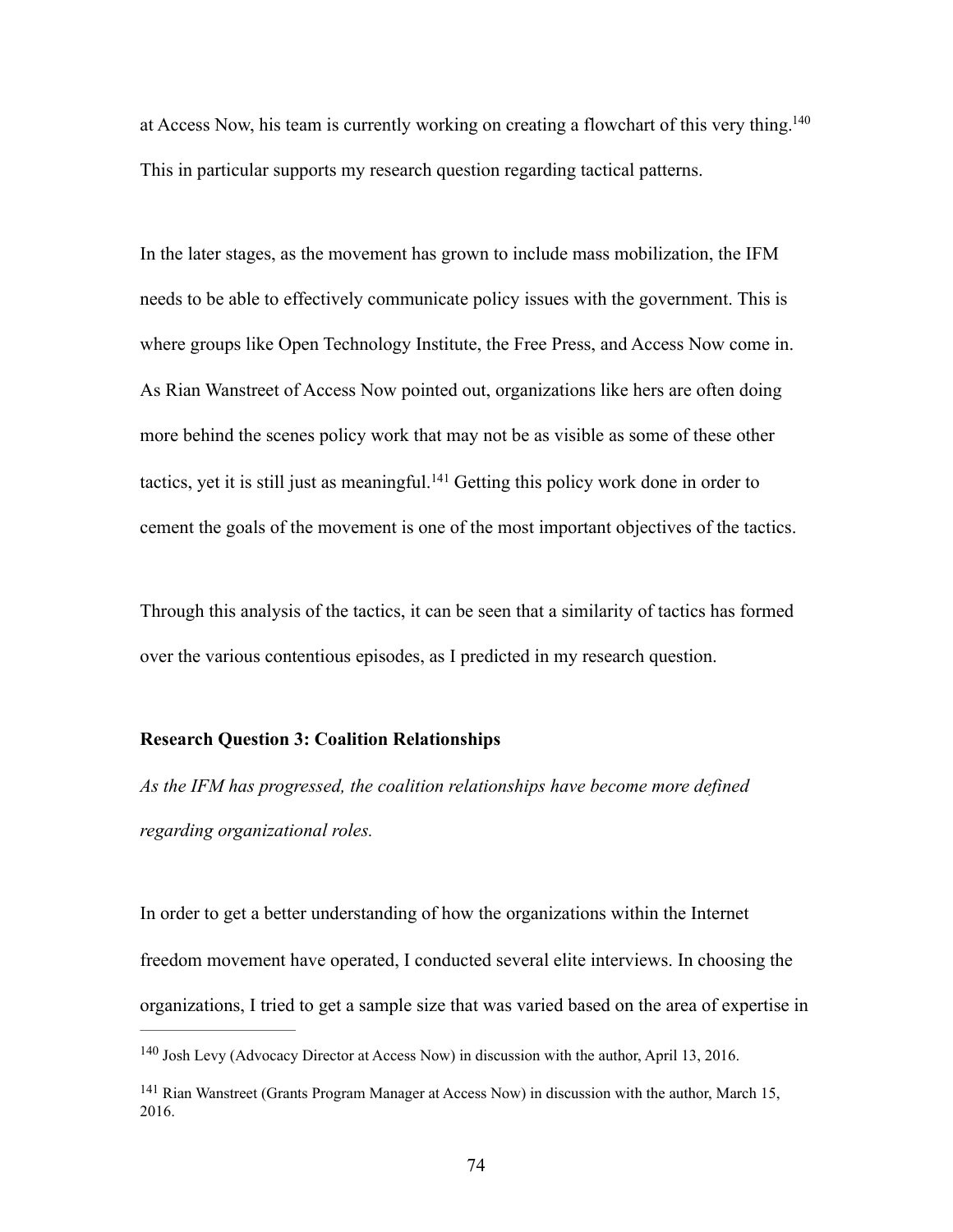an effort to gain a broader understanding. To this end, I choose the following organizations and talked with these individuals:

- Access Now, an international digital rights advocacy organization:
	- Nathan White, Senior Legislative Manager for the Advocacy Team
	- Rian Wanstreet, Grants Program Manager
	- Josh Levy, Advocacy Director
- New America Foundation: Open Technology Institute, a policy think tank:
	- Sarah Morris, Senior Policy Counsel
- Demand Progress, a progressive online mobilization organization
	- David Segal, Co-founder and Executive Director
- Free Press, a lobbying group to protect Internet and press freedoms
	- Craig Aaron, President and CEO

Getting this inside look at the ways in which these organizations operate is important for understanding how they interact with technological affordances and with the political opportunity structures in which they operate. Not only that, but this also allows a deeper look at the strengths and weaknesses of the movement. This has given me a unique perspective inside the Internet freedom movement and the particular roles that each organization plays.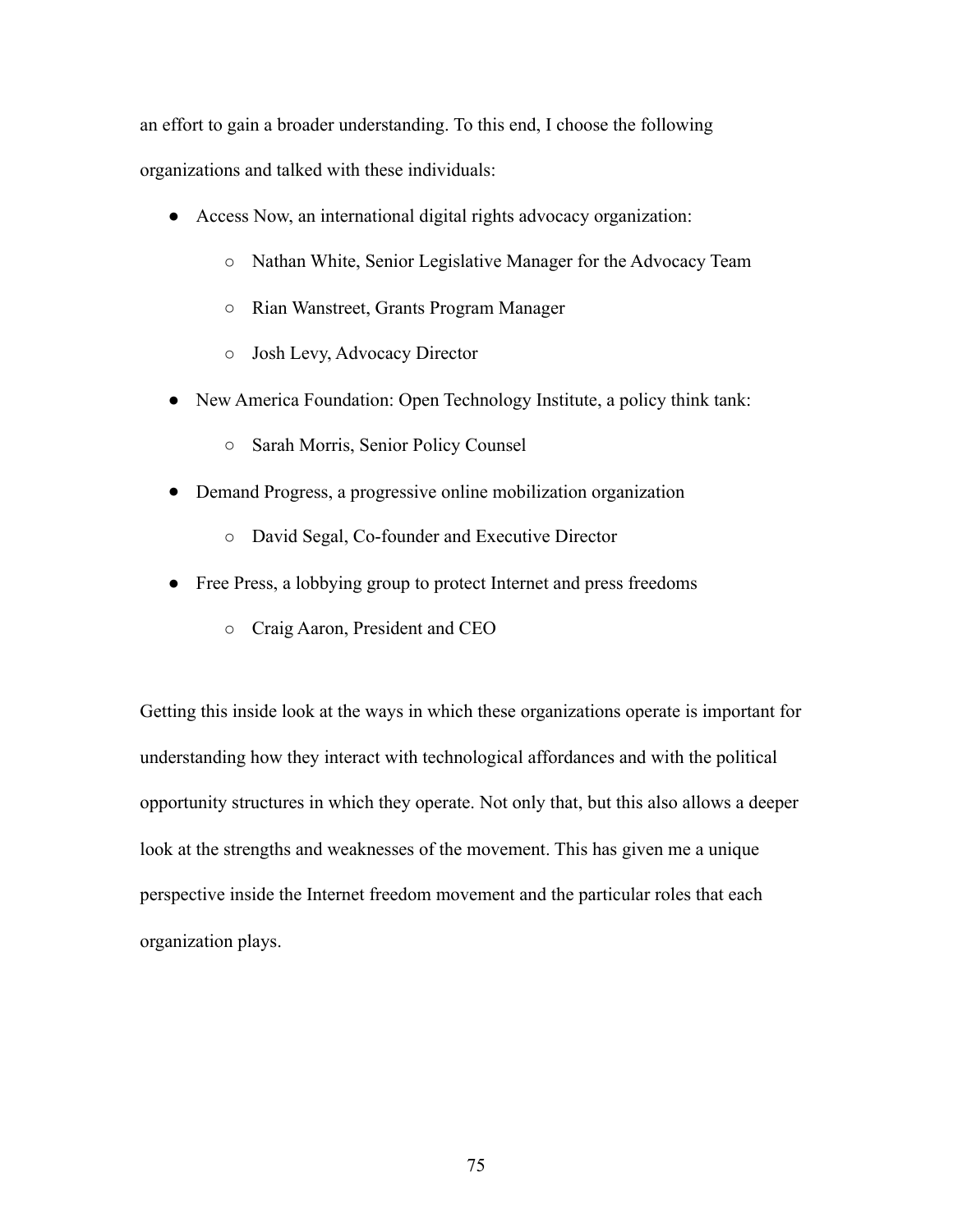### **Results and Discussion of Research Question 3**

### *Information Sharing*

Information sharing can range from spreading political knowledge to tactical awareness to learning about political opportunities.

One of the key elements of creating an effective social movement is finding a particular moment in the political environment that groups can leverage and mobilize around. Speaking on this, Senior Legislative Manager Nathan White believes that these moments force everyone to focus their efforts and care at the same time, which enables greater influence.[142](#page-80-0)

<span id="page-80-2"></span>By finding these moments and coordinating with other organizations, momentum can start to be built around an issue. Speaking about the community that was created through the SOPA-PIPA fight, Advocacy Director Josh Levy said that now the network was easier to reconnect and be built out quickly regarding the next point of action: surveillance reform.[143](#page-80-1)

<span id="page-80-3"></span>However, bringing in new organizations can lead to some challenges for information sharing. At the beginning of the Internet freedom movement, when mobilization was beginning around the SOPA-PIPA bills, new organizations entered into this issue space.

<span id="page-80-0"></span> $142$  Nathan White (Senior Legislative Manager at Access Now) in discussion with the author, March 15, 2016.

<span id="page-80-1"></span><sup>&</sup>lt;sup>[143](#page-80-3)</sup> Josh Levy, April 13, 2016.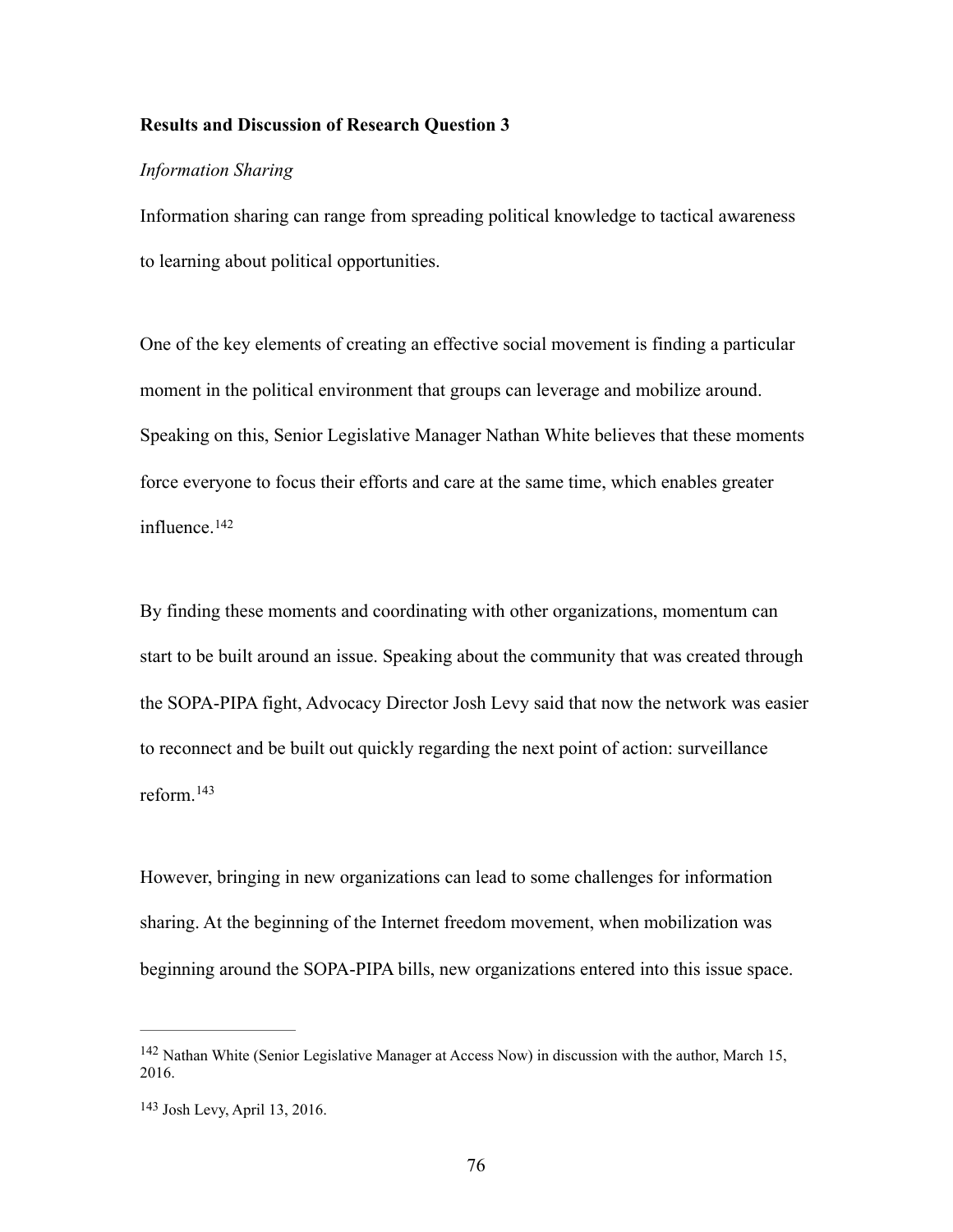<span id="page-81-5"></span>Demand Progress was one such organization, and Executive Director David Segal spoke of a lack of shared experience and therefore limited trust being a part of the movement at thisearly stage.<sup>[144](#page-81-0)</sup> Creating common goals would become an important stepping stone to building more network cohesion. As time went on and many of the same groups worked together during other contentious episodes, Segal said, "organizations figured out what their roles were going to be and it actually was pretty smooth."[145](#page-81-1)

<span id="page-81-7"></span><span id="page-81-6"></span>Not only were the roles clearer, as my research question predicted, but also the awareness of what tactics would work or not work in particular situations became more well known.<sup>146</sup>But these roles can fluctuate a bit, depending on the issue at hand, so with every new iteration of the coalition that forms work needs to be done to determine the goals and the gaps, as well as the strengths and weaknesses of the participants.[147](#page-81-3)

<span id="page-81-8"></span>One way in which these roles became clearer is through greater dialogue between participating groups. The Open Technology Institute (OTI) took a lead in convening a variety of meetings for those involved, particularly for the net neutrality episode. Sarah Morris, Senior Policy Counsel at OTI, explained that OTI had working groups for various parts of the issue, including groups on Hill strategy, media strategy, and legal strategy.<sup>148</sup>

<span id="page-81-2"></span><span id="page-81-1"></span> $146$  ibid.

<span id="page-81-9"></span><span id="page-81-0"></span><sup>&</sup>lt;sup>[144](#page-81-5)</sup> David Segal (Executive Director at Demand Progress) in discussion with the author, March 5, 2016.  $145$  ibid.

<span id="page-81-3"></span> $147$  Josh Levy, April 13, 2016.

<span id="page-81-4"></span><sup>&</sup>lt;sup>[148](#page-81-9)</sup> Sarah Morris (Senior Policy Counsel) in discussion with the author, April 8, 2016.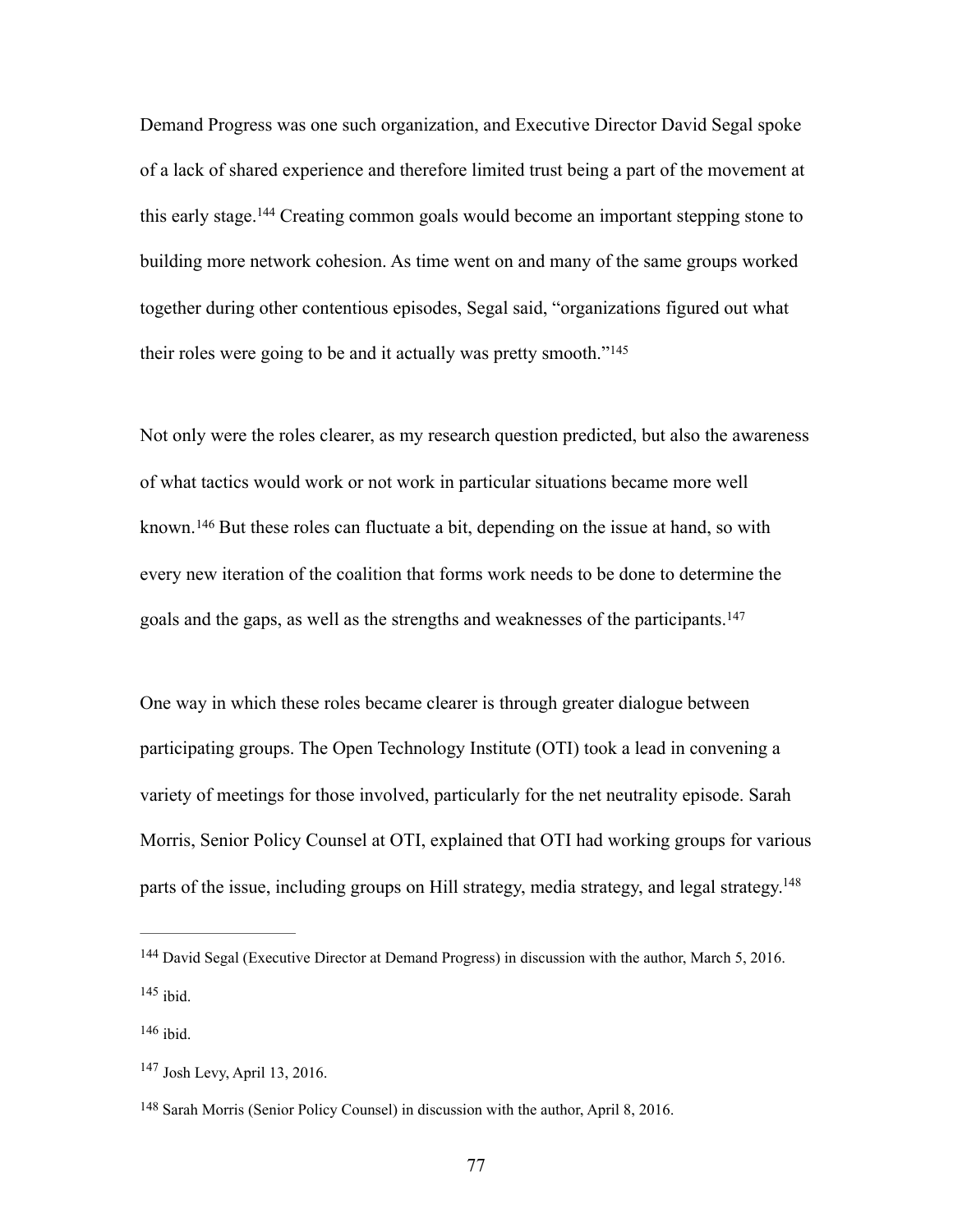However, she spoke of the challenge of making sure that all of the groups were represented and involved in ways that worked for both the group and for the larger coalition. Not only that but the way in which follow ups were communicated was difficult, as the frequency of emails and which members of the email list to include needed to be figured out for maximum effectiveness.<sup>[149](#page-82-0)</sup>

<span id="page-82-2"></span>At times, working together with a diverse set of actors could be difficult. Sarah Morris and Nathan White spoke of times when issues of substance were disagreed upon, and there being a necessity to reconcile with respect and with the shared goal in mind. This is why groups that once had differing opinions about net neutrality, the Electronic Frontier Foundation and Free Press, back in 2010 were able to work together for the coalition in 2014.

But sometimes a differing approach can be beneficial for the larger coalition. Take the Restore the Fourth group, for example. When revelations regarding massive surveillance were revealed, people took to Reddit and Tumblr to form their own rallies in cities around the country, which created Restore the Fourth. This was organizing without organizations. But then groups such as Amnesty International, the American Civil Liberties Union, and the beginnings of the Stop Watching Us coalition reached out and started sharing the expertisewith this movement.  $150$  These groups also lended some of their resources to the Restore the Fourth movement, which is another important marker of network cohesion.  $149$  ibid.

<span id="page-82-3"></span><span id="page-82-1"></span><span id="page-82-0"></span> $150$  Nathan White, March 15, 2016.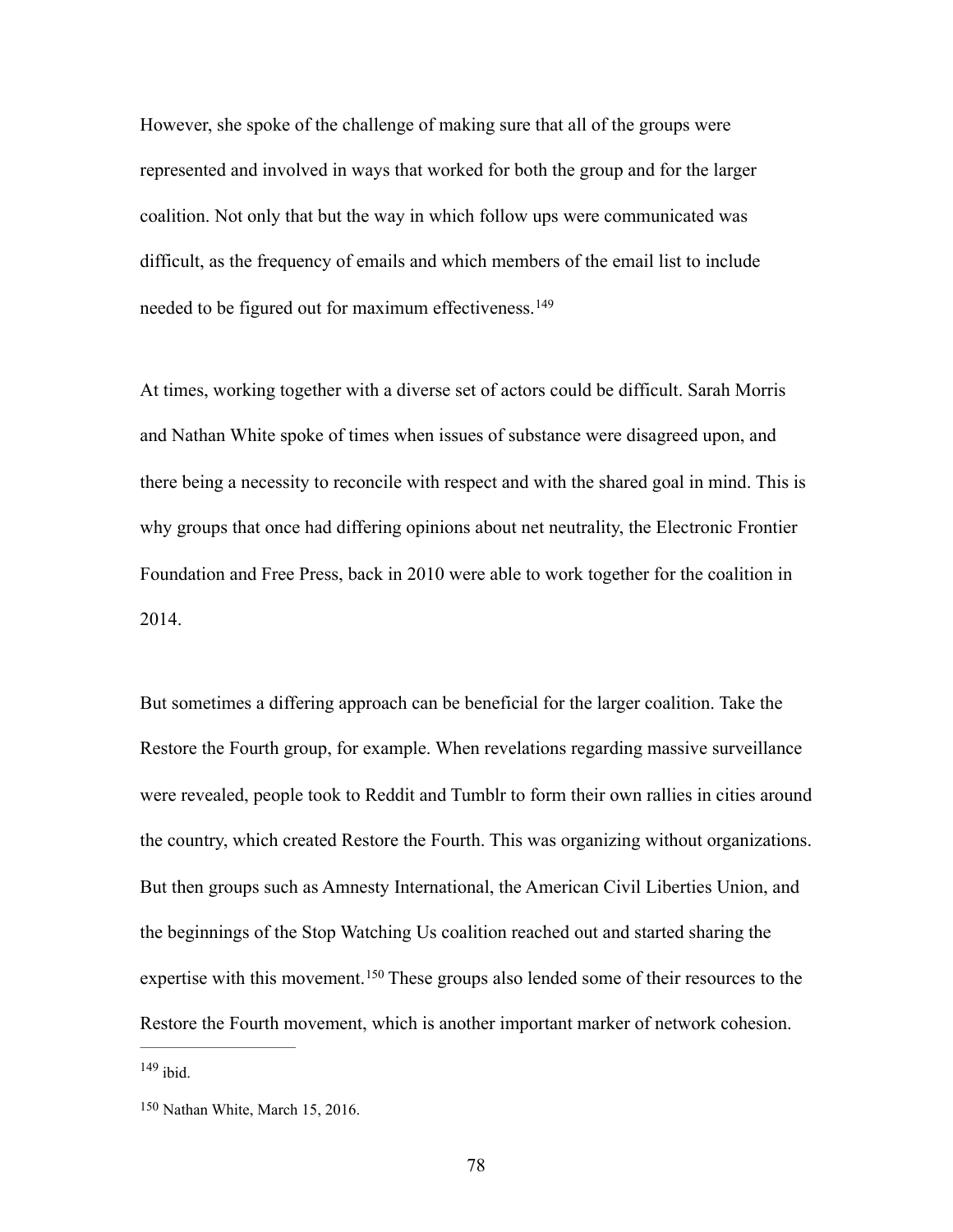### *Resource Pooling*

Resource pooling takes into account the specific attributes that an organization or company might be able to offer for the benefit of the larger coalition. When an organization lacks a certain resource for action, it often joins with a coalition in order to have access to that resource[.](#page-83-0)<sup>[151](#page-83-0)</sup> The organizations that I chose to take a closer look at each have valuable resources.

<span id="page-83-2"></span>Demand Progress is a massive online mobilization organization with a membership base of over two million people. However, when the organization just started out in the beginning stages of protest against COICA, that number was only in the hundreds of thousands. But now, in comparison to the other organizations in the Internet freedom movement, this base is a huge resource. Demand Progress was able to leverage technological affordances to create an agile organization. As David Segal explained, having a large group of citizens backing your position lends a lot of power, much like the way money does.

This power also enables Demand Progress to take a much more adversarial role. Access to elite allies is an important part of taking advantage of the political opportunities to create change. But Demand Progress does not have to rely on this access; it is not constrainedby its need for access to operate, much like other organizations are.<sup>[152](#page-83-1)</sup> This lets Demand Progress be a "flank organization", as Segal put it, leading the charge and

<span id="page-83-3"></span><span id="page-83-0"></span><sup>&</sup>lt;sup>[151](#page-83-2)</sup> Hadden, *Networks in Contention*, 71.

<span id="page-83-1"></span> $152$  David Segal, March 5, 2016.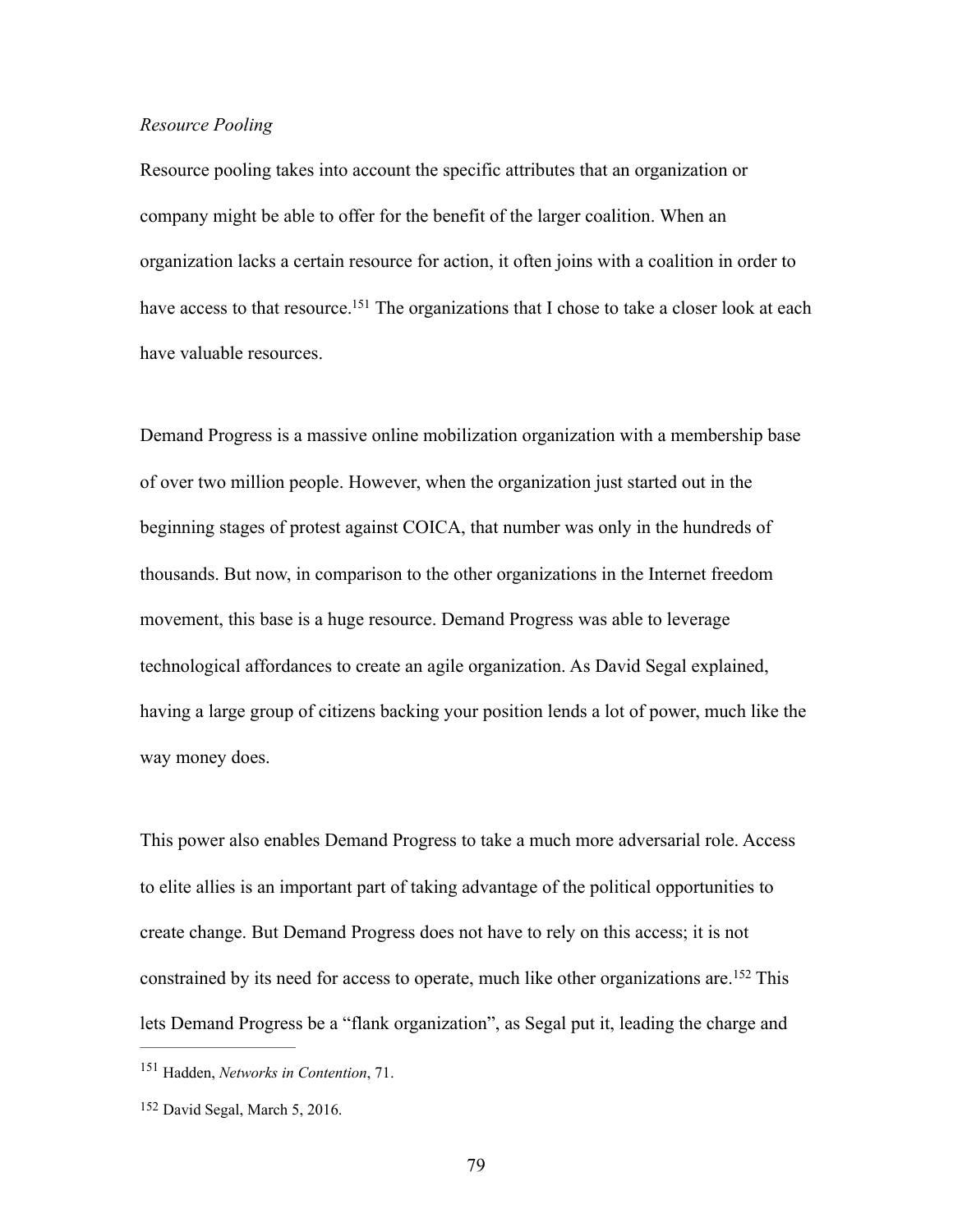gathering support that the other organizations can tap into to leverage pressure on their targets that they have access to.

The Open Technology Institute is one such organization. Their main resource is their inside access to political elites. Regarding net neutrality, Sarah Morris spoke of the role that OTI played in regards to thought leadership and in creating the framework for the policy recommendations to the FCC. This "public interest diplomacy", as Morris calls it, is a necessary complement for the netroots organizations. OTI also played a role in framing the net neutrality debate by writing a lot of media coverage for both policy publications and more mainstream ones like Slate.[153](#page-84-0)

<span id="page-84-2"></span>Free Press is an organization between these two worlds, working on both the grassroots mobilizing side of things as well as the policy issues. Their organization is comprised of both lobbyists and organizers, so they are able to speak both languages of organizations like Demand Progress and Open Technology Institute. Free Press prides themselves on being the connective tissue between inside policy groups and outside mobilizing groups.<sup>[154](#page-84-1)</sup> Part of the reason for Free Press' success at being a good coalition partner relies on their willingness to stick to their demands. Craig Aaron, CEO of Free Press, said, "we [aren't] trying to convince them where they should compromise or sell out or where they should settle for the compromise on the compromise on the compromise

<span id="page-84-3"></span><span id="page-84-0"></span> $153$  Sarah Morris, April 8, 2016.

<span id="page-84-1"></span><sup>&</sup>lt;sup>[154](#page-84-3)</sup> Craig Aaron (President and CEO of Free Press) in discussion with the author, April 14, 2016.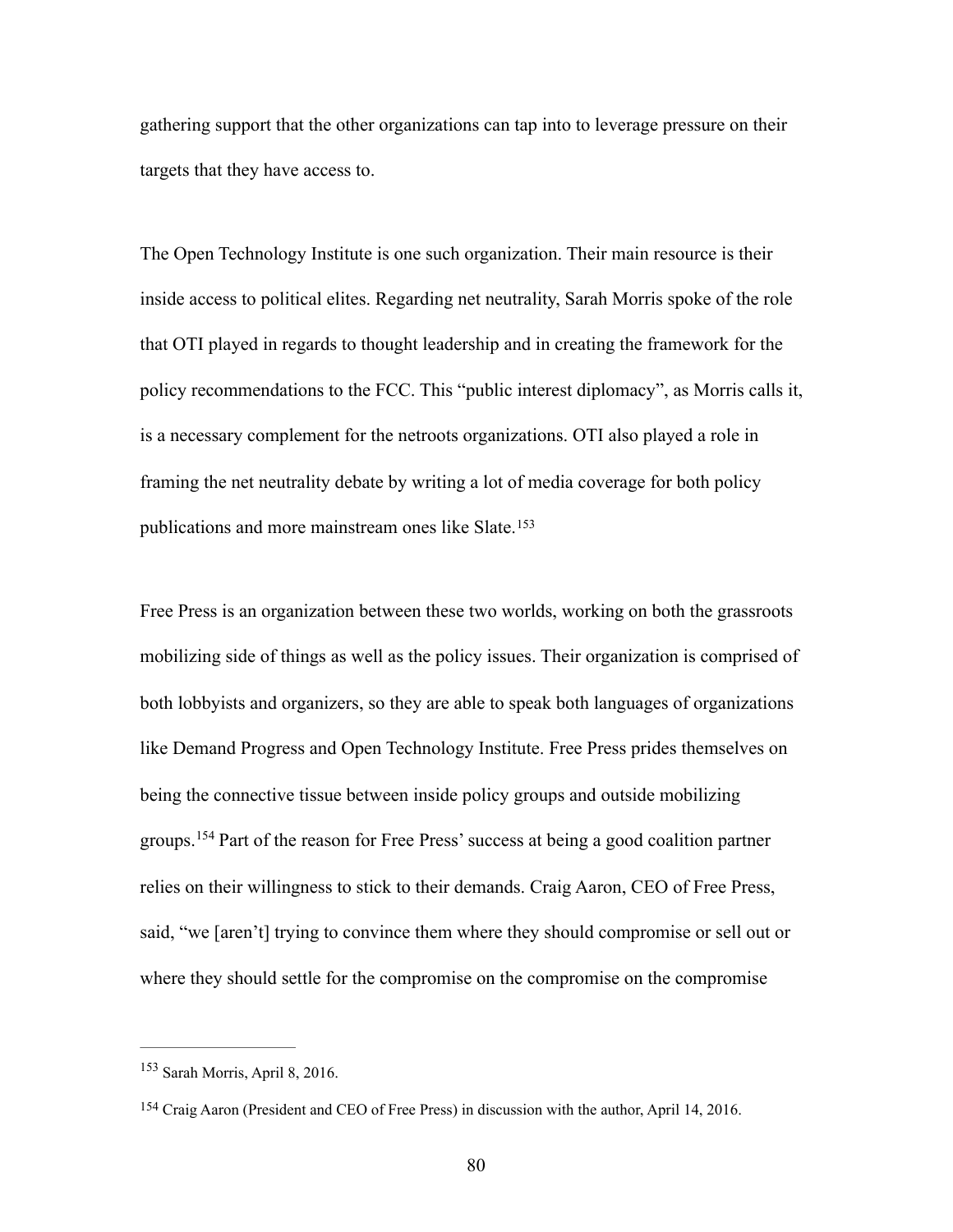that's always being pushed in Washington." This is another reasons why having groups with ties outside of Washington can also benefit the coalition.

Bridging both the policy world and the tech world is the international group Access Now. Their added value to the coalition lies in their being both an inside and outside player in the political game. Nathan White sees mobilizing groups at being really good at grabbing headlines and people, but when it comes to matters of process groups like Access Now are needed. Access Now also plays an activist role, due in part to their work at protecting activists around the world through their Digital Security Helpline. That work also relies on Access Now being home to both policy experts and technologists, which is an important and unique resource within Washington,  $D.C.<sup>155</sup>$  $D.C.<sup>155</sup>$  $D.C.<sup>155</sup>$  $D.C.<sup>155</sup>$  $D.C.<sup>155</sup>$  But Access Now also lends an international perspective to the coalition that is often lacking. Regarding surveillance reform, Nathan White said, "We don't say stop spying on Americans because the Constitution forbids it. We say stop mass spying because it's a violation of fundamental human rights. They overlap, but we're bringing a different voice and a different audience."

<span id="page-85-1"></span>Some of the more periphery members that fluctuate depending on the issue area are still able to bring important resources. These diverse coalition members create a fuller range of assets for the coalition to draw upon. The organizations I spoke with always mentioned the importance of these members. The Media Action Grassroots Network (Mag-NET)

<span id="page-85-0"></span> $155$  Nathan White, March 15, 2016.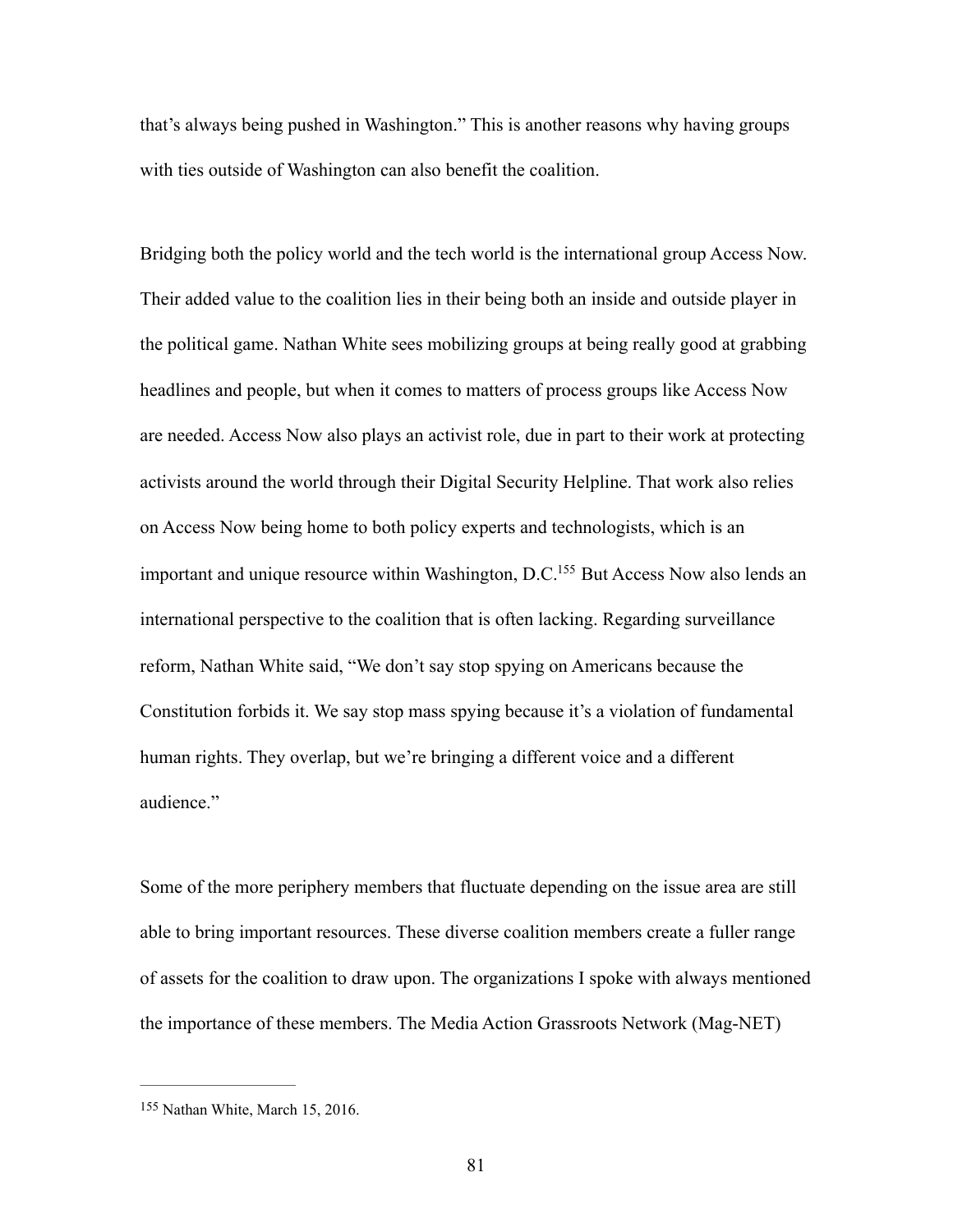<span id="page-86-4"></span>represents low income communities and communities of color, which were vital voices to hear from regarding net neutrality, specifically as it pertains to mobile, which many in these communities rely on as their main network connection[.](#page-86-0)<sup>[156](#page-86-0)</sup> By having this resource of different voices represented, as well as more extraordinary coalition partners, the coalition becomes more effective as it is seen as being more surprising, big, and diverse.<sup>[157](#page-86-1)</sup> This diversity within a coalition is often created through the influence of other organizations within their network.

## <span id="page-86-5"></span>*Social Influence*

<span id="page-86-6"></span>Social influence reflects the behaviors and perceptions of groups based on those they interact with[.](#page-86-2)<sup>[158](#page-86-2)</sup> It can play out in both positive and negative ways, depending on the strength of the coalition.

Internet freedom issues are different than other policy issues because most people rely on the Internet, so it is a matter that touches everyone. Ideally, human rights are also a nonpartisan issue. Both of these aspects of the Internet freedom movement allow it to expand into various policy areas, and due to this, Nathan White says, it forces groups that oppose each other on another issue to be friendly to one another[.](#page-86-3)<sup>[159](#page-86-3)</sup> As previously stated, the coalition that formed around net neutrality included groups that represented communities

<span id="page-86-7"></span><span id="page-86-0"></span> $156$  Sarah Morris, April 8, 2016.

<span id="page-86-1"></span><sup>&</sup>lt;sup>[157](#page-86-5)</sup> Nathan White, March 15, 2016.

<span id="page-86-2"></span><sup>&</sup>lt;sup>[158](#page-86-6)</sup> Hadden, *Networks in Contention*, 71.

<span id="page-86-3"></span><sup>&</sup>lt;sup>[159](#page-86-7)</sup> Nathan White, March 15, 2016.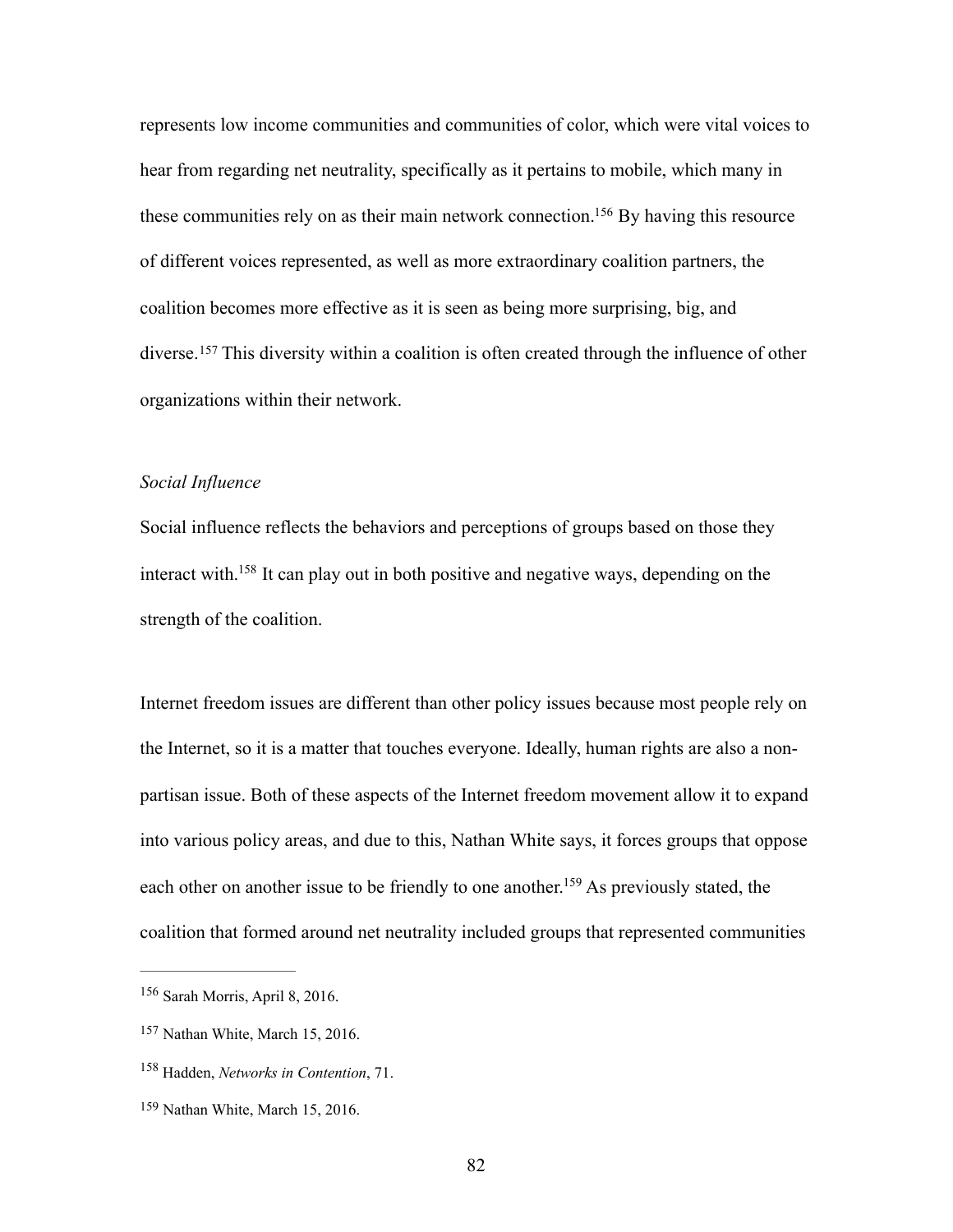of color and low income communities, who are traditionally at odds with the more conservative groups that were part of the coalition. But Craig Aaron of Free Press said that things continue to improve regarding groups being able to put their egos away to focus on the common goals.

Despite the diversity of the coalition members over the three contentious episodes, there is a certain protectiveness among those organizations that share a lot of similarities. If a similar organization will be participating at a protest, then the other organization will feel pressure to also be there, in order to protect and engage with its members. Relating these members to political constituencies, Nathan White of Access Now says, "[it's] not that I want [them] to fail or anything. In any institution there is a desire to continue to exist...so even if there is going to be the same end goals, you still want to continue to operate." The same is true for list-based organizations to continue to participate in coalitions since they are constantly needing to replace lost or inactive members[.160](#page-87-0)

<span id="page-87-1"></span>The fluid relationship between the coalition members plays out in interesting ways. For example, despite having the same goal in mind, groups go about achieving it with different methods and skills sets. The need to work in tandem in these situations is important. Illustrating this point, Sarah Morris of OTI noted a time when she had to meet with the general counsel of the FCC the day after there was a large netroots push for people to flood the phones of the FCC. Unable to cope with the volume of calls, the FCC

<span id="page-87-0"></span> $160$  Nathan White, March 15, 2016.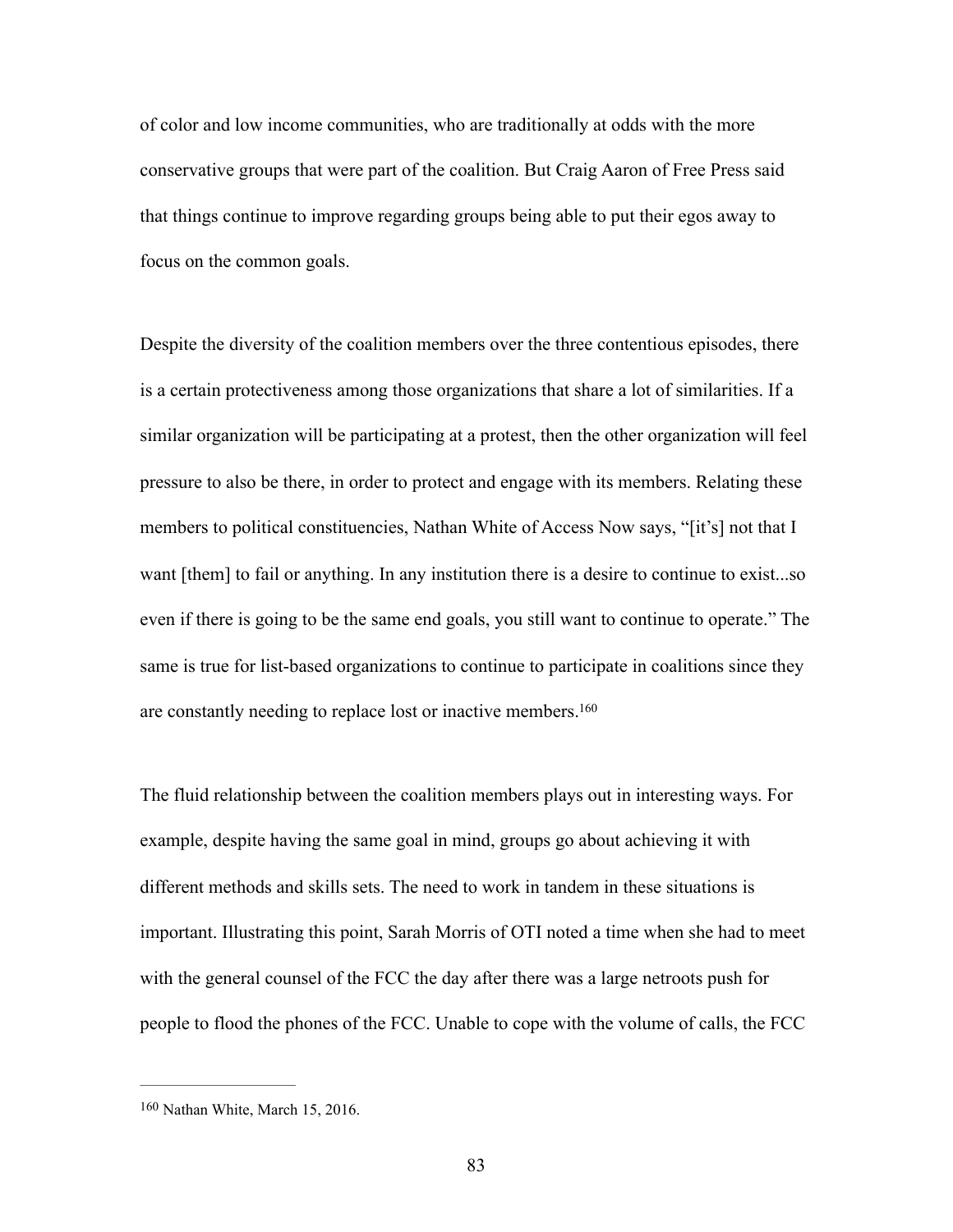was frustrated. Due to the fluid nature of the coalition, Morris was able to say that it was not tied to her organization. This relates to what Segal was saying regarding these netroots organizations being the flanks in the movement. This tactical timing tension sometimes caused issues, but in other ways it proved to be a useful tool.

Since this movement is less of a formal, hierarchical coalition and more of a network, it allows for this tactical aggressiveness. If a coalition operates only on consensus, then they will only achieve, according to Segal, the "lowest common denominator". By having more vanguard groups, this pushes the target to do more than just the status quo. This networked coalition also allows members to not be fully constrained by other members, giving the ability for them to use tactics without other members being held accountable fortheir actions.  $161$  As is seen in the Morris/FCC story, this is a useful attribute of the coalition.

### <span id="page-88-1"></span>*Movement as a Whole*

The general consensus from the interviews that I conducted revealed that the Internet freedom movement was becoming more defined in regards to the roles each group needs to play. Splitting that up into the various subsections of roles regarding information sharing, resource pooling, and social influence shows that my research question was correct. As Josh Levy of Access Now said, it is becoming easier for the community to come together and to figure out the goals and the roles. Regarding network cohesion,

<span id="page-88-0"></span> $161$  David Segal, March 5, 2016.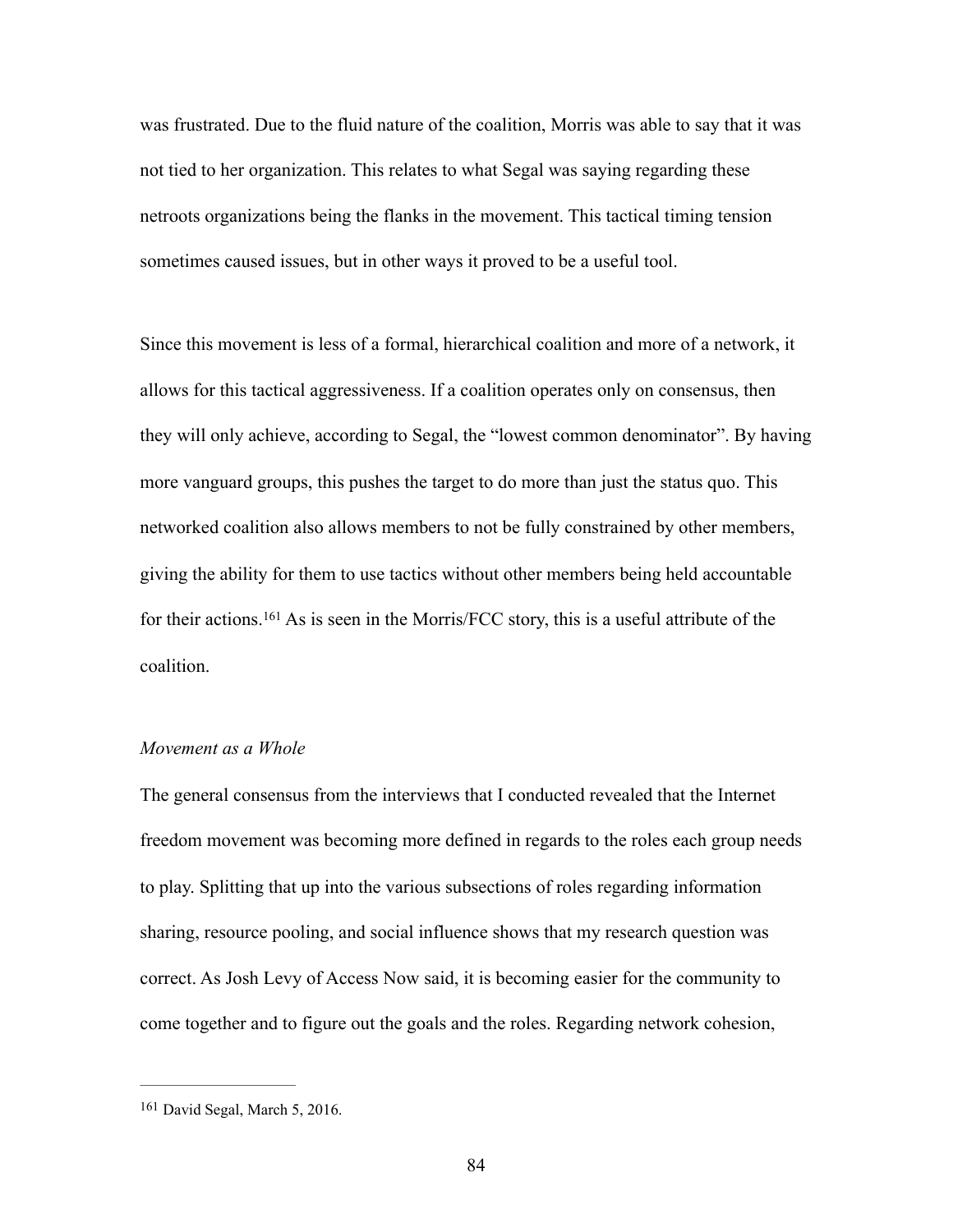Craig Aaron of Free Press spoke of pressures on the coalitions to accept half measures from their targets, pressures that have in the past caused division. But he sees that now becoming less of an issue, as trust building and shared experience continue to bind these groups together.

However, there is always the possibility of splintering. If the ties binding these groups together are weak and if groups are not willing to sacrifice for the greater good of the coalition, issues may arise. This happened in regards to the USA FREEDOM Act, as some groups of the surveillance reform coalition were in support, while others were in opposition. The victories of the Internet freedom movement make it seem as if the work is over in regards to network cohesion. But these groups are continuing to work together, despite any setbacks, to create a formidable movement to protect freedoms online.

#### **Research Question 4: Network Analysis**

*As the IFM has progressed, a common cluster of organizations has formed, establishing a key core and a "loose coalition" of organizations.*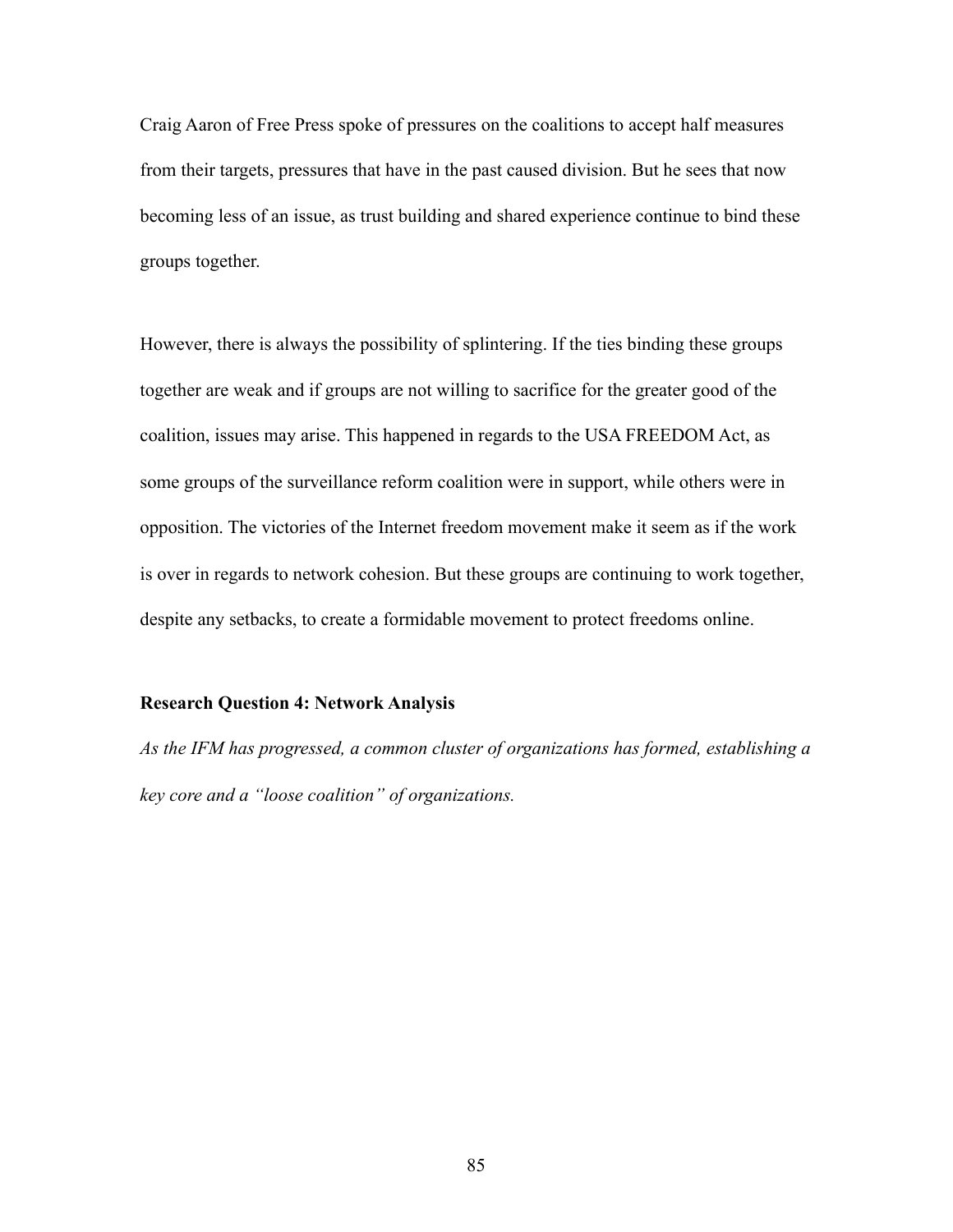## **Results of Research Question 4**

**Figure 9: Network Visualization of the Internet Freedom Movement**



Created with NodeXL Pro (http://nodexl.codeplex.com) from the Social Media Research Foundation (http:// www.smrfoundation.org)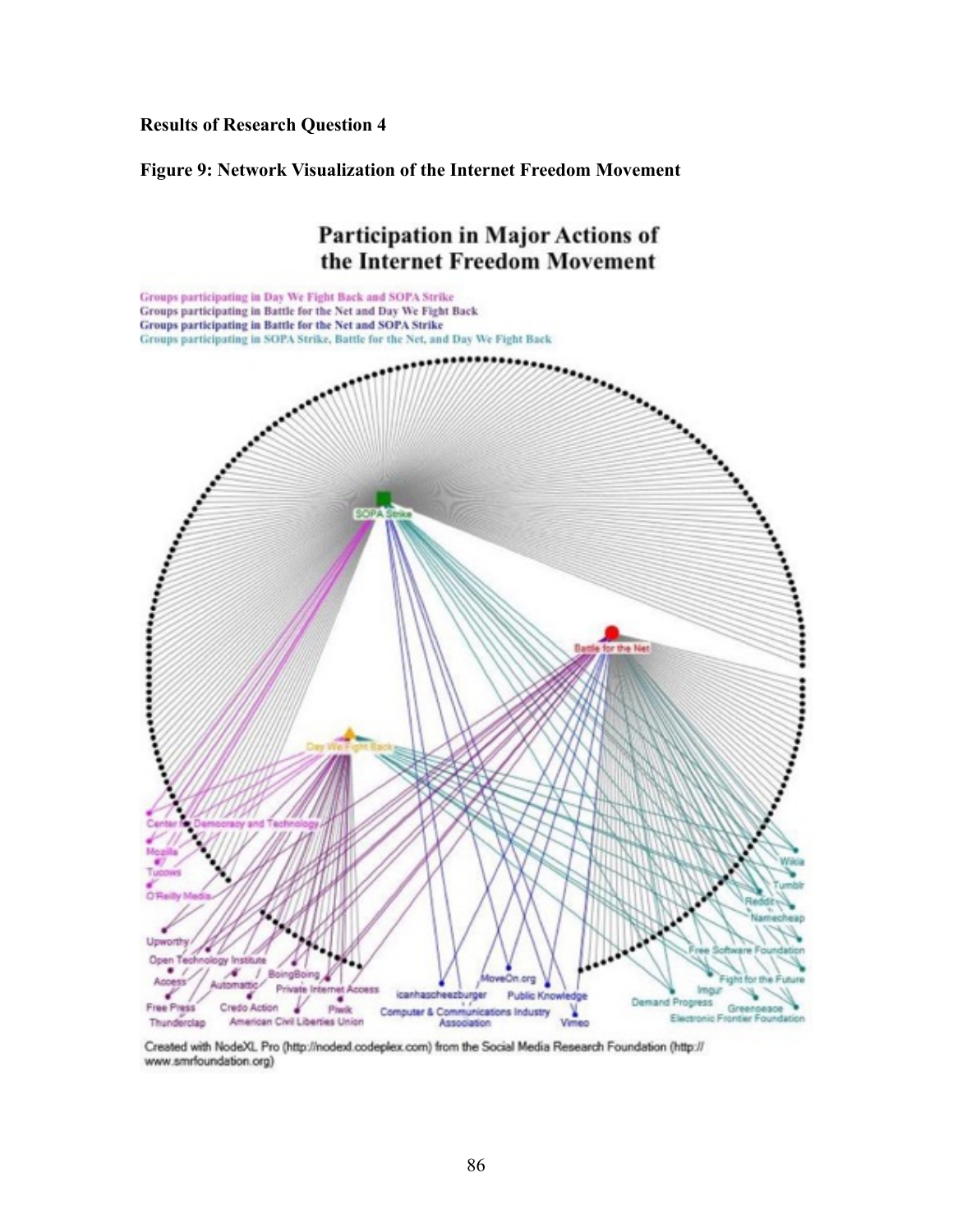The data I used to create this visualization comes from the participants listed on the ['major action websites' for each contentious episode. Again, that is SOPA Strike \(http://](http://www.sopastrike.com) [www.sopastrike.com\), surveillance reform issues with The Day We Fight Back \(https://](https://thedaywefightback.org/) [thedaywefightback.org/\), and net neutrality issues with Battle for the Net \(https://](https://www.battleforthenet.com/) www.battleforthenet.com/). The network map only works on a binary on whether the groups participated or not; it does not differentiate between types and levels of participation, or when the groups got involved.

I chose only to highlight the groups that participated in two or more actions to keep the visualization readable. All of the black dots in the image are organizations that participated in only one action. As can be seen, the action around SOPA-PIPA garnered the most participation from one time organizations, and is then followed by Battle for the Net in terms of one-off participation. The Day We Fight Back had the fewest one-off participation.

## **Discussion of Research Question 4**

This network visualization both reveals surprising and unsurprising findings. Some of these findings confirm my suspicions and others I would not have discovered if it were not for visualizing the data.

Also of note is the fact that three of the organizations that I talked with for my study did not take a major leadership role in the campaign against SOPA-PIPA. However, based on my readings and interviews, Access Now, Open Technology Institute, and Free Press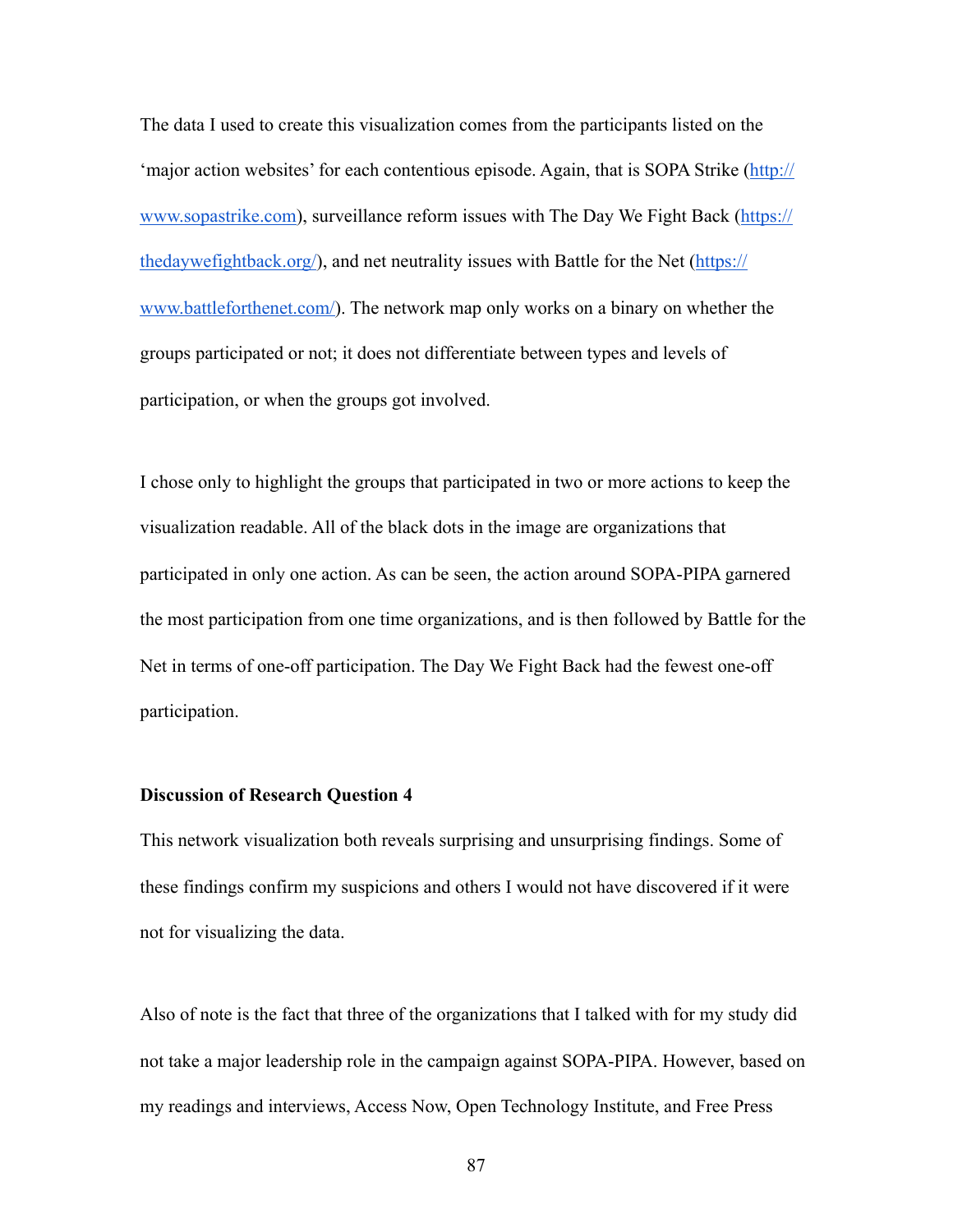were strong leaders in surveillance reform and net neutrality. According to Craig Aaron, President and CEO of Free Press, his organization took more of a peripheral role in SOPA-PIPA because the issue was originally framed as a copyright issue, which is an issue Free Press did not traditionally participate in. However, once word spread about the bad measures in the SOPA and PIPA bills, Free Press began to lobby the Hill and activate their email list[.](#page-92-0)<sup>[162](#page-92-0)</sup> Unfortunately, due to my data limitations regarding most of my other interview subjects, none of them were present at their organizations during SOPA-PIPA. Therefore, I am unable to determine why their organizations took more of a peripheral role.

# <span id="page-92-1"></span>*The Core*

Of the ten groups that have participated in all three contentious episodes, two of them focus primarily on digital rights issues (Fight for the Future and the Electronic Frontier Foundation), while one is a hybrid of an online grassroots mobilization organization who usually focuses on issues of digital rights (Demand Progress). Of the remaining groups, four of them represent platforms used for online communities (Wikia, Tumblr, Imgur, and Reddit), while the other two represent the open software and open internet issue space (Free Software Foundation and Namecheap).

As I mentioned previously, I was surprised to see the lack of participation from groups that are key core members now, e.g. OTI, Access Now, and Free Press. However, as can

<span id="page-92-0"></span><sup>&</sup>lt;sup>[162](#page-92-1)</sup> Craig Aaron, April 15, 2016.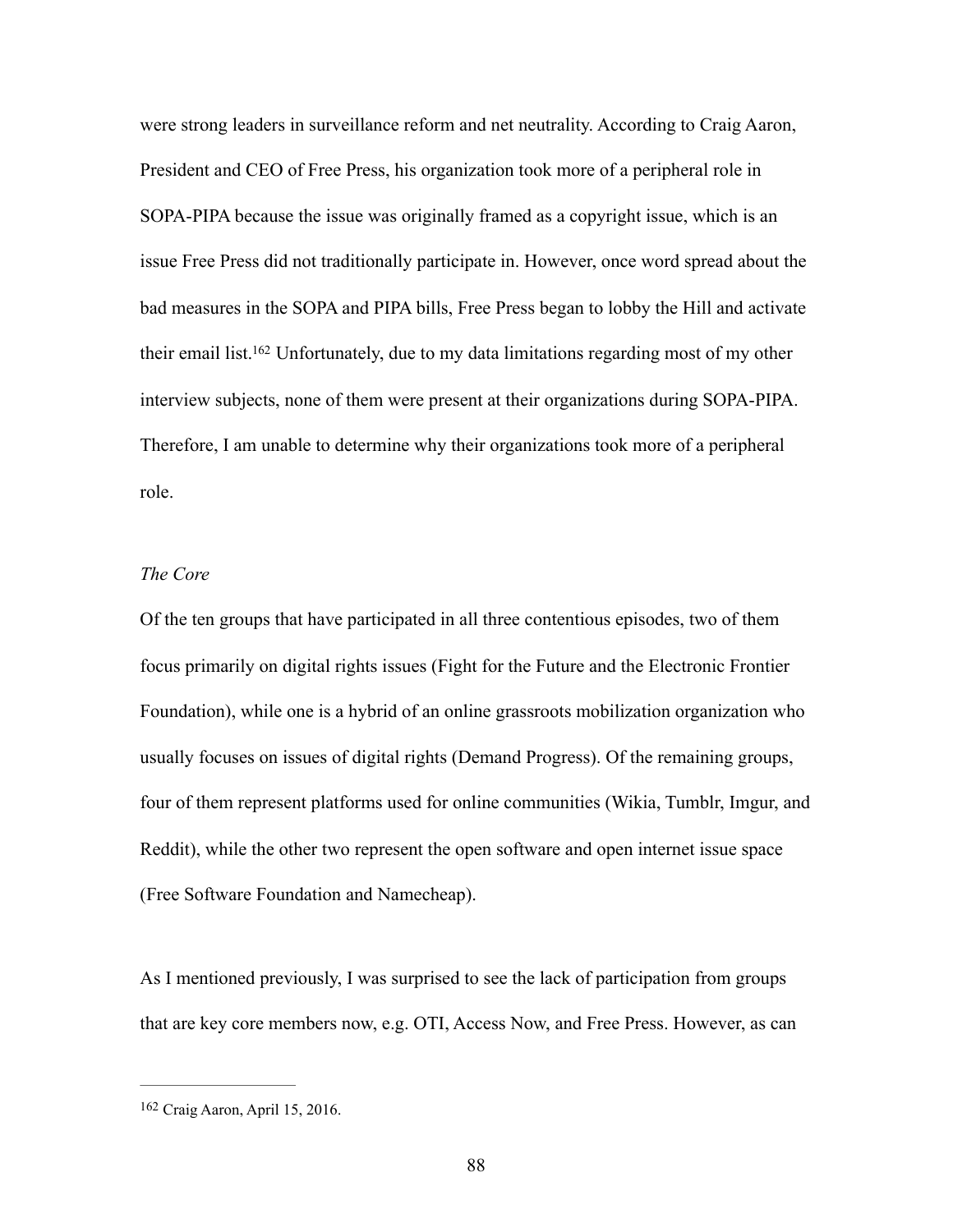be seen from the network visualization, these groups, as well as a handful of others, participated in the last two actions of the movement. This, in essence, proves my overarching research question regarding if the movement has gained in capacity over time. By showing that these groups who did not participate in the first action participated in the last two, it seems that the movement has grown in its capacity. This also shows that these groups have taken on a larger role in the movement over time.

The tenth and last core group member was a bit of a surprise. Greenpeace, an organization who primarily focuses on issues like deforestation and oil companies, has recognized the importance of keeping the Internet free and open. While it makes sense that Greenpeace would want to curtail surveillance to protect their activists around the world, their support of net neutrality and their anti-SOPA stance needed a bit more digging. In a press release regarding net neutrality, Greenpeace lays out a hypothetical scenario in which rich oil companies' content is given greater priority online than poorer activists' content revealing oil company abuses, which is something that would hinder Greenpeace'sadvocacy work.<sup>[163](#page-93-0)</sup> Regarding SOPA-PIPA, Greenpeace framed the issue as giving power to corporate censorship online, which is something that they have traditionallyfought against.<sup>[164](#page-93-1)</sup> Looking at Greenpeace's involvement through that lens, it

<span id="page-93-3"></span><span id="page-93-2"></span><span id="page-93-0"></span><sup>&</sup>lt;sup>[163](#page-93-2)</sup> David Pomerantz, "Why Greenpeace Supports Net Neutrality, and You Should Too," Greenpeace, June 9, 2014, <http://www.greenpeace.org/usa/greenpeace-supports-net-neutrality/>

<span id="page-93-1"></span><sup>&</sup>lt;sup>[164](#page-93-3)</sup> Kumi Naidoo, "We're sorry, you're not allowed to read this." Greenpeace, January 17, 2012, http:// [www.greenpeace.org/international/en/news/Blogs/makingwaves/were-sorry-youre-not-allowed-to-read](http://www.greenpeace.org/international/en/news/Blogs/makingwaves/were-sorry-youre-not-allowed-to-read-this/blog/38656/)this/blog/38656/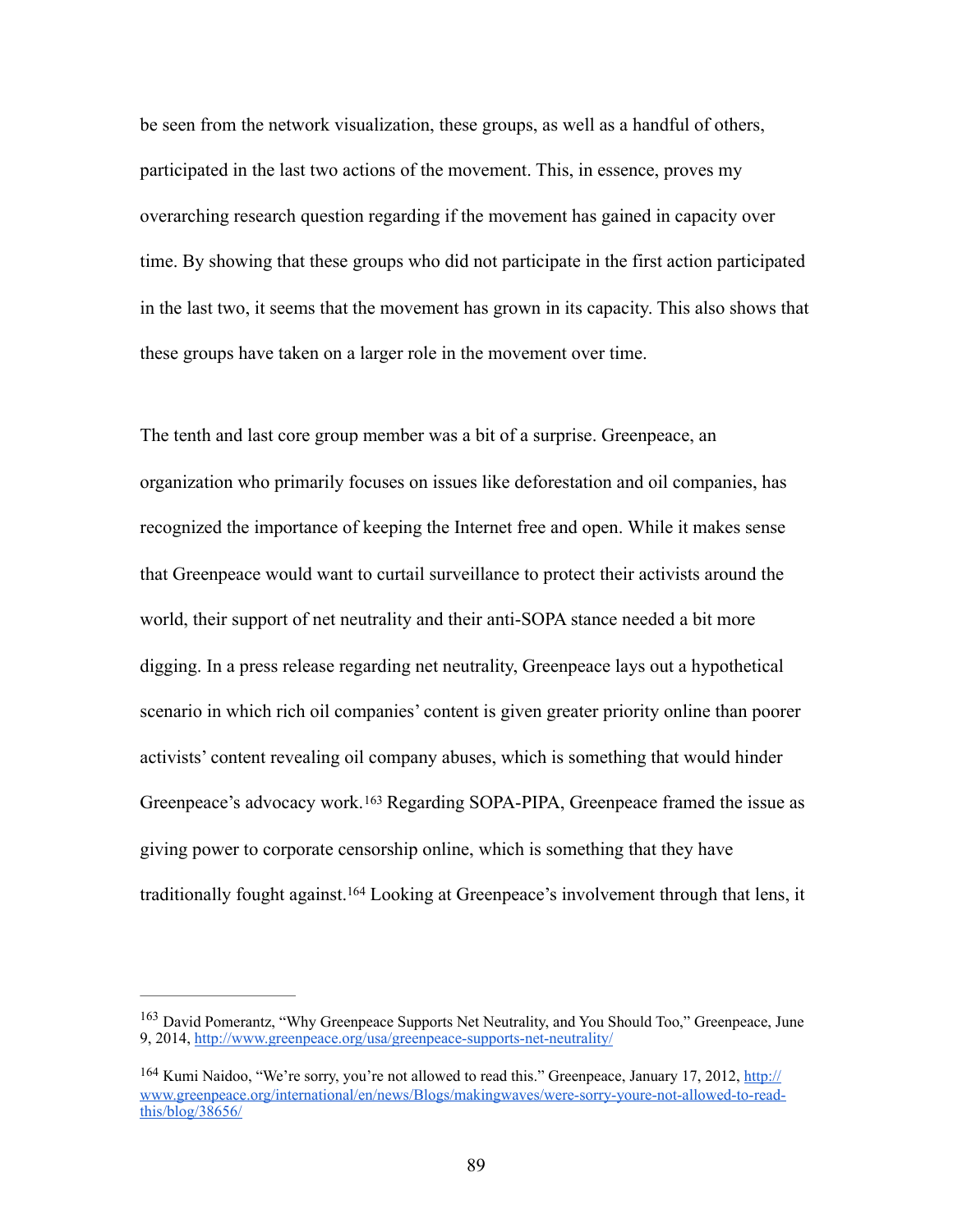is almost surprising then that other advocacy organizations are not following their lead as much.

#### *The Loose Coalition*

The other participating groups are part of what I call the loose coalition: groups that have shown great commitment in the past but who determine their participation based, perhaps, on what the issue at hand is. A caveat to that statement: participation is a hard marker to judge by because it partially ignores the context in which these groups operate. So while it may be that an organization did not participate because they do not care enough about, for example, net neutrality, it may also be that their business model is reliant upon support from large telecommunications companies. Or it may be that there were other more pressing issues for their resources to be diverted to or some other unknown reason.

With that said, it will still be interesting to take a look at what group types participated in the other actions. Of the groups that participated in both surveillance reform (Day We Fight Back) and anti-censorship (SOPA Strike), two were tech companies (Mozilla and a Canadian Internet services, telecommunications, and domain registrar tech company called Tucows), one was a digital rights group (Center for Democracy and Technology), and the remaining was a tech media company (O'Reilly Media). It is surprising to see that Mozilla did not actively participate in the Battle for the Net net neutrality campaign. While they did support net neutrality and even used the Battle for the Net hashtag

90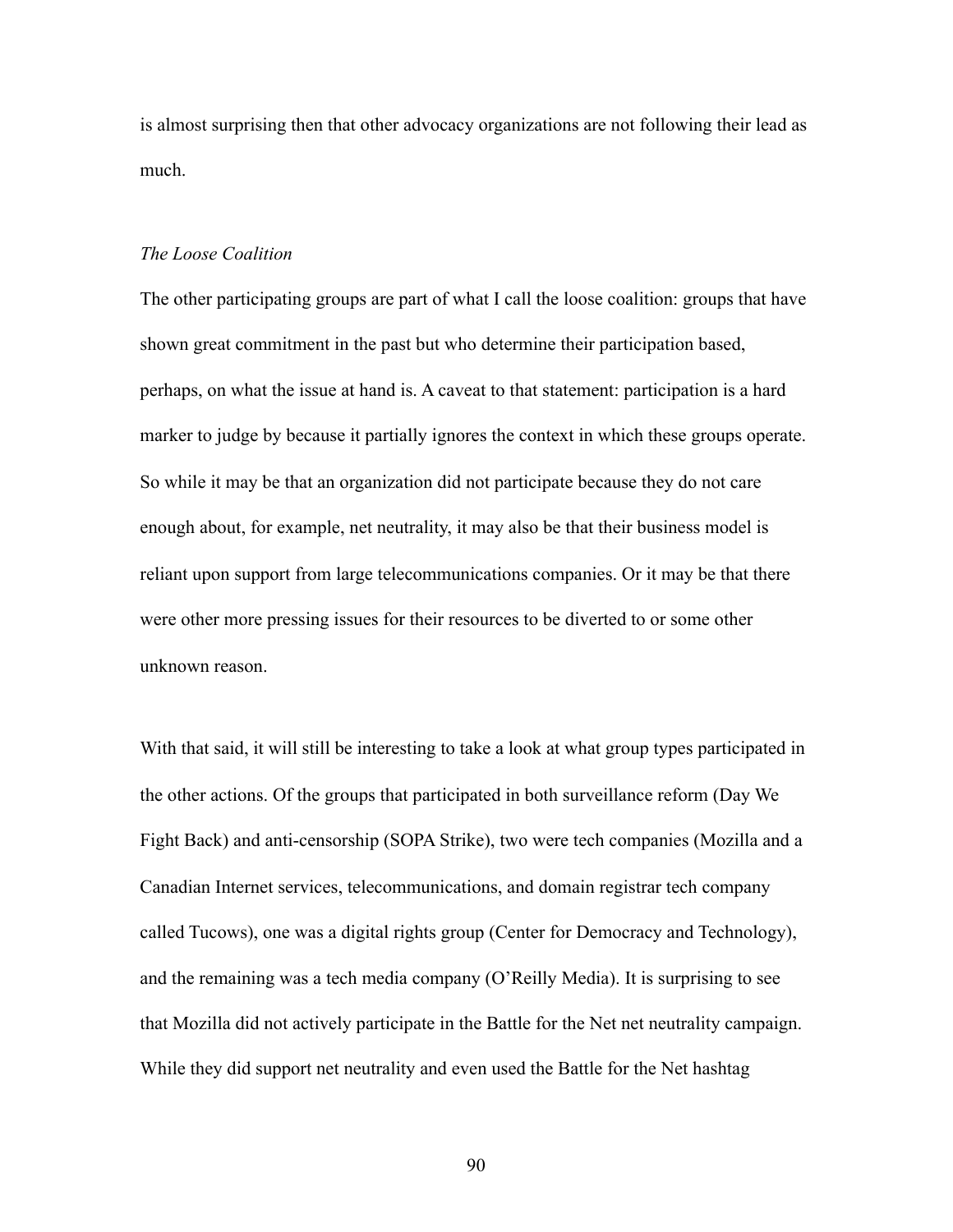<span id="page-95-1"></span>#teaminternet, their name does not appear on the Battle for the Net website of supporters. $165$  The why behind this would be an interesting area for future inquiry. Also of note is the support from Canadian company Tucows with regard to the two issues that impact transnational interests: censorship and surveillance.

The groups that participated in both the Day We Fight Back and Battle for the Net campaigns are a bit more varied. As previously stated, this is where certain digital rights groups (Access Now, Open Technology Institute, and Free Press) stepped into the movement in what would eventually become a larger leadership role. The other participating groups are four tech companies (Automattic, Thunderclap, Piwik, and Private Internet Access), a human rights organization (American Civil Liberties Union), a mostly tech media company (BoingBoing), and two grassroots mobilizing organizations (Credo Action and Upworthy). It is actually surprising to see that many of these tech companies participated in the actions surrounding surveillance and net neutrality but not Internet censorship. However, maybe these tech companies did not exist at the time of the SOPA-PIPA strikes, or if they did, maybe they did not yet have the capacity or resources to participate.

The issues of Internet censorship and net neutrality brought out a unique mix of groups. These are the groups that participated in the first iteration of the Internet freedom movement and the last. The unsurprising participants were groups like a digital rights

<span id="page-95-0"></span><sup>&</sup>lt;sup>[165](#page-95-1)</sup> Dave Steer, "Join Mozilla for Global Teach-Ins on Net Neutrality." Mozilla Open Policy & Advocacy [blog, July 28, 2014. https://blog.mozilla.org/netpolicy/2014/07/28/join-mozilla-for-global-teach-ins-on-net](https://blog.mozilla.org/netpolicy/2014/07/28/join-mozilla-for-global-teach-ins-on-net-neutrality/)neutrality/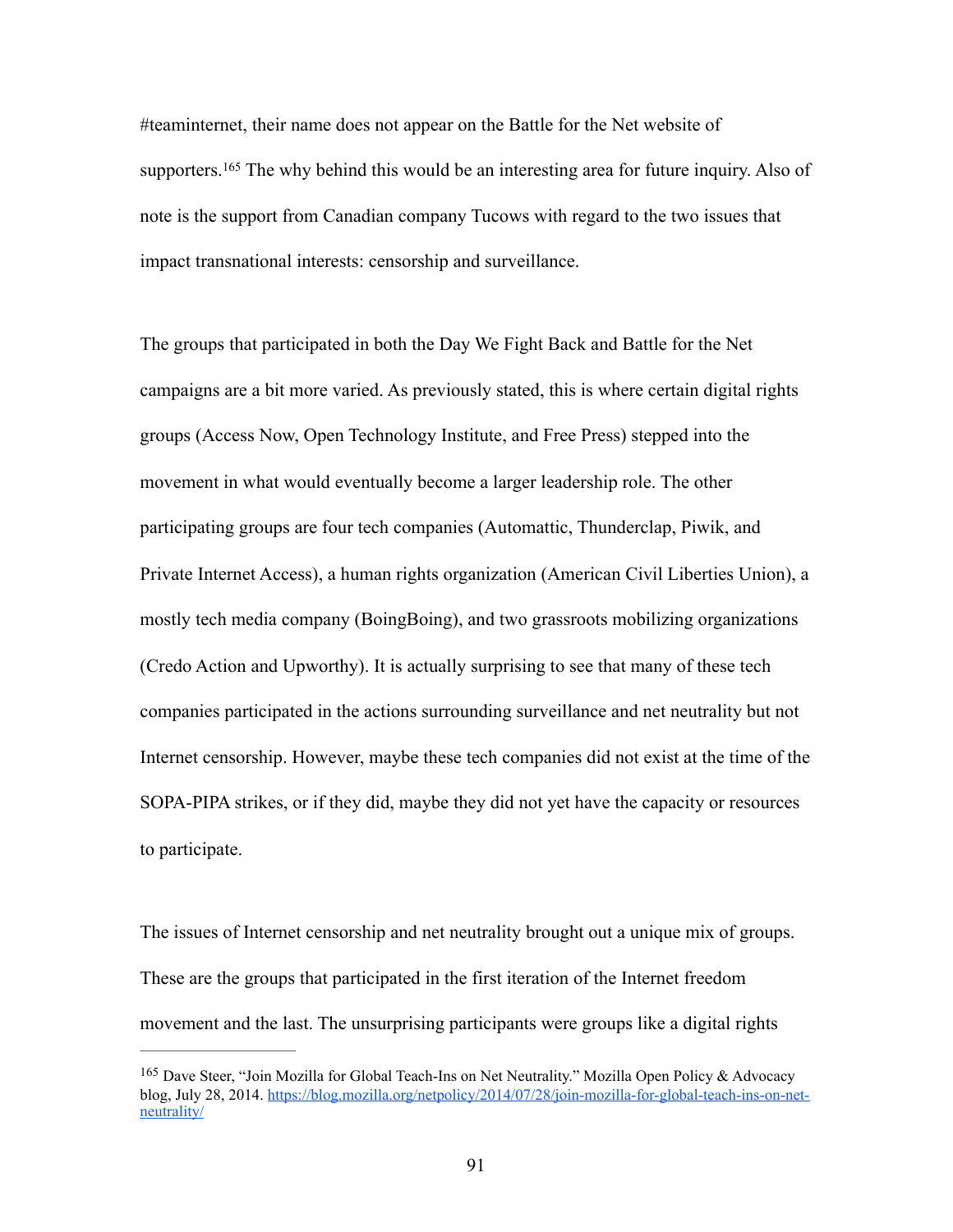group (Public Knowledge), an online grassroots mobilization group (MoveOn.org), an industry organization (Computer & Communications Industry Association), and a tech company (Vimeo). The oddest participant in this issue space is icanhascheezburger, a blog featuring viral images and funny animal videos. It is unclear why these groups did not participate in the Day We Fight Back surveillance reform campaign.

Overall the network visualization enabled a more detailed look at group participation through the main episodes of the Internet freedom movement. My findings support my research question that a core group of participants exists, surrounded by a loose coalition of organizations that may perhaps, based on their past involvement, continue to support the IFM in future actions.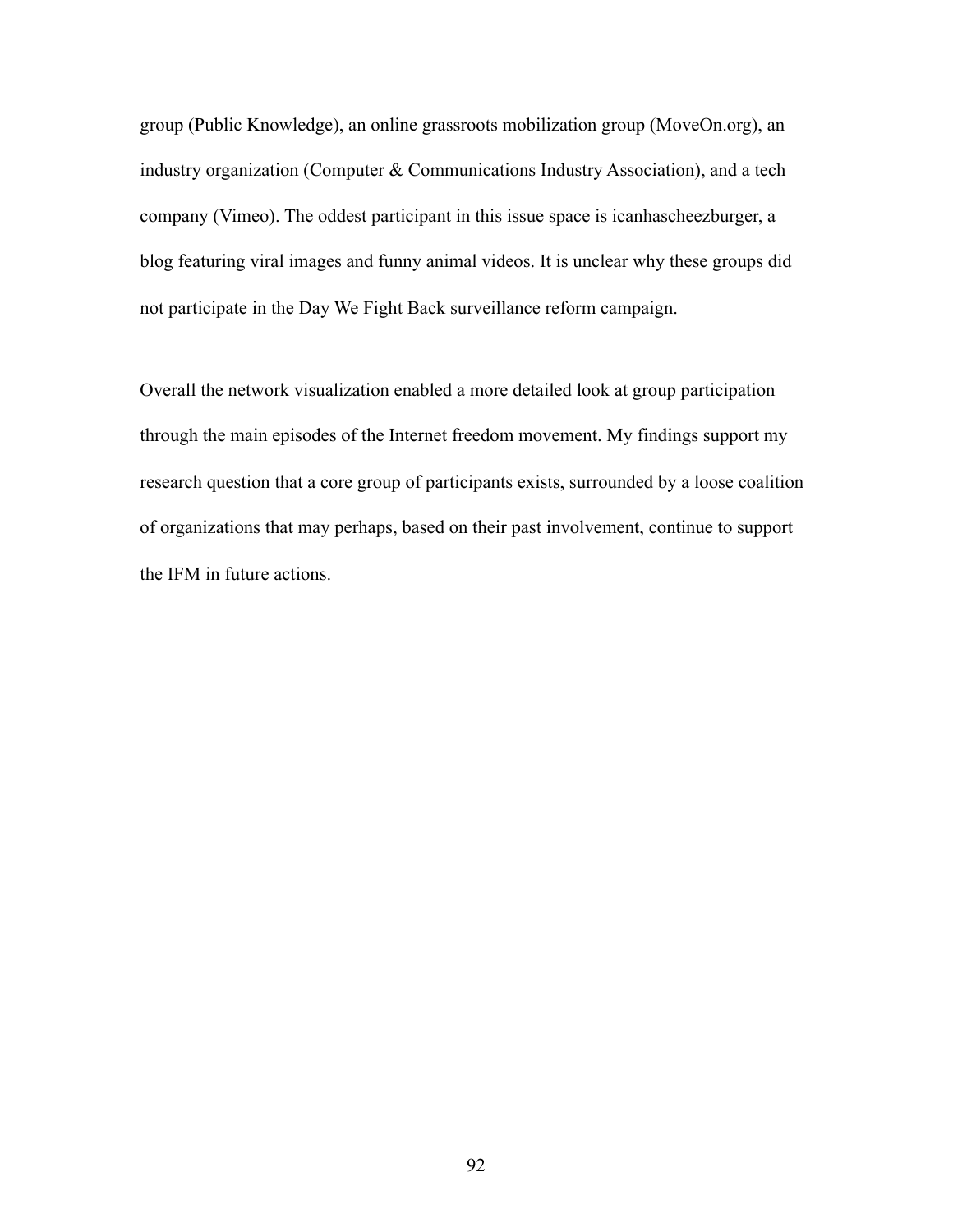#### Chapter 5: Conclusion

Through my examination of the Internet freedom movement, I was able to determine how groups are leveraging technological affordances, as well as the more traditional methods of policy activism. By looking at the political structures in which the movement operates, as well as the tactics and actors that come into play, my driving question through all of this relating to movement capacity has been answered. The movement now clearly has political access and elite allies, a set of proven tactics, and a core group of organizations with strong relationships forged through information sharing, resource pooling, and social influence. These factors will continue to make this movement to protect rights online a powerful force.

The Internet freedom movement has expanded the idea of what Internet freedom is and how digital rights should be protected. Groups working on different parts of this issue space have come together to demand action for the broader concept of digital rights. The previously sectoral movement has now become unified. This strengthens both the groups and the larger goals for which they are aiming to achieve.

My analysis has shown this, but it has also shown that diversity is a key part to the movement. A diversity of roles is needed for the core members, so that in every step each area of action is covered by the different resources of these groups. On the periphery, an assortment of groups is also needed, bridging divides across goals and politics. This

93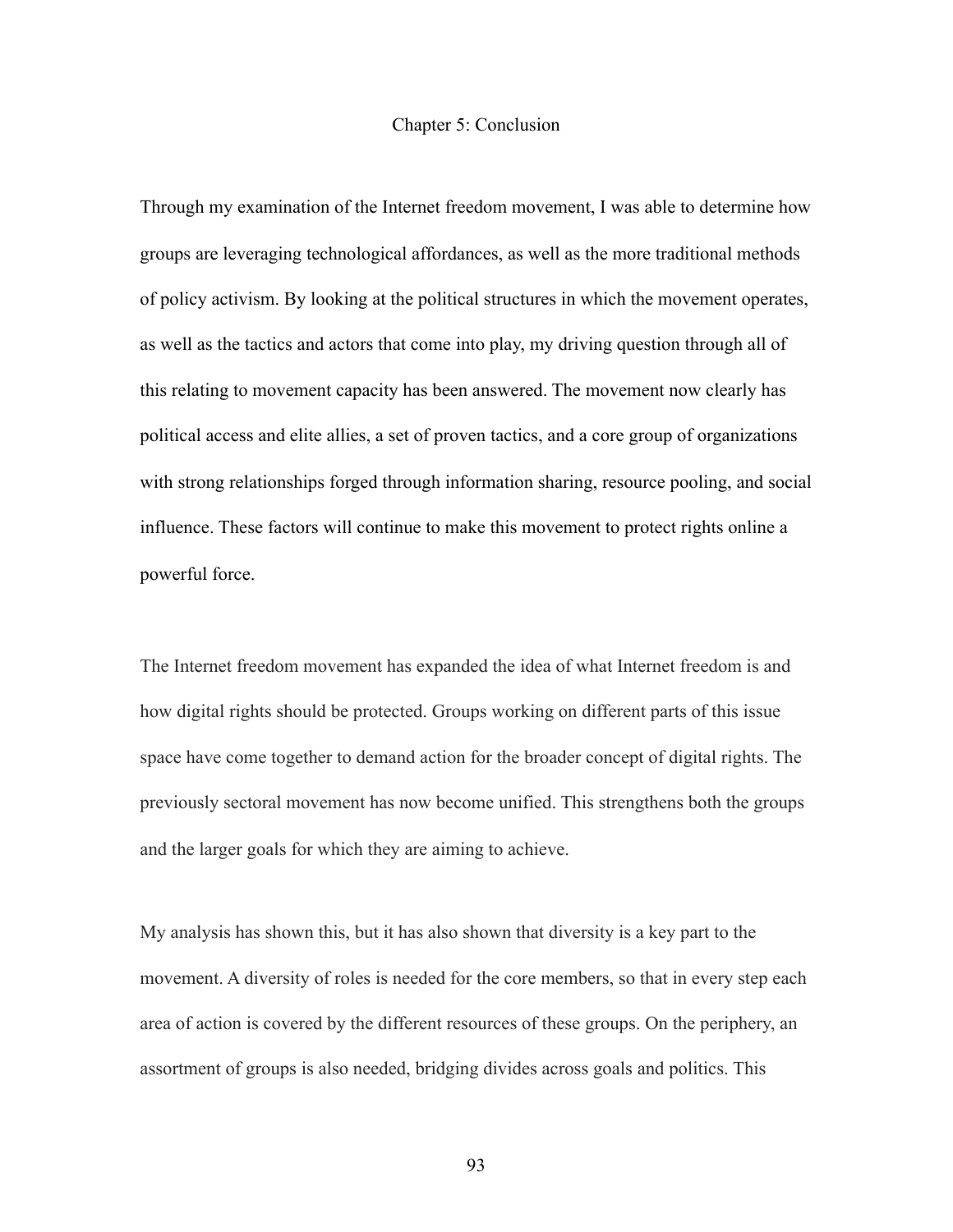includes mobilizing groups, more traditional digital rights and human rights groups, libertarian and progressive groups, and an assortment of tech companies and online communities.

The successes of the Internet freedom movement would not have been so powerful if it were not for the technological affordances made available to it. By groups being able to quickly react to political opportunities and by creating unique and personalized tactics, the movement gained in strength and capacity. Having groups that were backed by the support of the people, who were more easily able to take action and be mobilized online, made the ability to demand goals that much more effective.

Questions remain as to what is next for the movement. As the online tactics of the movement become more commonplace, will tactic fatigue set in? Perhaps the movement needs to turn its gaze outward to continue to create more effective change within the United States. Movements are continuing to grow around the world to protect digital rights and online freedoms. Internet Bills of Rights have been created in Brazil, Italy, and France to protect both the data of users and the Internet. The European Union is currently putting the final touches on its General Data Protection Regulation, meant to enforce the protection of personal data online. Perhaps a comparative analysis of what occurred to have these countries create Internet Bills of Rights and if that were possible in the United States would be an interesting avenue for inquiry, as the Internet freedom movement looks for their next political opportunity.

94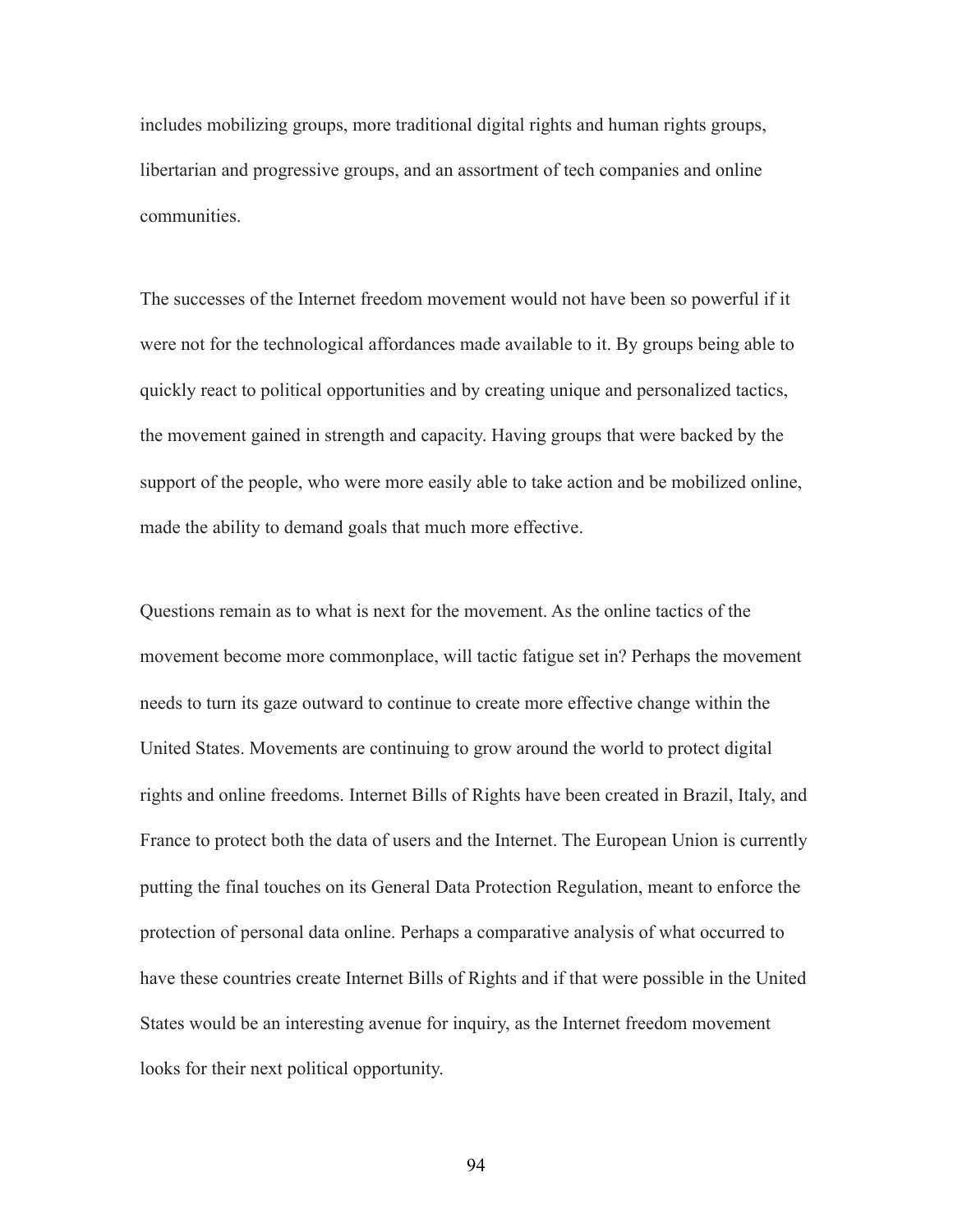## Bibliography

Ackerman, Spencer and Paul Lewis. "NSA Controversy Gives Unfamiliar Allies Impetus For and Against [Reform." The Guardian. August 2, 2013. http://www.theguardian.com/world/2013/aug/02/nsa-washington](http://www.theguardian.com/world/2013/aug/02/nsa-washington-congress-obama-reform)congress-obama-reform

American Censorship Day <http://www.americancensorship.net>

Battle for the Net<https://www.battleforthenet.com/how-we-won/>

Bartz, Diane. "Google Lobbying Spending Reached New High in Early 2015." Reuters. April 21, 2015. <http://www.reuters.com/article/us-google-lobbying-idUSKBN0NC1UO20150421>

Benkler, Yochai and Hal Roberts, Robert Faris, Alicia Solow-Niederman, Bruce Etling. "Social Mobilization and the Networked Public Sphere: Mapping the SOPA-PIPA Debate." *Berkman Center Research Publication*, no. 2013-16 (2013): 1-54.

Bennett, Colin and Charles Raab. *The Governance of Privacy.* Cambridge, Massachusetts: MIT Press, 2006.

Bennett, W. Lance. "Communicating Global Activism: Strengths and Vulnerabilities of Networked Politics." *Information, Communication, and Society* 6 (2003):143-168.

Bennett, W. Lance and Alexandra Segerberg. *The Logic of Connective Action.* Cambridge: Cambridge University Press, 2013.

Bennett, W. Lance, and Alexandra Segerberg, Shawn Walker. "Organization in the Crowd: Peer Production in Large-Scale Networked Protests." *Information, Communication & Society* 17.2 (2014): 232-260.

Bimber, Bruce, and Andrew Flanagin, Cynthia Stohl. *Collective Action in Organizations: Interaction and Engagement in an Era of Technological Change.* Cambridge University Press, 2012.

Bowe, Rebecca. "NSA Surveillance: Protesters Stage Restore the Fourth Rallies Across US." *The Guardian.* [July 5, 2013. http://www.theguardian.com/world/2013/jul/04/restore-the-fourth-protesters-nsa](http://www.theguardian.com/world/2013/jul/04/restore-the-fourth-protesters-nsa-surveillance)surveillance

Bump, Philip. "How 'Net Neutrality' Won, and 'Obamacare for the Internet' Lost," *The Washington Pos*t. [February 26, 2015. https://www.washingtonpost.com/news/the-fix/wp/2015/02/26/how-net-neutrality-won](https://www.washingtonpost.com/news/the-fix/wp/2015/02/26/how-net-neutrality-won-and-obamacare-for-the-internet-lost/)and-obamacare-for-the-internet-lost/

Burt, Ronald S. *Brokerage and Closure.* Oxford: Oxford University Press, 2005.as quoted in Krinsky, John and Nick Crossley. "Social Movements and Social Networks: Introduction." *Social Movement Studies: Journal of Social, Cultural and Political Protest* 13, no. 1 (2014): 1-21.

Chadwick, Andrew. *The Hybrid Media System: Politics and Power.* Oxford: Oxford University Press, 2013.

The Day We Fight Back Against Mass Surveillance. <https://thedaywefightback.org>

Dear FCC. May 7, 2014. [http://cdn1.vox-cdn.com/assets/4422119/letter\\_to\\_FCC.pdf](http://cdn1.vox-cdn.com/assets/4422119/letter_to_FCC.pdf)

[Dear FCC Reclassify the Internet Petition Letter, Free Press, January 30, 2014, http://www.freepress.net/](http://www.freepress.net/resource/105623/dear-fcc-reclassify-broadband) resource/105623/dear-fcc-reclassify-broadband

Earl, Jennifer and Katrina Kimport. *Digitally Enabled Social Change: Activism in the Internet Age (Acting with Technology).* MIT Press, 2011.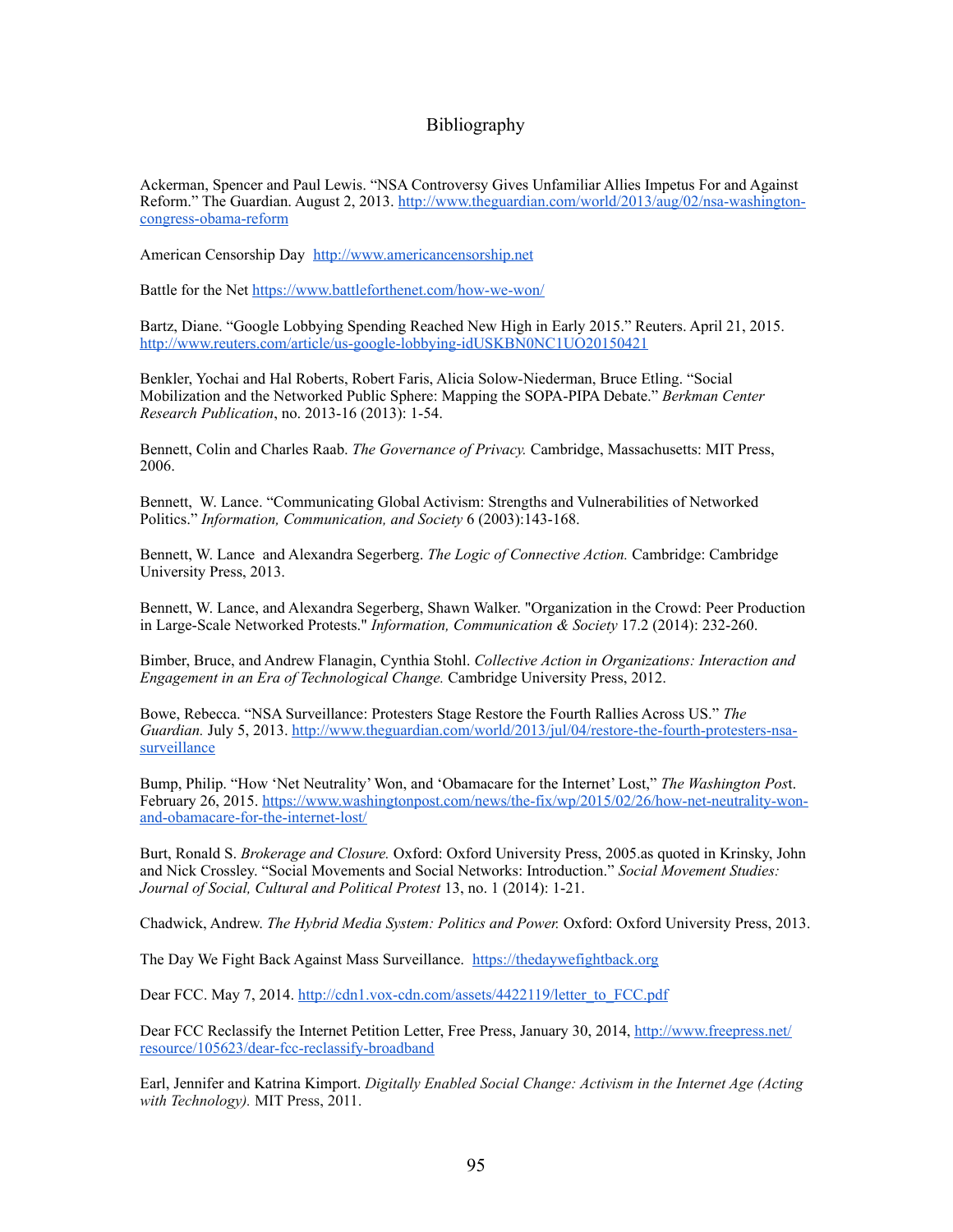Easley, David and Jon Kleinberg. *Networks, Crowds, and Markets: Reasoning about a Highly Connected World.* Cambridge University Press, 2010.

Robert Faris, Hal Roberts, Bruce Etling, Dalia Othman, and Yochai Benkler, "Score Another One for the Internet?: The Role of the Networked Public Sphere in the U.S. Net Neutrality Policy Debate", The Berkman Center for Internet & Society at Harvard University, February 2015, 11.

Franceschi-Bicchierai, Lorenzo. "The Fight to Save Net Neutrality: 1 Million Signatures and Counting." Mashable. January 30, 2014. [http://mashable.com/2014/01/30/fcc-net-neutrality-petition/#HnKHpbyc8Zqr](http://mashable.com/2014/01/30/fcc-net-neutrality-petition/%23HnKHpbyc8Zqr)

Gallagher, Sean. "Even the Business Software Alliance Now Backpedaling on SOPA Support." Ars [Technica. November 21, 2011. http://arstechnica.com/tech-policy/2011/11/even-the-business-software](http://arstechnica.com/tech-policy/2011/11/even-the-business-software-alliance-now-backpedaling-on-sopa-support/)alliance-now-backpedaling-on-sopa-support/

Gamson, William. *Talking Politics*. Cambridge: Cambridge University Press, 1992.

[Geller, Eric. "Ron Wyden, the Internet's Senator." The Daily Dot. March 24, 2015. http://](http://www.dailydot.com/politics/ron-wyden-profile-senate-privacy-surveillance-reform/) www.dailydot.com/politics/ron-wyden-profile-senate-privacy-surveillance-reform/

Gladwell, Malcolm. "Small Change: Why the Revolution Will Not be Tweeted." *New Yorker*. October 4, 2010, <http://www.newyorker.com/magazine/2010/10/04/small-change-malcolm-gladwell>

GovTrack Analysis Methodology, Leadership. [https://www.govtrack.us/about/analysis#leadership](https://www.govtrack.us/about/analysis%23leadership)

Granovetter, Mark S. "The Strength of Weak Ties." *American Journal of Sociology* 78 no. 6 (1973): 1360-1380 as quoted in Hadden, Jennifer. *Networks in Contention: The Divisive Politics of Climate Change.* Cambridge University Press, 2015.

Hadden, Jennifer. *Networks in Contention: The Divisive Politics of Climate Change*. Cambridge University Press, 2015.

Hoppe, Bruce and Claire Reinelt. "Social Network Analysis and the Evaluation of Leadership Networks." *The Leadership Quarterly* 21 (2010): 600-619.

Israel, Josh. "Al Franken Explains Why Ted Cruz Doesn't Understand the Internet." Think Progress. [November 16, 2014. http://thinkprogress.org/politics/2014/11/16/3592811/al-franken-ted-cruz-wrong-net](http://thinkprogress.org/politics/2014/11/16/3592811/al-franken-ted-cruz-wrong-net-neutrality/)neutrality/

Issa, Darrell. "Issa on USA Freedom Act Vote: Revised Bill Doesn't Do Enough To Stop NSA Abuses," [May 22, 2014. http://issa.house.gov/press-releases/2014/05/issa-on-usa-freedom-act-vote-revised-bill](http://issa.house.gov/press-releases/2014/05/issa-on-usa-freedom-act-vote-revised-bill-doesnt-do-enough-to-stop-nsa-abuses/)doesnt-do-enough-to-stop-nsa-abuses/

Jansen, Bart and Carolyn Pesce. "Anti-NSA Rally Attracts Thousands to March in Washington." *USA Today*. October 26, 2013. <http://www.usatoday.com/story/news/nation/2013/10/26/nsa-dc-rally/3241417/>

"July 2013 version: International Principles on the Application of Human Rights to Communications Surveillance." Neccessary and Proportionate. <https://en.necessaryandproportionate.org/text/2013/07/10>

Kang, Jerry and Benedikt Buchner. "Privacy in Atlantis." *Harvard Journal of Law and Technology* 18, no. 1 (2004): 229-267.

Karpf, David. *The MoveOn Effect: The Unexpected Transformation of American Political Advocacy.* Oxford: Oxford University Press, 2012.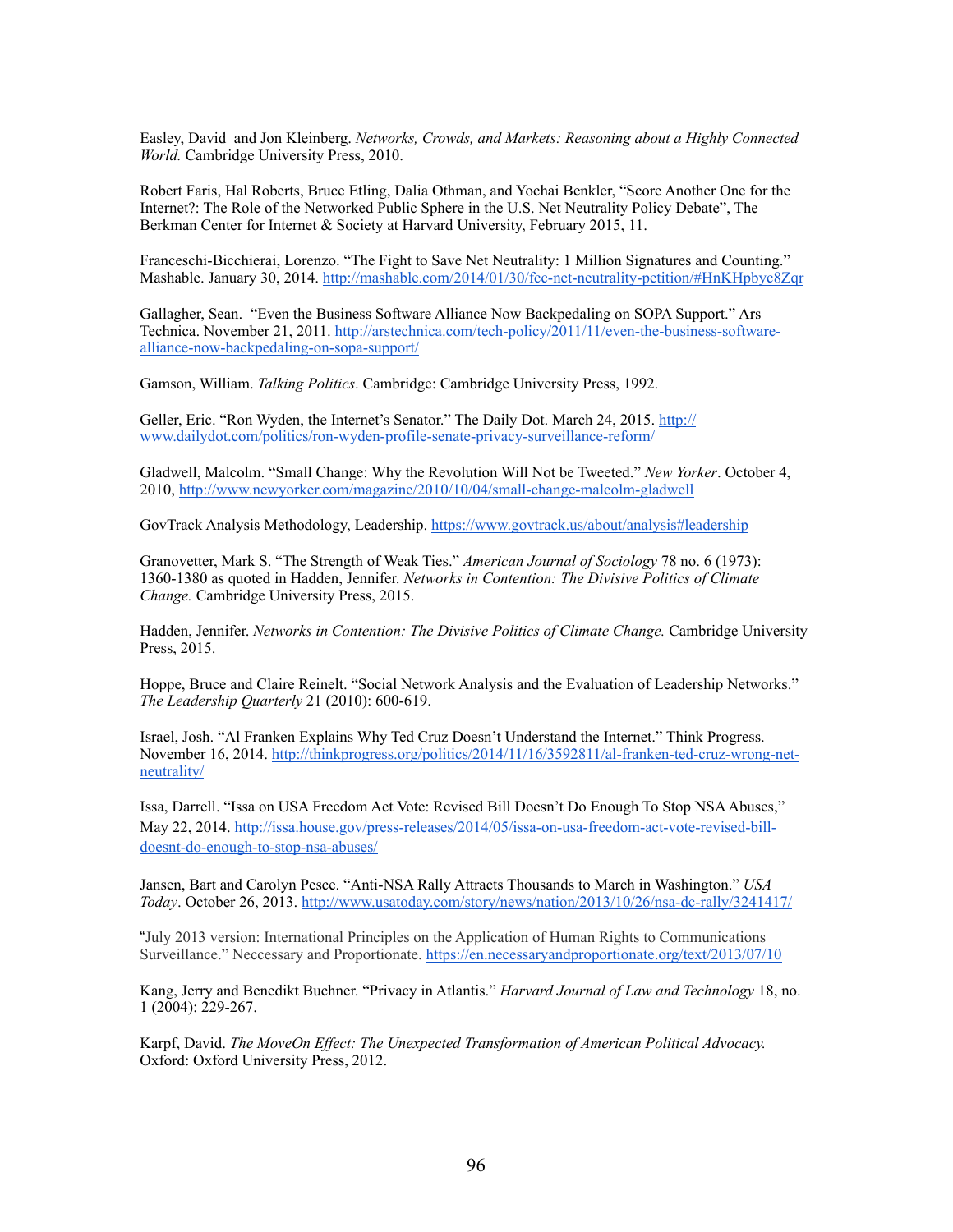Keizer, Gregg. "Microsoft opposes SOPA, declines to join blackout strike." ComputerWorld. January 18, [2012. http://www.computerworld.com/article/2501511/technology-law-regulation/microsoft-opposes](http://www.computerworld.com/article/2501511/technology-law-regulation/microsoft-opposes-sopa--declines-to-join-blackout-strike.html)sopa--declines-to-join-blackout-strike.html

Kravets, David. "NSA Reform Falters as House Passes Gutted USA Freedom Act," Ars Technica. May 22, [2014. http://arstechnica.com/tech-policy/2014/05/nsa-reform-falters-as-house-passes-gutted-usa-freedom](http://arstechnica.com/tech-policy/2014/05/nsa-reform-falters-as-house-passes-gutted-usa-freedom-act/)act/

Krinsky, John and Nick Crossley. "Social Movements and Social Networks: Introduction." *Social Movement Studies: Journal of Social, Cultural and Political Protest* 13, no. 1 (2014): 1-21.

Levy, Josh. "Before SOPA There was Net Neutrality." In *Hacking Politics: how geeks, progressives, the Tea*  Party, gamers, anarchists, and suits teamed up to defeat SOPA and save the Internet, edited by David Moon, Patrick Ruffini, and David Segal, 49-53. New York: OR Books, 2013.

Lizardo, Omar. "Brokerage is a process not a structure; repeat after me: Brokerage is a process not a . . ." orgtheory.net (blog). 2008. http://orgtheory.wordpress.com/2008/01/29/brokerage-is-a-processnot-astructure-repeat-after-me-brokerage-is-a-process-not-a/ as quoted in Krinsky, John and Nick Crossley. "Social Movements and Social Networks: Introduction." *Social Movement Studies: Journal of Social, Cultural and Political Protest* 13, no. 1 (2014): 1-21.

Ludwig, Mike. "Democrats Introduce Bill to Restore FCC's Net Neutrality Rules." Truthout. February 4, [2014. http://www.truth-out.org/news/item/21659-democrats-introduce-bill-to-restore-fccs-net-neutrality](http://www.truth-out.org/news/item/21659-democrats-introduce-bill-to-restore-fccs-net-neutrality-rules)rules

MacKinnon, Rebecca. *Consent of the Networked: The Worldwide Struggle for Internet Freedom*. New York: Basic Books, 2012.

[Malik, Om. "Why I Have Issues With Mark Zuckerberg's Fwd.us." Gigaom. April 11, 2013. https://](https://gigaom.com/2013/04/11/why-i-have-issues-with-mark-zuckerbergs-fwd-us/) gigaom.com/2013/04/11/why-i-have-issues-with-mark-zuckerbergs-fwd-us/

McAdam, Doug and Sidney Tarrow, Charles Tilly. *Dynamics of Contention.* Cambridge University Press, 2001.

McAdam, Doug. *Political Process and the Development of Black Insurgency, 1930-1970.* Chicago: University of Chicago Press, 1999 as quoted in Hadden, Jennifer. *Networks in Contention.* Cambridge University Press, 2015.

Mindock, Clark. "West Coast, East Coast: Silicon Valley Blurs the Distinction with Washington Presence." [OpenSecrets.org. March 6, 2015. http://www.opensecrets.org/news/2015/03/west-coast-east-coast-silicon](http://www.opensecrets.org/news/2015/03/west-coast-east-coast-silicon-valley-blurs-the-distinction-with-washington-presence/)valley-blurs-the-distinction-with-washington-presence/

Morozov, Evgeny. *The Net Delusion: The Dark Side of Internet Freedom.* PublicAffairs: 2012.

Naidoo, Kumi. "We're sorry, you're not allowed to read this." Greenpeace. January 17, 2012. http:// [www.greenpeace.org/international/en/news/Blogs/makingwaves/were-sorry-youre-not-allowed-to-read](http://www.greenpeace.org/international/en/news/Blogs/makingwaves/were-sorry-youre-not-allowed-to-read-this/blog/38656/)this/blog/38656/

Neely, Brett. "Franken, Klobuchar in Tough Spot on Internet Piracy Bill." MPR News. January 20, 2012. <http://www.mprnews.org/story/2012/01/20/minn-sopa-pipa>

Newell, Jim. "Thousands Gather in Washington for anti-NSA 'Stop Watching Us' Rally." *The Guardian*. [October 26, 2013, http://www.theguardian.com/world/2013/oct/26/nsa-rally-stop-watching-washington](http://www.theguardian.com/world/2013/oct/26/nsa-rally-stop-watching-washington-snowden)snowden

Pomerantz, David. "Why Greenpeace Supports Net Neutrality, and You Should Too." Greenpeace. June 9, 2014. <http://www.greenpeace.org/usa/greenpeace-supports-net-neutrality/>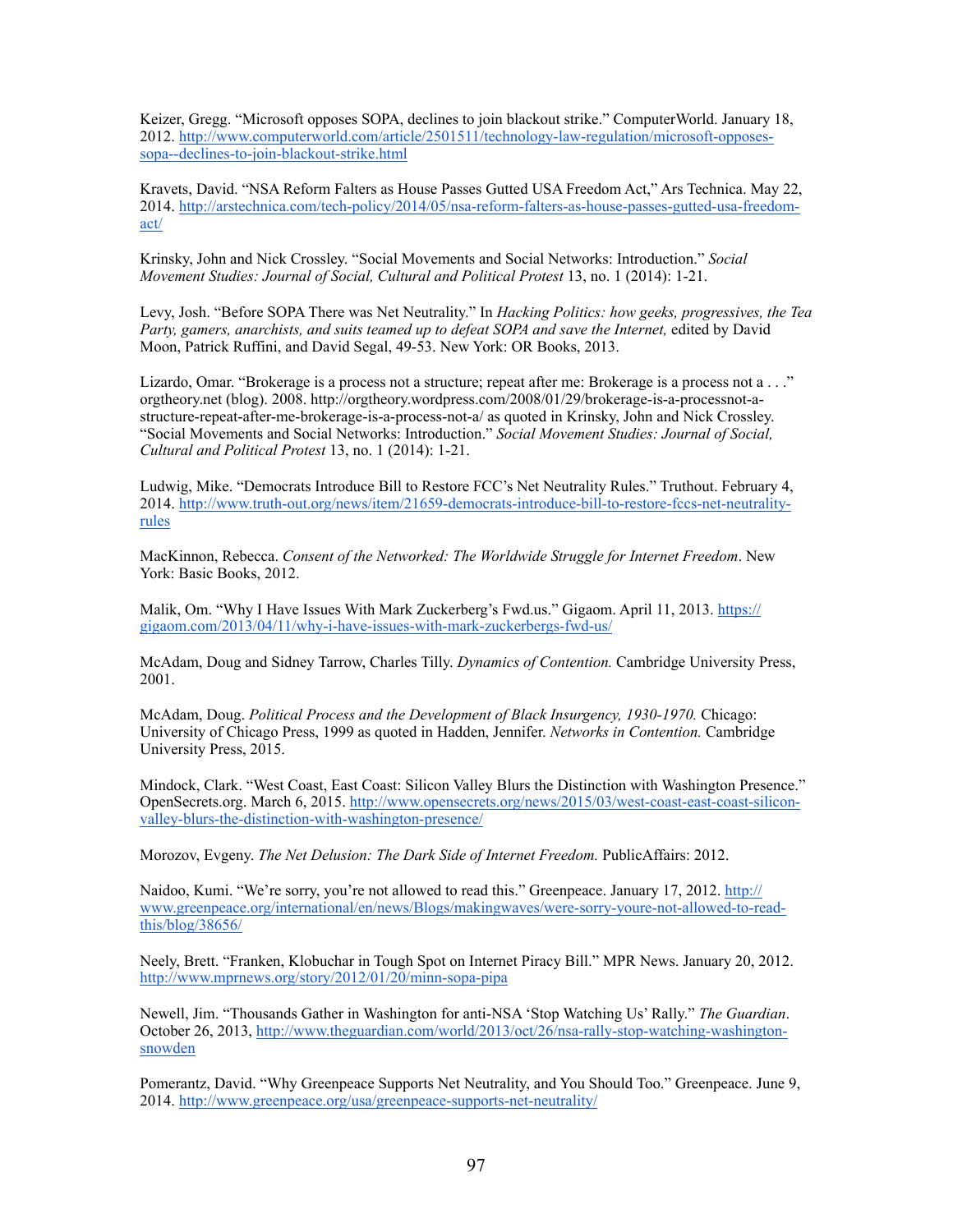Powell, Alison. "Assessing the Influence of Online Activism on Internet Policy-Making: SOPA and ACTA." Paper presentation at EuroCPR. 2013.

Representative [Darrell Issa's Report Cards, GovTrack.us https://www.govtrack.us/congress/members/](https://www.govtrack.us/congress/members/darrell_issa/400196/report-card/2013) darrell\_issa/400196/report-card/2013 https://www.govtrack.us/congress/members/darrell\_issa/400196/ report-card/2014 [https://www.govtrack.us/congress/members/darrell\\_issa/400196/report-card/2015](https://www.govtrack.us/congress/members/darrell_issa/400196/report-card/2014)

[Representative Zoe Lofgren's 2015 Report Card. GovTrack.us. https://www.govtrack.us/congress/](https://www.govtrack.us/congress/members/zoe_lofgren/400245/report-card/2015) members/zoe\_lofgren/400245/report-card/2015

[Representative Zoe Lofgren's 2014 and 2013 Report Cards. GovTrack.us. https://www.govtrack.us/](https://www.govtrack.us/congress/members/zoe_lofgren/400245/report-card/2014) [congress/members/zoe\\_lofgren/400245/report-card/2014 and https://www.govtrack.us/](https://www.govtrack.us/congress/members/zoe_lofgren/400245/report-card/2013) congress/members/zoe\_lofgren/400245/report-card/2013

[Representative Zoe Lofgren, Innovation and Technology, https://lofgren.house.gov/issues/issue/?](https://lofgren.house.gov/issues/issue/?IssueID=111856) IssueID=111856

"Restore Net Neutrality By Directing the FCC to Classify Internet Providers as 'Common Carriers'." [January 15, 2014. https://petitions.whitehouse.gov/petition/restore-net-neutral- ity-directing-fcc-classify](https://petitions.whitehouse.gov/petition/restore-net-neutral-)internet-providers-common-carriers

Rogoway, Mike. "Net Neutrality: As FCC Readies Vote, 'things have shifted' for Oregon lawmakers [Walden and Wyden." The Oregonian. February 25, 2015. http://www.oregonlive.com/silicon-forest/](http://www.oregonlive.com/silicon-forest/index.ssf/2015/02/net_neutrality_as_fcc_readies.html) index.ssf/2015/02/net\_neutrality\_as\_fcc\_readies.html

Save the Internet. <http://www.savetheinternet.com/sti-home>

Segal, David. "Nearing the Point of No Return." In *Hacking Politics: how geeks, progressives, the Tea*  Party, gamers, anarchists, and suits teamed up to defeat SOPA and save the Internet, edited by David Moon, Patrick Ruffini, and David Segal, 119-124. New York: OR Books, 2013.

Segal, David. "Now I Work for Demand Progress." In *Hacking Politics: how geeks, progressives, the Tea*  Party, gamers, anarchists, and suits teamed up to defeat SOPA and save the Internet, edited by David Moon, Patrick Ruffini, and David Segal, 59-61. New York: OR Books, 2013.

Segal, David."The Tea Party Enters the Fray." In *Hacking Politics: how geeks, progressives, the Tea Party, gamers, anarchists, and suits teamed up to defeat SOPA and save the Internet,* edited by David Moon, Patrick Ruffini, and David Segal, 81-84. New York: OR Books, 2013.

Segal, David. "That Was Amazing. Can We Do It Again Sometime?" In *Hacking Politics: how geeks, progressives, the Tea Party, gamers, anarchists, and suits teamed up to defeat SOPA and save the Internet,*  edited by David Moon, Patrick Ruffini, and David Segal, 270-273. New York: OR Books, 2013.

Segal, David. "What Was Lamar Smith Thinking?" In *Hacking Politics: how geeks, progressives, the Tea*  Party, gamers, anarchists, and suits teamed up to defeat SOPA and save the Internet, edited by David Moon, Patrick Ruffini, and David Segal, 103-107. New York: OR Books, 2013.

[Senator Al Franken's 2015 Report Card, https://www.govtrack.us/congress/members/alan\\_franken/412378/](https://www.govtrack.us/congress/members/alan_franken/412378/report-card/2015) report-card/2015

Senator Al Franken. "Sen. Franken Backs Bipartisan Senate Bill to Boost Transparency over Government Surveillance Programs." June 30, 2014. [https://www.franken.senate.gov/?p=press\\_release&id=2880](https://www.franken.senate.gov/?p=press_release&id=2880)

[Senator Ron Wyden's 2015 Report Card, GovTrack.us, https://www.govtrack.us/congress/members/](https://www.govtrack.us/congress/members/ron_wyden/300100/report-card/2015) ron\_wyden/300100/report-card/2015